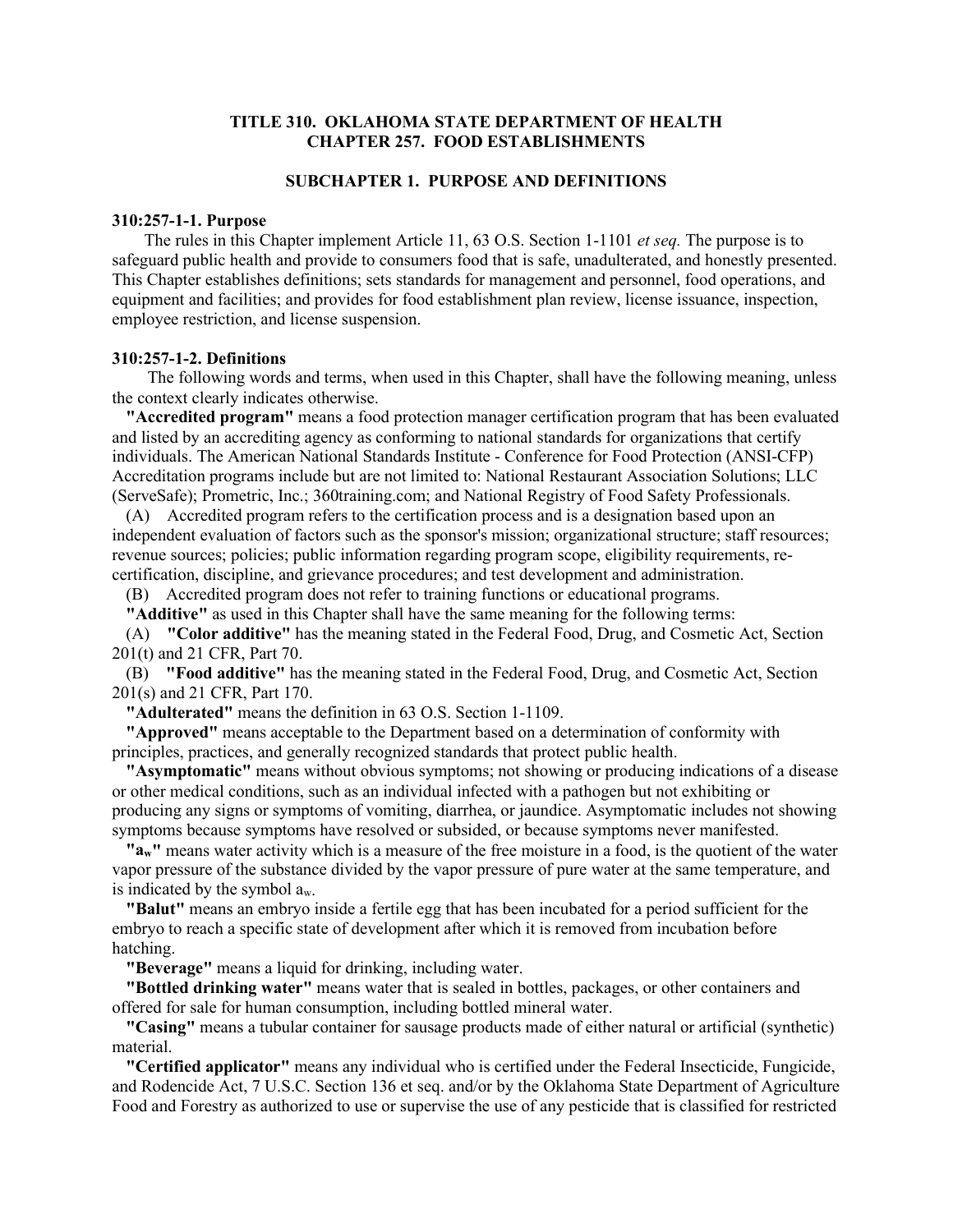use. Any applicator who holds or applies registered pesticides or uses dilutions of registered pesticides consistent with the product labeling only to provide a service of controlling pests without delivering any unapplied pesticide to any person so served is not deemed to be a seller or distributor of pesticides.

**"Certification number"** means a unique combination of letters and numbers assigned by a shellfish control authority to a molluscan shellfish dealer according to the provisions of the National Shellfish Sanitation Program.

**"CFR"** means Code of Federal Regulations. Citations in this Chapter to the CFR refer sequentially to the Title, Part, and Section numbers, such as 21 CFR 178.1010 refers to Title 21, Part 178, Section 1010.

**"CIP"** means cleaned in place by the circulation or flowing by mechanical means through a piping system of a detergent solution, water rinse, and sanitizing solution onto or over equipment surfaces that require cleaning, such as the method used, in part, to clean and sanitize a frozen dessert machine. It does not include the cleaning of equipment such as bandsaws, slicers, or mixers that are subjected to in-place manual cleaning without the use of a CIP system.

**"Code of Federal Regulations"** means the compilation of the general and permanent rules published in the Federal Register by the executive departments and agencies of the federal government which is published annually by the U.S. Government Printing Office; and contains FDA rules in 21 CFR, USDA rules in 7 CFR and 9 CFR, EPA rules in 40 CFR, and Wildlife and Fisheries rules in 50 CFR.

**"Commingle"** means to combine shellstock harvested on different days or from different growing areas as identified on the tag or label, or to combine shucked shellfish from containers with different container codes or different shucking dates.

**"Comminuted"** means reduced in size by methods including chopping, flaking, grinding, or mincing and includes fish or meat products that are reduced in size and restructured or reformulated such as gefilte fish, gyros, ground beef, sausage; and a mixture of 2 or more types of meat that have been reduced in size and combined, such as sausages made from 2 or more meats.

**"Commissary"** means a facility used to maintain safe and sanitary operations for the cleaning and servicing of pushcarts, and mobile retail units, mobile food establishments; and for the storage of food and single service articles used in those units.

**"Common dining area"** means a central location in a group residence where people gather to eat at mealtime but does not apply to a kitchenette or dining area located within private living quarters.

**"Conditional employee"** means a potential food employee to whom a job offer is made, conditional on responses to subsequent medical questions or examinations designed to identify potential food employees who may be suffering from a disease that can be transmitted through food and done in compliance with Title 1 of the Americans with Disabilities Act of 1990.

**"Confirmed disease outbreak"** means a foodborne disease outbreak in which laboratory analysis of appropriate specimens identifies a causative agent and epidemiological analysis implicates the food as the source of the illness.

**"Consumer"** means a person who is a member of the public, takes possession of food, is not functioning in the capacity of an operator of a food establishment or food processing plant, and does not offer the food for resale.

**"Cook/Chill"** means the process of placing food, heated to a temperature as required in OAC 310:257- 5-46 or OAC 310:257-5-48, and held at a temperature of 135°F or hotter, into an impermeable bag, then cooling the food to a temperature of 41°F or less as required under OAC 310:257-5-57.

**"Co-Op"** means an establishment meeting the requirements in the Cooperative Corporations Chapter at 18 O.S. §§ 421 et seq. and selling food products produced as described in the Home Bakery Act of 2013 at 2 O.S. §§ 5-4.1 et seq.

**"Core item"** means a provision of this Chapter that is not designated as a priority item or priority foundation item and includes an item that usually relates to general sanitation, operational controls, sanitation standard operating procedures (SSOPs), facilities or structures, equipment design or general maintenance.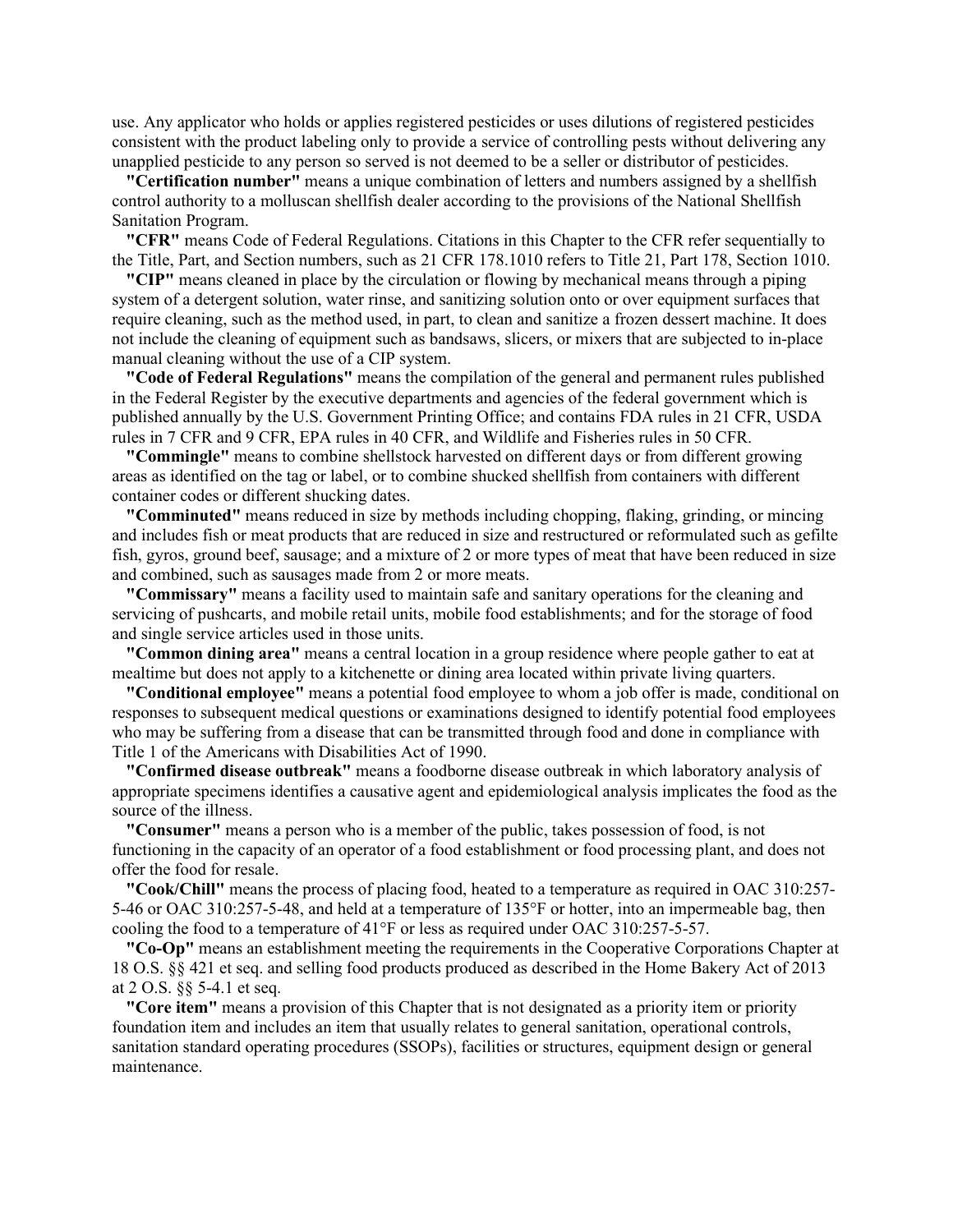**"Corrosion-resistant material"** means a material that maintains acceptable surface cleanability characteristics under prolonged influence of the food to be contacted, the normal use of cleaning compounds and sanitizing solutions, and other conditions of the use environment.

**"Counter-mounted equipment"** means equipment that is not portable and is designed to be mounted off the floor on a table, counter, or shelf.

**"Critical control point"** means a point or procedure in a specific food system where loss of control may result in an unacceptable health risk.

**"Critical limit"** means the maximum or minimum value to which a physical, biological, or chemical parameter must be controlled at a critical control point to minimize the risk that the identified food safety hazard may occur.

**"Customer self-service"** means customer selection and packaging of a bulk food product from a product module.

**"Cut leafy greens"** means fresh leafy greens whose leaves have been cut, shredded, sliced, chopped, or torn. The term "leafy greens" includes iceberg lettuce, romaine lettuce, leaf lettuce, butter lettuce, baby leaf lettuce (i.e., immature lettuce or leafy greens), escarole, endive, spring mix, spinach, cabbage, kale, arugula, and chard. The term "leafy greens" does not include herbs such as cilantro or parsley.

**"Dealer"** means a person who is authorized by a shellfish control authority for the activities of shellstock shipper, shucker-packer, repacker, reshipper, or depuration processor of molluscan shellfish according to the provisions of the National Shellfish Sanitation Program.

**"Department"** means the Oklahoma State Department of Health and a health department designated in writing by the State Commissioner of Health to perform official duties or other acts authorized under 63 O.S. § 101 et seq. and this Chapter, or an authorized agent thereof.

**"Disclosure"** means a written statement that clearly identifies the animal-derived foods which are, or can be ordered, raw, undercooked, or without otherwise being processed to eliminate pathogens, or items that contain an ingredient that is raw, undercooked, or without otherwise being processed to eliminate pathogens.

**"Display area"** means a location or locations, including physical facilities and equipment, where bulk food is offered for customer self-service.

**"Drinking water"** means water that meets criteria as specified in 40 CFR, Part 141 National Primary Drinking Water Regulations. It is traditionally known as "potable water." Drinking water includes the term "water" except where the term used connotes that the water is not potable, such as "boiler water," "mop water," "rainwater," "wastewater," and "nondrinking" water.

**"Dry storage area"** means a room or area designated for the storage of packaged or containerized bulk food that are not Time Temperature Control for Safety Foods and dry goods such as single-service items.

**"Easily cleanable"** means a characteristic of a surface that allows effective removal of soil by normal cleaning methods; is dependent on the material, design, construction, and installation of the surface; and varies with the likelihood of the surface's role in introducing pathogenic or toxigenic agents or other contaminants into food based on the surface's approved placement, purpose, and use. Easily cleanable includes a tiered application of the criteria that qualify the surface as easily cleanable to different situations in which varying degrees of cleanability are required such as the appropriateness of stainless steel for a food preparation surface as opposed to the lack of need for stainless steel to be used for floors or for tables used for consumer dining; or the need for a different degree of cleanability for a utilitarian attachment or accessory in the kitchen as opposed to a decorative attachment or accessory in the consumer dining area.

**"Easily movable"** means portable; mounted on casters, gliders, or rollers; or provided with a mechanical means to safely tilt a unit of equipment for cleaning; and has no utility connection, a utility connection that disconnects quickly, or a flexible utility connection line of sufficient length to allow the equipment to be moved for cleaning of the equipment and adjacent area.

**"Egg"** means the shell egg of avian species such as chicken, duck, goose, guinea, quail, ratites, or turkey. Egg does not include a balut, and it does not include reptile species such as alligator or an egg product.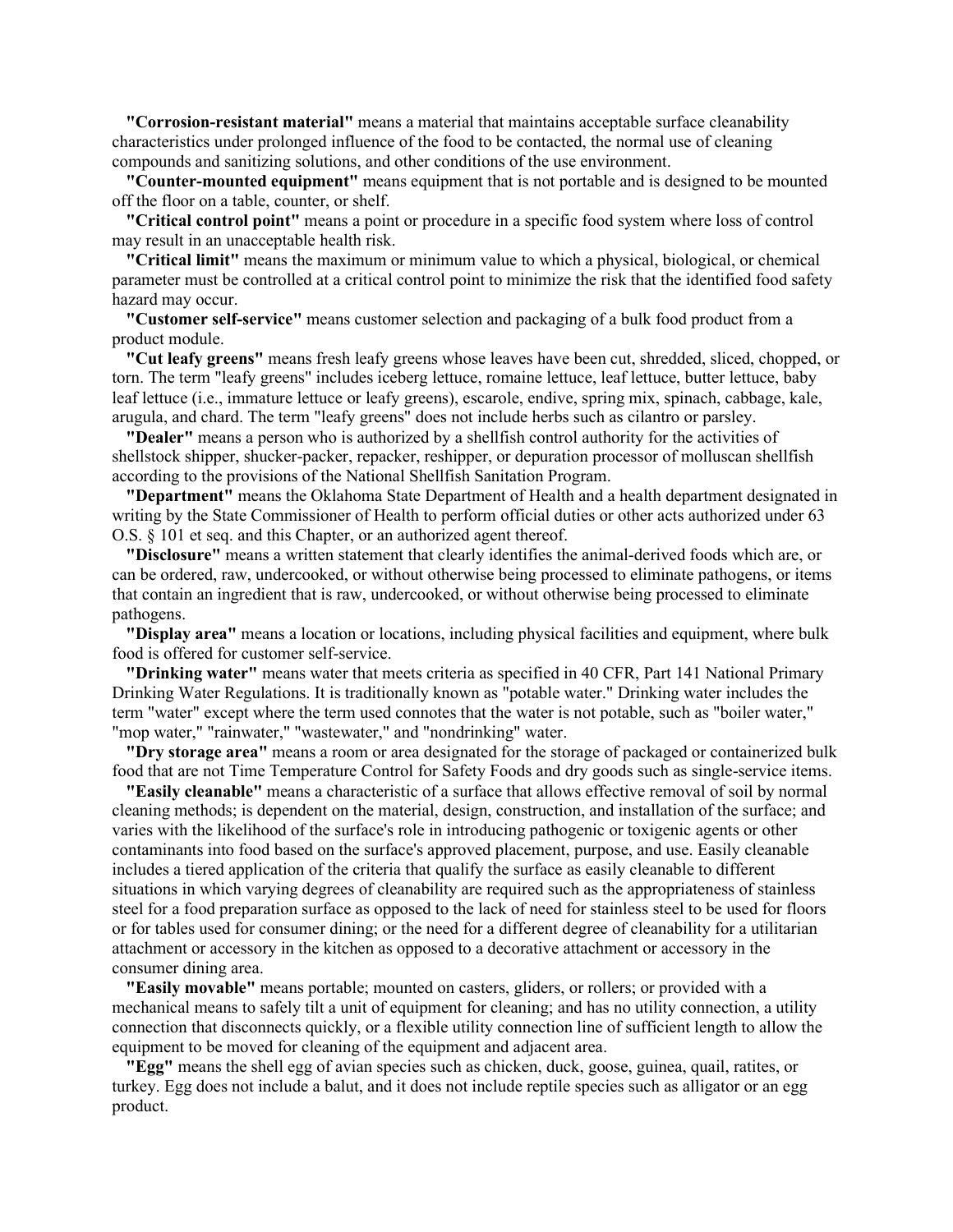**"Egg product"** means all, or a portion of, the contents found inside eggs separated from the shell and pasteurized in a food processing plant, with or without added ingredients, intended for human consumption, such as dried, frozen or liquid eggs. Egg product does not include food which contains eggs only in a relatively small proportion such as cake mixes.

**"Employee"** means the license holder, person in charge, food employee, person having supervisory or management duties, person on the payroll, family member, volunteer, person performing work under contractual agreement, or other person working in a food establishment.

**"EPA"** means the U.S. Environmental Protection Agency.

**"Equipment"** means an article that is used in the operation of a food establishment such as a freezer, grinder, hood, ice maker, meat block, mixer, oven, reach-in refrigerator, scale, sink, slicer, stove, table, temperature measuring device for ambient air, vending machine, or warewashing machine. It does not include items used for handling or storing large quantities of packaged foods that are received from a supplier in a cased or overwrapped lot, such as hand trucks, forklifts, dollies, pallets, racks, and skids.

**"Event or celebration"** means an occasional scheduled social gathering, with a designated event organizer in charge, which is open to the general public, and that has been organized for a special occasion or purpose, having a limited time or serving a specific function.

**"Exclude"** means to prevent a person from working as a food employee or entering a food establishment as an employee.

**"Farmers Hub"** means a designated area as described under 2 O.S. Section 5-3A.1 et seq.

**"Farmers Market"** means a designated area in which farmers, growers, or producers from a defined region gather on a regularly scheduled basis to sell at retail Non-Time/Temperature Control for Safety farm food products and whole shell eggs to the public as described under 2 O.S. Section 5-3A.1 et seq.

**"FDA"** means the U.S. Food and Drug Administration.

**"Fish"** means fresh or saltwater finfish, crustaceans, and other forms of aquatic life (including alligator, frog, aquatic turtle, jellyfish, sea cucumber, and sea urchin and the roe of such animals) other than birds or mammals, and all mollusks, if such animal life is intended for human consumption. Fish includes an edible human food product derived in whole or in part from fish, including fish that have been processed in any manner.

**"Food"** means a raw, cooked, or processed edible substance, ice, beverage, or ingredient used or intended for use or for sale in whole or in part for human consumption, or chewing gum.

**"Foodborne disease outbreak"** means the occurrence of two or more cases of a similar illness resulting from the ingestion of a common food.

**"Food-contact surface"** means a surface of equipment or a utensil with which food normally comes into contact; or a surface of equipment or a utensil from which food may drain, drip, or splash into a food, or onto a surface normally in contact with food.

**"Food employee"** means an individual working with unpackaged food, food equipment or utensils, or food-contact surfaces.

**"Food establishment"** means an operation that stores, prepares, packages, serves, vends food directly to the consumer, or otherwise provides food for human consumption such as a restaurant; satellite, commissary, or catered feeding location; catering operation if the operation provides food directly to a consumer or to a conveyance used to transport people; market; vending location; conveyance used to transport people; institution; or food bank; and that relinquishes possession of food to a consumer directly, or indirectly through a delivery service such as home delivery of grocery orders or restaurant takeout orders, or delivery service that is provided by common carriers.

(A) Food establishment includes: An element of the operation such as a transportation vehicle or a central preparation facility that supplies a vending location or satellite feeding location unless the vending or feeding location is permitted by the Department; or an operation that is conducted in a mobile, stationary, temporary, or permanent facility or location; where consumption is on or off the premises.

(B) Food establishment does not include:

(i) Food processing plant; including those that are located on the premises of a food establishment;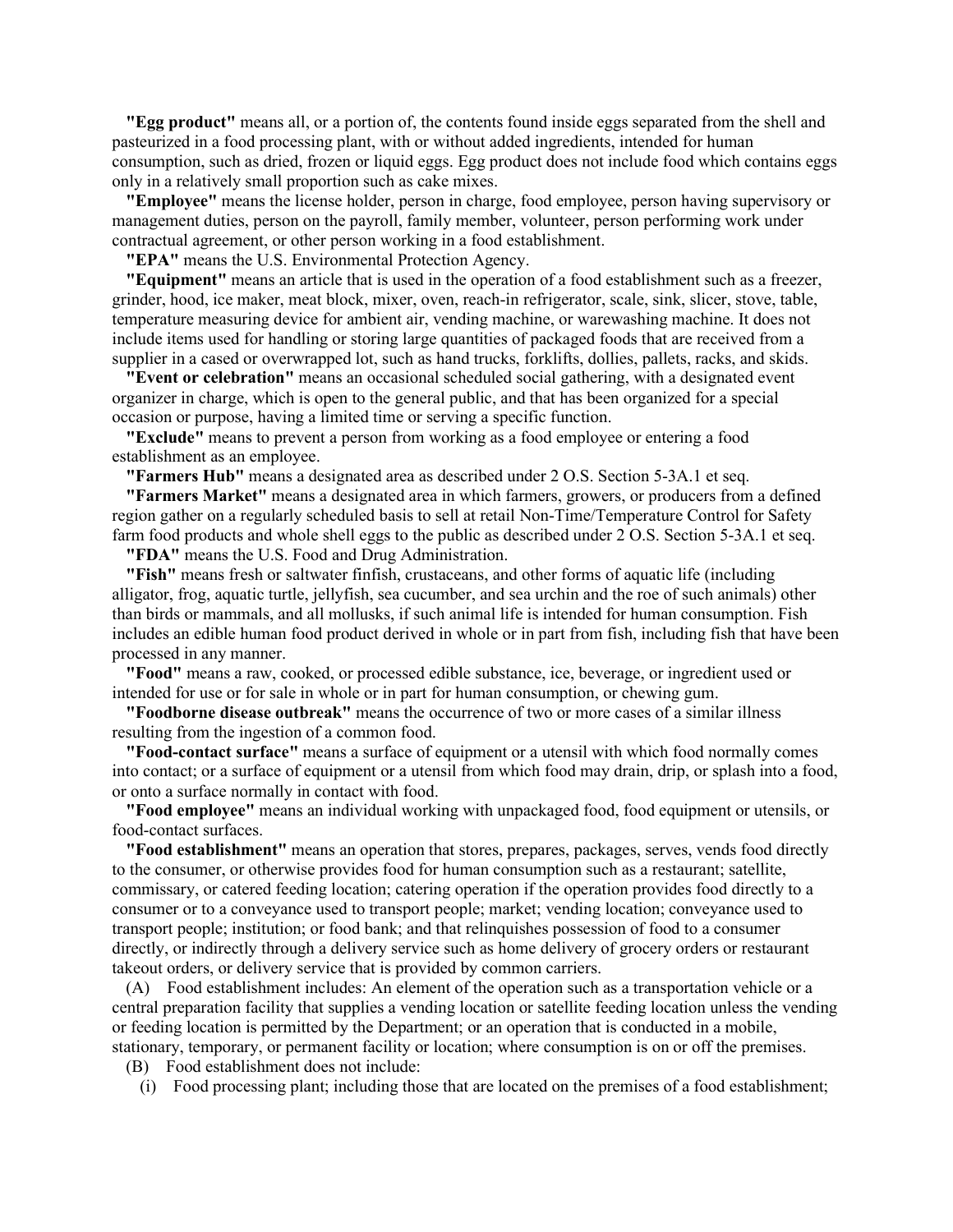(ii) A kitchen in a private home if only food that is not Time/Temperature Control for Safety is prepared for sale or service at a function such as a religious or charitable organization's bake sale and if the consumer is informed by a clearly visible placard at the sales or service location that the food is prepared in a kitchen that is not subject to regulation and inspection by the Department ;

(iii) An area where food that is prepared as specified in paragraph (B)(ii) of this definition is sold or offered for human consumption;

(iv) A kitchen in a private home, such as a small family day-care provider; or a bed-and-breakfast operation that prepares and offers food to guests if the home is owner occupied, the number of available guest bedrooms does not exceed the number allowed by 63 O.S. §§ 1201 et seq., and breakfast is the only meal offered;

(v) A private home that receives catered or home-delivered food;

(vi) Incidental sales; or

(vii) A produce stand that offers only whole, uncut and unprocessed fresh fruits, melons, vegetables and legumes and/or whole uncracked and unprocessed tree nuts.

**"Food establishment - fee exempt"** means a food establishment that utilizes non-paid persons by a nonprofit, civic, charitable, or religious organization primarily for benevolent purposes.

(A) Fee exempt licensees shall comply with the applicable sections of these rules depending upon the type of operation involved; e.g., food service, retail food, combination, temporary, or mobile.

(B) Fee exempt licenses, except temporary licenses, shall not expire but shall remain in full force and effect until revoked, suspended, annulled, or withdrawn by the Commissioner in accordance with applicable law.

(C) A license is not required for a non-profit civic, charitable or religious organization, using non-paid persons to prepare or serve food on its behalf, for occasional fund-raising events sponsored and conducted by the organization.

**"Food processing plant"** means a commercial operation that manufactures, packages, labels, or stores food for human consumption and provides food for sale or distribution to other business entities such as food processing plants or food establishments.

**"Game animal"** means an animal, the products of which are food, that is not included in the definitions of 2 O.S. Section 6-183 et seq. (cattle, bison, sheep, swine and goats). Equines are not included due to the provisions of Title 2 O.S. Section 6-192 (prohibits the use of equine for food), 2 O.S. Section 6-251 et seq. (poultry, including any domestic bird whether live or dead), 2 O.S. Section 6-280.1 et seq. (domesticated rabbits whether live or dead), 2 O.S. Section 6-290.3 et seq. (exotic livestock including commercially raised livestock and including but not limited to animals of the families bovidae, cervidae, antilocapridae or in the definitions of fish in this Section).

**"General use pesticide"** means a pesticide that is not classified by EPA for restricted use as specified in 40 CFR 152.175 Pesticides classified for restricted use.

**"Grade A standards"** means the requirements of the United States Public Health Service/FDA "Grade A Pasteurized Milk Ordinance" with which certain fluid and dry milk and milk products comply.

**"HACCP"** means Hazard Analysis Critical Control Point.

**"HACCP plan"** means a written document that delineates the formal procedures for following the Hazard Analysis Critical Control Point principles developed by The National Advisory Committee on Microbiological Criteria for Foods.

**"Handwashing sink"** means a lavatory, a basin or vessel for washing, a wash basin, or a plumbing fixture especially placed for use in personal hygiene and designed for washing of the hands. Handwashing sink includes an automatic handwashing facility.

**"Hazard"** means a biological, chemical, or physical property that may cause an unacceptable consumer health risk.

**"Health practitioner"** means a physician licensed to practice medicine, a nurse practitioner, physician assistant, or similar medical professional.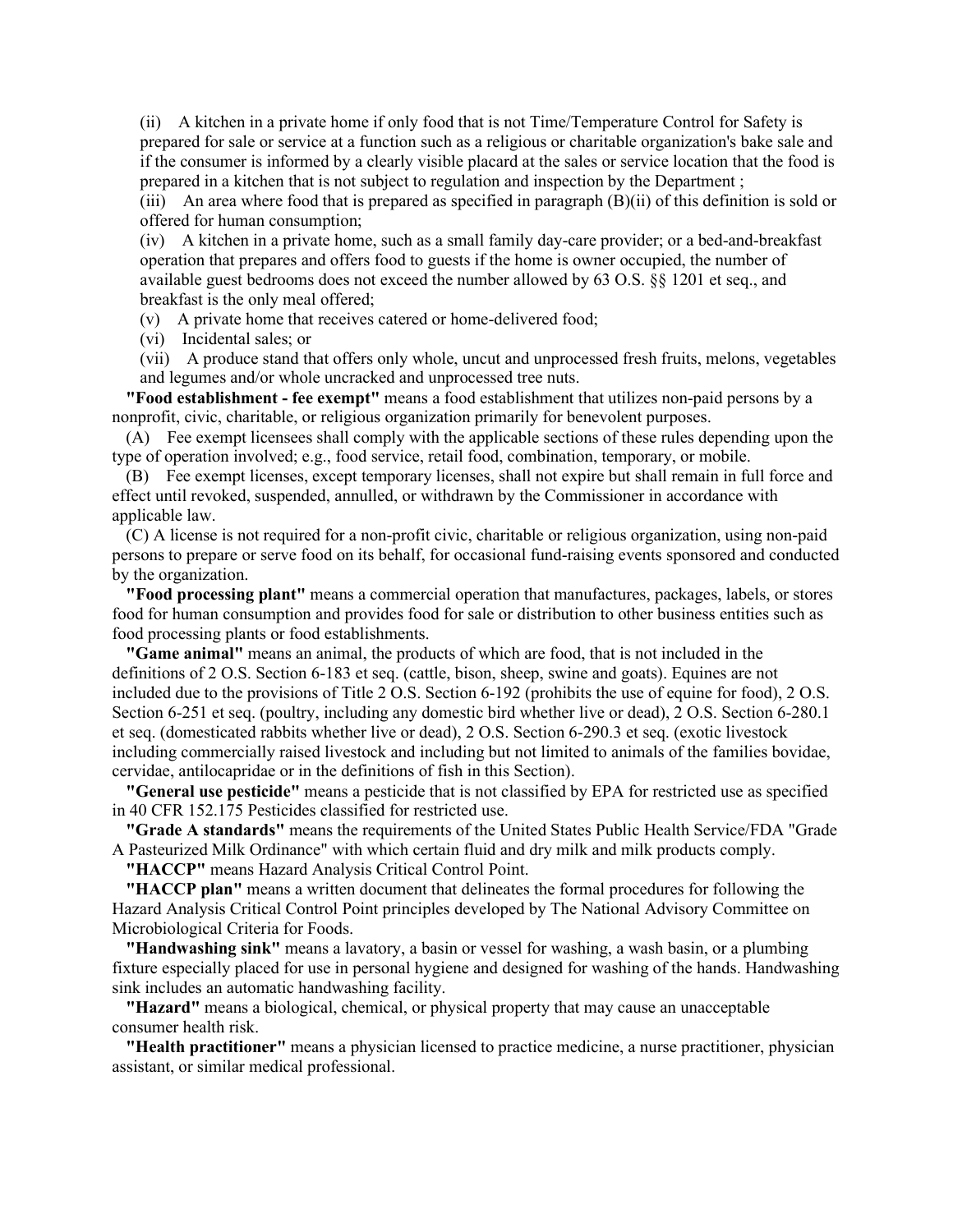**"Hermetically sealed container"** means a container that is designed and intended to be secure against the entry of microorganisms and, in the case of low acid canned foods, to maintain the commercial sterility of its contents after processing.

**"Highly susceptible population"** means persons who are more likely than other people in the general population to experience foodborne disease because they are:

(A)Immunocompromised; preschool age children, or older adults; and

(B) Obtaining food at a facility that provides services such as custodial care, health care, or assisted living, such as a child or adult day care center, kidney dialysis center, hospital or nursing home, or nutritional or socialization services such as a senior center.

**"Imminent health hazard"** means a significant threat or danger to health that is considered to exist when there is evidence sufficient to show that a product, practice, circumstance, or event creates a situation that requires immediate correction or cessation of operation to prevent injury based on the number of potential injuries, and the nature, severity, and duration of the anticipated injury.

**"Impermeable"** means incapable of allowing liquids to pass through the covering.

**"Incidental sale"** means the sale of food on the premises where food is not a primary reason to frequent the establishment, but where prepackaged, non-Time/Temperature Control for Safety Food from an approved source is offered for purchase as a convenience to the customer and no product is kept in back stock.

**"Injected"** means manipulating meat in which a solution has been introduced into its interior by processes which are referred to as "injecting," "pump marinating," or "stitch pumping."

**"Intact Meat"** means a cut of whole muscle(s) meat that has not undergone comminution, injection, mechanical tenderization or reconstruction.

**"Juice"** means the aqueous liquid expressed or extracted from one or more fruits or vegetables, purées of the edible portions of one or more fruits or vegetables, or any concentrates of such liquid or purée. Juice does not include, for purposes of HACCP, liquids, purees, or concentrates that are not used as beverages or ingredients of beverages.

**"Kitchenware"** means food preparation and storage utensils.

**"Law"** means applicable local, state, and federal statutes, regulations, and ordinances.

**"License"** means the document issued by the Department that authorizes a person to operate a food establishment.

**"License holder"** means the entity that is legally responsible for the operation of the food establishment such as the owner, the owner's agent, or other person; and possesses a valid license to operate a food establishment.

**"Linens"** means fabric items such as cloth hampers, cloth napkins, table cloths, wiping cloths, and work garments including cloth gloves.

**"Major food allergen"** means milk, egg, fish (such as bass, flounder, cod, and including crustacean such as crab, lobster, or shrimp), tree nuts (such as almonds, pecans, or walnuts), wheat, peanuts, and soybeans; or a food ingredient that contains protein derived from a food specified above.

(A) Major food allergen does not include: Any highly refined oil derived from a food specified in Major Food Allergen definition and any ingredient derived from such highly refined oil; or

(B) Any ingredient that is exempt under the petition or notification process specified in the Food Allergen Labeling and Consumer Protection Act of 2004 (Public Law 108-282).

**"Meat"** means the flesh of animals used as food including the dressed flesh of cattle, bison, swine, sheep, or goats and other edible animals, except fish, poultry, and wild game animals.

**"Mechanically tenderized"** means meat manipulated with deep penetration by processes which may be referred to as: "blade tenderizing," "jaccarding," "pinning," "needling," or using blades, pins, needles, or any mechanical device. Mechanically tenderized does not include processes by which solutions are injected into meat. See the definition for injected.

**"mg/L"** means milligrams per liter, which is the metric equivalent of parts per million (ppm).

**"Misbranding"** means the definition contained in 63 O.S. Section 1-1110.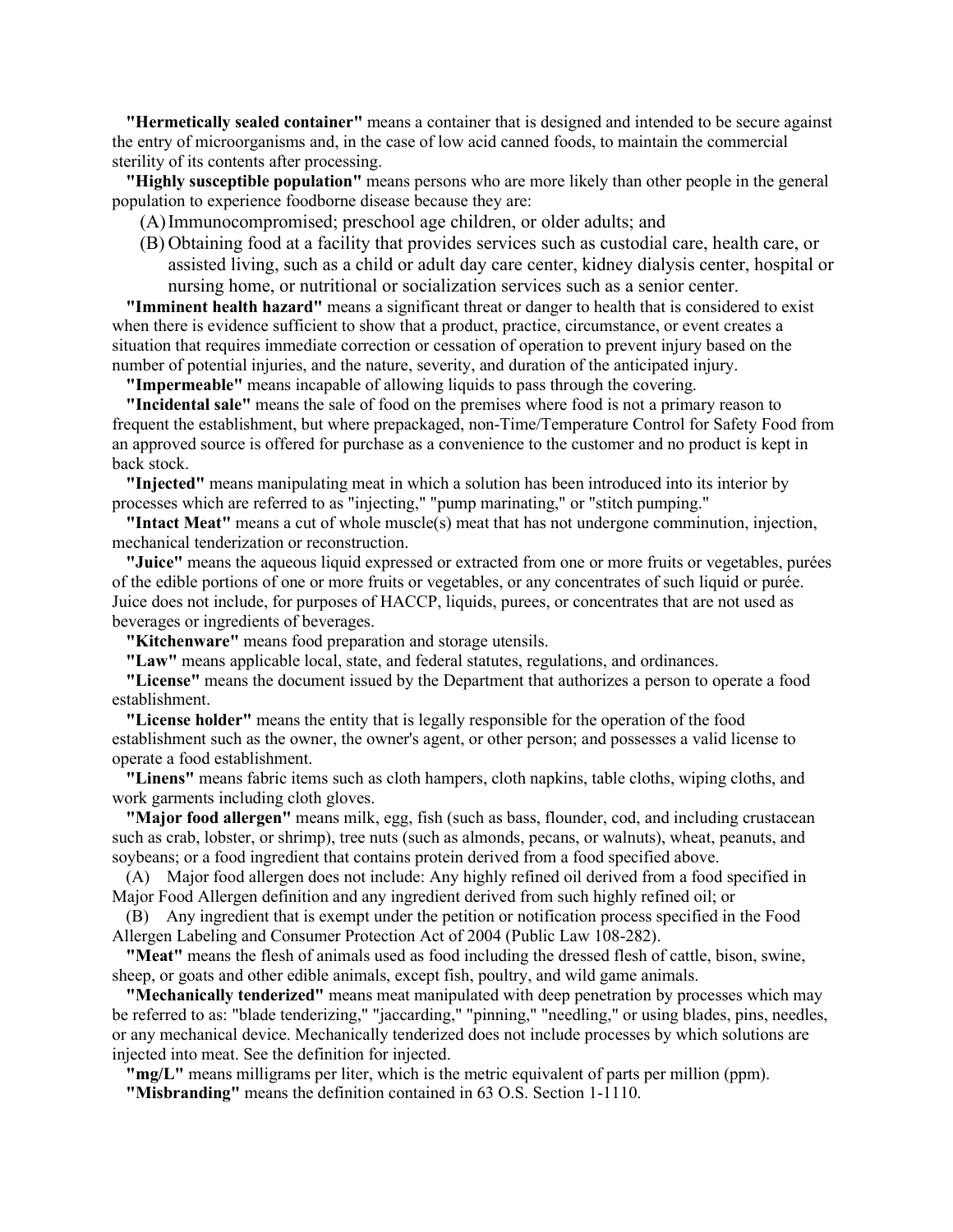**"Mobile food establishment"** means a facility that prepares food and is vehicle mounted (is Department of Transportation road approved, including wheels and axles), is readily moveable and remains at one physical address for no more than twelve (12) hours at one time.

**"Mobile pushcart"** means a non-self propelled food unit that can be manually moved by one (1) average adult person.

**"Mobile retail food establishment"** means a unit which sells packaged foods from a stationary display at a location that is away from the unit but still at the same physical address, such as a table at a fair or farmers market, for no more than twelve (12) hours, provided the licensed unit is on premise and readily available for inspection and the food has been prepared in a facility that is regulated by the Good Manufacturing Practices in Title 21 of the CFR or regulated as a license holder pursuant to OAC 310:260, Good Manufacturing Practice Regulations, Oklahoma Department of Agriculture, Food and Forestry, the United States Department of Agriculture, or this Chapter. Mobile food establishments selling only prepackaged foods and engaging in no preparation are not required to pay a plan review fee.

**"Molluscan shellfish"** means any edible species of fresh or frozen oysters, clams, mussels, and scallops or edible portions thereof, except when the scallop product consists only of the shucked adductor muscle.

**"Non-continuous cooking"** means the cooking of food in a food establishment using a process in which the initial heating of the food is intentionally halted so that it may be cooled and held for complete cooking at a later time prior to sale or service. Non-continuous cooking does not include cooking procedures that only involve temporarily interrupting or slowing an otherwise continuous cooking process.

**"OAC"** means Oklahoma Administrative Code.

**"Occasional"** means not habitual; random, irregularly or infrequent and used for special, occasional social gatherings for an event or celebration acting in a specified capacity from time to time, that does not exceed more than four (4) times per year, unless approved by the Department.

**"O.S."** means Oklahoma Statute.

**"Packaged"** means bottled, canned, cartoned, bagged, or wrapped, whether packaged in a food establishment or a food processing plant. Packaged does not include wrapped or placed in a carry-out container to protect the food during service or delivery to the consumer, by a food employee upon consumer request.

**"Person"** means an association, a corporation, individual, partnership, other legal entity, government, or governmental subdivision or agency.

**"Person in charge"** means the individual present at a food establishment who is responsible for the operation at the time of the inspection.

**"Personal care items"** means items or substances that may be poisonous, toxic, or a source of contamination and are used to maintain or enhance a person's health, hygiene, or appearance. It may include items such as medicines; first aid supplies; other items such as cosmetics; and toiletries such as toothpaste and mouthwash.

**"pH"** means the symbol for the negative logarithm of the hydrogen ion concentration, which is a measure of the degree of acidity or alkalinity of a solution. Values between 0 and 7 indicate acidity and values between 7 and 14 indicate alkalinity. The value for pure distilled water is 7, which is considered neutral.

**"Physical facilities"** means the structure and interior surfaces of a food establishment including accessories such as soap and towel dispensers and attachments such as light fixtures and heating or air conditioning system vents.

**"Plumbing fixture"** means a receptacle or device that is permanently or temporarily connected to the water distribution system of the premises and demands a supply of water from the system; or discharges used water, waste materials, or sewage directly or indirectly to the drainage system of the premises.

**"Plumbing system"** means the water supply and distribution pipes; plumbing fixtures and traps; soil, waste, and vent pipes; sanitary and storm sewers and building drains, including their respective connections, devices, and appurtenances within the premises; and water-treating equipment.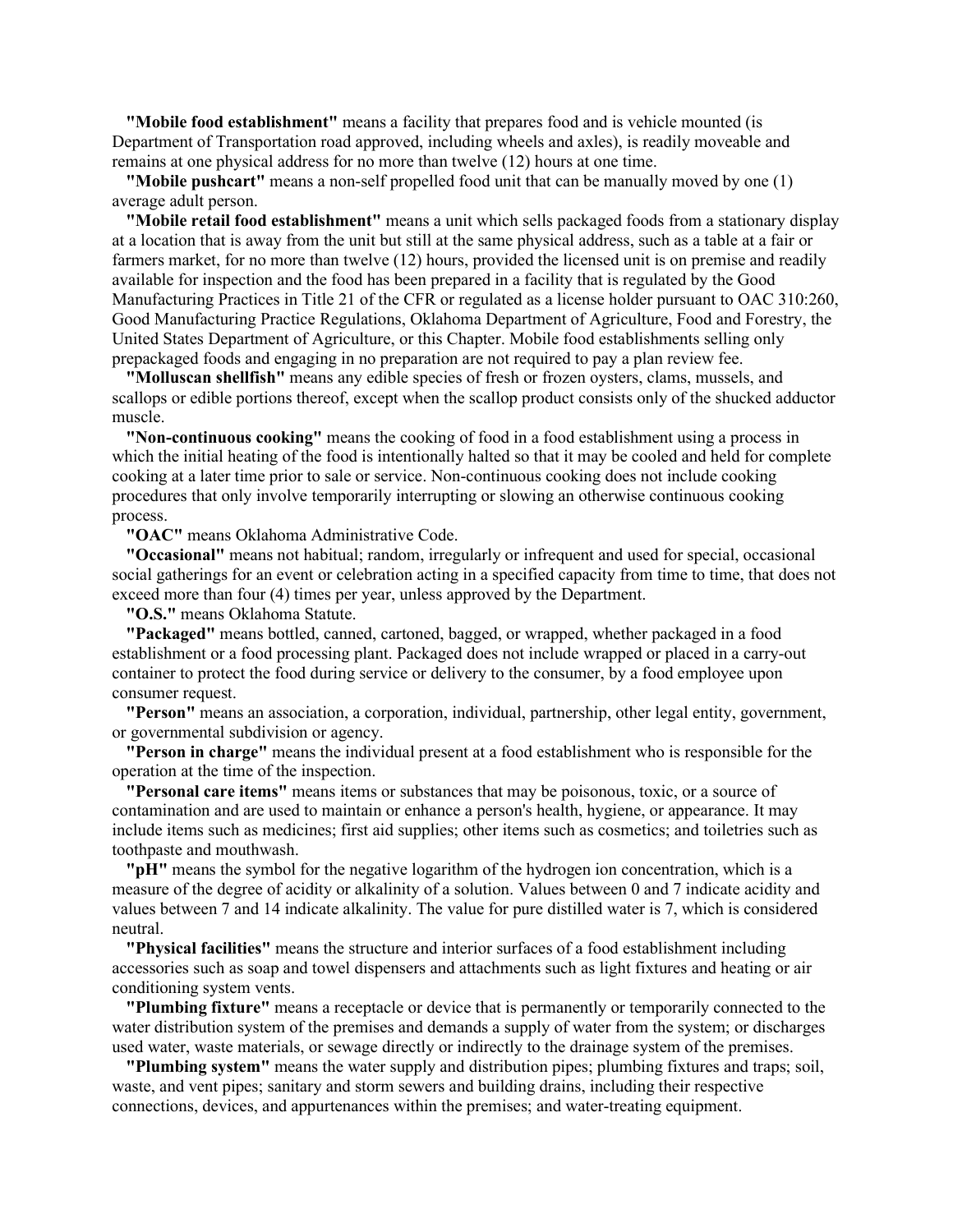**"Poisonous or toxic materials"** means substances that are not intended for ingestion and are included in 4 categories:

(A) Cleaners and sanitizers, which include cleaning and sanitizing agents and agents such as caustics, acids, drying agents, polishes, and other chemicals;

(B) Pesticides, except sanitizers, which include substances such as insecticides and rodenticides;

(C) Substances necessary for the operation and maintenance of the establishment such as nonfood grade lubricants and personal care items that may be deleterious to health; and

(D) Substances that are not necessary for the operation and maintenance of the establishment and are on the premises for retail sale, such as petroleum products and paints.

**"Poultry"** means any domesticated bird (chickens, turkeys, ducks, geese, ratites, guineas or squabs), whether live or dead, as defined in 9 CFR, Part 381; and any migratory waterfowl, game bird, such as pheasant, partridge, quail, grouse, or pigeon, whether live or dead, as defined in 9 CFR, Part 362.

**"Premises"** means:

- (A) The physical facility, its contents, and the contiguous land or property under the control of the license holder; or
- (B) The physical facility, its contents, and the land or property not under the control of the license holder, unless its facilities and contents are under the control of the license holder and may impact food establishment personnel, facilities, or operations, and a food establishment is only one component of a larger operation such as a health care facility, hotel, motel, school, recreational camp, or prison.

**"Primal cut"** means a basic major cut into which carcasses and sides of meat are separated, such as a beef round, pork loin, lamb flank, or veal breast.

**"Priority item"** means a provision in this Chapter the application of which contributes directly to the elimination, prevention, or reduction to an acceptable level of hazards associated with foodborne illness or injury and there is no other provision that more directly controls the hazards. Priority item includes an item with a quantifiable measure to show control of hazards such as cooking, reheating, cooling or handwashing.

**"Priority foundation item"** means a provision in this Chapter whose application supports, facilitates, or enables one or more priority items. "Priority foundation item" includes an item that requires the purposeful incorporation of specific actions, equipment, or procedures by industry management to attain control of risk factors that contribute to foodborne illness or injury such as personnel training, infrastructure, or necessary equipment, HACCP plans, documentation or record keeping, and labeling.

**"Ratite"** means a flightless bird such as an emu, ostrich, or rhea.

**"Ready-to-eat food"** means:

- (A) food that is in a form that is edible without additional preparation to achieve food safety, as specified under OAC 310:257-5-46(a)-(c) or OAC 310:257-5-47 or OAC 310:257-5-49, or is a raw or partially cooked animal food and the consumer is advised as specified under OAC 310:257-5-46(d)(1) and (3); or is prepared in accordance with a variance that is granted as specified under OAC 310:257-5-46(d)(4); and may receive additional preparation for palatability or aesthetic, epicurean, gastronomic, or culinary purposes, and
- (B) includes raw animal food that is cooked as specified under OAC 310:257-5-46 or OAC 310:257-5-47, or frozen as specified under OAC 310:257-5-49; raw fruits and vegetables that are washed as specified under OAC 310:257-5-27; fruits and vegetables that are cooked for hot holding, as specified under OAC 310:257-5-48; All Time/Temperature Control for Safety Food that is cooked to the temperature and time required for the specific food under OAC 310:257-5-46 through 310:257-5-48.1 and cooled as specified under OAC 310:257-5-57; Plant food for which further washing, cooking, or other processing is not required for food safety, and from which rinds, peels, husks, or shells, if naturally present are removed; substances derived from plants such as spices, seasonings, and sugar; a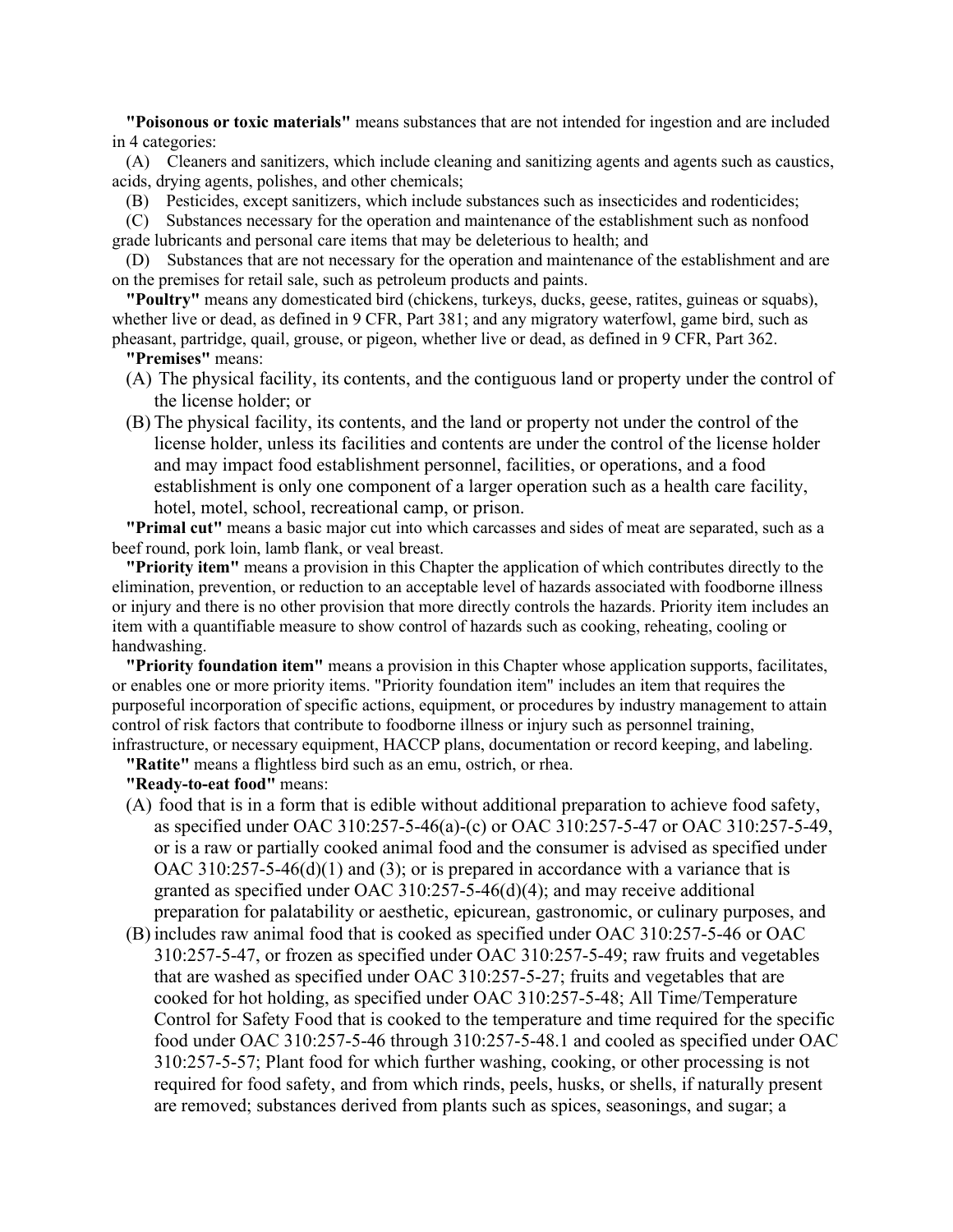bakery item such as bread, cakes, pies, fillings, or icing for which further cooking is not required for food safety; The following products that are produced in accordance with USDA guidelines and that have received a lethality treatment for pathogens: dry, fermented sausages, such as dry salami or pepperoni; salt-cured meat and poultry products, such as prosciutto ham, country cured ham, and Parma ham; dried meat and poultry products, such as jerky or beef sticks; and foods manufactured according to 21 CFR Part 113, Thermally Processed Low-Acid Foods Packaged in Hermetically Sealed Containers.

#### **"Reduced oxygen packaging"** means:

(A) The reduction of the amount of oxygen in a package by removing oxygen; displacing oxygen and replacing it with another gas or combination of gases; or otherwise controlling the oxygen content to a level below that normally found in the atmosphere (approximately 21%) at sea level;

(B) A process as specified in paragraph (A) of this definition that involves a food for which hazards Clostridium botulinum or Listeria monocytogenes require control in the final packaged form;

(C) Reduced oxygen packaging includes vacuum packaging, in which air is removed from a package of food and the package is hermetically sealed so that a vacuum remains inside the package;

(D) Modified atmosphere packaging, in which the atmosphere of a package of food is modified so that its composition is different from air but the atmosphere may change over time due to the permeability of the packaging material or the respiration of the food. Modified atmosphere packaging includes: reduction in the proportion of oxygen, total replacement of oxygen, or an increase in the proportion of other gases such as carbon dioxide or nitrogen;

(E) Controlled atmosphere packaging, in which the atmosphere of a package of food is modified so that until the package is opened, its composition is different from air, and continuous control of that atmosphere is maintained, such as by using oxygen scavengers or a combination of total replacement of oxygen, nonrespiring food, and impermeable packaging material;

(F) Cook chill packaging, as described in OAC 310:257-5-64(d)(E); and

(G) Sous vide packaging, as described in OAC 310:257-5-64(d)(D).

**"Refuse"** means solid waste not carried by water through the sewage system.

**"Regulatory authority"** means a representative, such as an onsite inspector, of the Department..

**"Reminder"** means a written statement concerning the health risk of consuming animal foods raw, undercooked, or without otherwise being processed to eliminate pathogens.

**"Re-Service"** means the transfer of food that is unused and returned by a consumer after being served or sold and in the possession of the consumer, to another person.

**"Restrict"** means to limit the activities of a food employee so that there is no risk of transmitting a disease that is transmissible through food and the food employee does not work with exposed food, clean equipment, utensils, linens; and unwrapped single-service or single-use articles.

**"Restricted egg"** means any check, dirty egg, incubator reject, inedible, leaker, or loss as defined in 9 CFR, Part 590.

**"Restricted use pesticide"** means a pesticide product that contains the active ingredients specified in 40 CFR 152.175. Pesticides classified for restricted use, and that is limited to use by or under the direct supervision of a certified applicator.

**"Risk"** means the likelihood that an adverse health effect will occur within a population as a result of a hazard in a food.

#### **"Safe material"** means:

(A) An article manufactured from or composed of materials that may not reasonably be expected to result, directly or indirectly, in their becoming a component or otherwise affecting the characteristics of any food;

(B) An additive that is used as specified in Section 409 of the Federal Food, Drug, and Cosmetic Act; or

(C) Other materials that are not additives and that are used in conformity with applicable regulations of the Food and Drug Administration.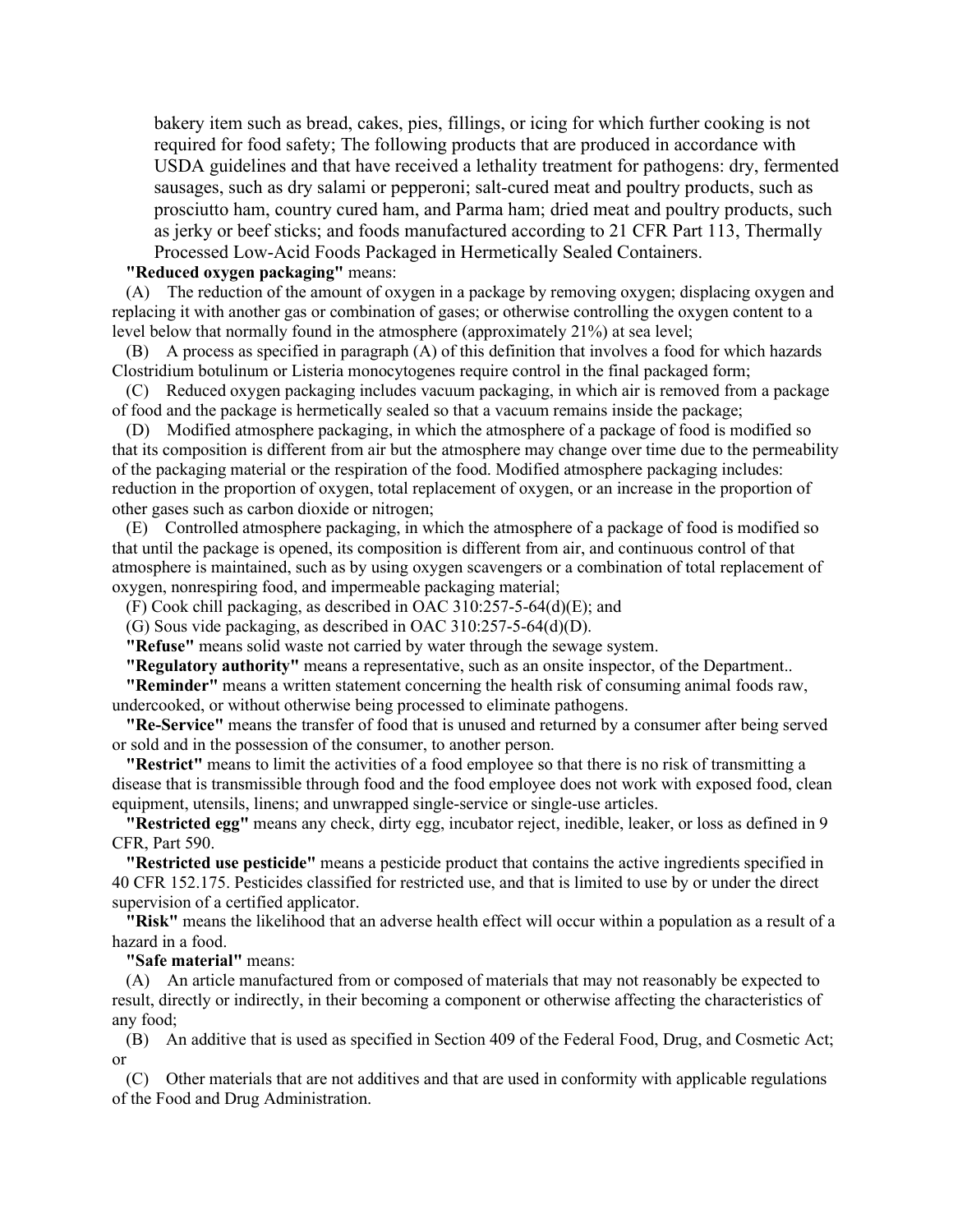**"Sanitization"** means the application of cumulative heat or chemicals on cleaned food-contact surfaces that, when evaluated for efficacy, is sufficient to yield a reduction of 5 logs, which is equal to a 99.999% reduction of representative disease microorganisms of public health importance.

**"Sealed"** means free of cracks or other openings that allow the entry or passage of moisture.

**"Seasonal food establishment"** means a facility that is open no more than 180 consecutive days per physical address per year. The seasonal food establishment is limited to serving coffee and snow cones with use of liquid milk, individually package ice cream products, uncut raw fruits, uncut raw vegetables, nuts in the shell, and commercially bottled syrup, sorghum, honey, sweet cider, and other non-Time/Temperature Control for Safety Foods. Seasonal food establishments selling only prepackaged foods and engaging in no preparation are not required to pay a plan review fee.

**"Service animal"** means an animal such as a guide dog, signal dog, or other animal as allowed by the ADA, individually trained to provide assistance to an individual with a disability. Service animals are working animals, not pets. The work or task an animal has been trained to provide must be directly related to the person's disability. Animals whose sole function is to provide comfort or emotional support do not qualify as service animals under the ADA.

**"Servicing area"** means an operating base location to which a mobile food establishment or transportation vehicle returns regularly, for such things as vehicle and equipment cleaning, discharging liquid or solid wastes, refilling water tanks and ice bins, and boarding food.

**"Sewage"** means liquid waste containing animal or vegetable matter in suspension or solution and may include liquids containing chemicals in solution.

**"Shellfish control authority"** means a state, federal, foreign, tribal, or other government entity legally responsible for administering a program that includes certification of molluscan shellfish harvesters and dealers for interstate commerce.

**"Shellstock"** means raw, in-shell molluscan shellfish.

**"Shiga toxin-producing** *Escherichia coli***"** means any *E. coli* capable of producing Shiga toxins (also called verocytotoxins or "Shiga-like" toxins). STEC infections can be asymptomatic or may result in a spectrum of illness ranging from mild non-bloody diarrhea, to hemorrhagic colitis (i.e., bloody diarrhea) to hemolytic uremic syndrome (HUS-a type of kidney failure). Examples of serotypes of STEC include: E. coli O157:H7; E. coli O157:NM; E. coli O26:H11; E. coli O145:NM; E. coli O103:H2; and E. coli O111:NM. STEC are sometimes referred to as VTEC (verocytotoxigenic E. coli) or as EHEC (Enterohemorrhagic E. coli). EHEC are a subset of STEC which can cause hemorrhagic colitis or HUS.

**"Shucked shellfish"** means molluscan shellfish that have one or both shells removed.

**"Single-service articles"** means tableware, carry-out utensils, and other items such as bags, containers, placemats, stirrers, straws, toothpicks, and wrappers that are designed and constructed for one time, one person use after which they are intended for discard.

**"Single-use articles"** means utensils and bulk food containers designed and constructed to be used once and discarded. "Single-use articles" includes items such as wax paper, butcher paper, plastic wrap, formed aluminum food containers, jars, plastic tubs or buckets, bread wrappers, pickle barrels, ketchup bottles, and number 10 cans which do not meet the materials, durability, strength, and cleanability specifications under OAC 310:257-7-1, OAC 310:257-7-13 and OAC 310:257-7-15 for multiuse utensils.

**"Slacking"** means the process of moderating the temperature of a food such as allowing a food to gradually increase from a temperature of -23 $^{\circ}$ C (-10 $^{\circ}$ F) to -4 $^{\circ}$ C (25 $^{\circ}$ F) in preparation for deep-fat frying or to facilitate even heat penetration during the cooking of previously block-frozen food such as shrimp.

**"Smooth"** means a food-contact surface having a surface free of pits and inclusions with a cleanability equal to or exceeding that of (100 grit) number 3 stainless steel; A nonfood-contact surface of equipment having a surface equal to that of commercial grade hot-rolled steel free of visible scale; and a floor, wall, or ceiling having an even or level surface with no roughness or projections that render it difficult to clean.

**"Sous Vide"** means a method of cooking in which raw or partially cooked food is vacuum packaged in an impermeable bag, cooked in the bag, rapidly chilled, and refrigerated at temperatures that inhibit the growth of psychrotrophic pathogens.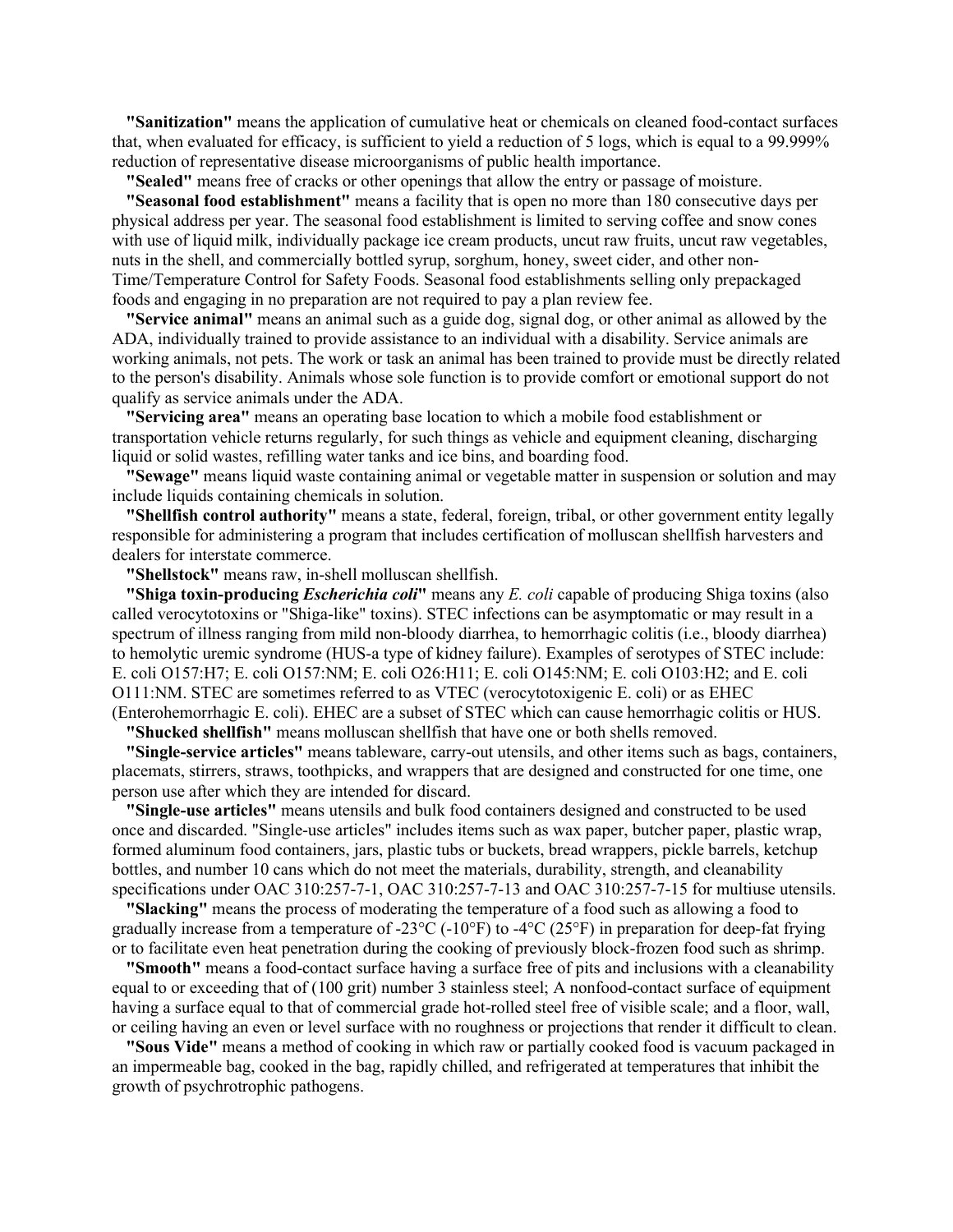**"Tableware"** means eating, drinking, and serving utensils for table use such as flatware including forks, knives, and spoons; hollowware including bowls, cups, serving dishes, and tumblers; and plates.

**"Temperature measuring device"** means a thermometer, thermocouple, thermistor, or other device that indicates the temperature of food, air, or water.

**"Tempered"** means a mixture of hot and cold water between 100°F and 120°F.

**"Temporary food establishment"** means a food establishment where food is offered for sale or sold at retail from a fixed, temporary facility in conjunction with a single event or celebration not to exceed fourteen (14) consecutive days.

**"Time/Temperature Control for Safety Food"** means a food that requires time/temperature control for safety (TCS) to limit pathogenic microorganism growth or toxin formation.

(A) Time/Temperature Control for Safety Food includes:

(i) An animal food that is raw or heat-treated; a plant food that is heat-treated or consists of raw seed sprouts, cut melons, cut leafy greens, cut tomatoes or mixtures of cut tomatoes that are not modified in a way so that they are unable to support pathogenic microorganism growth or toxin formation, or garlic-in-oil mixtures that are not modified in a way so that they are unable to support pathogenic microorganism growth or toxin formation; and

(ii) Except as specified in (B)(iv) of this definition, a food that because of the interaction of its aw and pH values is designated in the Product Assessment Required (PA) in Tables 1 or 2 of Appendix A of this Chapter:

(B) Time/Temperature Control for Safety Food does not include:

(i) An air-cooled hard-boiled egg with shell intact, or an egg with shell intact that is not hard-boiled, but has been pasteurized to destroy all viable *Salmonellae*;

(ii) A food in an unopened hermetically sealed container that is commercially processed to achieve and maintain commercial sterility under conditions of non-refrigerated storage and distribution;

(iii) A food that because of its aw or pH value, or interaction of aw and pH value, is designated as a non-TCS food as listed in Table 1 or 2 of Appendix A of this Chapter;

(iv) A food that is designated as Product Assessment Required (PA) in Table 1 or 2 of Appendix A of this Chapter and has undergone a Product Assessment showing that the growth or toxin information of pathogenic microorganisms that are reasonably likely to occur in that food is precluded due to:

(I) Intrinsic factors including added or natural characteristics of the food such as preservatives, antimicrobials, humectants, acidulants or nutrients;

(II) Extrinsic factors including environmental or operational factors that affect the food such as packaging, modified atmosphere such as reduced oxygen packaging, shelf-life and use, or temperature range of storage and use; or

(III) A combination of intrinsic and extrinsic factors; or

(v) A food that does not support the growth or toxin formation of pathogenic microorganisms in accordance with  $(B)(i) - (B)(iv)$  of this definition above, even-though the food may contain a pathogenic microorganism or chemical or physical contaminant at a level sufficient to cause illness or injury.

**"USDA"** means the U.S. Department of Agriculture.

**"Utensil"** means a food-contact implement or container used in the storage, preparation, transportation, dispensing, sale, or service of food, such as kitchenware or tableware that is multiuse, single-service, or single-use; gloves used in contact with food; temperature sensing probes of food temperature measuring devices; and probe-type price or identification tags used in contact with food.

**"Variance"** means a written document issued by the Department that authorizes a modification or waiver of one or more requirements of this Chapter, if, in the opinion of the regulatory authority, a health hazard or nuisance will not result from the modification or waiver.

**"Vending machine"** means a self-service device that, upon insertion of a coin, paper currency, token, card, key, or by electronic transaction, or by optional manual operation, dispenses unit servings of food in bulk or in packages without the necessity of replenishing the device between each vending operation.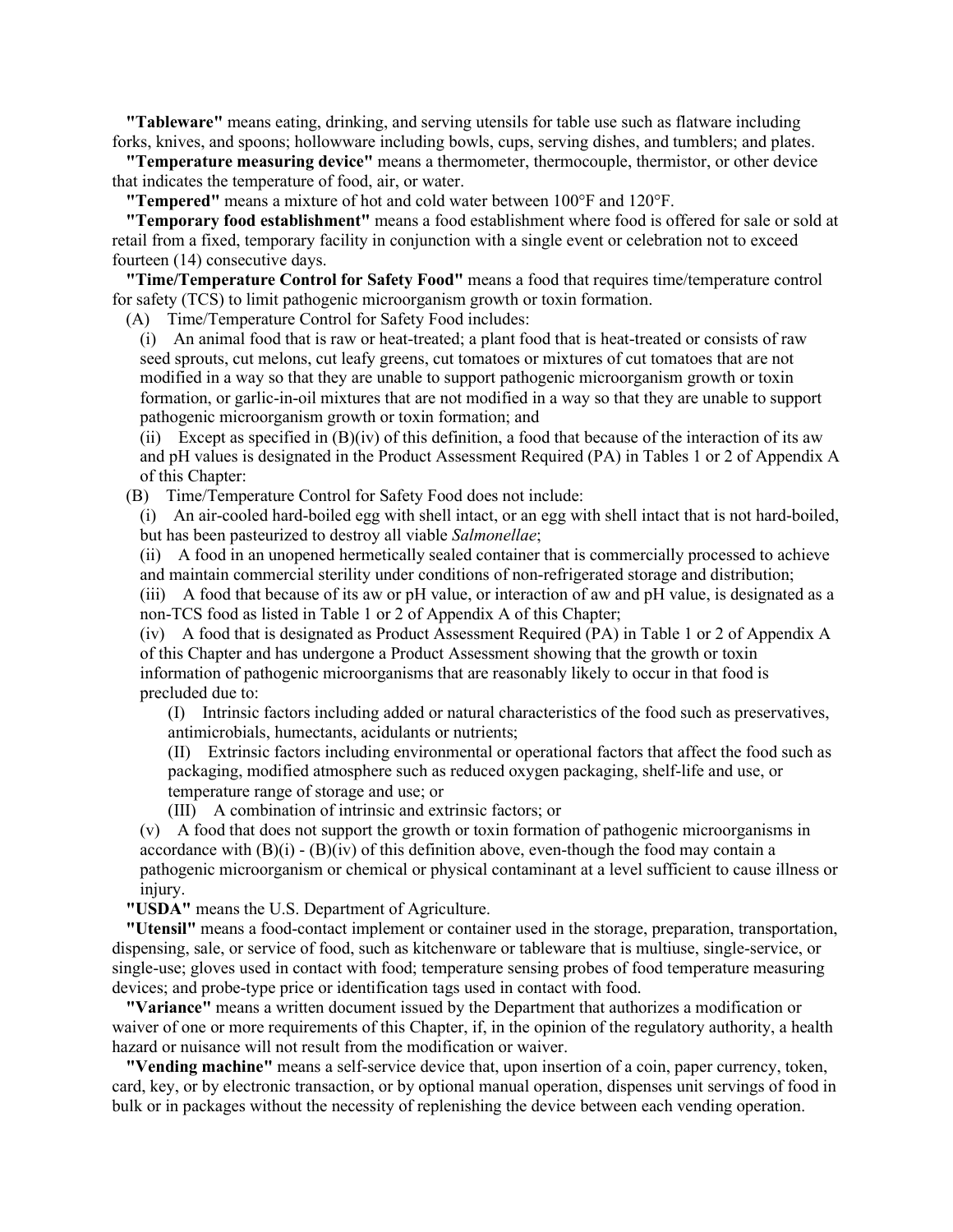**"Vending machine location"** means the room, enclosure, space, or area where one or more vending machines are installed and operated and includes the storage areas and areas on the premises that are used to service and maintain the vending machines.

**"Warewashing"** means the cleaning and sanitizing of utensils and food-contact surfaces of equipment. **"Whole-muscle, intact beef"** means whole muscle beef that is not injected, mechanically tenderized,

# reconstructed, or scored and marinated, from which beef steaks may be cut.

### **310:257-1-3. Incorporated by reference**

(a) The following Code of Federal Regulation (CFR) citations are incorporated by reference as published on July 1, 2019:

- (1) Title 9 CFR, Part 424, Subpart (C);
- (2) Title 21 CFR, Part 129;
- (3) Title 21 CFR, Part 170;
- (4) Title 21 CFR, Part 171;
- (5) Title 21 CFR, Part 172;
- (6) Title 21 CFR, Part 173;
- (7) Title 21 CFR, Part 174;
- (8) Title 21 CFR, Part 175;
- (9) Title 21 CFR, Part 176;
- (10) Title 21 CFR, Part 177;
- (11) Title 21 CFR, Part 178;
- (12) Title 21 CFR, Part 179;
- (13) Title 21 CFR, Part 180;
- (14) Title 21 CFR, Part 181;
- (15) Title 21 CFR, Part 182;
- (16) Title 21 CFR, Part 184;
- (17) Title 21 CFR, Part 186;
- (18) Title 21 CFR, Part 333, Subpart E; and
- (19) Title 21 CFR, Section 1240.60 (d).

(b) The United States Food and Drug Administration: National Shellfish Sanitation Program (NSSP), Guide for the Control of Molluscan Shellfish, 2017 Revision is adopted by reference;

#### **310:257-1-4. Exemptions**

(a) The food establishment definition does not include a food processing plant; a facility that sells only commercially pre-packaged, non-Time/Temperature Control for Safety Foods, from an approved source, which are incidental to the business, and does not have food in storage; a kitchen in a private home if only Non-Time/Temperature Control for Safety food is prepared for sale or service at a function such as a religious or charitable organization's bake sale; a kitchen in a private home, such as a bed-and-breakfast operation that prepares and offers food to guests if the number of available guest bedrooms does not exceed the number allowed by 63 O.S. §§ 1201 et seq. and breakfast is the only meal offered; a lodging facility that is serving food according to OAC 310:285-3-14, Lodging Establishments; a private home that receives catered or home-delivered food; or individual farmers' market vendors that are in compliance with the definition of a farmers' market and hold a food processors license from the Oklahoma Department of Health, small egg packer license, licensed by the Oklahoma Department of Agriculture, Food and Forestry and/or a produce stand that offers only whole, uncut and unprocessed fresh fruits, melons, vegetables and legumes and/or whole uncracked and unprocessed tree nuts.

(b) Persons engaged solely in the sale of food products at a County Free fair as defined by Title 2 O.S. §§ 15-67 are not subject to the provisions of this Chapter.

(1) These persons are not exempted from Title 63 O.S.  $\S$  1-1118(B)(3) in regards to licensure.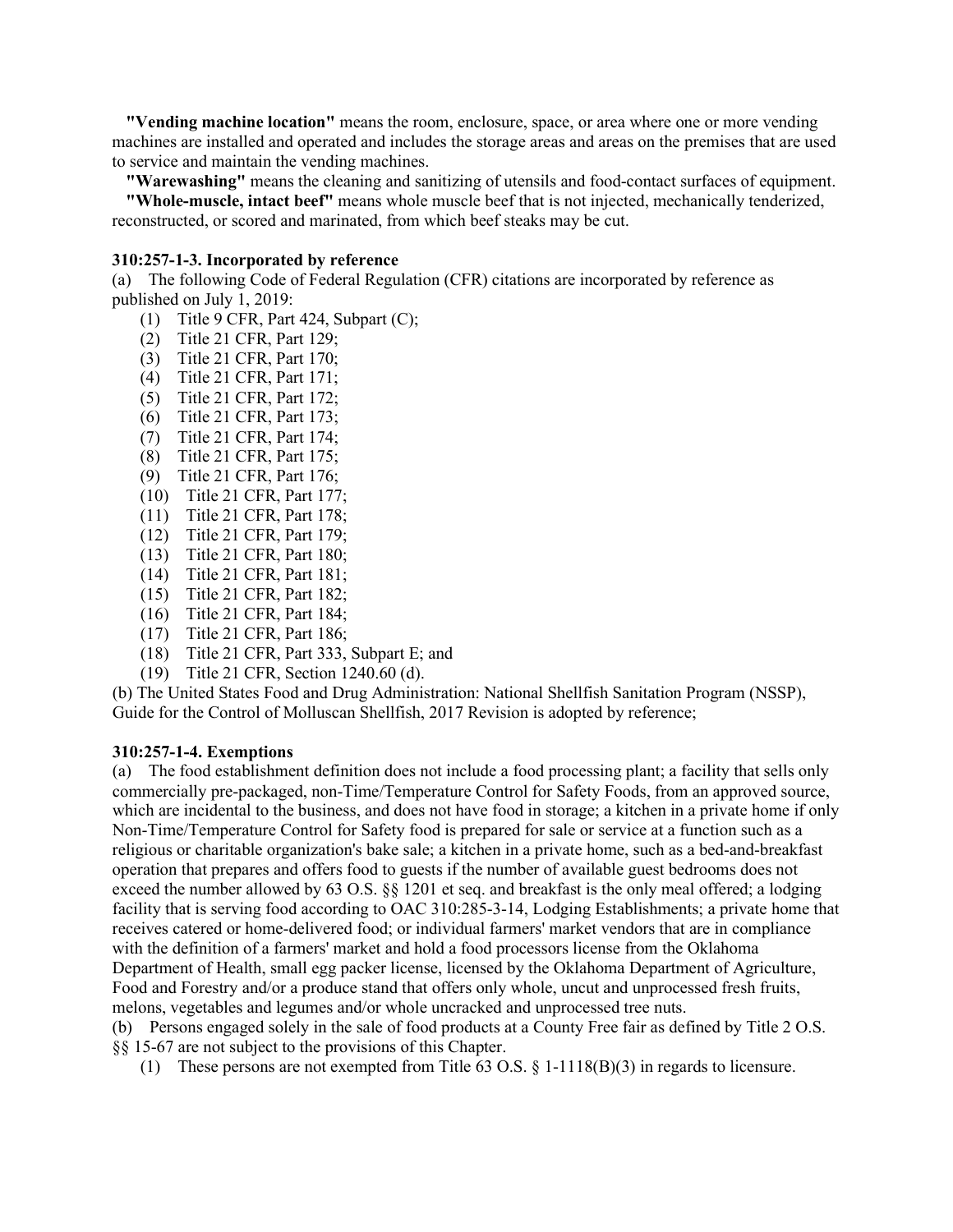(2) The consumer shall be informed by a clearly visible placard, at least eight (8) inches by eleven (11) inches, at the sales or service location, which states "This food is prepared in a kitchen that is not inspected by the Oklahoma Department of Health".

# **SUBCHAPTER 3. MANAGEMENT AND PERSONNEL**

#### **310:257-3-1. Assignment**

(a) Except as specified in (b) of this Section, the license holder shall be the person in charge or shall designate a person in charge and shall ensure that a person in charge is present at the food establishment during all hours of operation.

(b) In a food establishment with two or more departments that are the legal responsibility of the same license holder and that are located on the same premises, the license holder may, during specific time periods when food is not being prepared, packaged, or served, designate a single person in charge who is present on the premises during all hours of operation, and who is responsible for the licensed food establishment.

(c) The food establishment license holder through the certified food manager or person in charge shall develop and implement standard operating procedures that ensure compliance with OAC 310:257-15-7.

### **310:257-3-1.1. Certified food protection manager**

(a) At least one person may be a certified food protection manager who has shown proficiency of required information through passing a test that is part of an Accredited Program.

(b) This section does not apply to certain types of food establishments deemed by the regulatory authority to pose minimal risk of causing, or contributing to, foodborne illness based on the nature of the operation and extent of food preparation.

### **310:257-3-2. Demonstration**

Based on the risks inherent to the food operation, during inspections and upon request a certified food manager or person in charge shall demonstrate to the regulatory authority knowledge of foodborne disease prevention, application of the Hazard Analysis Critical Control Point principles, and the requirements of this Chapter. The person in charge at the time of the inspection shall demonstrate this knowledge by:

(1) Complying with this Chapter by having no priority items during the current inspection; or

(2) Being a certified food protection manager who has shown proficiency of required information through passing a test that is part of an accredited program; or

(3) Responding correctly to the inspector's questions as they relate to the specific food operation. The areas of knowledge include:

(A) Describing the relationship between the prevention of foodborne disease and the personal hygiene of a food employee;

(B) Explaining the responsibility of the person in charge for preventing the transmission of foodborne disease by a food employee who has a disease or medical condition that may cause foodborne disease;

(C) Describing the symptoms associated with the diseases that are transmissible through food;

(D) Explaining the significance of the relationship between maintaining the time and temperature of Time/Temperature Control for Safety Food and the prevention of foodborne illness;

(E) Explaining the hazards involved in the consumption of raw or undercooked meat, poultry, eggs, and fish;

(F) Stating the required food temperatures and times for safe cooking of Time/Temperature Control for Safety Food including meat, poultry, eggs, and fish;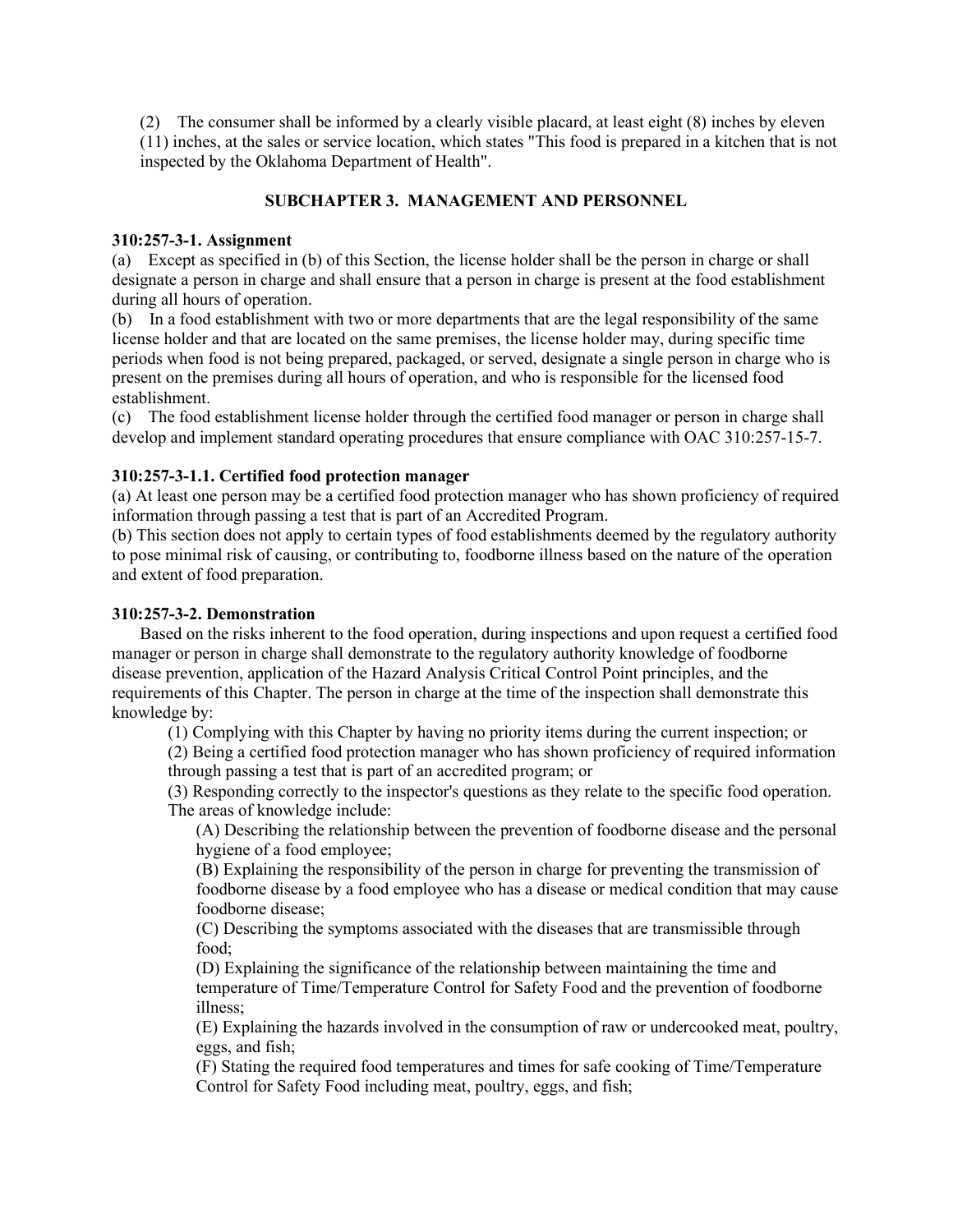(G) Stating the required temperatures and times for the safe refrigerated storage, hot holding, cooling, and reheating of Time/Temperature Control for Safety Food;

(H) Describing the relationship between the prevention of foodborne illness and the management and control of the following:

(i) Cross contamination,

(ii) Hand contact with ready-to-eat foods,

(iii) Handwashing, and

(iv) Maintaining the food establishment in a clean condition and in good repair; (I) Describing foods identified as major food allergens and the symptoms that a major food allergen could cause in a sensitive individual who has an allergic reaction.

(J) Explaining the relationship between food safety and providing equipment that is:

(i) Sufficient in number and capacity, and

(ii) Properly designed, constructed, located, installed, operated, maintained, and cleaned; (K) Explaining correct procedures for cleaning and sanitizing utensils and food contact surfaces of equipment;

(L) Identifying the source of water used and measures taken to ensure that it remains protected from contamination such as providing protection from backflow and precluding the creation of cross connections;

(M) Identifying poisonous or toxic materials in the food establishment and the procedures necessary to ensure that they are safely stored, dispensed, used, and disposed of according to law;

(N) Identifying critical control points in the operation from purchasing through sale or service that when not controlled may contribute to the transmission of foodborne illness and explaining steps taken to ensure that the points are controlled in accordance with the requirements of this Code;

(O) Explaining the details of how the person in charge and food employees comply with the HACCP Plan if a plan is required by law, this Code, or an agreement between the Department and the food establishment;

(P) Explaining the responsibilities, rights, and authorities assigned by this code to the:

(i) Food employee,

(ii) Conditional employee,

(iii) Person in charge,

(iv) Regulatory authority; and

(Q) Explaining how the person in charge, food employees, and conditional employees comply with reporting responsibilities and exclusion or restriction of food employees.

## **310:257-3-3. Person in charge**

The person in charge shall ensure that:

(1) Food establishment operations are not conducted in a private home or in a room used as living or sleeping quarters;

(2) Persons unnecessary to the food establishment operation are not allowed in the food preparation, food storage, or warewashing areas, except that brief visits and tours may be authorized by the person in charge if steps are taken to ensure that exposed food; clean equipment, utensils, and linens; and unwrapped single-service and single-use articles are protected from contamination;

(3) Employees and other persons such as delivery and maintenance persons and pesticide applicators entering the food preparation, food storage, and warewashing areas comply with this Chapter;

(4) Employees are effectively cleaning their hands, by routinely monitoring the employees' handwashing;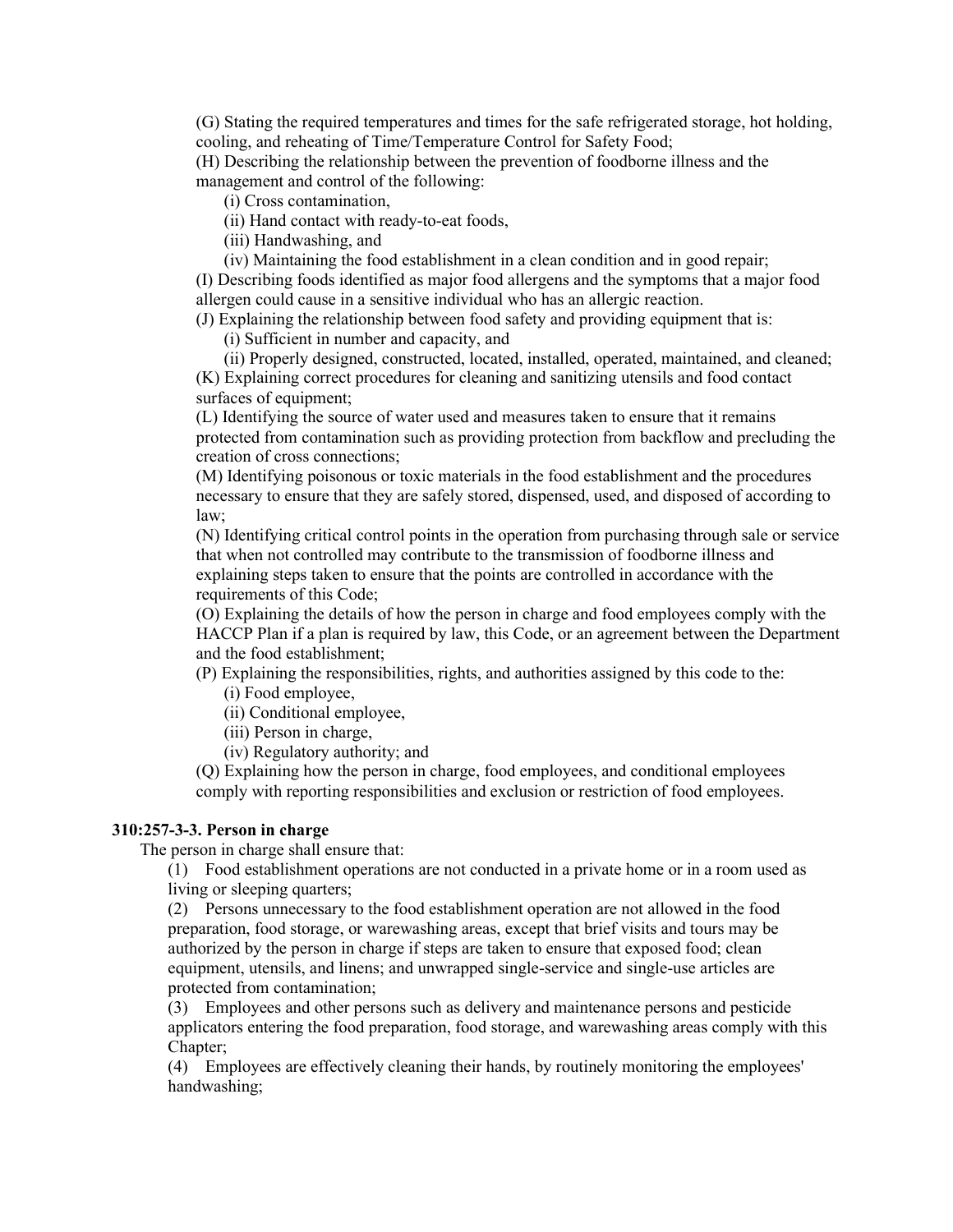(5) Employees are visibly observing foods as they are received to determine that they are from approved sources, delivered at the required temperatures, protected from contamination, unadulterated, and accurately presented, by routinely monitoring the employees' observations and periodically evaluating foods upon their receipt;

(6) Employees are verifying that foods delivered to the food establishment during non-operating hours are from approved sources and are placed into appropriate storage locations such that they are maintained at the required temperatures, protected from contamination, unadulterated, and accurately presented;

(7) Employees are properly cooking Time/Temperature Control for Safety Food, being particularly careful in cooking those foods known to cause severe foodborne illness and death, such as eggs and comminuted meats, through daily oversight of the employees' routine monitoring of the cooking temperatures using appropriate temperature measuring devices properly scaled and calibrated;

(8) Employees are using proper methods to rapidly cool Time/Temperature Control for Safety Foods that are not held hot or are not for consumption within four (4) hours, through daily oversight of the employees' routine monitoring of food temperatures during cooling;

(9) Employees are properly maintaining the temperatures of Time/Temperature Control for Safety Foods during hot and cold holding through daily oversight of the employees' routine monitoring of food temperatures;

(10) Consumers who order raw or partially cooked ready-to-eat foods of animal origin are informed that the food is not cooked sufficiently to ensure its safety;

(11) Employees are properly sanitizing cleaned multiuse equipment and utensils before they are reused, through routine monitoring of solution temperature and exposure time for hot water sanitizing, and chemical concentration, pH, temperature, and exposure time for chemical sanitizing;

(12) Consumers are notified that clean tableware is to be used when they return to self-service areas such as salad bars and buffets;

(13) Except when otherwise approved, employees are preventing cross-contamination of readyto-eat food with bare hands by properly using suitable utensils such as deli tissue, spatulas, tongs, single-use gloves, or dispensing equipment;

(14) Employees are properly trained in food safety, including food allergy awareness, as it relates to their assigned duties;

(15) Food employees and conditional employees are informed, in a verifiable manner, of their responsibility to report, in accordance with law, to the person in charge, information about their health and activities as they relate to diseases that are transmissible through food, as specified under OAC 310:257-3-4(a); and

(16) Written procedures and plans, where specified by this Chapter and as developed by the food establishment, are maintained and implemented as required.

#### **310:257-3-4. Responsibility of the license holder, person in charge, and employees**

(a) **Employee reporting.** The license holder shall require food employees and conditional employees to report to the person in charge information about their health and activities as they relate to diseases that are transmissible through food. A food employee or conditional employee shall report the information in a manner that allows the person in charge to reduce the risk of foodborne disease transmission, including providing necessary additional information, such as the date of onset of symptoms and an illness, or of a diagnosis without symptoms, if the food employee or conditional employee:

(1) **Reportable symptoms.** Has any of the following symptoms:

- (A) Vomiting,
- (B) Diarrhea,
- (C) Jaundice,
- (D) Sore throat with fever; or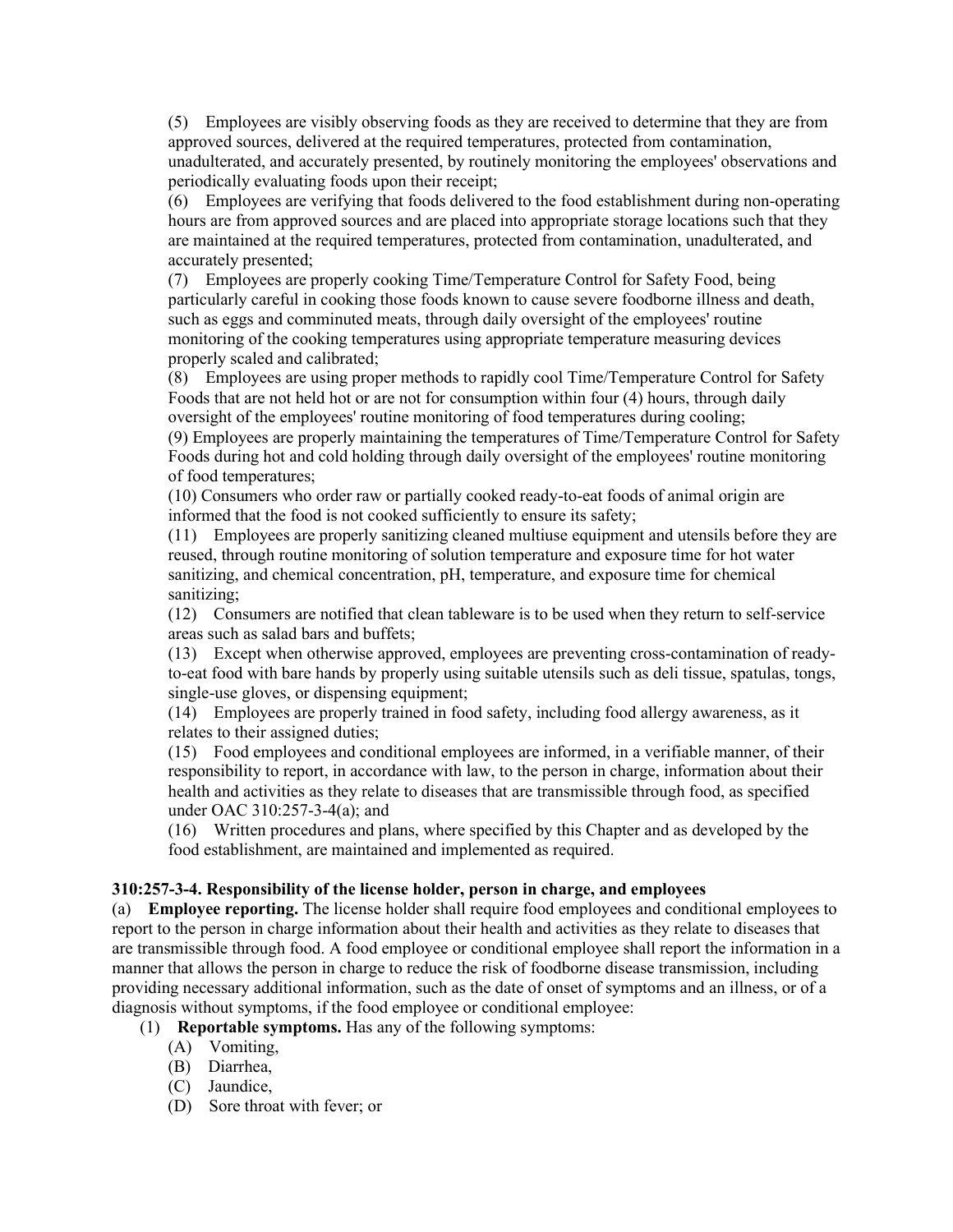(E) A lesion containing pus such as a boil or infected wound that is open or draining; and is: (i) On the hands or wrists, unless an impermeable cover such as a fingercot or stall protects the lesion and a single-use glove is worn over the impermeable cover,

(ii)On exposed portions of the arms, unless the lesion is protected by an impermeable cover, or

(iii) On other parts of the body, unless the lesion is covered by a dry, durable, tight-fitting bandage;

(2) **Reportable diagnosis.** Has an illness diagnosed by a health practitioner due to:

- (B) Hepatitis A virus,
- (C) *Shigella* species,
- (D) Shiga toxin-producing *Escherichia coli*,
- (E) Typhoid fever (caused by Salmonella Typhi), or
- (F) *Salmonella* (non-typhodial);

(3) **Reportable past illness.** Had Typhoid fever, diagnosed by a health practitioner, 17 within the past three (3) months, without having received antibiotic therapy, as determined by a health practitioner;

(4) **Reportable history of exposure.** Has been exposed to or is the suspected source of a confirmed disease outbreak, because the food employee or conditional employee consumed or prepared food implicated in the outbreak, or consumed food at an event prepared by a person who is infected or ill with:

(A) Norovirus within the past forty-eight (48) hours of the last exposure,

(B) Shiga Toxin-Producing Escherichia coli or Shigella spp. within the past three (3) days of the last exposure,

(C) Typhoid fever within the past fourteen (14) days of the last exposure, or

(D) Hepatitis A virus within the past thirty (30) days of the last exposure; or

(5) Reportable history of exposure. Has been exposed by attending or working in a setting where there is a confirmed disease outbreak, or living in the same household as, and has knowledge about, an individual who works or attends a setting where there is a confirmed disease outbreak, or living in the same household as, and has knowledge about, an individual diagnosed with an illness caused by:

(A) Norovirus within the past forty-eight (48) hours of the last exposure,

(B) Shiga Toxin-Producing Escherichia coli or Shigella spp. within the past three (3) days of the last exposure,

(C) Typhoid fever (caused by Salmonella Typhi) within the past fourteen (14) days of the last exposure, or

(D) Hepatitis A virus within the past thirty (30) days of the last exposure.

(b) **Responsibility of person in charge to notify the regulatory authority.** The person in charge shall notify the regulatory authority within twenty-four (24) hours or the next business day, if the facility or regulatory authority is not open the following day, when a food employee is:

(1) Jaundiced, or

(2) Diagnosed with an illness due to a pathogen as specified under  $(a)(2)$  (A) through (F) of this Section.

(c) **Responsibility of the person in charge to prohibit a conditional employee from becoming a food employee.** The person in charge shall ensure that a conditional employee:

(1) **Has symptoms or diagnosis.** Who exhibits or reports a symptom, or who reports a diagnosed illness as specified under (a)(1) through (a)(3) of this Section, is prohibited from becoming a food employee until the conditional employee meets the criteria for the specific symptoms or diagnosed illness as specified under OAC 310:257-3-6; and

(2) **Had exposure.** Who will work as a food employee in a food establishment that serves a highly susceptible population and reports a history of exposure as specified under (a)(4) of this Section, is

<sup>(</sup>A) Norovirus,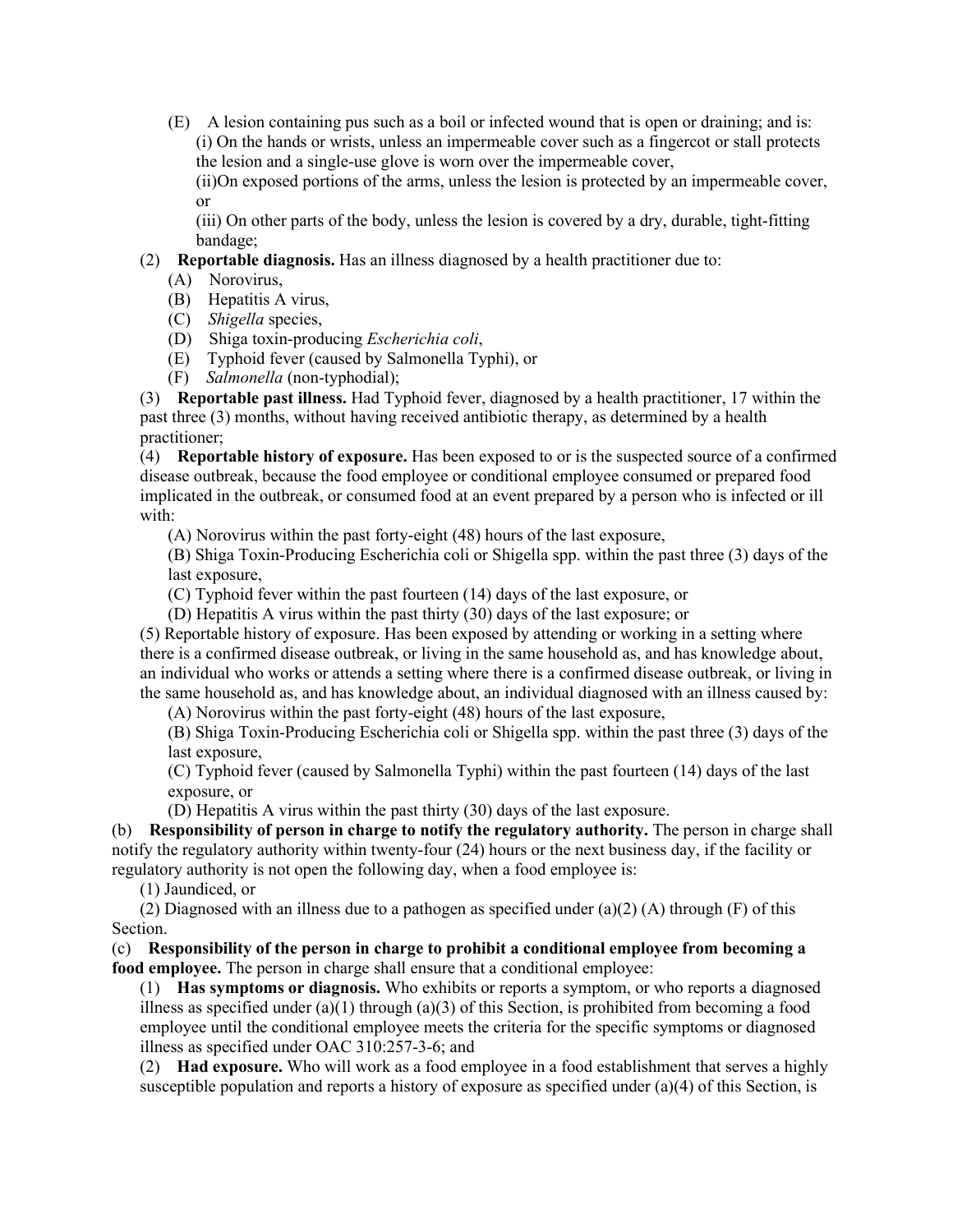prohibited from becoming a food employee until the conditional employee meets the criteria as specified under OAC 310:257-3-6(a)(10).

(d) **Responsibility of the person in charge to exclude or restrict.** The person in charge shall ensure that a food employee who exhibits or reports a symptom, or who reports a diagnosed illness or a history of exposure as specified under  $(a)(1)$  through (5) of this Section is:

(1) **Exclusions.** Excluded as specified under OAC 310:257-3-5 (relating to exclusions and restrictions) and in compliance with OAC 310:257-3-6 (relating to removal, adjustment, or retention of exclusions and restrictions); or

(2) **Restrictions.** Restricted as specified under OAC 310:257-3-5 and in compliance with the provisions specified under OAC 310:257-3-6.

(e) **Responsibility of food employees and conditional employees to report.** A food employee or conditional employee shall report to the person in charge, prior to beginning duties in the food establishment, the information as specified under (a) of this Section.

(f) **Responsibility of food employees to comply.** A food employee shall:

(1) **Comply with exclusion.** Comply with the exclusion as specified under OAC 310:257-3-5 and with the provisions specified under OAC 310:257-3-6.

(2) **Comply with restrictions.** Comply with the restrictions as specified under OAC 310:257-3-5 and comply with the provisions specified under OAC 310:257-3-6.

# **310:257-3-5. Exclusions and restrictions**

**Conditions for exclusion or restriction.** The person in charge shall exclude or restrict a food employee from a food establishment in accordance with the following:

(1) **Symptomatic with vomiting or diarrhea.** Except when the symptom is from a noninfectious condition, exclude a food employee if the food employee is:

(A) Symptomatic with vomiting or diarrhea; or

(B) Symptomatic with vomiting or diarrhea and diagnosed with an infection from Norovirus, *Shigella* spp, *Salmonella (nontyphoidal)*, or Shiga toxin-producing *E. coli*.

(2) **Jaundiced or diagnosed with hepatitis A infection.** Exclude a food employee who is: (A) Jaundiced and the onset of jaundice occurred within the last seven (7) calendar days, unless the food employee provides to the person in charge written medical documentation from a health practitioner specifying that the jaundice is not caused by hepatitis A virus or other fecal orally transmitted infection.

(B) Diagnosed with an infection from hepatitis A virus within fourteen (14) calendar days from the onset of any illness symptoms, or within seven (7) calendar days of the onset of jaundice; or

(C) Diagnosed with an infection from hepatitis A virus without developing symptoms.

(3) **Diagnosed or reported previous illness with Typhoid fever.** Exclude a food employee who is diagnosed with Typhoid fever, or reports having had Typhoid fever within the past three (3) months as specified under OAC 310:257-3-4(a)(3).

(4) **Diagnosed with an asymptomatic infection from Norovirus.** If a food employee is diagnosed with an infection from Norovirus and is asymptomatic:

(A) Exclude the food employee who works in a food establishment serving a highly susceptible population; or

(B) Restrict the food employee who works in a food establishment not serving a highly susceptible population.

(5) **Diagnosed with** *Shigella* **spp. infection and asymptomatic**. If a food employee is diagnosed with an infection from *Shigella spp*., and is asymptomatic:

(A) Exclude the food employee who works in a food establishment serving a highly susceptible population; or

(B) Restrict the food employee who works in a food establishment not serving a highly susceptible population.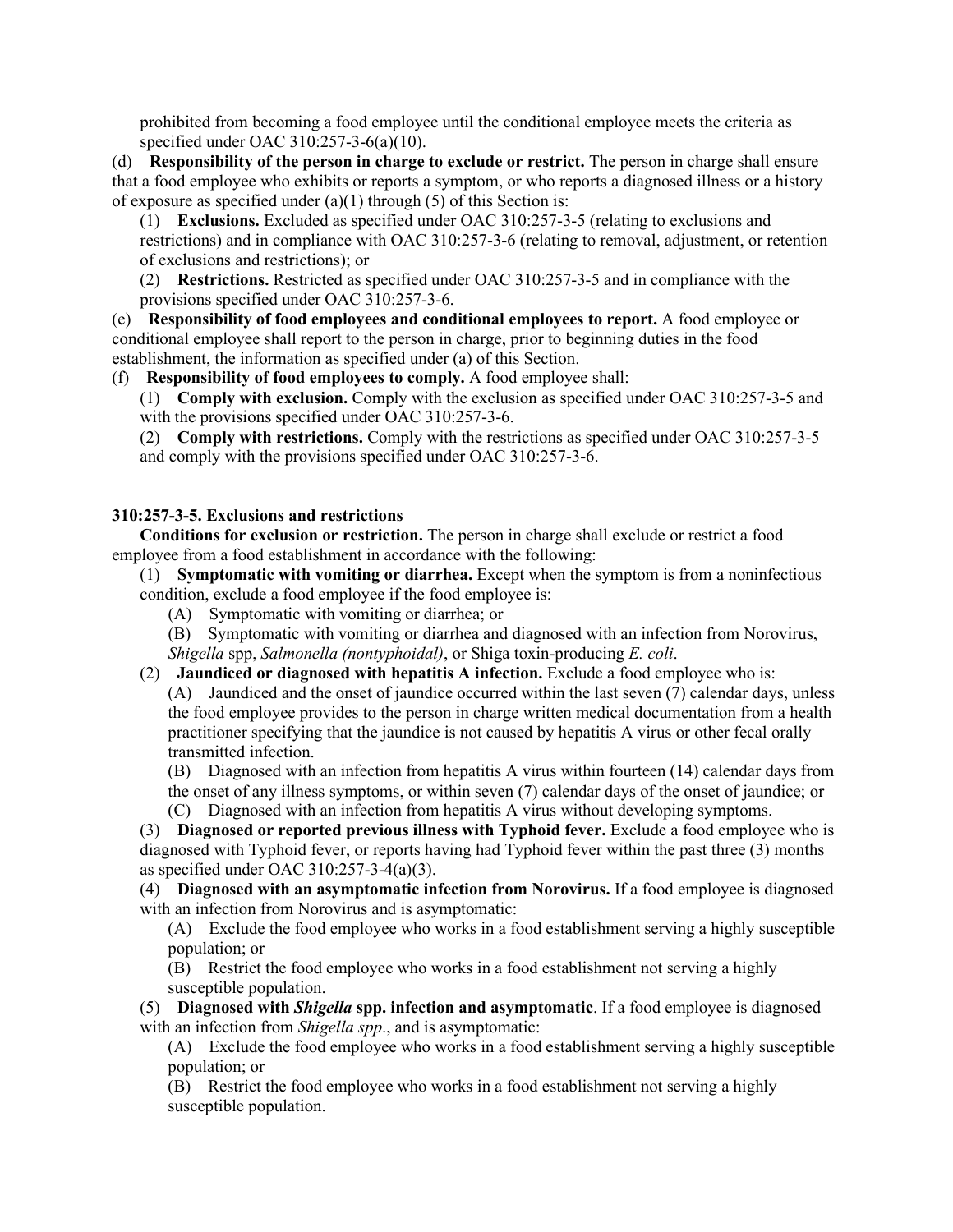(6) **Diagnosed with Shiga toxin-producing** *E. coli* **(STEC) and asymptomatic**. If a food employee is diagnosed with an infection from Shiga Toxin Producing *E. coli* and is asymptomatic:

(A) Exclude the food employee who works in a food establishment serving a highly susceptible population; or

(B) Restrict the food employee who works in a food establishment not serving a highly susceptible population.

(7) **Diagnosed with nontyphoidal Salmonella and asymptomatic.** If a food employee is diagnosed with an infection from Salmonella (nontyphoidal) and is asymptomatic, restrict the food employee who works in a food establishment serving a highly susceptible population or in a food establishment not serving a highly susceptible population.

(8) **Symptomatic with sore throat with fever.** If a food employee is ill with symptoms of acute onset of sore throat with fever:

(A) Exclude the food employee who works in a food establishment serving a highly susceptible population; or

(B) Restrict the food employee who works in a food establishment not serving a highly susceptible population.

(9) **Symptomatic with uncovered infected wound or pustular boil.** If a food employee is infected with a skin lesion containing pus such as a boil or infected wound that is open or draining and not properly covered as specified under OAC 310:257-3-4 (a)(1)(E), restrict the food employee.

(10) **Exposed to foodborne pathogen and works in food establishment serving highly susceptible population.** If a food employee is exposed to a foodborne pathogen as specified in OAC 310:257-3-4 or OAC 310:257-3-5, restrict the food employee who works in a food service establishment serving a highly susceptible population.

### **310:257-3-6. Removal, adjustment, or retention of exclusions and restrictions**

(a) **Managing exclusions or restrictions.** The person in charge shall adhere to the following conditions when removing, adjusting, or retaining the exclusion or restriction of a food employee:

(1) **Conditions for diagnosis other than Typoid fever or hepatitis A virus.** Except when a food employee is diagnosed with an infection from hepatitis A virus:

(A) **Removing exclusion for food employee who was symptomatic and not diagnosed.** 

Reinstate a food employee who was excluded as specified in OAC 310:257-3-5(a)(1)(A) if the food employee:

(i) Is asymptomatic for at least twenty-four (24) hours; or

(ii) Provides to the person in charge written medical documentation from a health

practitioner that states the symptom is from a noninfectious condition.

(B) **Norovirus diagnosis.** If a food employee was diagnosed with an infection from Norovirus and excluded as specified in OAC 310:257-3-5(a)(1)(B):

(i) **Adjusting exclusion for food employee who was symptomatic and is now** 

**asymptomatic.** Restrict the food employee, who is asymptomatic for at least twenty-four (24) hours and works in a food service establishment not serving a highly susceptible population, until the conditions for reinstatement as specified in  $(a)(4)(A)$  or  $(a)(4)(B)$  of this Section are met; or

(ii) **Retaining exclusion for food employee who was asymptomatic and is now asymptomatic and works in food establishment serving highly susceptible population.**  Retain the exclusion for the food employee, who is asymptomatic for at least twenty-four (24) hours and works in a food establishment that serves a highly susceptible population, until the conditions for reinstatement as specified in (a)(4)(A) or (a)(4)(B) of this Section are met; or

(C) *Shigella* **spp. diagnosis.** If a food employee was diagnosed with an infection from *Shigella*  spp. and excluded as specified in OAC  $310:257-3-5(a)(1)(B)$ :

(i) **Adjusting exclusion for food employee who was symptomatic and is now asymptomatic.** Restrict the food employee, who is asymptomatic for at least twenty-four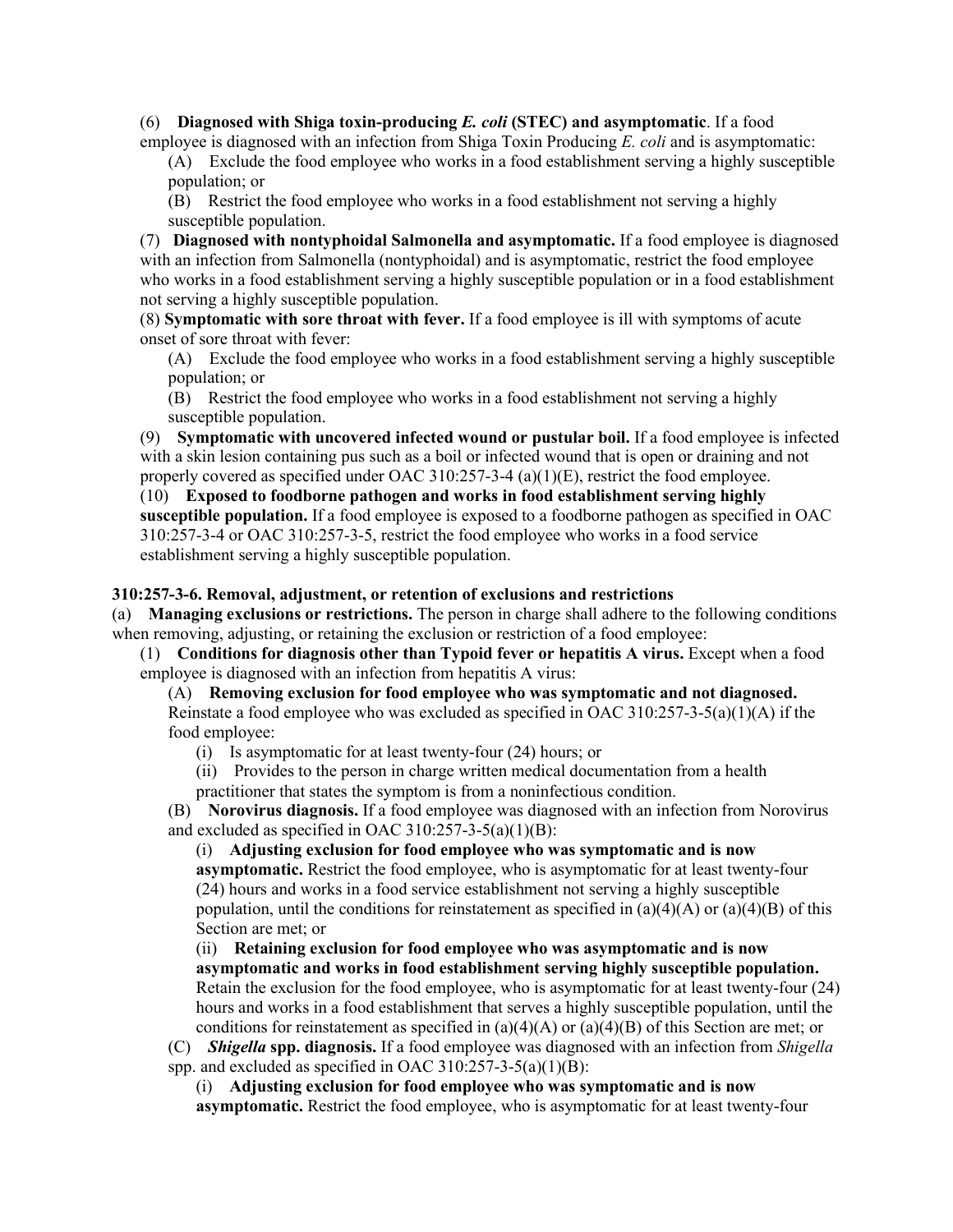(24) hours and works in a food establishment not serving a highly susceptible population, until the conditions for reinstatement as specified in  $(a)(5)(A)$  or  $(a)(5)(B)$  of this Section are met; or

(ii) **Retaining exclusion for food employee who was asymptomatic and is now asymptomatic.** Retain the exclusion for the food employee who is asymptomatic for at least twenty-four (24) hours and works in a food establishment that serves a highly susceptible population, until the conditions for reinstatement as specified in  $(a)(5)(A)$  or  $(a)(5)(B)$  of this Section, or  $(a)(5)(A)$  and  $(a)(3)(A)$  of this Section are met.

(D) **STEC diagnosis.** If a food employee was diagnosed with an infection from Shiga toxinproducing *Escherichia coli* (STEC) and excluded as specified under OAC 310:257-3-5(a)(1)(B):

(i) **Adjusting exclusion for food employee who was symptomatic and is now asymptomatic.** Restrict the food employee, who is asymptomatic for at least twenty-four (24) hours and works in a food establishment not serving a highly susceptible population, until the conditions for reinstatement as specified in  $(a)(6)(A)$  or  $(a)(6)(B)$  of this Section are met; or

(ii) **Retaining exclusion for food employee who was symptomatic and is now asymptomatic and works in food establishment serving highly susceptible population.**  Retain the exclusion for the food employee, who is asymptomatic for at least twenty-four (24) hours and works in a food establishment that serves a highly susceptible population, until the conditions for reinstatement as specified in  $(a)(6)(A)$  or  $(a)(6)(B)$  of this Section are met.

(E) **Nontyphoidal Salmonella diagnosis.** If a food employee was diagnosed with an infection from Salmonella (nontyphoidal) and excluded as specified under OAC 310:257- 3-5(a)(1)(B):

(i) **Adjusting exclusion for food employee who was symptomatic and is now asymptomatic.** Restrict the food employee who is asymptomatic for at least thirty (30) days until conditions for reinstatement as specified under  $(7)(A)$  or  $(B)$  of this section are met; or (ii) **Retaining exclusion for food employee that remains symptomatic.** Retain the exclusion for the food employee who is symptomatic until conditions for reinstatement as specified under  $(7)(A)$  or  $(7)(B)$  of this section are met.

(2) **Hepatitis A virus or jaundice diagnosis - removing exclusions.** Reinstate a food employee who was excluded as specified in OAC 310:257-3-5(a)(2) if the person in charge obtains approval from the Department and one of the following conditions is met;

(A) **Jaundiced for more than seven (7) days.** The food employee has been jaundiced for more than seven (7) calendar days; or

(B) **Symptoms other than jaundice.** The anicteric food employee has been symptomatic with symptoms other than jaundice for more than fourteen (14) calendar days; or

(C) **Medical documentation - free of hepatitis A virus.** The food employee provides to the person in charge written medical documentation from a health practitioner stating that the food employee is free of hepatitis A virus infection.

(3) **Typhoid Fever diagnosis - removing exclusions.** Reinstate a food employee who was excluded as specified in OAC 310:257-3-5(a)(3) if:

(A) **Approval from Department.** The person in charge obtains approval from the Department; and

(B) **Medical documentation - free from Typhoid fever.** The food employee provides to the person in charge written medical documentation from a health practitioner that states the food employee is free from Typhoid fever.

(4) **Norovirus diagnosis - removing exclusion or restriction.** Reinstate a food employee who was excluded as specified in OAC 310:257-3-5(a)(1)(B) or OAC 310:257-3-5(a)(4)(A) who was restricted under OAC 310:257-3-5(a)(4)(B) if the person in charge obtains approval from the Department and one of the following conditions are met: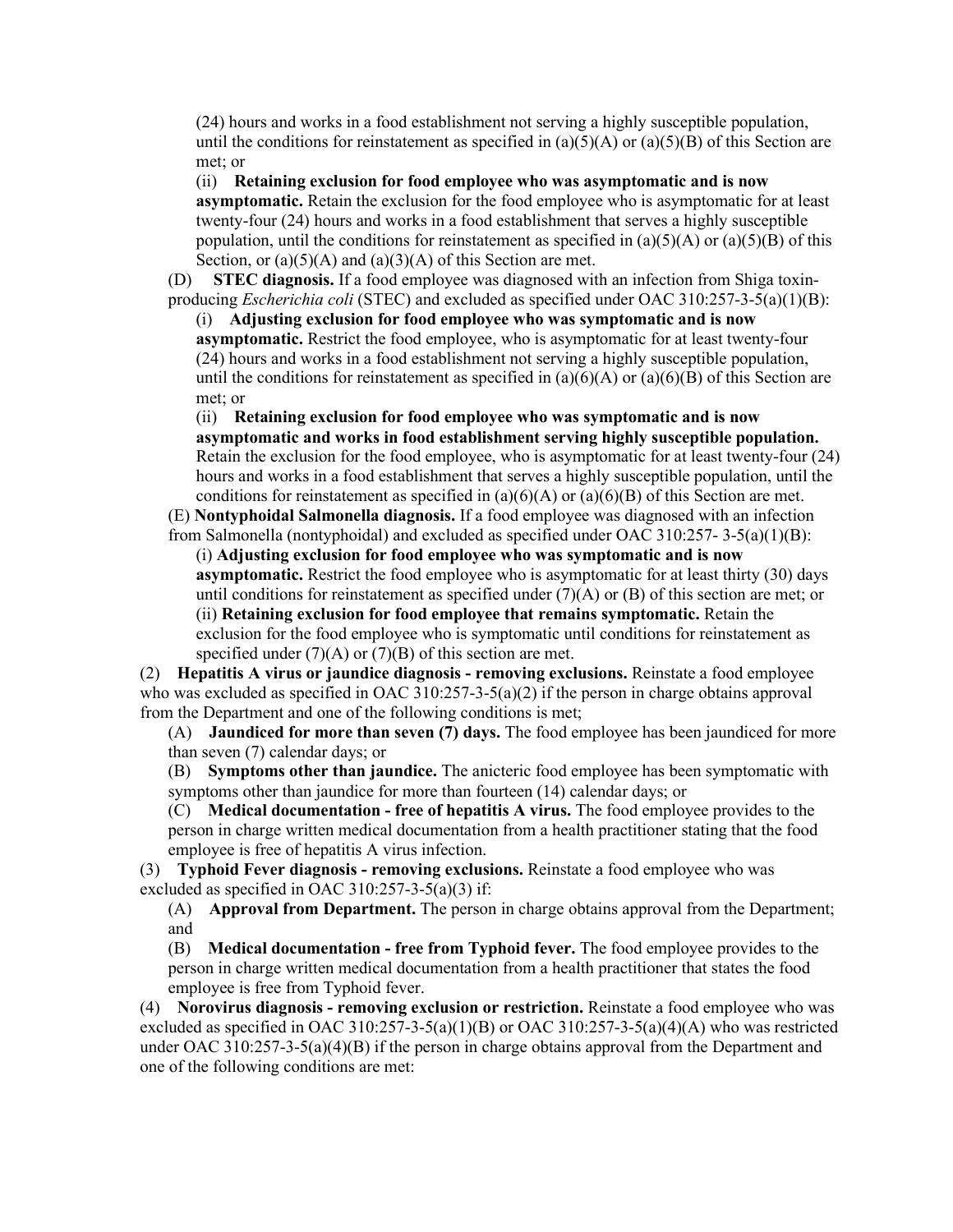(A) **Written medical documentation - free of Norovirus.** The excluded or restricted food employee provides to the person in charge written medical documentation from a health practitioner stating that the food employee is free of a Norovirus infection;

(B) **Symptoms resolved and more than forty-eight (48) hours.** The food employee was excluded or restricted after symptoms of vomiting or diarrhea resolved, and more than forty-eight (48) hours have passed since the food employee became asymptomatic; or

(C) **Excluded or restricted food employee did not develop symptoms and more than seventy-two (72) hours have passed since diagnosis.** The food employee was excluded or restricted and did not develop symptoms and more than seventy-two (72) hours have passed since the food employee was diagnosed.

(5) *Shigella* **spp. diagnosis - removing exclusion or restriction.** Reinstate a food employee who was excluded as specified in OAC 310:257-3-5(a)(1)(B) or OAC 310:257-3-5(a)(5)(A) or who was restricted in OAC 310:257-3-5(a)(5)(B) if the person in charge obtains approval from the Department and one of the following conditions is met:

(A) **Written medical documentation - free of** *Shigella* **spp.** The excluded or restricted food employee provides to the person in charge written medical documentation from a health practitioner stating that the food employee is free of a *Shigella* spp*.* infection based on test results showing two (2) consecutive negative stool specimen cultures that are taken:

(i) Not earlier than forty-eight (48) hours after discontinuance of antibiotics, and

(ii) At least twenty-four (24) hours apart;

(B) **Symptoms resolved - more than seven (7) days passed.** The food employee was excluded or restricted after symptoms of vomiting or diarrhea resolved, and more than seven (7) calendar days have passed since the food employee became asymptomatic; or

(C) **Excluded or restricted food employee did not develop symptoms and more than seven (7) days passed since diagnosis.** The food employee was excluded or restricted and did not develop symptoms and more than seven (7) calendar days have passed since the food employee was diagnosed.

(6) **STEC diagnosis - removing exclusion or restriction.** Reinstate a food employee who was excluded or restricted as specified in OAC 310:257-3-5(a)(1)(B) or OAC 310:257-3-5(a)(6)(A) or who was restricted in OAC 310:257-3-5(a)(6)(B) if the person in charge obtains approval from the Department and one of the following conditions is met:

(A) **Written medical documentation - free of infection.** The excluded or restricted food employee provides to the person in charge written medical documentation from a health practitioner stating that the food employee is free of an infection from Shiga toxin-producing *Escherichia coli* (STEC) based on test results that show 2 consecutive negative stool specimen cultures that are taken:

(i) Not earlier than forty-eight (48) hours after discontinuance of antibiotics; and

(ii) At least twenty-four (24) hours apart;

(B) **Symptoms resolved - more than seven (7) days passed.** The food employee was excluded or restricted after symptoms of vomiting or diarrhea resolved and more than seven (7) calendar days have passed since the food employee became asymptomatic; or

(C) **Excluded or restricted employee did not develop symptoms and more than seven (7)**

**days passed since diagnosis.** The food employee was excluded or restricted and did not develop symptoms and more than seven (7) days have passed since the food employee was diagnosed.

(7) Nontyphoidal Salmonella - removing exclusion or restriction. Reinstate a food employee who was excluded as specified under OAC 310:257-3-5(a)(1)(B) or who was restricted as specified under OAC  $310:257-3-5(a)(7)$  if the person in charge obtains approval from the Department and one of the following conditions is met:

(A) Written medical documentation - free of infection. The excluded or restricted food employee provides to the person in charge written medical documentation from a health practitioner stating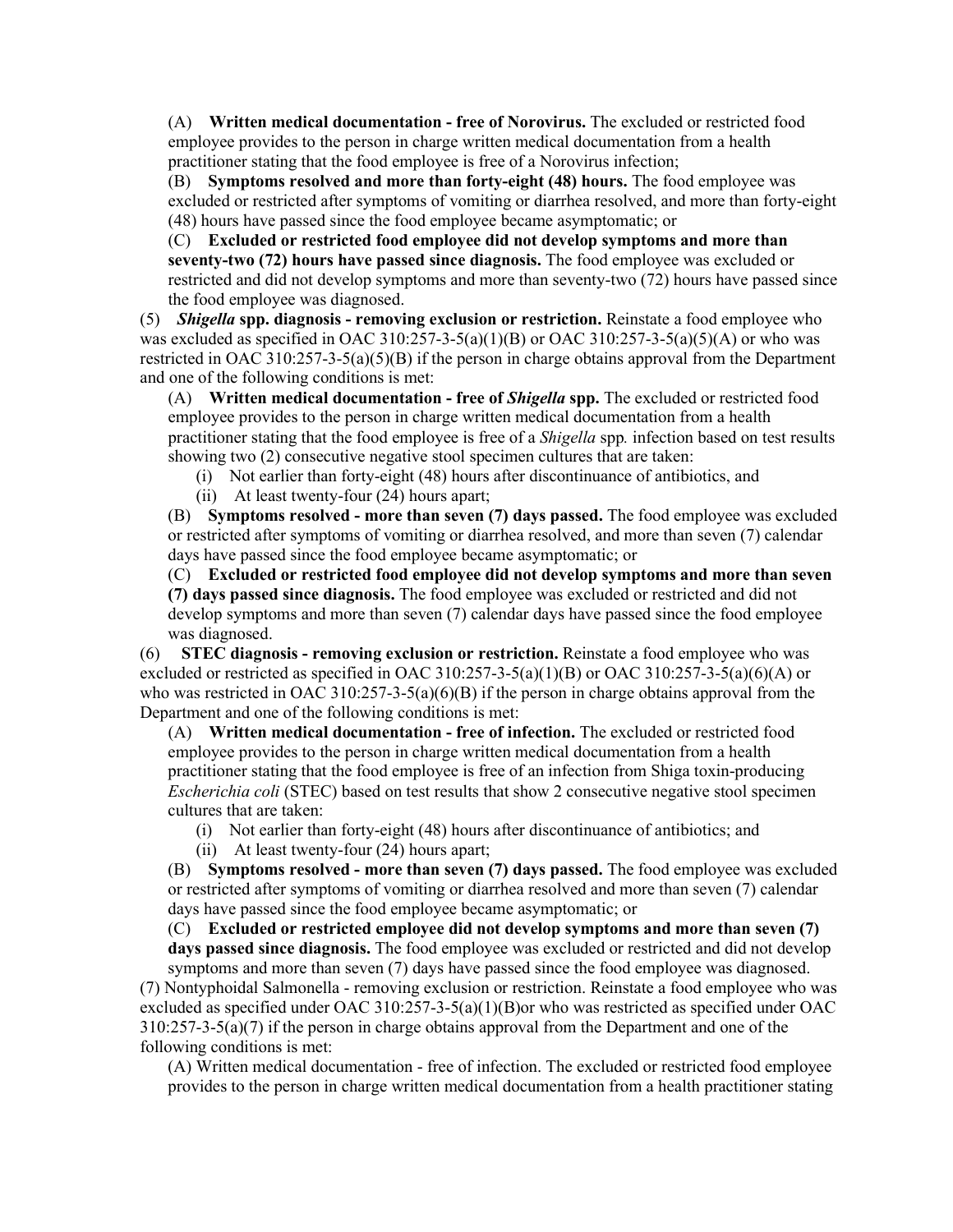that the food employee is free of a Salmonella (nontyphoidal) infection based on test results showing two (2) consecutive negative stool specimen Cultures that are taken:

(i) Not earlier than forty-eight (48) hours after discontinuance of antibiotics, and

(ii) At least twenty-four (24) hours apart;

(B) Symptoms resolved - more than thirty (30) days passed. The food employee was restricted after symptoms of vomiting or diarrhea resolved, and more than thirty (30) days have passed since the food employee became asymptomatic; or

(C) Excluded or restricted employee did not develop symptoms and more than thirty (30) days passed since diagnosis. The food employee was excluded or restricted and did not develop symptoms and more than thirty (30) days have passed since the food employee was diagnosed.

(8) **Sore throat with fever - removing exclusion or restriction.** Reinstate a food employee who was excluded or restricted as specified in OAC 310:257-3-5(a)(8)(A) or OAC 310:257-3-5(a)(8)(B) if the food employee provides to the person in charge written medical documentation from a health practitioner stating that the food employee meets one of the following conditions:

(A) Has received antibiotic therapy for *Streptococcus pyogenes* infection for more than twentyfour (24) hours;

(B) Has at least one (1) negative throat specimen culture for *Streptococcus pyogenes* infection; or (C) Is otherwise determined by a health practitioner to be free of a *Streptococcus pyogenes* infection.

(9) **Uncovered infected wound or pustular boil - removing restriction.** Reinstate a food employee who was restricted as specified in OAC 310:257-3-5(a)(9) if the skin, infected wound, cut, or pustular boil is properly covered with one of the following:

(A) **Impermeable cover - hand, finger, or wrist.** An impermeable cover such as a finger cot or stall and a single-use glove over the impermeable cover if the infected wound or pustular boil is on the hand, finger, or wrist;

(B) **Impermeable cover - arm.** An impermeable cover on the arm if the infected wound or pustular boil is on the arm; or

(C) **Impermeable cover - other parts of body.** A dry, durable, tight-fitting bandage if the infected wound or pustular boil is on another part of the body.

(10) **Exposure to foodborne pathogen and works in food establishment serving highly susceptible population - removing restriction.** Reinstate a food employee who was restricted as specified in OAC 310:257-3-5(a)(10) and was exposed to one of the following pathogens as specified in OAC 310:257-3-4(a)(4) or OAC 310:257-3-4(a)(5):

(A) **Norovirus.** Norovirus and one of the following conditions is met:

(i) More than forty-eight (48) hours have passed since the last day the food employee was potentially exposed; or

(ii) More than forty-eight (48) hours have passed since the food employee's household contact became asymptomatic.

(B) *Shigella* **spp., STEC.** *Shigella* spp. or Shiga toxin-producing *Escherichia coli* (STEC) and one of the following conditions is met:

(i) More than three (3) calendar days have passed since the last day the food employee was potentially exposed; or

(ii) More than three (3) calendar days have passed since the food employee's household contact became asymptomatic.

(C) **Typhoid fever.** Typhoid fever (caused by *Salmonella* Typhi) and one (1) of the following conditions is met:

(i) More than fourteen (14) calendar days have passed since the last day the food employee was potentially exposed; or

(ii) More than fourteen (14) calendar days have passed since the food employee's household contact became asymtopmatic.

(D) **Hepatitis A virus.** Hepatitis A virus and one of the following conditions is met: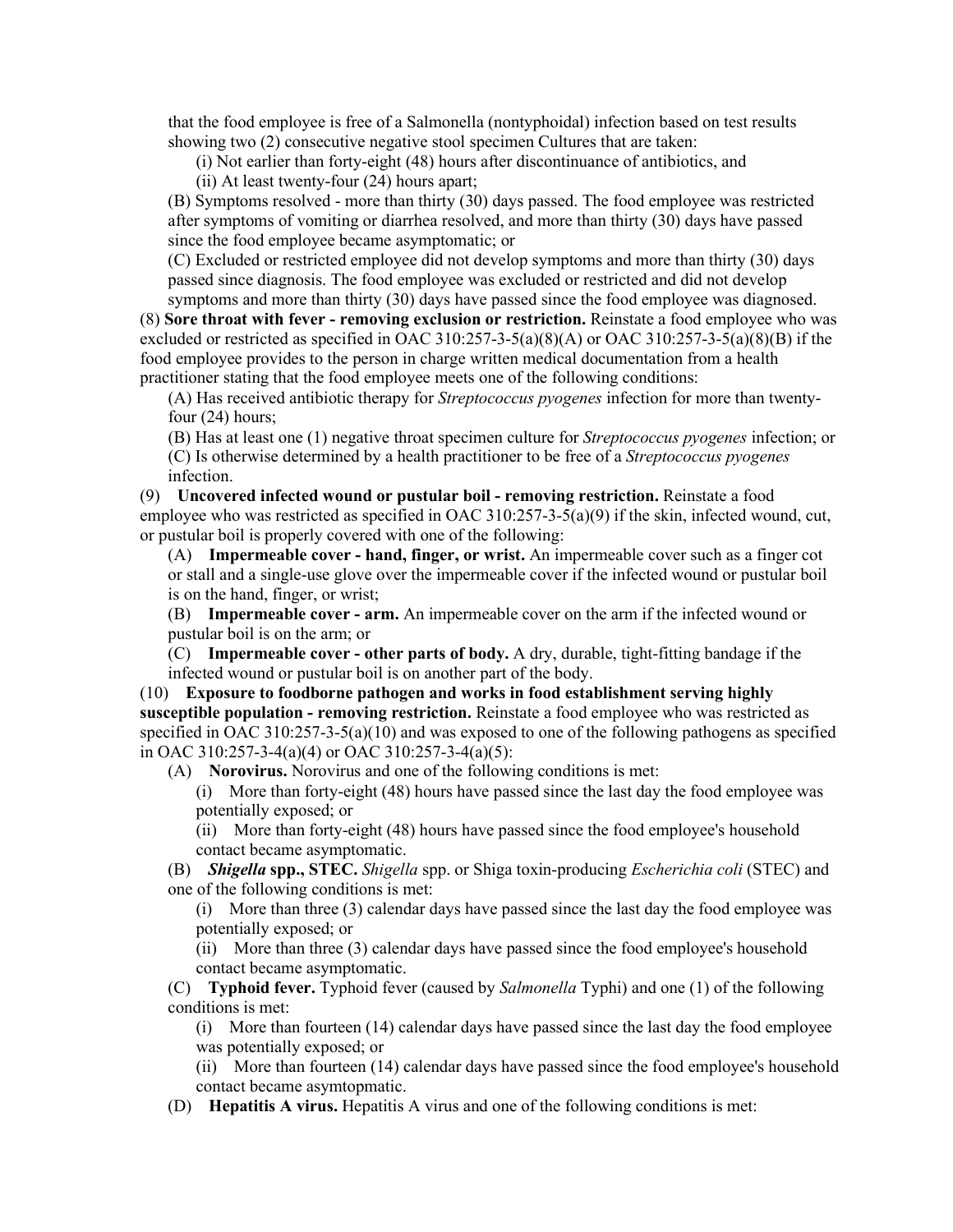(i) The food employee is immune to the hepatitis A virus infection because of a prior illness from hepatitis A;

(ii) The food employee is immune to hepatitis A virus infection because of vaccination against hepatitis A;

(iii) The food employee is immune to hepatitis A virus infection because of IgG administration;

(iv) More than thirty (30) calendar days have passed since the last day the food employee was potentially exposed;

(v) More than thirty (30) calendar days have passed since the food employee's household contact became jaundiced; or

(vi) The food employee does not use an alternative procedure that allows bare hand contact with ready-to-eat food until at least thirty (30) days after the potential exposure, as specified in  $(a)(10)(D)(iv)$  and  $(a)(10)(D)(v)$  of this Section, and the food employee receives additional training about:

- (I) Hepatitis A symptoms and preventing the transmission of infection,
- (II) Proper handwashing procedures, and
- (III) Protecting ready-to-eat food from contamination introduced by bare hand contact.

# **310:257-3-7. Responsibility of a food employee or an applicant to report to the person in charge [REVOKED]**

# **310:257-3-8. Reporting by the person in charge [RESERVED]**

# **310:257-3-9. Clean condition**

Food employees shall keep their hands and exposed portions of their arms clean.

### **310:257-3-10. Cleaning procedure**

(a) Except as specified in paragraph (d) of this Section, food employees shall clean their hands and exposed portions of their arms, including surrogate prosthetic devices, for hands or arms, for at least twenty (20) seconds, using a cleaning compound in a handwashing sink that is equipped as specified under OAC 310:257-9-14.

(b) Food employees shall use the following cleaning procedure in the order stated to clean their hands and exposed portions of their arms, including surrogate prosthetic devices for hand and arms:

- (1) Rinse under clean, running warm water;
- (2) Apply an amount of cleaning compound recommended by the cleaning compound manufacturer;
- (3) Rub together vigorously for at least ten (10) to fifteen (15) seconds while:
	- (A) Paying particular attention to removing soil from underneath the fingernails during the cleaning procedure; and

(B) Creating friction on the surfaces of the hands and arms or surrogate prosthetic devices for hands and arms, finger tips, and areas between the fingers;

- (4) Thoroughly rinse under clean, running warm water; and
- (5) Immediately follow the cleaning procedure with thorough drying using a method as specified in OAC 310:257-11-25.

(c) To avoid re-contaminating hands or surrogate prosthetic devices, food employees may use disposable paper towels or similar clean barriers when touching surfaces such as manually operated faucets faucet handles on a handwashing sink or the handle of a restroom door.

(d) If approved and capable of removing the types of soils encountered in the food operations involved, an automatic handwashing facility may be used by food employees to clean their hands or surrogate prosthetic devices.

# **310:257-3-11. Special handwash procedures [RESERVED]**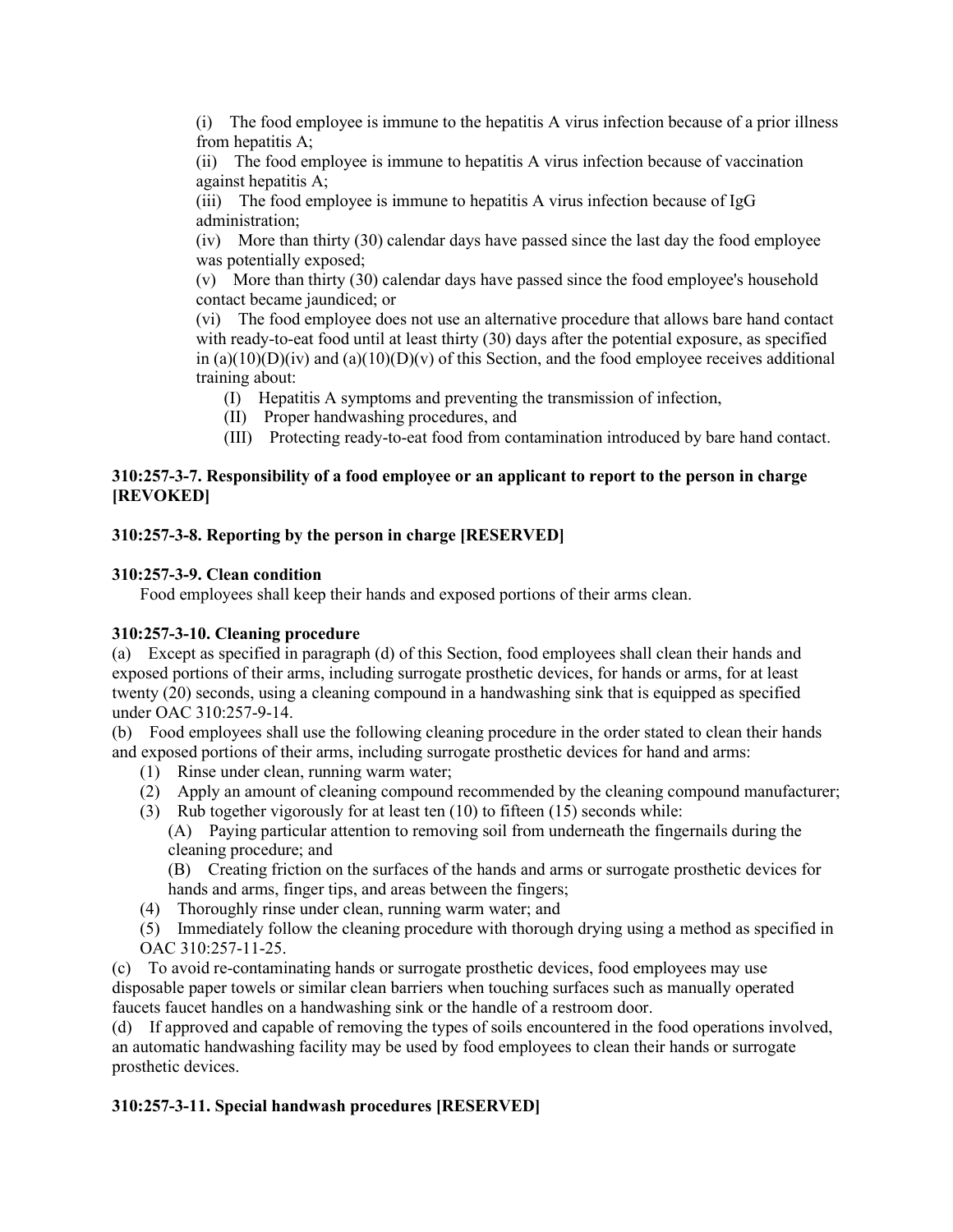#### **310:257-3-12. When to wash**

Food employees shall clean their hands and exposed portions of their arms immediately before engaging in food preparation including working with exposed food, clean equipment and utensils, and unwrapped single-service and single-use articles and:

(1) After touching bare human body parts other than clean hands and clean, exposed portions of arms;

- (2) After using the toilet room;
- (3) After caring for or handling service animals or aquatic animals;

(4) Except as specified in OAC 310:257-3-18(b), after coughing, sneezing, using a handkerchief or disposable tissue, using tobacco, eating, or drinking;

- (5) After handling soiled equipment or utensils;
- (6) During food preparation, as often as necessary to remove soil and contamination and to prevent cross contamination when changing tasks;
- (7) When switching between working with raw food and working with ready-to-eat food;
- (8) Before donning gloves to initiate tasks that involve working with food; and
- (9) After engaging in other activities that contaminate the hands.

# **310:257-3-13. Where to wash**

Food employees shall clean their hands in a handwashing sink or approved automatic handwashing facility and may not clean their hands in a sink used for food preparation, warewashing, or in a service sink or a curbed cleaning facility used for the disposal of mop water and similar liquid waste.

# **310:257-3-14. Hand antiseptics**

(a) A hand antiseptic used as a topical application, a hand antiseptic solution used as a hand dip, or a hand antiseptic soap shall:

(1) Comply with one of the following:

(A) Be an approved drug that is listed in the FDA publication Approved Drug Products with Therapeutic Equivalence Evaluations as an approved drug based on safety and effectiveness; or (B) Have active antimicrobial ingredients that are listed in the FDA monograph for OTC Health-Care Antiseptic Drug Products as an antiseptic handwash, and

(2) Consist of only components which the intended use of each complies with one of the following: (A) A threshold of regulation exemption pursuant to 21 CFR Section 170.39 - Threshold of regulation for substances used in food-contact articles; or

(B) 21 CFR, Part 178 - Indirect Food Additives: Adjuvants; Production Aids, and Sanitizers as regulated for use as a food additive with conditions of safe use; or

(C) A determination of generally recognized as safe (GRAS), partial listings of substances with food uses that are GRAS may be found at 21 CFR, Part 182 - Substances Generally Recognized as Safe, 21 CFR, Part 184 - Direct Food Substances Affirmed as Generally Recognized as Safe for use in contact with food, or 21 CFR, Part 186 - Indirect Food Substances Affirmed as Generally Recognized as Safe for use in contact with food, and in FDA's inventory of GRAS notices, or

- (D) A prior sanction listed under 21 CFR, Part 181 Prior Sanctioned Food Ingredients, or
- (E) A food contact notification that is effective, and
- (3) Be applied only to hands that are cleaned as specified in OAC 310:257-3-10.

(b) If a hand antiseptic or a hand antiseptic solution used as a hand dip does not meet the criteria specified under  $(a)(2)$  of this Section, use shall be:

(1) Followed by thorough hand rinsing in clean water before hand contact with food or by the use of gloves; or

(2) Limited to situations that involve no direct contact with food by the bare hands.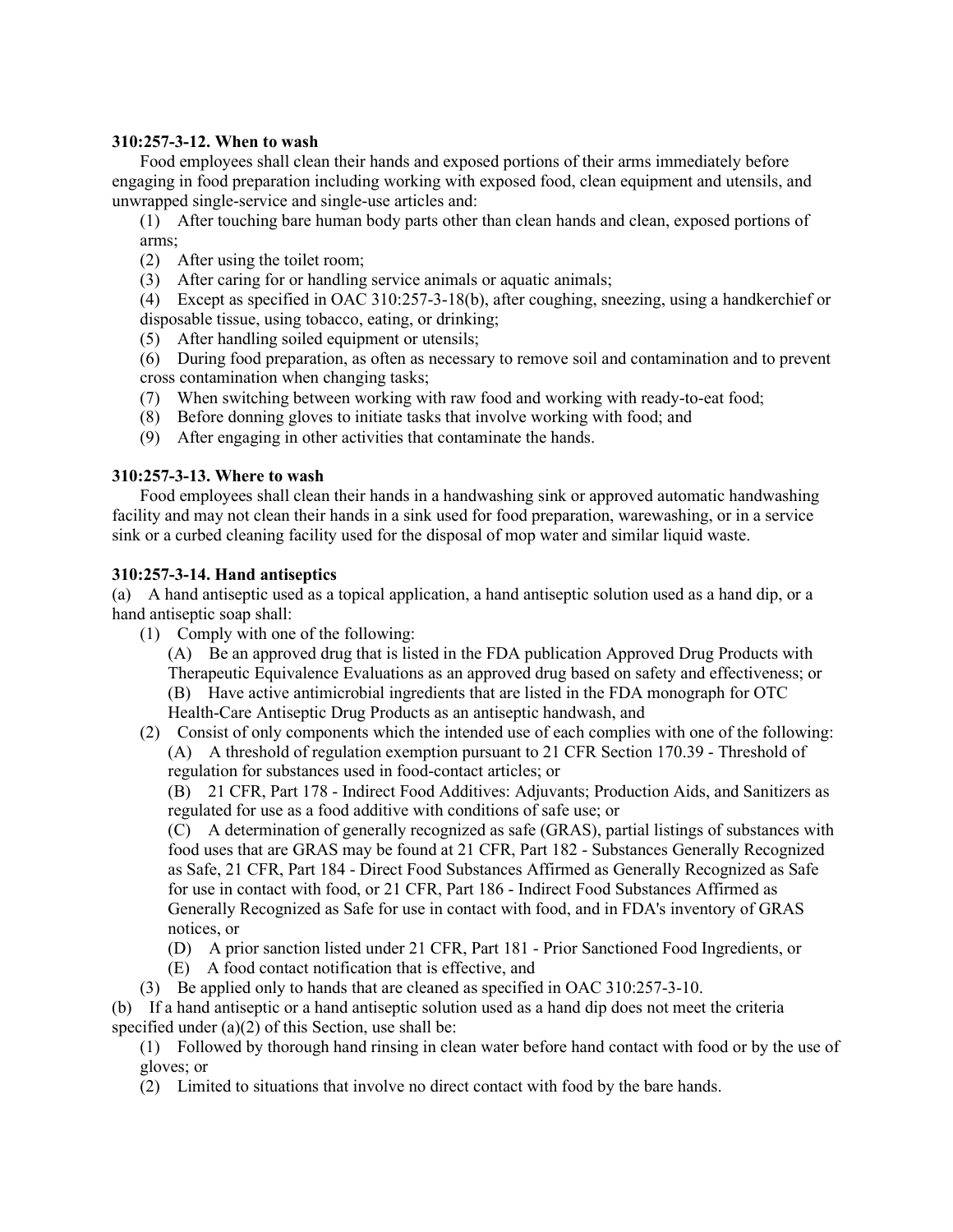(c) A hand antiseptic solution used as a hand dip shall be maintained clean and at a strength equivalent to at least 100 mg/L chlorine.

### **310:257-3-15. Maintenance**

(a) Food employees shall keep their fingernails trimmed, filed, and maintained so the edges and surfaces are cleanable and not rough.

(b) Unless wearing intact gloves in good repair, a food employee may not wear fingernail polish or artificial fingernails when working with exposed food.

### **310:257-3-16. Prohibition**

Except for a plain ring such as a wedding band, while preparing food, food employees may not wear jewelry including medical information jewelry on their arms and hands.

### **310:257-3-17. Clean condition**

Food employees shall wear clean outer clothing to prevent contamination of food, equipment, utensils, linens, and single-service and single-use articles.

#### **310:257-3-18. Eating, drinking, or using tobacco**

(a) Except as specified in (b) of this Section, an employee must eat, drink, or use any form of tobacco, medical marijuana, or vape product in designated areas where the following items cannot be contaminated: exposed food; clean equipment, utensils, and linens; unwrapped single-service and singleuse articles; and other items needing protection.

(b) A food employee may drink from a closed beverage container if the container is handled to prevent contamination of:

- (1) The employee's hands;
- (2) The container; and

(3) Exposed food; clean equipment, utensils, and linens; and unwrapped single-service and singleuse articles.

#### **310:257-3-19. Discharges from the eyes, nose, and mouth**

 Food employees experiencing persistent sneezing, coughing, or a runny nose that causes discharges from the eyes, nose, or mouth may not work with exposed food; clean equipment, utensils, and linens; or unwrapped single-service or single-use articles.

### **310:257-3-19.1. Use of bandages, finger cots, or finger stalls**

If used, an impermeable cover such as a bandage, finger cot or finger stall located on the wrist, hand, or finger of a food employee working with exposed food shall be covered with a single-use glove.

### **310:257-3-20. Effectiveness of hair restraints**

(a) Except as provided in (b) of this Section, food employees shall wear hair restraints such as hats, hair coverings or nets, beard restraints, and clothing that covers body hair, that are designed and worn to effectively keep their hair from contacting exposed food; clean equipment, utensils, and linens; and unwrapped single-service and single-use articles.

(b) This Section does not apply to food employees such as counter staff who only serve beverages and wrapped or packaged foods, hostesses, and wait staff if they present a minimal risk of contaminating exposed food; clean equipment, utensils, and linens; and unwrapped single-service and single-use articles.

### **310:257-3-21. Handling prohibition**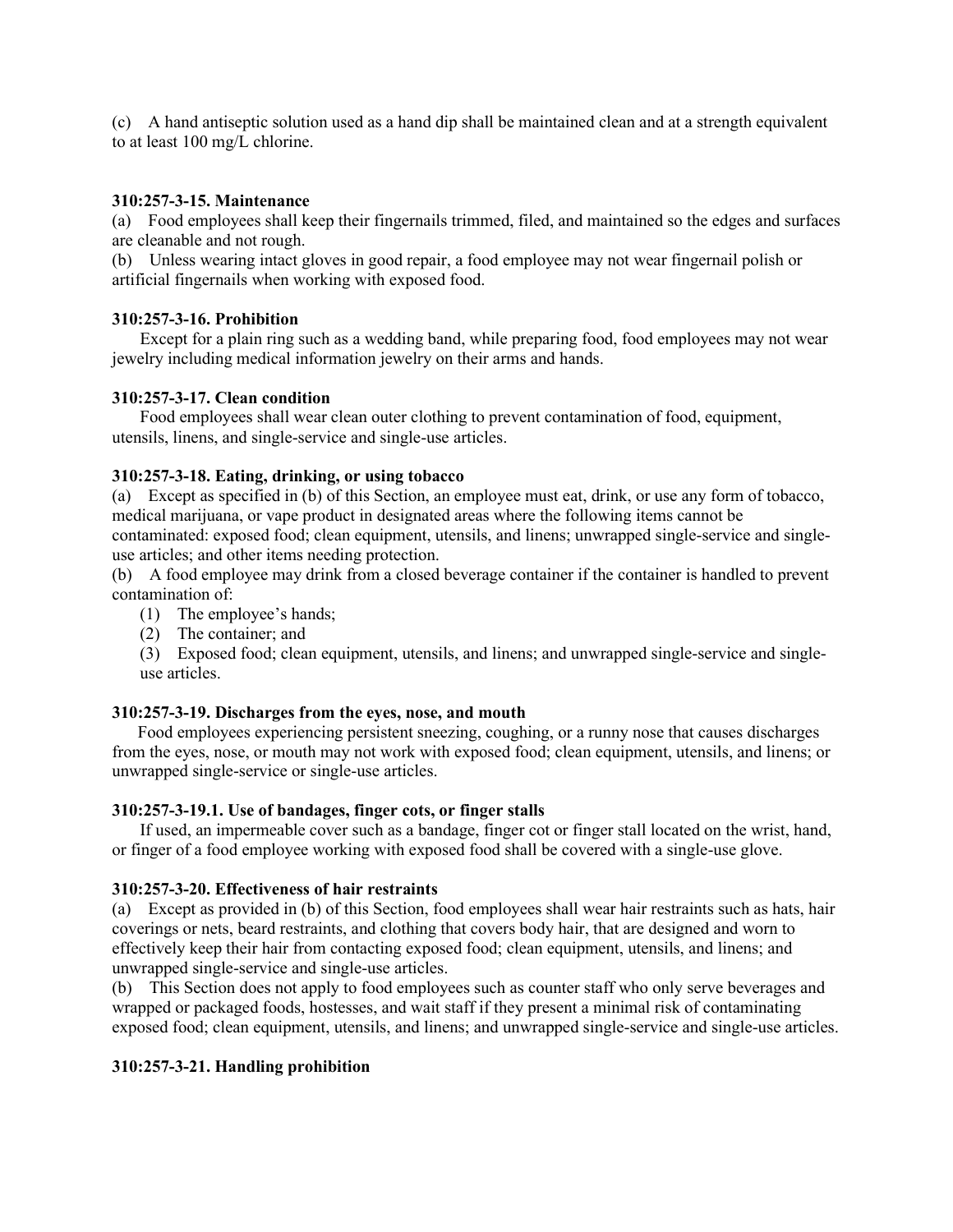(a) Except as specified in (b) of this Section, food employees may not care for or handle animals that may be present such as patrol dogs, service animals, or pets that are allowed as specified in OAC 310:257-11-54(b)(2-5).

(b) Food employees with service animals may handle or care for their service animals and food employees may handle or care for fish in aquariums or molluscan shellfish or crustacea in display tanks if they wash their hands as specified under OAC 310:257-3-10 and OAC 310:257-3-12(3).

### **310:257-3-22. Clean-up of vomiting and diarrheal events**

A food establishment shall have written procedures for employees to follow when responding to vomiting or diarrheal events that involve the discharge of vomitus or fecal matter onto surfaces in the food establishment. The procedures shall address the specific actions employees must take to minimize the spread of contamination and the exposure of employees, consumers, food, and surfaces to vomitus or fecal matter.

### **310:257-3-23. Availability of educational materials**

The Department shall make available educational materials to assist license holders, persons in charge, and employees in complying with the requirements of this Chapter.

# **SUBCHAPTER 5. FOOD**

#### **310:257-5-1. Safe, unadulterated, and honestly presented**

Food shall be safe, unadulterated, and, as specified under OAC 310:257-5-66, honestly presented.

#### **310:257-5-2. Compliance with food law**

(a) Food shall be obtained from sources that comply with this Chapter.

(b) Food prepared in a private home shall not be used or offered for human consumption in a food establishment.

(c) Packaged food shall be labeled as specified in 21 CFR, Part 101 Food Labeling, 9 CFR, Part 317 Labeling, Marking Devices, and Containers, and 9 CFR, Part 381 Subpart N Labeling and Containers, and as specified in this chapter.

(d) Fish, other than those specified under OAC 310:257-5-49(b), that are intended for consumption in their raw or undercooked form and allowed as specified under OAC 310:257-5-46(d)(1), may be offered for sale or service if they are obtained from a supplier that freezes the fish as specified under OAC 310:257-5-49; or frozen on the premises as specified under OAC 310:257-5-49 and records are retained as specified under OAC 310:257-5-50.

(e) Whole-muscle, intact beef steaks that are intended for consumption in an undercooked form without a consumer advisory as specified under OAC 310:257-5-46(c) shall be:

(1) Obtained from a food processing plant that, upon request by the purchaser, packages the steaks and labels them, to indicate that the steaks meet the definition of whole-muscle, intact beef, or

(2) Deemed acceptable by the Department based on other evidence, such as written buyer specifications or invoices that indicates that the steaks explicitly meet the definition of whole-muscle, intact beef, and

- (3) If individually cut in a food establishment:
	- (A) Cut from whole-muscle intact beef that is labeled by a food processing plant as specified in OAC 310:257-5-2 (e)(1) and (e)(2),
	- (B) Prepared so they remain intact, and
	- (C) If packaged for undercooking in a food establishment, labeled as specified in  $(e)(1)$  of this Section or identified as specified in (e)(2) of this Section.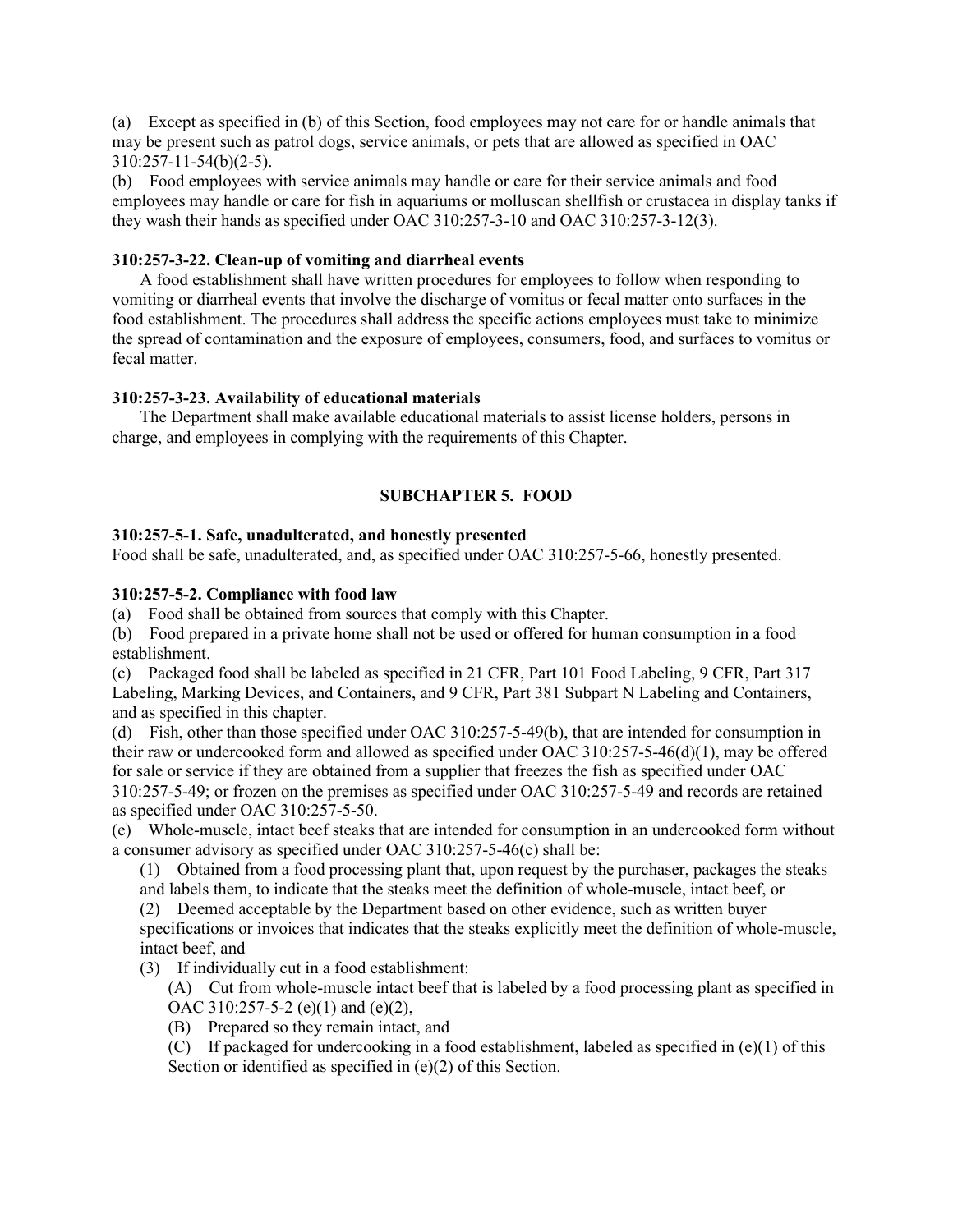(f) Meat and poultry that is not a ready-to-eat food and is in a packaged form when it is offered for sale or otherwise offered for consumption, shall be labeled to include safe handling instructions as specified in law, including 9 CFR, Section 317.2(l) and 9 CFR, Section 381.125(b).

(g) Eggs that have not been specifically treated to destroy all viable *Salmonellae* shall be labeled to include safe handling instructions as specified in law, including 21 *CFR* 101.17(h).

## **310:257-5-3. Food in a hermetically sealed container**

Food in a hermetically sealed container shall be obtained from a food processing plant that is regulated by the food regulatory agency that has jurisdiction over the plant.

### **310:257-5-4. Fluid milk and milk products**

Fluid milk and milk products shall be obtained from sources that comply with Grade A Standards as adopted by the Oklahoma Department of Agriculture Food and Forestry.

# **310:257-5-5. Fish**

- (a) Fish that are received for sale or service shall be:
	- (1) Commercially and legally caught or harvested; or
	- (2) Approved for sale or service.
- (b) Molluscan shellfish that are recreationally caught may not be received for sale or service.

### **310:257-5-6. Molluscan shellfish**

(a) Molluscan shellfish shall be obtained from sources according to law and the requirements specified in the U.S. Department of Health and Human Services, Public Health Service, Food and Drug Administration, National Shellfish Sanitation Program Guide for the Control of Molluscan Shellfish. (b) Molluscan shellfish received in interstate commerce shall be from sources that are listed in the Interstate Certified Shellfish Shippers List.

### **310:257-5-7. Wild mushrooms**

(a) Except as specified in (b) of this Section, mushroom species picked in the wild shall not be offered for sale or service by a food establishment.

(b) This Section does not apply to:

(1) Cultivated wild mushroom species that are grown, harvested, and processed in an operation that is regulated by the food regulatory agency that has jurisdiction over the operation; or

(2) Wild mushroom species if they are in packaged form and are the product of a food processing plant that is regulated by the food regulatory agency that has jurisdiction over the plant.

### **310:257-5-8. Game Animals**

(a) Game animals received for sale or service shall be commercially raised livestock for food and: (1) Slaughtered and processed under the Exotic Livestock and Exotic Livestock Products Inspection Act (2 O.S. Section 6-290.1 et seq.) or the Oklahoma Rabbit and Rabbit Products Act (2 O.S. Section 6-280.1 et seq.). The rules for rabbit inspection are included in OAC 35:37-9(relating to Oklahoma Rabbit and Rabbit Products Inspection Regulations).The meat products shall be marked with the appropriate mark of inspection as required in OAC 35:37-9-18 (relating to Form of inspection mark)and OAC 35:37, Appendix D, (relating to Official Marks of Inspection and Other Identification for Rabbits and Rabbit Products); or

(2) Marked with the appropriate mark of inspection as described in OAC 35:37-11-86 (relating to Official marks and devices to identify inspected and passed carcasses and products of exotic livestock) and OAC 35:37, Appendix E (relating to Official Marks of Inspection and Other Identification for Exotic Livestock and Exotic Livestock Products), for exotic livestock that is commercially raised, including but not limited to animals of the families bovidae, cervidae, and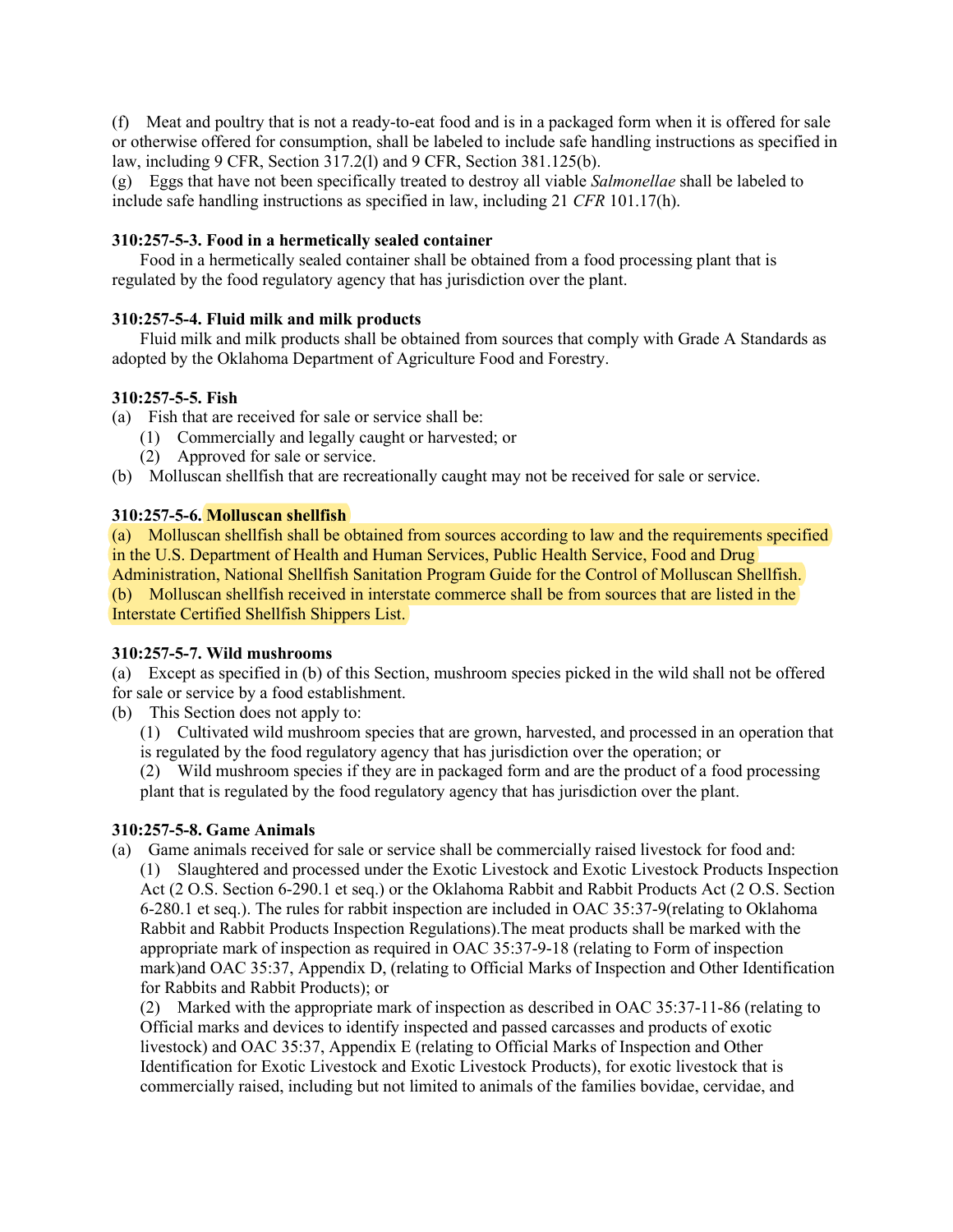antelocapridae. The rules for exotic livestock inspection are included in OAC 35:37-11 (relating to Exotic Livestock and Exotic Livestock Products); or

(3) Slaughtered and processed under a voluntary inspection program administered by the USDA for exotic animals, including reindeer, elk, deer, antelope, water buffalo or bison, that are inspected and approved in accordance with 9 CFR Part 352, Exotic Animals and Horses; Voluntary Inspection, or rabbits that are inspected and certified in accordance with 9 CFR Part 354, Voluntary Inspection of Rabbits and Edible Products Thereof; or

(4) Slaughtered and processed under the U. S. Department of Agriculture Food Safety and Inspection Service Meat Inspection Program or the Oklahoma Department of Agriculture, Food and Forestry - Meat and Poultry Inspection Program if the meat products are from wild hogs that are live caught. All products eligible for consumption shall be legibly marked by the appropriate regulatory agency with the mark of inspection.

(b) Meat derived from field dressed wild game animals shall not be received for sale or service and can only be donated to individual consumers from approved donation sites provided:

(1) The meat has been processed in an establishment that has been approved by the Oklahoma Department of Wildlife Conservation; and

(2) The meat has been processed in an establishment that has been approved by the Oklahoma Department of Wildlife Conservation and Oklahoma Department of Agriculture, Food and Forestry as a custom processor.

(c) A game animal shall not be received for sale or service if it is a species of wildlife that is listed in 50 CFR 17 - Endangered and Threatened Wildlife and Plants.

### **310:257-5-9. Temperature**

(a) Except as specified in (b) of this Section, refrigerated, Time/Temperature Control for Safety Food shall be at a temperature of  $5^{\circ}$ C (41 $^{\circ}$ F) or below when received.

(b) If a temperature other than 5°C (41°F) for a Time/Temperature Control for Safety Food is specified in law governing its distribution, such as laws governing milk and molluscan shellfish, the food may be received at the specified temperature.

(c) Raw eggs shall be received in refrigerated equipment that maintains an ambient air temperature of  $7^{\circ}$ C (45 $^{\circ}$ F) or less.

(d) Time/Temperature Control for Safety Food that is cooked to a temperature and for a time specified under OAC 310:257-5-46 through 310:257-5-48 and received hot shall be at a temperature of 57°C  $(135^{\circ}F)$  or above.

(e) A food that is labeled frozen and shipped frozen by a food processing plant shall be received frozen.

(f) Upon receipt, Time/Temperature Control for Safety Food shall be free of evidence of previous temperature abuse.

### **310:257-5-10. Additives**

Food may not contain unapproved food additives or additives that exceed amounts specified in 21 CFR 170-180 relating to food additives, generally recognized as safe or prior sanctioned substances that exceed amounts specified in 21 CFR 181-186, substances that exceed amounts specified in 9 CFR Subpart C Section 424.21(b) food ingredients and sources of radiation, or pesticide residues that exceed provisions specified in 40 CFR Part 180 Tolerances and Exemptions for Pesticide Chemical Residues In Food.

### **310:257-5-11. Eggs**

Eggs shall be received clean and sound and may not exceed the restricted egg tolerances for U.S. Consumer Grade B as specified in United States Standards, Grades, and Weight Classes for Shell Eggs, AMS 56.200 *et seq*., administered by the Agricultural Marketing Service of USDA.

### **310:257-5-12. Eggs and milk products, pasteurized**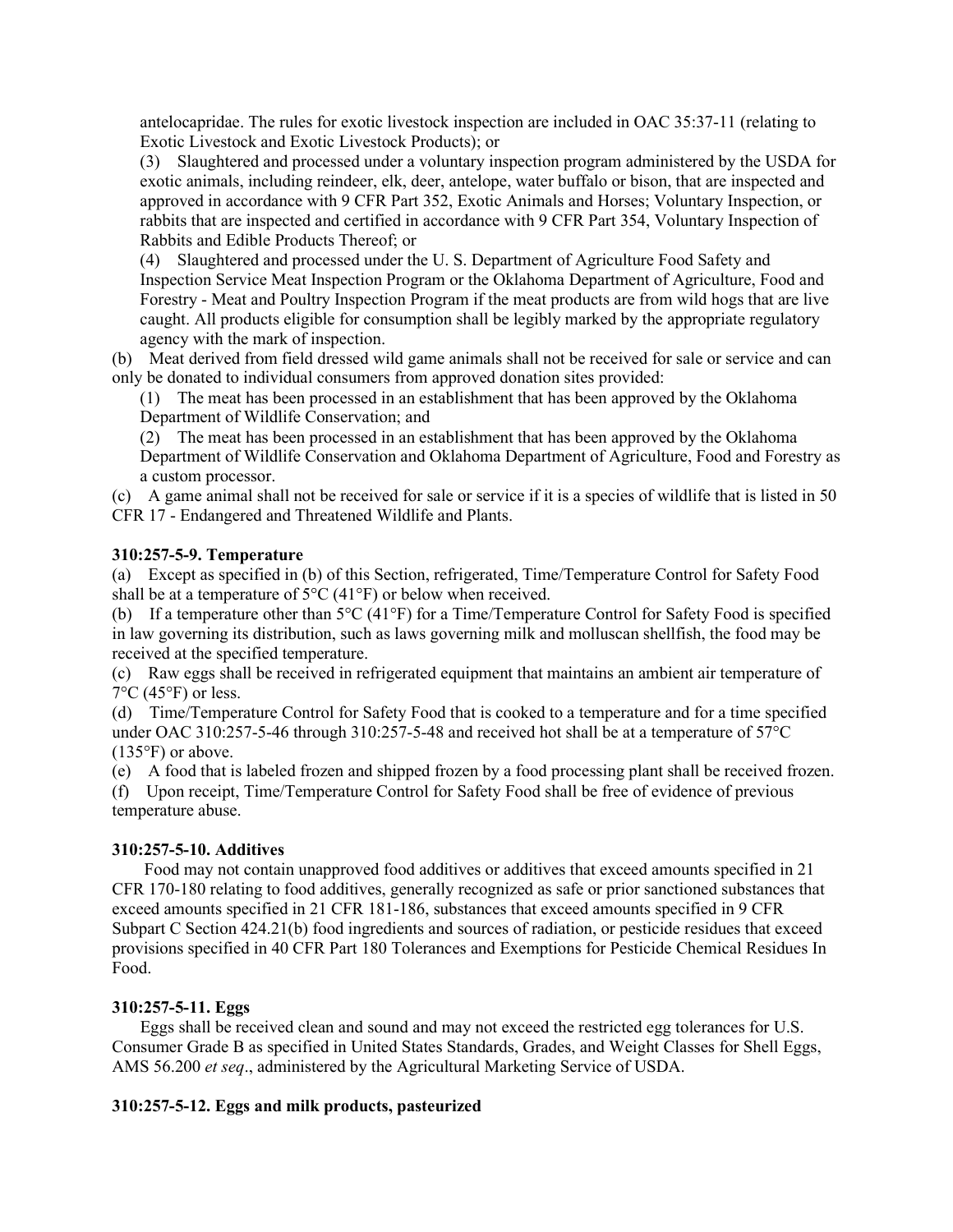(a) Egg products shall be obtained pasteurized.

(b) Fluid and dry milk and milk products, frozen milk products, such as ice cream, and cheese shall be as specified in 2 O.S. Section 7-401 et seq.

#### **310:257-5-13. Package integrity**

Food packages shall be in good condition and protect the integrity of the contents so that the food is not exposed to adulteration or potential contaminants.

#### **310:257-5-14. Ice**

Ice for use as a food or a cooling medium shall be made from drinking water.

#### **310:257-5-15. Shucked shellfish, packaging and identification**

(a) Raw shucked shellfish shall be obtained in nonreturnable packages which bear a legible label that identifies the:

(1) Name, address, and certification number of the shucker, packer or repacker of the molluscan shellfish; and

(2) The "sell by" or "best if used by" date for packages with a capacity of less than 1.89 L (one-half gallon) or the date shucked for packages with a capacity of 1.89 L (one-half gallon) or more.

(b) A package of raw shucked shellfish that does not bear a label or which bears a label which does not contain all the information as specified under (a) of this Section shall be subject to a hold order, as allowed by law, or seizure and destruction in accordance with 21 CFR Subpart D - Specific Administrative Decisions Regarding Interstate Shipments, Section 1240.60(d) Molluscan shellfish.

#### **310:257-5-16. Shellstock identification**

(a) Shellstock shall be obtained in containers bearing legible source identification tags or labels that are affixed by the harvester or dealer that depurates, ships, or reships the shellstock, as specified in the National Shellfish Sanitation Program Guide for the Control of Molluscan Shellfish, and that list:

(1) Except as specified under (c) of this Section, on the harvester's tag or label, the following information in the following order:

(A) The harvester's identification number that is assigned by the shellfish control authority,

(B) The date of harvesting,

(C) The most precise identification of the harvest location or aquaculture site that is practicable based on the system of harvest area designations that is in use by the shellfish control authority and including the abbreviation of the name of the state or country in which the shellfish are harvested,

(D) The type and quantity of shellfish, and

(E) The following statement in bold, capitalized type: "This tag is required to be attached until container is empty or retagged and thereafter kept on file for 90 days;" and

(2) Except as specified in (d) of this Section, on each dealer's tag or label, the following information in the following order:

(A) The dealer's name and address, and the certification number assigned by the shellfish control authority,

(B) The original shipper's certification number including the abbreviation of the name of the state or country in which the shellfish are harvested,

(C) The same information as specified for a harvester's tag under paragraphs  $(a)(1)(B)-(D)$  of this Section, and

(D) The following statement in bold, capitalized type: "This tag is required to be attached until container is empty and thereafter kept on file for 90 days."

(b) A container of shellstock that does not bear a tag or label or that bears a tag or label that does not contain all the information as specified under (a) of this Section shall be subject to a hold order, as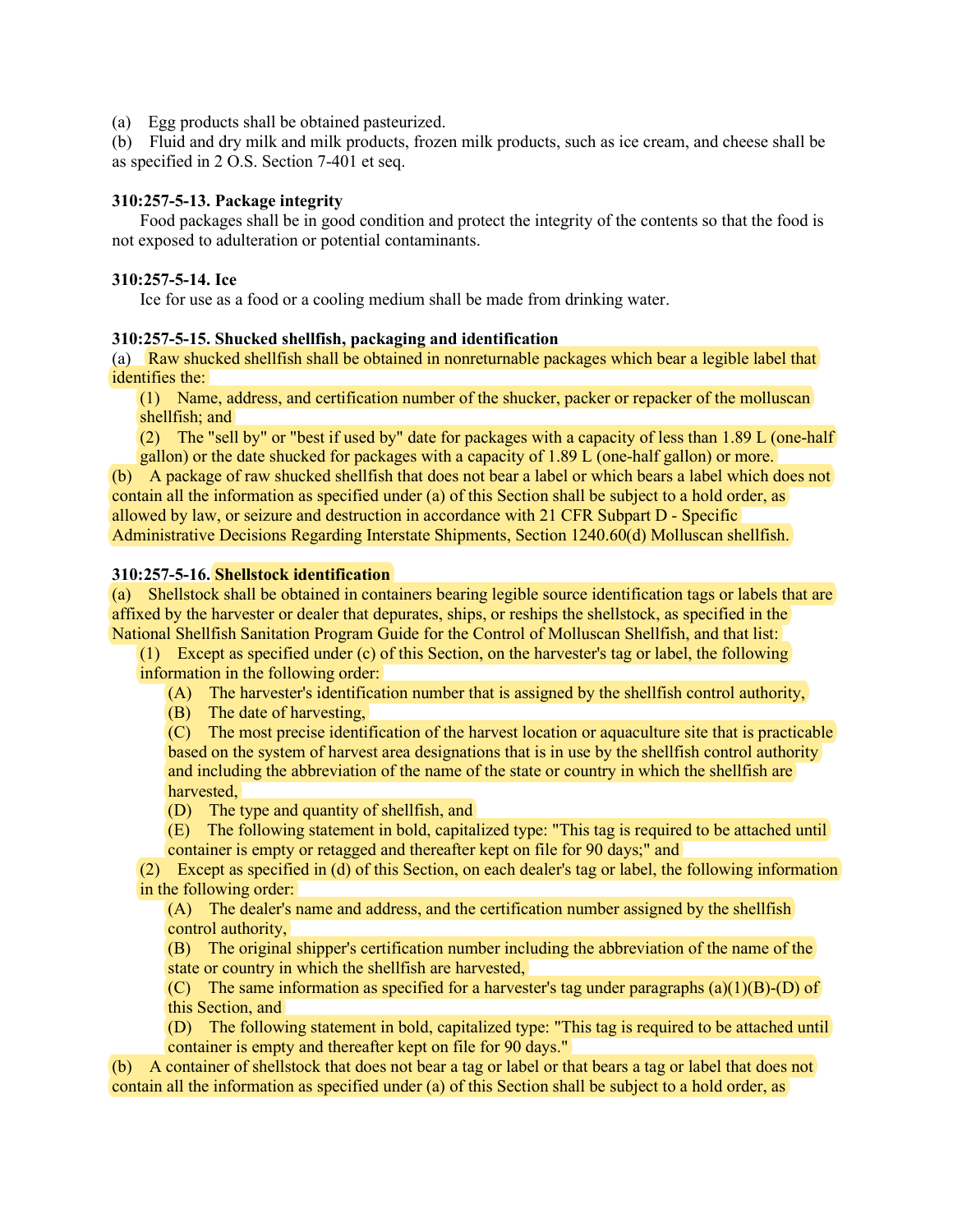allowed by law, or seizure and destruction in accordance with 21 CFR Subpart D - Specific Administrative Decisions Regarding Interstate Shipments, Section 1240.60(d).

(c) If a place is provided on the harvester's tag or label for a dealer's name, address, and certification number, the dealer's information shall be listed first.

(d) If the harvester's tag or label is designed to accommodate each dealer's identification as specified under  $(a)(2)(A)$  and  $(B)$  of this Section, individual dealer tags or labels need not be provided.

## **310:257-5-17. Shellstock, condition**

When received by a food establishment, shellstock shall be reasonably free of mud, dead shellfish, and shellfish with broken shells. Dead shellfish or shellstock with badly broken shells shall be discarded.

### **310:257-5-18. Juice treated**

(a) Pre-packaged juice shall:

(1) Be obtained from a processor with a HACCP system as specified in 21 CFR Part 120 Hazard Analysis and Critical Control (HACCP) Systems; and

(2) Be obtained pasteurized or otherwise treated to attain a five (5)-log reduction of the most resistant microorganism of public health significance as specified in 21 CFR Part 120.24Process Controls.

(b) Juices that have not been subjected to processing to achieve a five (5)-log destruction of the pathogen of concern shall be restricted to sale at the site of production.

# **310:257-5-19. Molluscan shellfish, original container**

(a) Except as specified in (b) through (d) of this Section, molluscan shellfish may not be removed from the container in which they are received other than immediately before sale or preparation for service. (b) For display purposes, shellstock may be removed from the container in which they are received, displayed on drained ice, or held in a display container, and a quantity specified by a consumer may be removed from the display or display container and provided to the consumer if:

(1) The source of the shellstock on display is identified as specified under OAC 310:257-5-16 and recorded as specified under OAC 310:257-5-20; and

(2) The shellstock are protected from contamination.

(c) Shucked shellfish may be removed from the container in which they were received and held in a display container from which individual servings are dispensed upon a consumer's request if:

(1) The labeling information for the shellfish on display as specified under OAC 310:257-5-15 is retained and correlated to the date when, or dates during which, the shellfish are sold or served; and (2) The shellfish are protected from contamination.

(d) Shucked shellfish may be removed from the container in which they were received and repacked in consumer self-service containers where allowed by law if:

(1) The labeling information for the shellfish is on each consumer self-service container as specified under OAC 310:257-5-15, OAC 310:257-5-67(a) and OAC 310:257-5-67(b)(1) through (5);

(2) The labeling information as specified under OAC 310:257-5-15 is retained and correlated with the date when, or dates during which, the shellfish are sold or served;

(3) The labeling information and dates specified under Subparagraph  $(d)(2)$  of this section are maintained for ninety (90) days; and

(4) The shellfish are protected from contamination.

# **310:257-5-20. Shellstock, maintaining identification**

(a) Except as specified under  $(c)(2)$  of this Section, shellstock tags or labels shall remain attached to the container in which the shellstock are received until the container is empty.

(b) The date when the last shellstock from the container is sold or served shall be recorded on the tag or label.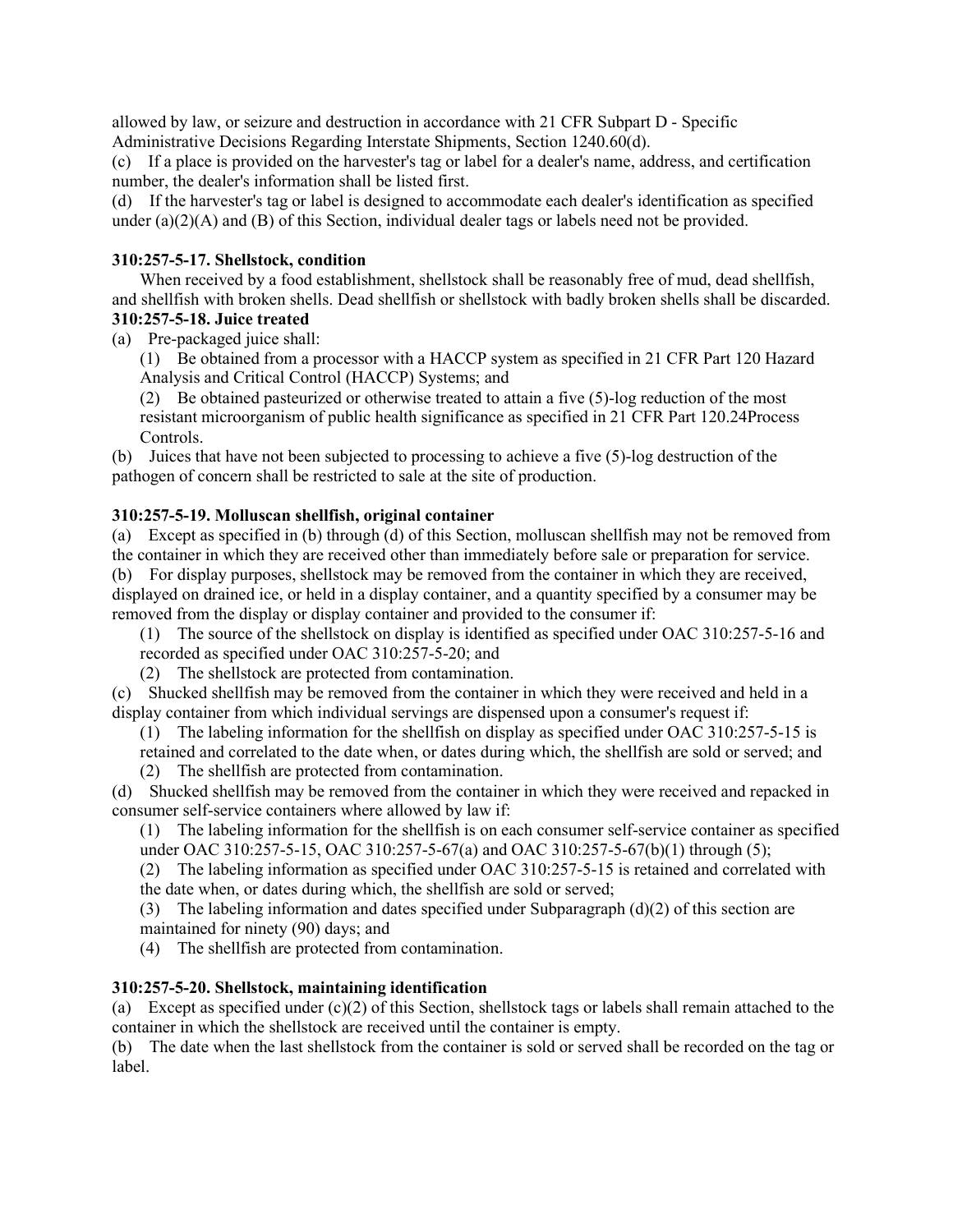(c) The identity of the source of shellstock that are sold or served shall be maintained by retaining shellstock tags or labels for ninety (90) calendar days from the date that is recorded on the tag or label, as specified under (b) of this Section, by:

(1) Using an approved record keeping system that keeps the tags or labels in chronological order correlated to the date that is recorded on the tag or label, as specified under (b) of this Section; and

(2) If shellstock are removed from their tagged or labeled container:

(A) Preserving source identification by using a record keeping system as specified under  $(c)(1)$ of this Section, and

(B) Ensuring that shellstock from one tagged or labeled container are not commingled with shellstock from another container with different certification numbers, different harvest dates, or different growing areas as identified on the tag or label before being ordered by the consumer.

## **310:257-5-21. Preventing contamination from hands**

(a) Food employees shall wash their hands as specified under OAC 310:257-3-10.

(b) Except when washing fruits and vegetables as specified in OAC 310:257-5-27 or (d) of this Section, food employees shall not contact exposed, ready-to-eat food with their bare hands and shall use suitable utensils such as deli-tissue, spatulas, tongs, single-use gloves, or dispensing equipment. This does not apply to a food employee that contacts exposed, ready-to-eat food with bare hands at a time the ready-toeat food is being added as an ingredient to food that:

(1) Contains a raw animal food and is to be cooked in the food establishment to heat all parts of the

food to the minimum temperature as specified in OAC 310:257-5-46 or OAC 310:257-5-47; or

(2) Does not contain a raw animal food but is to be cooked in the food establishment to heat all parts of the food to a temperature of at least 63°C (145°F).

(c) Food employees shall minimize bare hand and arm contact with exposed food that is not in a readyto-eat form.

(d) Food employees not serving a highly susceptible population may contact exposed, ready-to-eat food with their bare hands if the food establishment maintains:

(1) A written employee health policy that details how the food establishment complies with OAC 310:257-3-4 through 310:257-3-6 including:

(A) Documentation that food employees and conditional employees acknowledge that they are informed to report information about their health and activities as they relate to gastrointestinal symptoms and diseases that are transmittable through food as specified under OAC 310:257-3-4,

(B) Documentation that food employees and conditional employees acknowledge their responsibilities as specified under OAC 310:257-3-4, and

(C) Documentation that the person in charge acknowledges the responsibilities as specified

under OAC 310:257-3-4(b) through 310:257-3-4(d), OAC 310:257-3-5 and OAC 310:257-3-6;

- (2) Documentation that food employees acknowledge that they have received training in:
	- (A) The risks of contacting the specific ready-to-eat foods with bare hands,
	- (B) Proper handwashing as specified under OAC 310:257-3-10;
	- (C) When to wash their hands as specified under OAC 310:257-3-12;
	- (D) Where to wash their hands as specified under OAC 310:257-3-13;
	- (E) Proper fingernail maintenance as specified under OAC 310:257-3-15;
	- (F) Prohibition of jewelry as specified under OAC 310:257-3-16; and
	- (G) Good hygienic practices as specified under OAC 310:257-3-18 and 310:257-3-19.

(3) Documentation that food employees contacting ready-to-eat food with bare hands use two (2) or more of the following control measures to provide additional safeguards to hazards associated with bare hand contact:

(A) Double handwashing,

(B) Nail brushes,

- (C) A hand antiseptic after handwashing as specified under OAC 310:257-3-14, or
- (D) Other control measures approved by the Department, and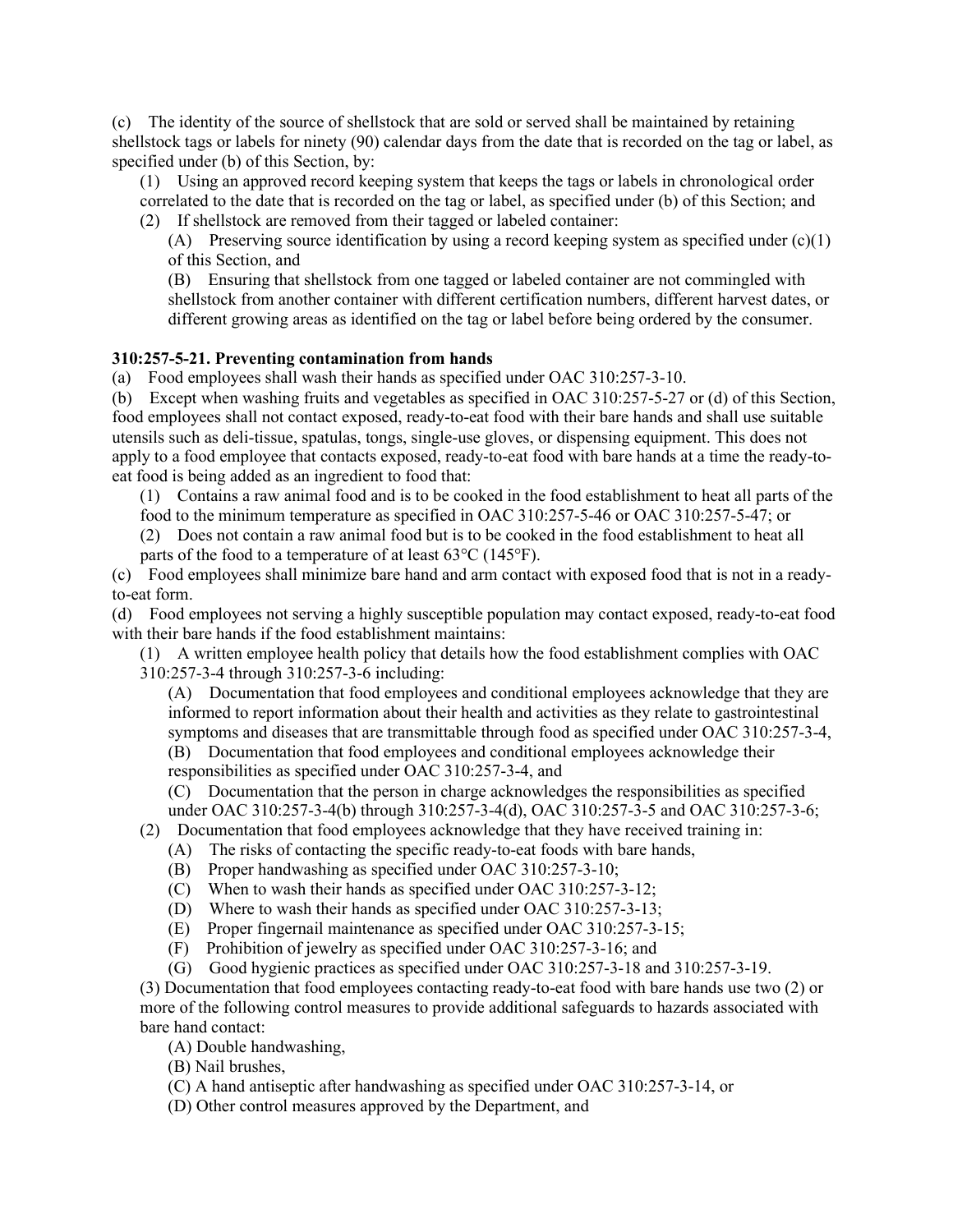(4) Documentation that corrective action is taken when this Sub-paragraph is not followed.

# **310:257-5-22. Preventing contamination when tasting**

A utensil used for tasting shall not be used again until the utensil is washed, rinsed and sanitized. A food employee may not use a utensil more than once to taste food that is to be sold or served.

# **310:257-5-23. Packaged and unpackaged food-separation, packaging, and segregation**

(a) Food shall be protected from cross contamination by:

(1) Except as specified in (c) of this Section, separating raw animal foods during storage, preparation, holding, and display from:

- (A) Raw ready-to-eat food including other raw animal food such as fish for sushi or molluscan shellfish, or other raw ready-to-eat food such as fruits and vegetables; and
- (B) Cooked ready-to-eat food; and
- (C) Fruits and vegetables before they are washed.
- (2) Except when combined as ingredients, separating types of raw animal foods from each other such as beef, fish, lamb, pork, and poultry during storage, preparation, holding, and display by:
	- (A) Using separate equipment for each type; or
	- (B) Arranging each type of food in equipment so that cross contamination of one type with another is prevented; and
	- (C) Preparing each type of food at different times or in separate areas;
- (3) Cleaning equipment and utensils as specified under OAC 310:257-7-83(a) and sanitizing as specified under OAC 310:257-7-95;

(4) Except as specified in (b) of this Section, storing the food in packages, covered containers, or wrappings;

(5) Cleaning hermetically sealed containers of food of visible soil before opening;

(6) Protecting food containers that are received packaged together in a case or overwrap from cuts when the case or overwrap is opened;

(7) Storing damaged, spoiled, or recalled food being held in the food establishment as specified under OAC 310:257-11-38; and

- (8) Separating fruits and vegetables, before they are washed as specified under OAC 310:257-5-27 from ready-to-eat food.
- (b) Paragraph (a)(4) of this Section does not apply to:
	- (1) Whole, uncut, raw fruits and vegetables and nuts in the shell, that require peeling or hulling before consumption;

(2) Primal cuts, quarters, or sides of raw meat or slab bacon that are hung on clean, sanitized hooks or placed on clean, sanitized racks;

(3) Whole, uncut, processed meats such as country hams, and smoked or cured sausages that are placed on clean, sanitized racks;

(4) Food being cooled as specified under OAC 310:257-5-58(b)(2); or

(5) Shellstock.

(c) Frozen, commercially processed and packaged raw animal food may be stored or displayed with or above frozen, commercially processed and packaged, ready-to-eat food.

# **310:257-5-24. Food storage containers, identified with common name of food**

Except for containers holding food that can be readily and unmistakably recognized such as dry pasta, working containers holding food or food ingredients that are removed from their original packages for use in the food establishment, such as cooking oils, flour, herbs, potato flakes, salt, spices, and sugar, shall be identified with the common name of the food.

# **310:257-5-25. Pasteurized eggs, substitute for raw eggs for certain recipes**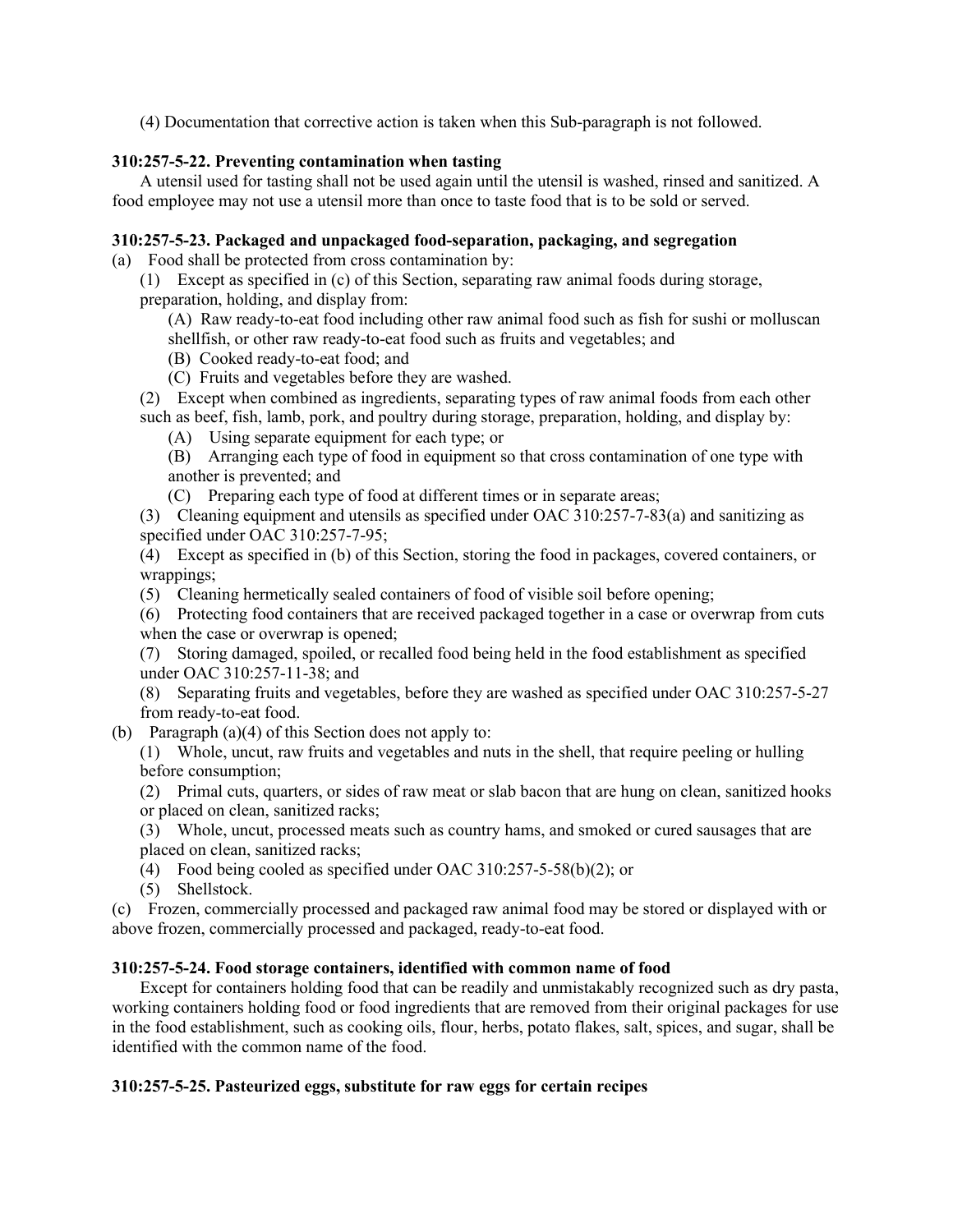Pasteurized eggs or egg products shall be substituted for raw eggs in the preparation of foods such as Caesar salad, hollandaise or Béarnaise sauce, mayonnaise, meringue, eggnog, ice cream, and egg-fortified beverages that are not:

- (1) Cooked as specified under OAC 310:257-5-46(a)(1) or OAC 310:257-5-46(a)(2); or
- (2) Included in OAC 310:257-5-46(d).

# **310:257-5-26. Protection from unapproved additives**

(a) Food shall be protected from contamination that may result from the addition of, as specified in OAC 310:257-5-10:

- (1) Unsafe or unapproved food or color additives; and
- (2) Unsafe or unapproved levels of approved food and color additives.
- (b) A food employee may not:
	- (1) Apply sulfiting agents to fresh fruits and vegetables intended for raw consumption or to a food considered to be a good source of vitamin B1; or

(2) Except for grapes, serve or sell food specified under  $(b)(1)$  of this Section that is treated with sulfiting agents before receipt by the food establishment.

# **310:257-5-27. Washing fruits and vegetables**

(a) Except as specified in (b) of this section and except for whole, uncut, raw fruits and vegetables that are intended for washing by the consumer before consumption, raw fruits and vegetables shall be thoroughly washed in water to remove soil and other contaminants before being cut, combined with other ingredients, cooked, served, or offered for human consumption in ready-to-eat form.

(b) Fruits and vegetables may be washed by using chemicals as specified under OAC 310:257-13-8.

(c) Devices used for on-site generation of chemicals meeting the requirements specified in 21 CFR Section 173.315, chemicals used in the washing or to assist in the peeling of fruits and vegetables, for the washing of raw, whole fruits and vegetables shall be used in accordance with the manufacturer's instructions.

### **310:257-5-28. Ice used as exterior coolant, prohibited as ingredient**

After use as a medium for cooling the exterior surfaces of food such as melons or fish, packaged foods such as canned beverages, or cooling coils and tubes of equipment, ice shall not be used as food.

# **310:257-5-29. Storage or display of food in contact with water or ice**

(a) Packaged food shall not be stored in direct contact with ice or water if the food is subject to the entry of water because of the nature of its packaging, wrapping, or container or its positioning in the ice or water, except that canned and bottled beverages may be stored in self draining ice.

(b) Except as specified in (c) and (d) of this Section, unpackaged food may not be stored in direct contact with undrained ice.

(c) Whole, raw fruits or vegetables; cut, raw vegetables such as celery or carrot sticks or cut potatoes; and tofu may be immersed in ice or water.

(d) Raw poultry and raw fish that are received immersed in ice in shipping containers may remain in that condition while in storage awaiting preparation, display, service, or sale.

# **310:257-5-30. Food contact with equipment and utensils**

Food shall only contact surfaces of:

(1) Equipment and utensils that are cleaned as specified under OAC 310:257-7-82 through OAC

310:257-7-91 of this Chapter and sanitized as specified under OAC 310:257-7-93 through OAC 310:257-7-95 of this Chapter;

(2) Single service and single-use articles; or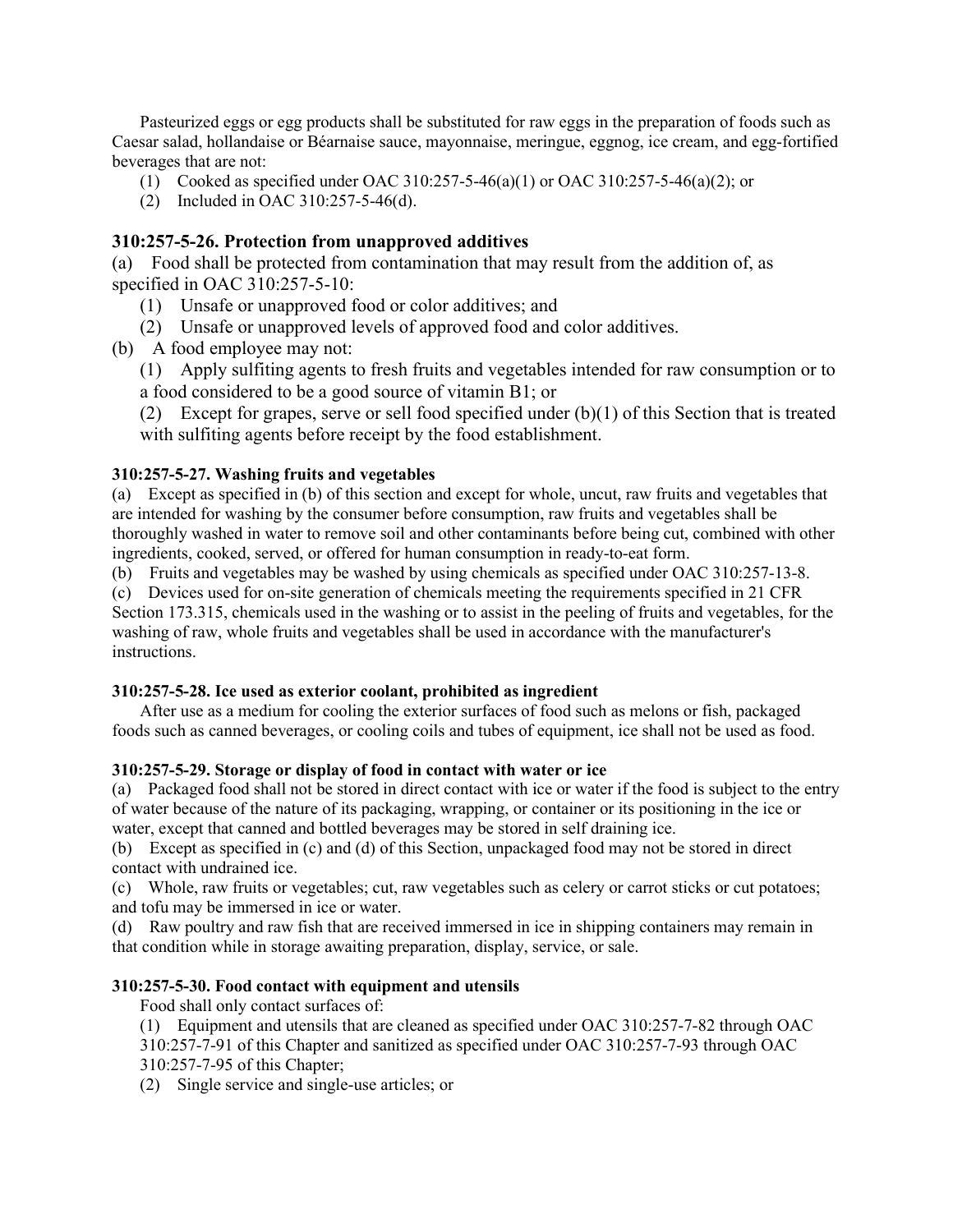(3) Linens, such as cloth napkins, as specified under OAC 310:257-5-32 that are laundered as specified under OAC 310:257-7-96 through 100.

# **310:257-5-31. In-use utensils, between-use storage**

During pauses in food preparation or dispensing, food preparation and dispensing utensils shall be stored:

(1) Except as specified under (2) of this Section, in the food with their handles above the top of the food and the container;

(2) In food that is not Time/Temperature Control for Safety Food with their handles above the top of the food within containers or equipment that can be closed, such as bins of sugar, flour, or cinnamon;

(3) On a clean portion of the food preparation table or cooking equipment only if the in-use utensil and the food-contact surface of the food preparation table or cooking equipment are cleaned and sanitized at a frequency specified under OAC 310:257-7-83 and OAC 310-257-7-94;

(4) In running water of sufficient velocity to flush particulates to the drain, if used with moist food such as ice cream or mashed potatoes;

(5) In a clean, protected location if the utensils, such as ice scoops, are used only with a food that is not Time/Temperature Control for Safety Food; or

(6) In a container of water if the water is maintained at a temperature of at least  $57^{\circ}$ C (135°F) and the container is cleaned at a frequency specified under OAC 310:257-7-83 (d)(7).

# **310:257-5-32. Linens and napkins, use limitation**

Linens, such as cloth napkins, may not be used in contact with food unless they are used to line a container for the service of foods and the linens and napkins are replaced each time the container is refilled for a new consumer.

# **310:257-5-33. Wiping cloths, use limitation**

(a) Cloths in use for wiping food spills from tableware and carry out containers that occur as food is being served shall be :

- (1) Maintained dry; and
- (2) Used for no other purpose.
- (b) Cloths in use for wiping counters and other equipment surfaces shall be:
	- (1) Held between uses in a chemical sanitizer solution at a concentration specified under OAC 310:257-7-75; and
	- (2) Laundered daily as specified under OAC 310:257-7-97(d).

(c) Cloths in use for wiping surfaces in contact with raw animal foods shall be kept separate from cloths used for other purposes.

(d) Dry wiping cloths and the chemical sanitizing solution specified in  $(b)(1)$  of this Section in which wet wiping cloths are held between uses shall be free of food debris and visible soil.

(e) Containers of sanitizing solutions specified in (b)(1) of this Section in which wet wiping cloths are held between uses shall be stored off the floor and used in a manner to prevent contamination of food, equipment, utensils, linens, single-service or single-use articles.

(f) Single use disposable sanitizer wipes shall be used in accordance with EPA approved manufacturer's label use instructions.

### **310:257-5-34. Gloves, use limitation**

(a) If used, single-use gloves shall be used for only one task such as working with ready-to-eat food or with raw animal food, used for no other purpose, and discarded when damaged or soiled, or when interruptions occur in the operation.

(b) Except as specified in (c) of this Section, slash-resistant gloves that are used to protect the hands during operations requiring cutting shall be used in direct contact only with food that is subsequently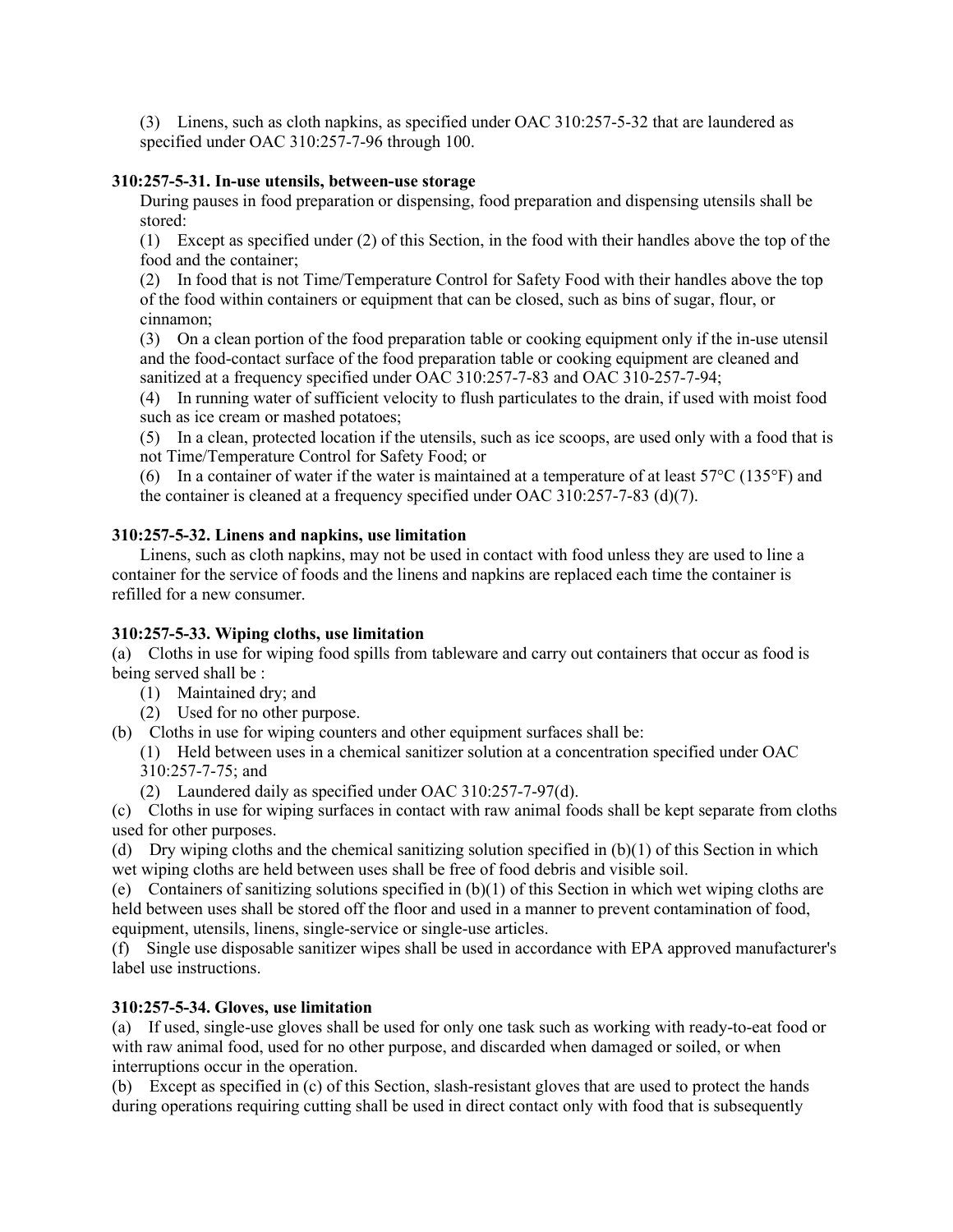cooked as specified under OAC 310:257-5-46 through OAC 310:257-5-48.1 such as frozen food or a primal cut of meat.

(c) Slash-resistant gloves may be used with ready-to-eat food that will not be subsequently cooked if the slash-resistant gloves have a smooth, durable, and nonabsorbent outer surface; or if the slash-resistant gloves are covered with a smooth, durable, nonabsorbent glove, or a single-use glove.

(d) Cloth gloves may not be used in direct contact with food unless the food is subsequently cooked as required under OAC 310:257-5-46 through OAC 310:257-5-48.1 as frozen food or a primal cut of meat.

# **310:257-5-35. Using clean tableware for second portions and refills**

(a) Except for refilling a consumer's drinking cup or container without contact between the pouring utensil and the lip-contact area of the drinking cup or container, food employees may not use tableware, including single-service articles, soiled by the consumer, to provide second portions or refills.

(b) Except as specified in (c) of this Section, self-service consumers may not be allowed to use soiled tableware, including single-service articles, to obtain additional food from the display and serving equipment. This Section shall be deemed to be met if clean tableware is provided at self-service areas and signage is prominently posted that reads in substance: "Oklahoma State Department of Health Rules require the use of clean tableware to get refills."

(c) Drinking cups and containers may be reused by self-service consumers if refilling is a contamination-free process as specified under OAC 310:257-7-28(1),(2), and (4).

# **310:257-5-36. Refilling returnables**

(a) Except as provided in paragraphs (b) through (e) of this section, empty containers returned to a food establishment for cleaning and refilling with food shall be cleaned and refilled in a regulated food establishment.

(b) Take-home food containers returned to a food establishment may be refilled at a food establishment with food, if the food container is:

(1) Designed and constructed for reuse and in accordance with the requirements specified under OAC 310:257-7-1 through 310:257-7-15;

(2) A container that was initially provided by the food establishment to the consumer, either empty or filled with food by the food establishment, for the purpose of being returned for reuse;

(c) A take-home food container returned to a food establishment may be refilled at a food establishment with beverage if:

(1) The beverage is not Time/Temperature Control for Safety Food;

(2) The design of the container and the rinsing equipment and nature of the beverage, when considered together, allow effective cleaning at home or in the food establishment;

(3) Facilities for rinsing before refilling returned containers with fresh, hot water that is under pressure and not recirculated are provided as part of the dispensing system;

(4) The consumer-owned container returned to the food establishment for refilling is refilled for sale or service only to the same consumer; and

(5) The container is refilled by:

(A) An employee of the food establishment; or

(B) The owner of the container if the beverage system includes a contamination-free transfer

process as specified under OAC 310:257-7-28 (1), (2) and (4) that cannot be bypassed.

(d) Consumer-owned, personal take-out beverage containers, such as thermally insulated bottles, nonspill coffee cups, and promotional beverage glasses, may be refilled by employees of the food establishment or the consumer if refilling is a contamination-free process as specified under OAC 310:257-7-28 (1), (2) and (4).

(e) Consumer-owned containers that are not food-specific may be filled at a water vending machine or system.

# **310:257-5-37. Food storage**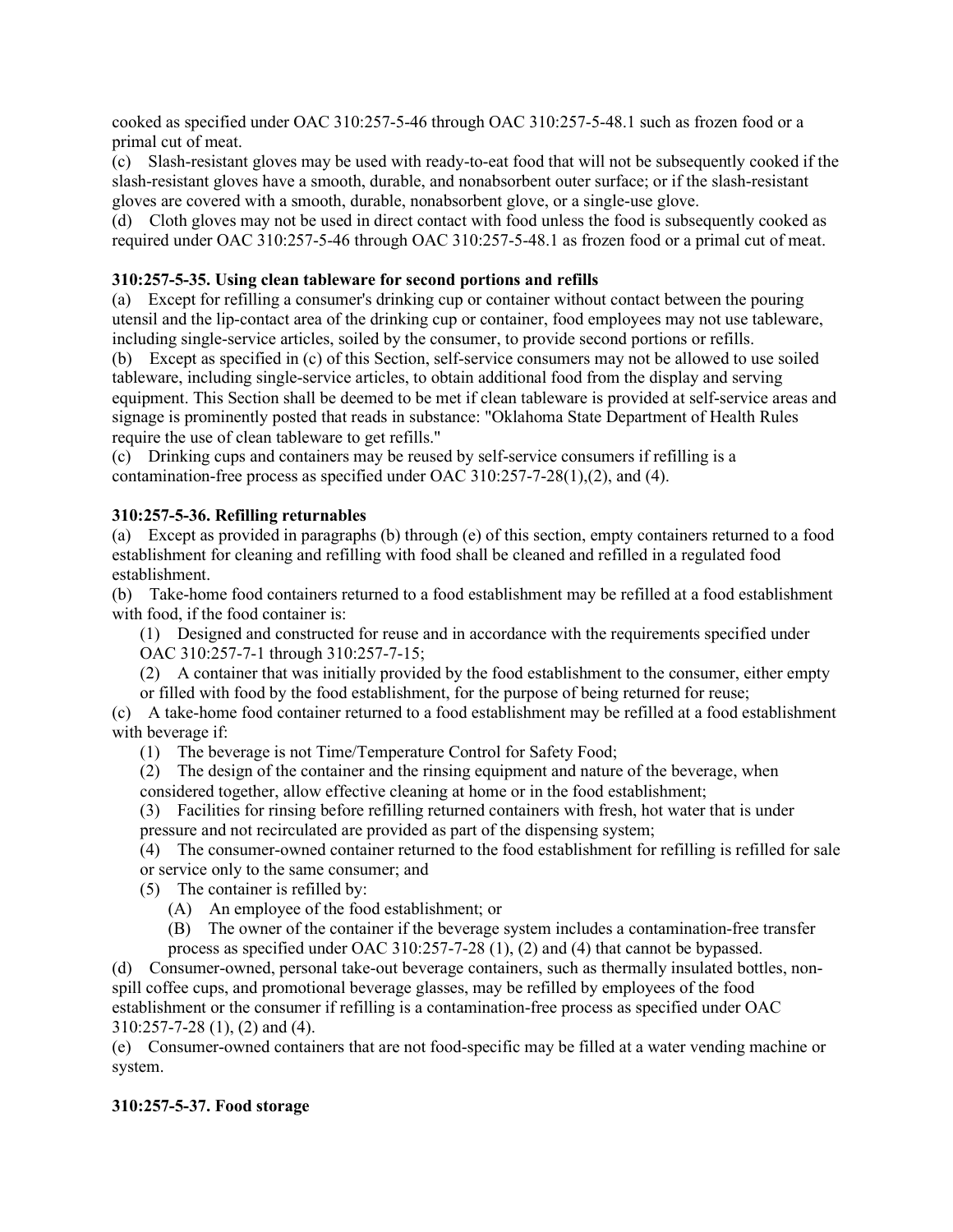(a) Except as specified in (b) and (c) of this Section, food shall be protected from contamination by storing the food:

- (1) In a clean, dry location;
- (2) Where it is not exposed to splash, dust, or other contamination; and
- (3) At least 15 cm (6 inches) above the floor.

(b) Food in packages and working containers may be stored less than 15 cm (6 inches) above the floor on case lot handling equipment as specified under OAC 310:257-7-47.

(c) Pressurized beverage containers, cased food in waterproof containers such as bottles or cans, and milk containers in plastic crates may be stored on a floor that is clean and not exposed to floor moisture.

#### **310:257-5-38. Food storage, prohibited areas**

Food may not be stored:

- (1) In locker rooms;
- (2) In toilet rooms;
- (3) In dressing rooms;
- (4) In garbage rooms;
- (5) In mechanical rooms;
- (6) Under sewer lines that are not shielded to intercept potential drips;

(7) Under leaking water lines, including leaking automatic fire sprinkler heads, or under lines on which water has condensed;

- (8) Under open stairwells; or
- (9) Under other sources of contamination.

#### **310:257-5-39. Vended Time/Temperature Control for Safety Food, original container**

Time/Temperature Control for Safety Food dispensed through a vending machine shall be in the package in which it was placed at the food establishment or food processing plant at which it was prepared.

#### **310:257-5-40. Food preparation**

During preparation, unpackaged food shall be protected from environmental sources of contamination.

#### **310:257-5-41. Food display**

Except for nuts in the shell and whole, raw fruits and vegetables that are intended for hulling, peeling, or washing by the consumer before consumption, food on display shall be protected from contamination by the use of packaging; counter, service line, or salad bar food guards; display cases; or other effective means.

### **310:257-5-42. Condiments, protection**

(a) Condiments shall be protected from contamination by being kept in dispensers that are designed to provide protection, protected food displays provided with the proper utensils, original containers designed for dispensing, or individual packages or portions.

(b) Condiments at a vending machine location shall be in individual packages or provided in dispensers that are filled at an approved location, such as the food establishment that provides food to the vending machine location, a food processing plant that is regulated by the agency that has jurisdiction over the operation, or a properly equipped facility that is located on the site of the vending machine location.

### **310:257-5-43. Consumer self-service operations**

(a) Raw, unpackaged animal food, such as beef, lamb, pork, poultry, and fish may not be offered for consumer self-service. This paragraph does not apply to: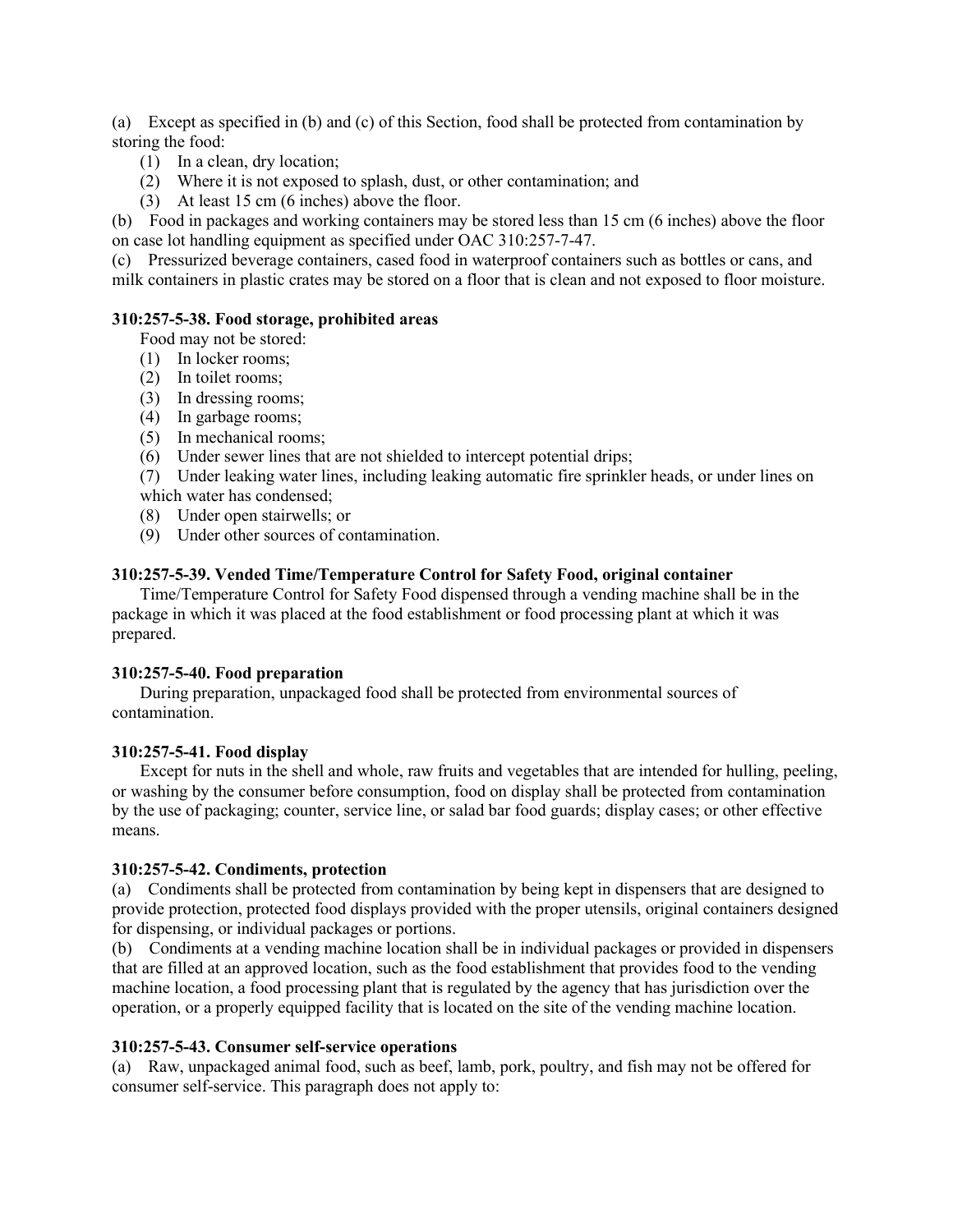(1) Consumer self-service of ready-to-eat foods at buffets or salad bars that serve foods such as sushi or raw shellfish;

(2) Ready-to-cook individual portions for immediate cooking and consumption on the premises

such as consumer-cooked meats or consumer-selected ingredients for Mongolian barbecue; or (3) Raw, frozen, shell-on shrimp or lobster.

(b) Consumer self-service operations for ready-to-eat-foods shall be provided with suitable utensils or effective dispensing methods that protect the food from contamination.

(c) Consumer self-service operations such as buffets and salad bars shall be monitored by food employees trained in safe operating procedures.

# **310:257-5-44. Returned food and re-service of food**

(a) Except as specified in (b) of this Section, after being served or sold and in the possession of a consumer, food that is unused or returned by the consumer may not be offered as food for human consumption.

(b) Except as specified under OAC 310:257-5-71(8), a container of food that is not Time/Temperature Control for Safety Food may be re-served from one consumer to another if:

(1) The food is dispensed so that it is protected from contamination and the container is closed

between uses, such as a narrow-neck bottle containing catsup, steak sauce, or wine; or

(2) The food, such as crackers, salt, or pepper, is in an unopened original package and is maintained in sound condition.

### **310:257-5-45. Miscellaneous sources of contamination**

Food shall be protected from contamination that may result from a factor or source not specified under OAC 310:257-5-21 through OAC 310:257-5-44.

## **310:257-5-46. Raw animal foods**

(a) Except as specified under (b), (c), and (d) of this Section, raw animal foods such as eggs, fish, meat, poultry, and foods containing these raw animal foods, shall be cooked to heat all parts of the food to a temperature and for a time that complies with one of the following methods based on the food that is being cooked:

(1) 63 $\degree$ C (145 $\degree$ F) or above for fifteen (15) seconds for:

(A) Raw eggs that are broken and prepared in response to a consumer's order and for immediate service, and

(B) Except as specified under (a)(2), (a)(3), (b) and (c) of this Section, fish and intact meat including game animals commercially raised for food as specified under OAC 310:257-5-8 and game animals under a voluntary inspection program as specified under OAC 310:257-5-8;

(2) 68°C (155°F) for seventeen (17) seconds or  $63^{\circ}$ C (145°F) for three (3) minutes or  $66^{\circ}$ C (150°F) for one (1) minute, or  $70^{\circ}$ C (158°F) for less than one (1) second or instantaneous, see Table 3 of Appendix A of this Chapter and that corresponds to the holding time for ratites, mechanically tenderized, and injected meats; the following if they are comminuted: fish, meat, game animals commercially raised for food as specified under OAC 310:257-5-8, and game animals under a voluntary inspection program as specified under OAC 310:257-5-8; and raw eggs that are not prepared as specified under  $(a)(1)(A)$  of this Section; or

 $(3)$  74°C (165°F) or above for less than one (1) second (instantaneous) for poultry, baluts, wild game animals as specified under OAC 310:257-5-8, stuffed fish, stuffed meat, stuffed pasta, stuffed poultry, stuffed ratites, or stuffing containing fish, meat, poultry, or ratites.

(b) Whole meat roasts including beef, corned beef, lamb, pork and cured pork roasts such as ham, shall be cooked:

(1) As specified in Table 5 of Appendix A of this Chapter, to heat all parts of the food to a temperature and for the holding time that corresponds with the temperature. Holding time may include post-oven heat rise.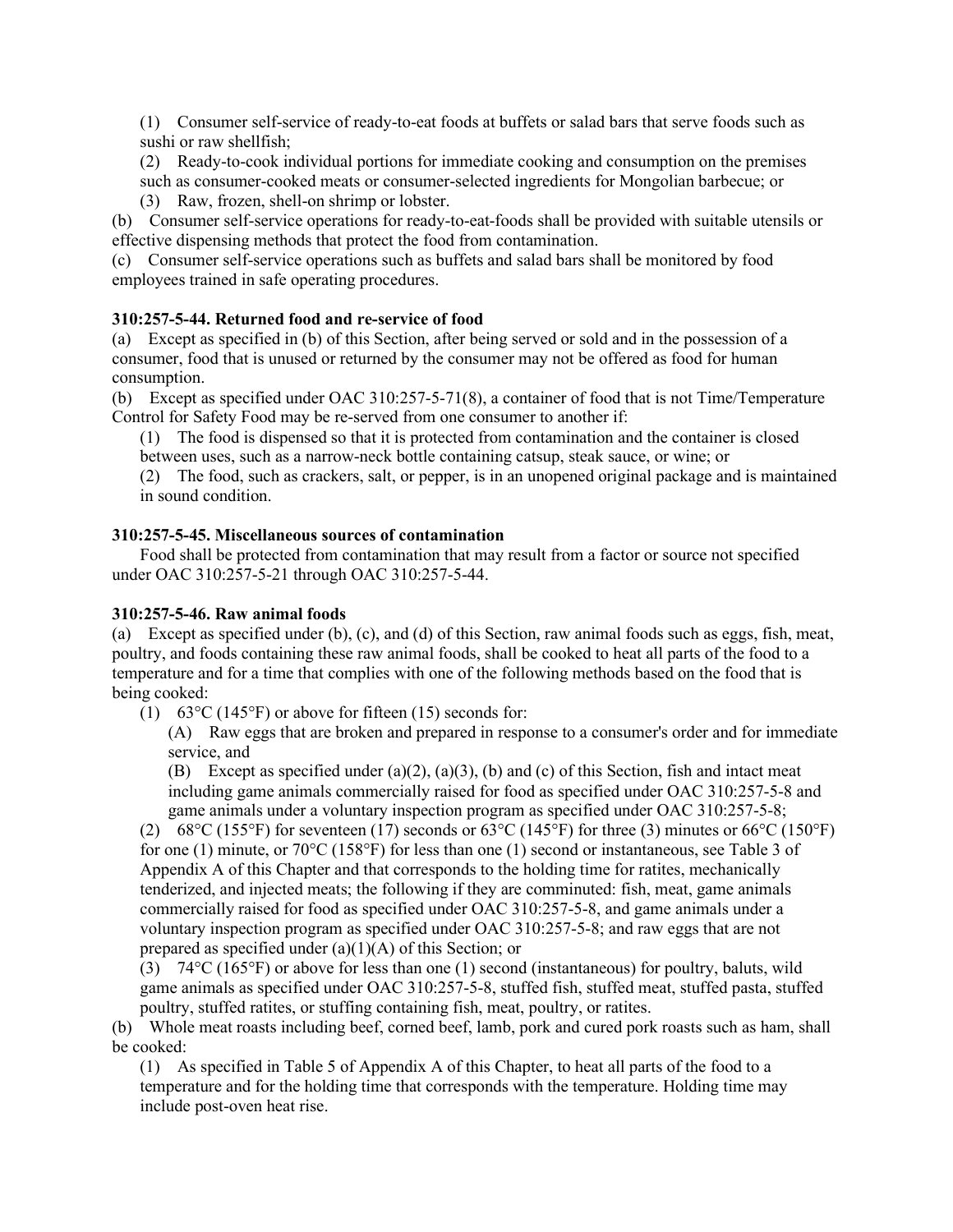(2) If cooked in an oven, use an oven that is preheated to the temperature specified for the roast's weight and that is held at that temperature in accordance with Table 4 of appendix A of this Chapter.

(c) A raw or undercooked whole-muscle, intact beef steak may be served or offered for sale in a readyto-eat form if:

(1) The food establishment serves a population that is not a highly susceptible population,

(2) The steak is labeled to indicate that it meets the definition of "whole-muscle, intact beef" as specified under OAC 310:257-5-2(e), and

(3) The steak is cooked on both the top and bottom to a surface temperature of  $63^{\circ}C(145^{\circ}F)$  or above and a cooked color change is achieved on all external surfaces.

(d) A raw animal food such as raw egg, raw fish, raw-marinated fish, raw molluscan shellfish, or steak tartare; or a partially cooked food such as lightly cooked fish, soft cooked eggs, or rare meat other than whole-muscle, intact beef steaks as specified in (c) of this Section, may be served or offered for sale upon consumer request or selection in a ready-to-eat form if:

(1) As specified under OAC 310:257-5-71(3)(A) and (B) the food establishment serves a population that is not a highly susceptible population;

(2) The food, if served or offered for service by consumer selection from a children's menu, does not contain comminuted meat; and

(3) The consumer is informed as specified under OAC 310:257-5-69 that to ensure its safety, the food should be cooked as specified under (a) or (b) of this Section; or

(4) The Department grants a variance from (a) or (b) of this Section as specified in OAC 310:257- 15-3 based on a HACCP Plan that:

(A) Is submitted by the license holder and approved as specified under OAC 310:257-15-4,

(B) Documents scientific data or other information showing that a lesser time and temperature regimen results in a safe food, and

(C) Verifies that equipment and procedures for food preparation and training of food employees at the food establishment meet the conditions of the variance.

#### **310:257-5-47. Microwave cooking**

Raw animal foods cooked in a microwave oven shall be:

(1) Rotated or stirred throughout or midway during cooking to compensate for uneven distribution of heat;

(2) Covered to retain surface moisture;

(3) Heated to a temperature of at least  $74^{\circ}$ C (165 $^{\circ}$ F) in all parts of the food; and

(4) Allowed to stand covered for 2 minutes after cooking to obtain temperature equilibrium.

#### **310:257-5-48. Plant food cooking for hot holding**

Plant foods that are cooked for hot holding shall be cooked to a temperature of 57°C (135°F).

## **310:257-5-48.1. Non-Continuous Cooking of Raw Animal**

Raw animal foods that are cooked using a non-continuous cooking process shall be:

(1) Subject to an initial heating process that is no longer than sixty (60) minutes in duration;

(2) Immediately after initial heating, cooled according to the time and temperature parameters

specified for cooked Time/Temperature Control for Safety Food under OAC 310:257-5-57(a);

(3) After cooling, held frozen or cold, as specified for Time/Temperature Control for Safety Food under OAC 310:257-5-59(a)(2);

(4) Prior to sale or service, cooked using a process that heats all parts of the food to a temperature and for a time specified under OAC 310:257-5-46 (a) through (c);

(5) Cooled according to the time and temperature parameters specified for cooked

Time/Temperature Control for Safety Food under OAC 310:257-5-57(a) if not either hot held as specified under OAC 310:257-5-59(a), served immediately, or held using time as a public health control as specified under OAC 310:257-5-62 after complete cooking; and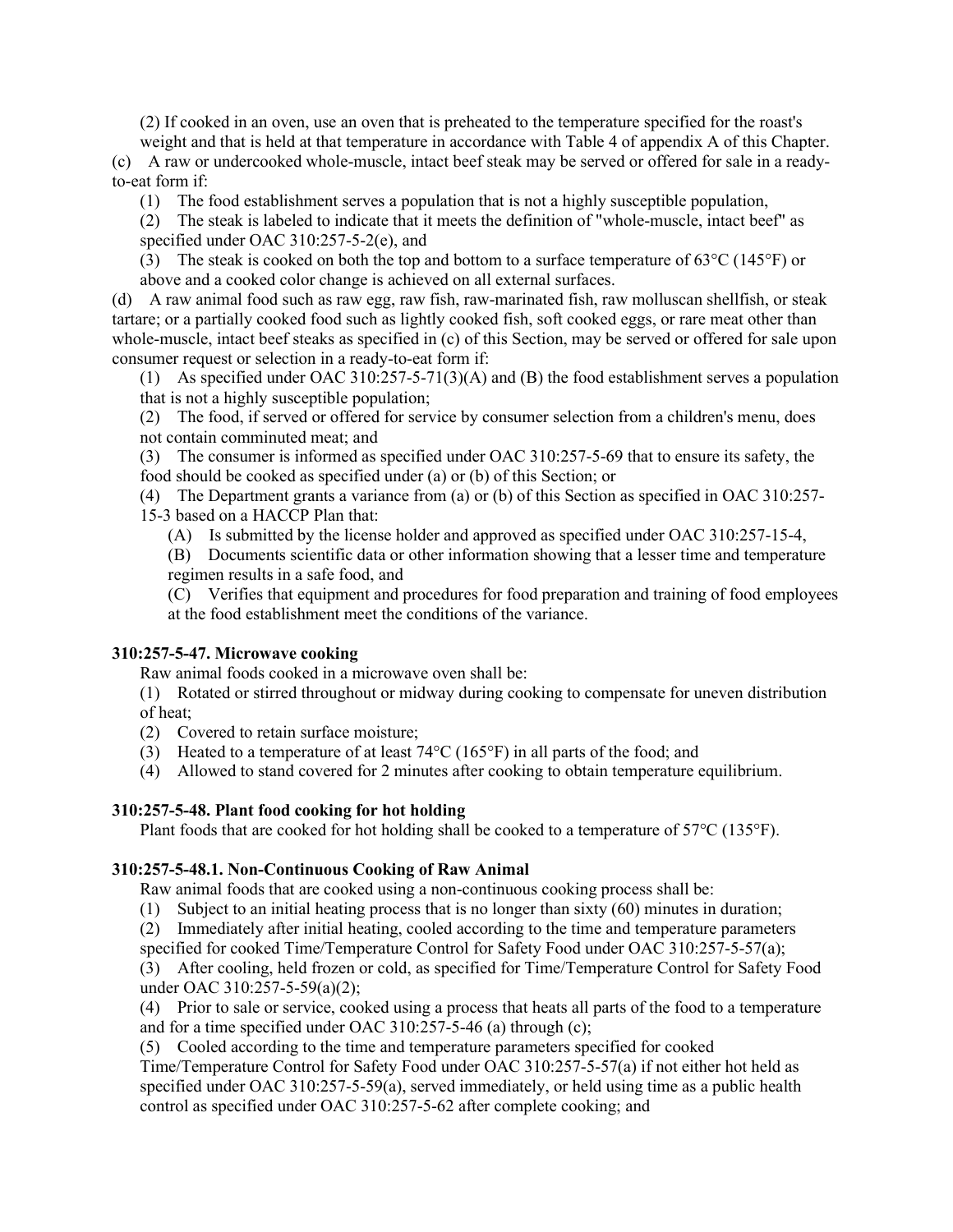(6) Prepared and stored according to written procedures that:

(A) Have obtained prior approval from the Department;

(B) Are maintained in the food establishment and are available to the Department upon request;

(C) Describe how the requirements specified under (a) through (e) of this Section are to be monitored and documented by the license holder and the corrective actions to be taken if the requirements are not met;

(D) Describe how the foods, after initial heating, but prior to complete cooking, are to be marked or otherwise identified as foods that must be cooked as specified under (d) of this Section prior to being offered for sale or service; and

(E) Describe how the foods, after initial heating but prior to cooking as specified in (d) of this Section, are to be separated from ready-to-eat foods as specified under OAC 310:257-5-23.

# **310:257-5-49. Parasite destruction**

(a) Except as specified in (b) of this Section, before service or sale in ready-to-eat form, raw, rawmarinated, partially cooked, or marinated-partially cooked fish shall be:

(1) Frozen and stored at a temperature of -20 $\rm{°C}$  (-4 $\rm{°F}$ ) or below for a minimum of 168 hours (seven (7) days) in a freezer;

(2) Frozen at -35 $\rm{^{\circ}C}$  (-31 $\rm{^{\circ}F}$ ) or below until solid and stored at -35 $\rm{^{\circ}C}$  (-31 $\rm{^{\circ}F}$ ) or below for a minimum of fifteen (15) hours; or

(3) Frozen at -35°C (-31°F) or below until solid and stored at -20°C (-4°F) or below for a minimum of twenty-four (24) hours;

(b) Subsection (a) of this Section does not apply to:

(1) Molluscan shellfish;

(2) Tuna of the species Thunnus alalunga, Thunnus albacares (Yellowfin tuna), Thunnus atlanticus, Thunnus maccoyii (Bluefin tuna, Southern), Thunnus obesus (Bigeye tuna), or Thunnus thynnus (Bluefin tuna, Northern) ;

- (3) Aquacultured fish, such as salmon, that:
	- (A) If raised in open water, are raised in net pens, or
	- (B) Are raised in land-based operations such as ponds or tanks, and

(C) Are fed formulated feed, such as pellets, that contains no live parasites infective to the aquacultured fish;

- (4) Fish eggs that have been removed from the skein and rinsed; or
- (5) A scallop product consisting only of the shucked adductor muscle.

# **310:257-5-50. Records, creation and retention**

(a) Except as specified in OAC 310:257-5-49(b) of this section, if raw, raw-marinated, partially cooked, or marinated-partially cooked fish are served or sold in ready-to-eat form, the person in charge shall record the freezing temperature and time to which the fish are subjected and shall retain the records of the food establishment for ninety (90) calendar days beyond the time of service or sale of the fish.

(b) If the fish are frozen by a supplier, a written agreement or statement from the supplier stipulating that the fish supplied are frozen to a temperature and for a time specified under OAC 310:257-5-49 may substitute for the records specified under (a) of this Section.

(c) If raw, raw marinated, partially cooked, or marinated-partially cooked fish are served or sold in ready-to-eat form, and the fish are raised and fed as specified in OAC 310:257-5-49(b)(3), a written agreement or statement from the supplier or aquaculturist stipulating that the fish were raised and fed as specified in OAC 310:257-5-49(b)(3) shall be obtained by the person in charge and retained in the records of the food establishment for ninety (90) calendar days beyond the time of service or sale of the fish.

# **310:257-5-51. Preparation for immediate service**

Cooked and refrigerated food that is prepared for immediate service in response to an individual consumer order, such as a roast beef sandwich au jus, may be served at any temperature.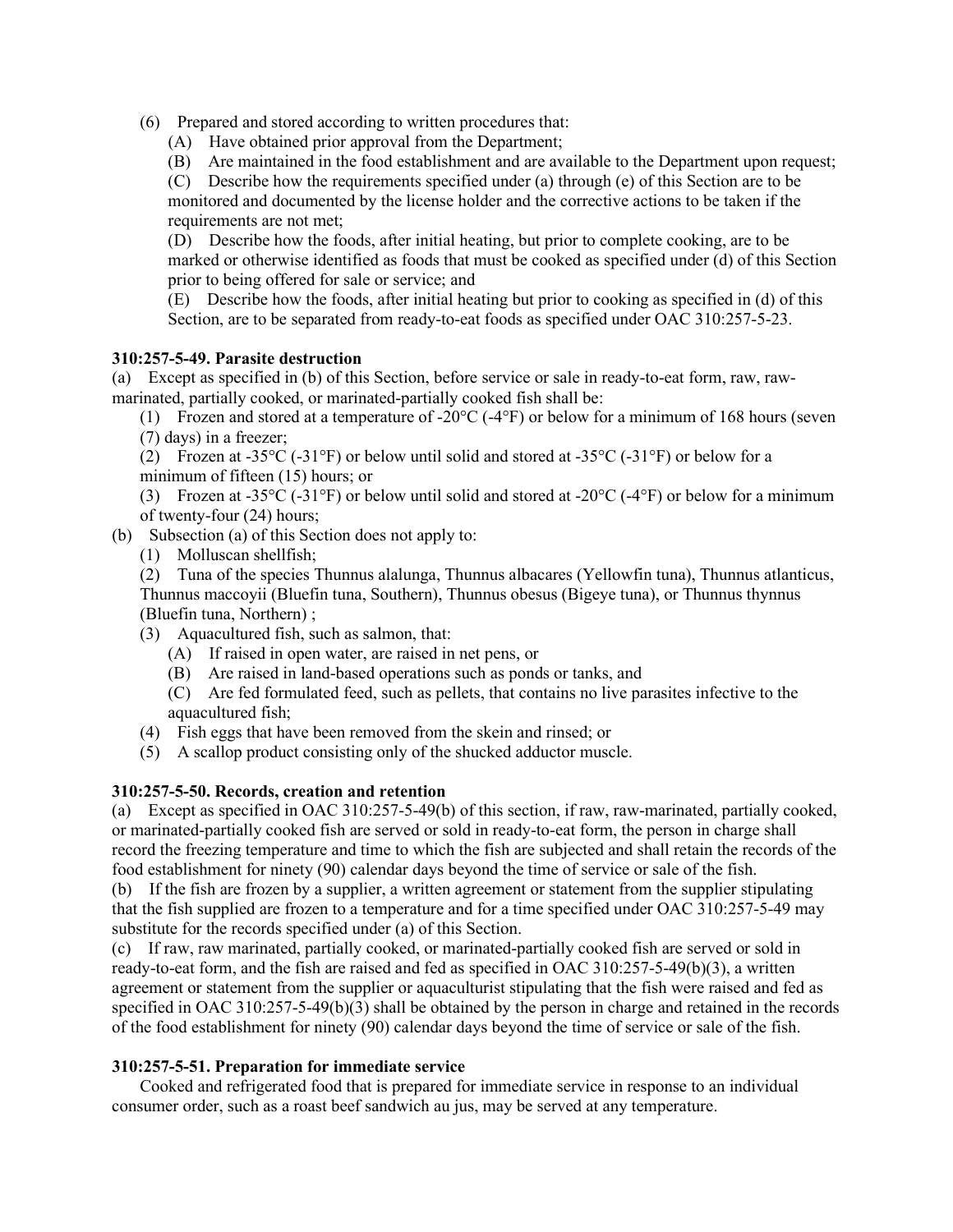## **310:257-5-52. Reheating for hot holding**

(a) Except as specified under (b) and (c) and in (e) of this Section, Time/Temperature Control for Safety Food that is cooked, cooled, and reheated for hot holding shall be reheated so that all parts of the food reach a temperature of at least 74°C (165°F) for fifteen (15) seconds.

(b) Except as specified under (c) of this Section, Time/Temperature Control for Safety Food reheated in a microwave oven for hot holding shall be reheated so that all parts of the food reach a temperature of at least 74°C (165°F) and the food is rotated or stirred, covered, and allowed to stand covered for two (2) minutes after reheating.

(c) Ready-to-eat Time/Temperature Control for Safety Food that has been commercially processed and packaged in a food processing plant that is inspected by the Department that has jurisdiction over the plant, shall be heated to a temperature of at least 57°C (135°F) when being reheated for hot holding.

(d) Reheating for hot holding specified under (a) through (c) of this Section shall be done rapidly and the time the food is between the temperature of  $5^{\circ}C$  (41 $^{\circ}F$ ) and the temperatures specified under (a) through (c) of this Section may not exceed two (2) hours.

(e) Remaining unsliced portions of meat roasts that are cooked as specified under OAC 310:257-5-46(b) may be reheated for hot holding using the oven parameters and minimum time and temperature conditions specified under OAC 310:257-5-46(b).

# **310:257-5-53. Treating juice**

Juice packaged in a food establishment shall be:

(1) Treated under a HACCP Plan as specified in OAC 310:257-15-9 to attain a 5-log reduction, which is equal to a 99.999% reduction, of the most resistant microorganism of public health significance; or

(2) Labeled, if not treated to yield a 5-log reduction of the most resistant microorganism of public health significance:

(A) As specified under OAC 310:257-5-67, and

(B) As specified in 21 CFR, Section 101.17(g) Food labeling, warning, notice, and safe handling statements, juices that have not been specifically processed to prevent, reduce, or eliminate the presence of pathogens with the following: "WARNING: This product has not been pasteurized and, therefore, may contain harmful bacteria that can cause serious illness in children, the elderly, and persons with weakened immune systems."

## **310:257-5-54. Frozen food**

Stored frozen foods shall be maintained frozen.

# **310:257-5-55. Time/Temperature Control for Safety Food, slacking**

Frozen Time/Temperature Control for Safety Food that is slacked to moderate the temperature shall be held:

- (1) Under refrigeration that maintains the food temperature at  $5^{\circ}C$  (41 $^{\circ}F$ ) or less; or
- (2) At any temperature if the food remains frozen.

## **310:257-5-56. Thawing**

Except as specified in (4) of this Section, Time/Temperature Control for Safety Food shall be thawed:

- (1) Under refrigeration that maintains the food temperature at  $5^{\circ}C(41^{\circ}F)$  or less; or
- (2) Completely submerged under running water:
	- (A) At a water temperature of  $21^{\circ}$ C (70°F) or below,
	- (B) With sufficient water velocity to agitate and float off loose particles in an overflow, and
	- (C) For a period of time that does not allow thawed portions of ready-to-eat food to rise above  $5^{\circ}$ C (41 $^{\circ}$ F), or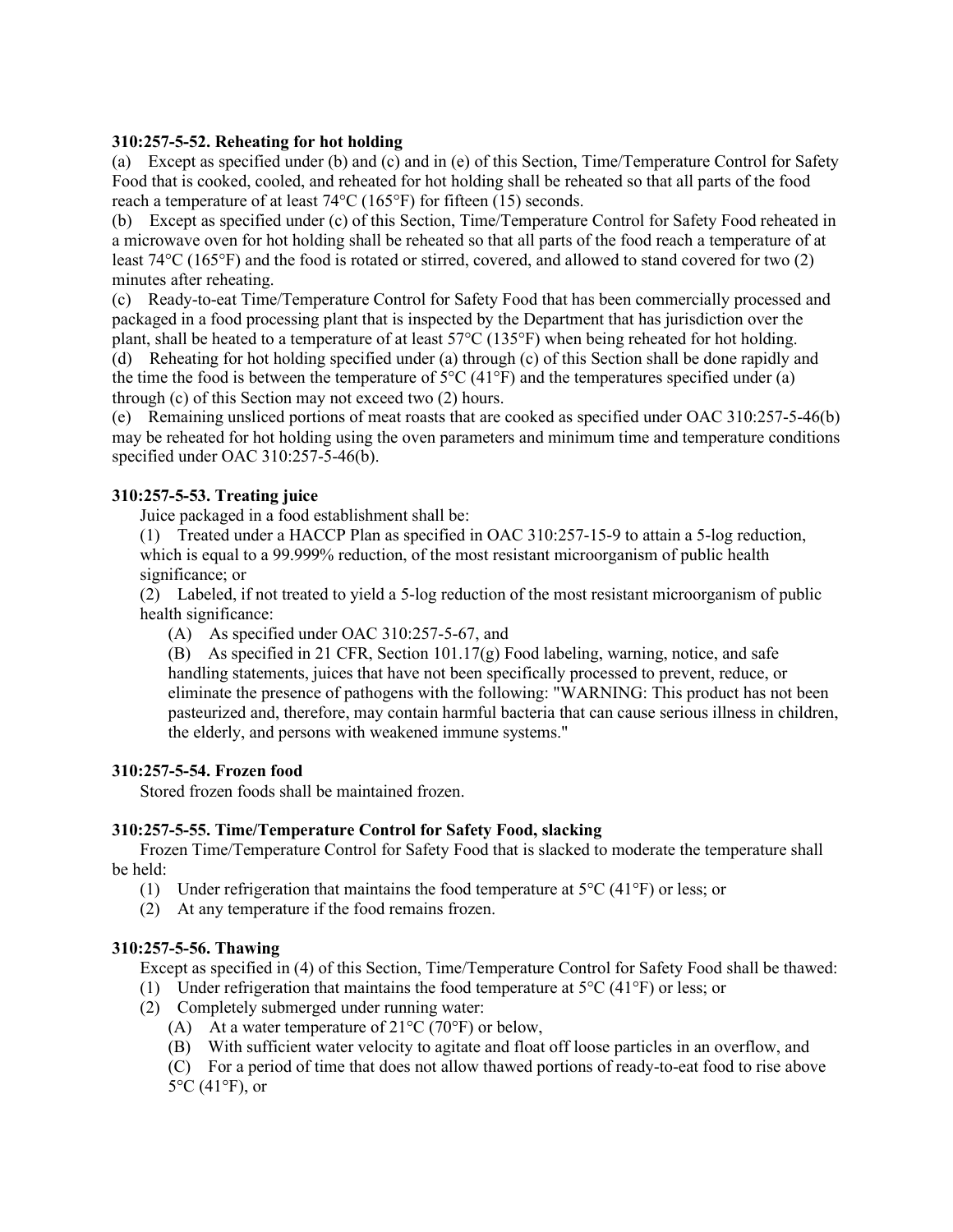(D) For a period of time that does not allow thawed portions of a raw animal food requiring cooking as specified under OAC 310:257-5-46(a) or (b) to be above  $5^{\circ}C$  (41 $^{\circ}F$ ), for more than four (4) hours including:

(i) The time the food is exposed to the running water and the time needed for preparation for cooking, or

(ii) The time it takes under refrigeration to lower the food temperature to  $5^{\circ}C(41^{\circ}F)$ ;

(3) As part of a cooking process if the food that is frozen is:

(A) Cooked as specified under OAC 310:257-5-46 through OAC 310:257-5-48, or

(B) Thawed in a microwave oven and immediately transferred to conventional cooking equipment, with no interruption in the process;

(4) Using any procedure if a portion of frozen ready-to-eat food is thawed and prepared for immediate service in response to an individual consumer's order; or

(5) Reduced oxygen packaged fish that bears a label indicating that it is to be kept frozen until time of use shall be removed from the reduced oxygen environment:

(A) Prior to its thawing under refrigeration as specified in paragraph (1) of this section; or

(B) Prior to, or immediately upon completion of its thawing using procedures specified in paragraph (2) of this section.

# **310:257-5-57. Cooling**

(a) Cooked Time/Temperature Control for Safety Food shall be cooled:

- (1) Within 2 hours from  $57^{\circ}$ C (135°F) to  $21^{\circ}$ C (70°F); and
- (2) Within a total of 6 hours from  $57^{\circ}$ C (135°F) to  $5^{\circ}$ C (41°F) or less.

(b) Time/Temperature Control for Safety Food shall be cooled within 4 hours to 5°C (41°F) or less, if prepared from ingredients at ambient temperature, such as reconstituted foods and canned tuna.

(c) Except as specified in (d) of this Section, a Time/Temperature Control for Safety Food received in compliance with laws allowing a temperature above  $5^{\circ}C(41^{\circ}F)$  during shipment from the supplier as specified in 310:257-5-9(b), shall be cooled within 4 hours to  $5^{\circ}$ C (41 $^{\circ}$ F) or less.

## **310:257-5-58. Cooling methods**

(a) Cooling shall be accomplished in accordance with the time and temperature criteria specified under OAC 310:257-5-57 by using one or more of the following methods based on the type of food being cooled:

- (1) Placing the food in shallow pans;
- (2) Separating the food into smaller or thinner portions;
- (3) Using rapid cooling equipment;
- (4) Stirring the food in a container placed in an ice water bath;
- (5) Using containers that facilitate heat transfer;
- (6) Adding ice as an ingredient; or
- (7) Other effective methods.

(b) When placed in cooling or cold holding equipment, food containers in which food is being cooled shall be:

(1) Arranged in the equipment to provide maximum heat transfer through the container walls; and

(2) Loosely covered, or uncovered if protected from overhead contamination as specified under

OAC 310:257-5-37(a)(2), during the cooling period to facilitate heat transfer from the surface of the food.

# **310:257-5-59. Time/Temperature Control for Safety Food, hot and cold holding**

(a) Except during preparation, cooking, or cooling, or when time is used as the public health control as specified under 310:257-5-62 and except as specified in (b) of this Section, Time/Temperature Control for Safety Food shall be maintained: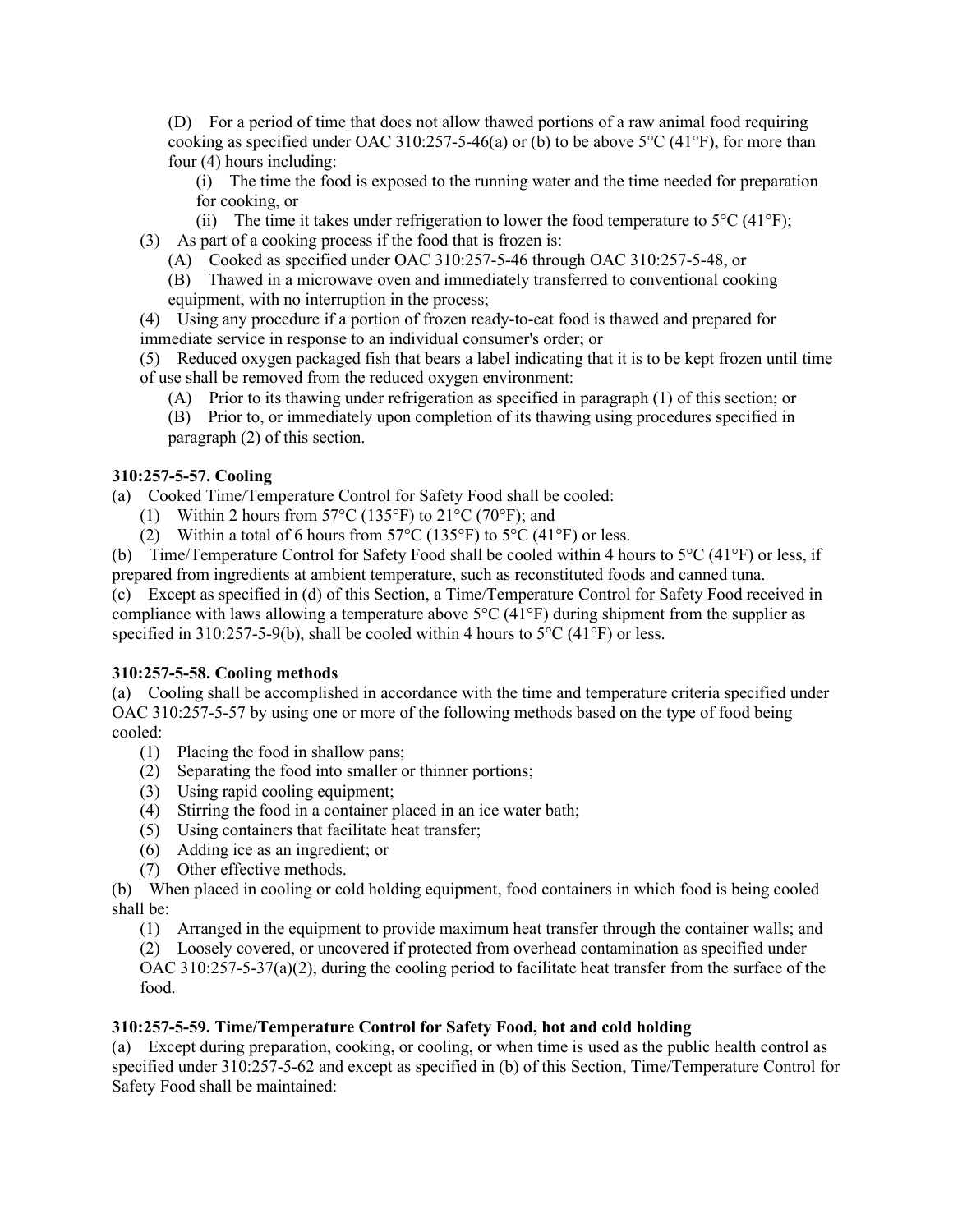(1) At 57°C (135°F) or above, except that roasts cooked to a temperature and for a time specified under 310:257-5-46(b) or reheated as specified in 310:257-5-52(e) may be held at a temperature of 54°C (130°F); or

(2) At a temperature of  $5^{\circ}$ C (41°F) or less.

(b) Eggs that have not been treated to destroy all viable *Salmonellae* shall be stored in refrigerated equipment that maintains an ambient air temperature of 5°C (41° F) or less.

(c) Time/Temperature Control for Safety Food in a homogenous liquid form may be maintained outside of the temperature control requirements, as specified under (a) of this Section, while contained within specially designed equipment that complies with the design and construction requirements as specified in 310:257-7-28(5).

## **310:257-5-60. Ready-to-eat, Time/Temperature Control for Safety Food, date marking**

(a) Except when packaging food using a reduced oxygen packaging method as specified in OAC 310:257-5-64, and except as specified in (e) and (g) of this Section, refrigerated, ready-to-eat, Time/Temperature Control for Safety Food prepared and held in a food establishment for more than twenty-four (24) hours shall be clearly marked to indicate the date or day by which the food shall be consumed on the premises, sold, or discarded when held at a temperature of 5°C (41°F) or less for a maximum of seven (7) days. The day of preparation shall be counted as day one (1).

(b) Except as specified in (e) through (g) of this Section, refrigerated, ready-to-eat, Time/Temperature Control for Safety Food prepared and packaged by a food processing plant shall be clearly marked, at the time the original container is opened in a food establishment and if the food is held for more than twentyfour (24) hours, to indicate the date or day by which the food shall be consumed on the premises, sold, or discarded, based on the temperature and time combinations specified in (a) of this Section and:

(1) The day the original container is opened in the food establishment shall be counted as day one (1); and

(2) The day or date marked by the food establishment may not exceed a manufacturer's use-by date if the manufacturer determined the use-by date based on food safety.

(c) A refrigerated, ready-to-eat, Time/Temperature Control for Safety Food ingredient or a portion of a refrigerated, ready to eat, Time/Temperature Control for Safety Food that is subsequently combined with additional ingredients or portions of food shall retain the date marking of the earliest-prepared or firstprepared ingredient.

(d) A date marking system that meets the criteria stated in (a) and (b) of this Section may include:

(1) Using a method approved by the Department for refrigerated, ready-to-eat Time/Temperature Control for Safety Food that is frequently rewrapped, such as lunchmeat or a roast, or for which date marking is impractical, such as soft serve mix or milk in a dispensing machine;

(2) Marking the date or day of preparation, with a procedure to discard the food on or before the last date or day by which the food must be consumed on the premises, sold, or discarded as specified in (a) of this Section;

(3) Marking the date or day the original container is opened in a food establishment, with a procedure to discard the food on or before the last date or day by which the food must be consumed on the premises, sold, or discarded as specified in (b) of this Section; or

(4) Using calendar dates, days of the week, color-coded marks, or other effective marking methods, provided that the marking system is disclosed to the regulatory authority upon request.

(e) Subsections (a) and (b) of this Section do not apply to individual meal portions served or repackaged for sale from a bulk container upon a consumer's request.

(f) Subsection (b) of this Section does not apply to the following foods prepared and packaged by a food processing plant inspected by a state or federal agency having jurisdiction over the facility:

(1) Deli salads, such as ham salad, seafood salad, chicken salad, egg salad, pasta salad, potato salad, and macaroni salad, manufactured in accordance with OAC 310:260, or 21 CFR Part 110;

(2) Hard cheeses containing not more than 39% Moisture as defined in 21 CFR, Part 133 Cheeses and related cheese products, such as cheddar, gruyere, parmesan and reggiano, and romano;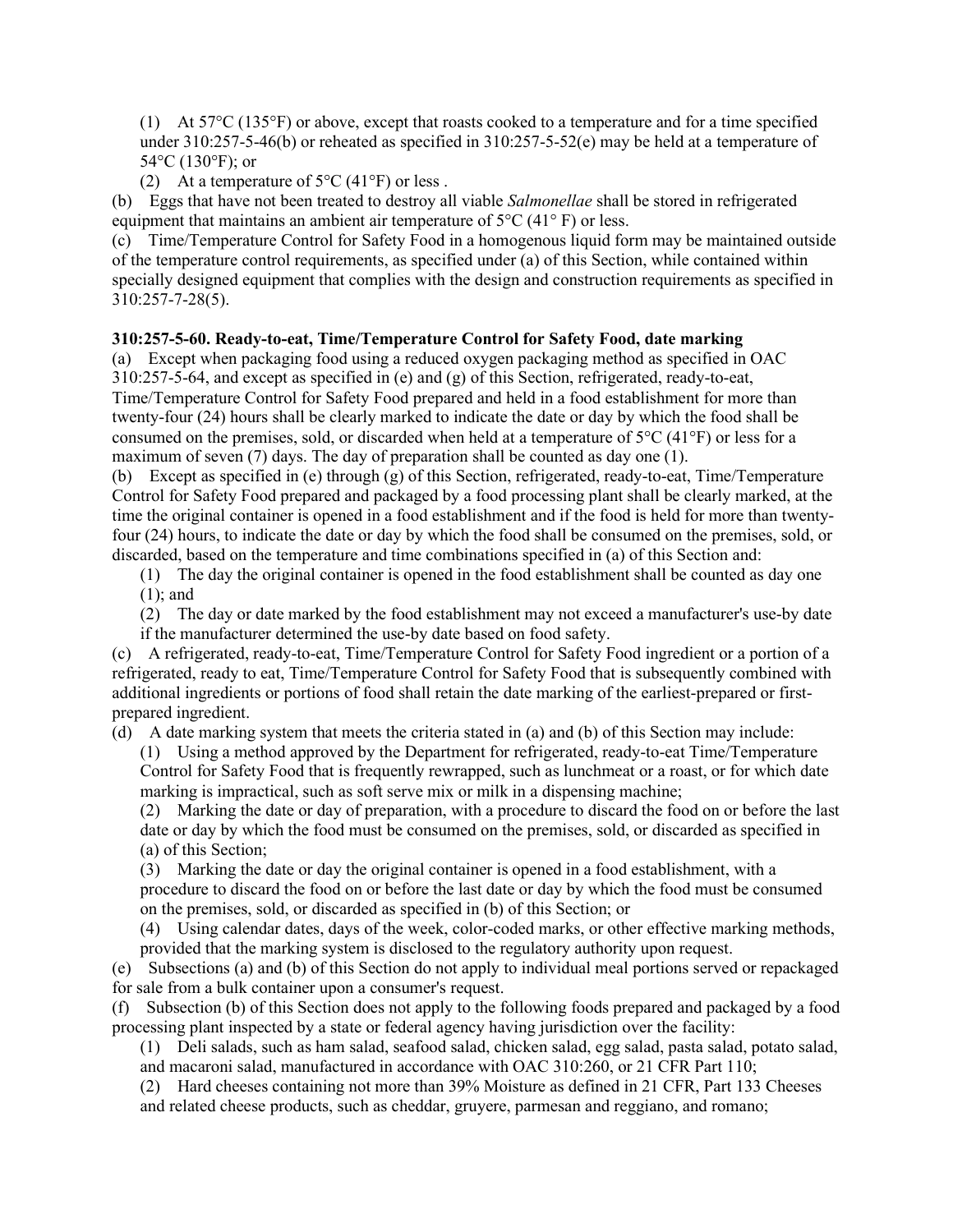(3) Semi-soft cheeses containing more than 39% moisture, but not more than 50% moisture, as defined in 21 CFR, Part 133 Cheeses and related cheese products, such as blue, edam, gorgonzola, gouda, and Monterey jack;

(4) Cultured dairy products as defined in 21 CFR, Part 131 Milk and cream, such as yogurt, sour cream, and buttermilk;

(5) Preserved fish products, such as pickled herring and dried or salted cod, and other acidified fish products defined in 21 CFR, Part 114 Acidified foods;

- (6) Shelf stable, dry, fermented sausages, such as pepperoni and Genoa salami; and
- (7) Shelf stable salt-cured products such as prosciutto and Parma (ham).
- (g) Paragraph (a) and (b) of this Section shall not apply to Shellstock.

## **310:257-5-61. Ready-to-eat, Time/Temperature Control for Safety Food, disposition**

- (a) A food specified in OAC 310:257-5-60(a) or OAC 310:257-5-60(b) shall be discarded if it: (1) Exceeds the temperature and time combinations specified in OAC 310:257-5-60 (a), except time that the product is frozen;
	- (2) Is in a container or package that does not bear a date or day; or

(3) Is inappropriately marked with a date or day that exceeds a temperature and time combination as specified in OAC 310:257-5-60 (a).

(b) Refrigerated, ready-to-eat, Time/Temperature Control for Safety Food prepared in a food establishment and dispensed through a vending machine with an automatic shutoff control shall be discarded if it exceeds a temperature and time combination as specified in OAC 310:257-5-60(a).

## **310:257-5-62. Time as a public health control**

(a) Except as specified under (d) of this Section, if time without temperature control is used as the public health control for a working supply of Time/Temperature Control for Safety Food before cooking, or for ready-to-eat Time/Temperature Control for Safety Food that is displayed or held for sale or service, written procedures shall be prepared in advance, maintained in the food establishment and made available to the Department upon request that specify:

- (1) Methods of compliance with  $(b)(1)$  through  $(4)$  or  $(c)(1)$  through  $(5)$  of this Section; and
- (2) Methods of compliance with OAC 310:257-5-57 for food that is prepared, cooked, and
- refrigerated before time is used as a public health control.

(b) If time without temperature control is used as the public health control up to a maximum of four (4) hours:

(1) The food shall have an initial temperature of  $5^{\circ}C$  (41 $^{\circ}F$ ) or less when removed from cold holding temperature control, or 57°C (135°F) or greater when removed from hot holding temperature control;

(2) The food shall be marked or otherwise identified to indicate the time that is four (4) hours past the point in time when the food is removed from temperature control;

(3) The food shall be cooked and served, served at any temperature if ready-to-eat, or discarded, within four (4) hours from the point in time when the food is removed from temperature control; and

(4) The food in unmarked containers or packages, or marked to exceed a 4-hour limit shall be discarded.

(c) If time without temperature control is used as the public health control up to a maximum of  $\sin(6)$ hours:

(1) The food shall have an initial temperature of  $5^{\circ}C$  (41 $^{\circ}F$ ) or less when removed from temperature control and the food temperature may not exceed  $21^{\circ}C$  (70 $^{\circ}F$ ) within a maximum time period of six (6) hours;

(2) The food shall be monitored to ensure the warmest portion of the food does not exceed  $21^{\circ}$ C (70°F) during the 6-hour period, unless an ambient air temperature is maintained that ensures the food does not exceed 21°C (70°F) during the 6-hour holding period;

(3) The food shall be marked or otherwise identified to indicate: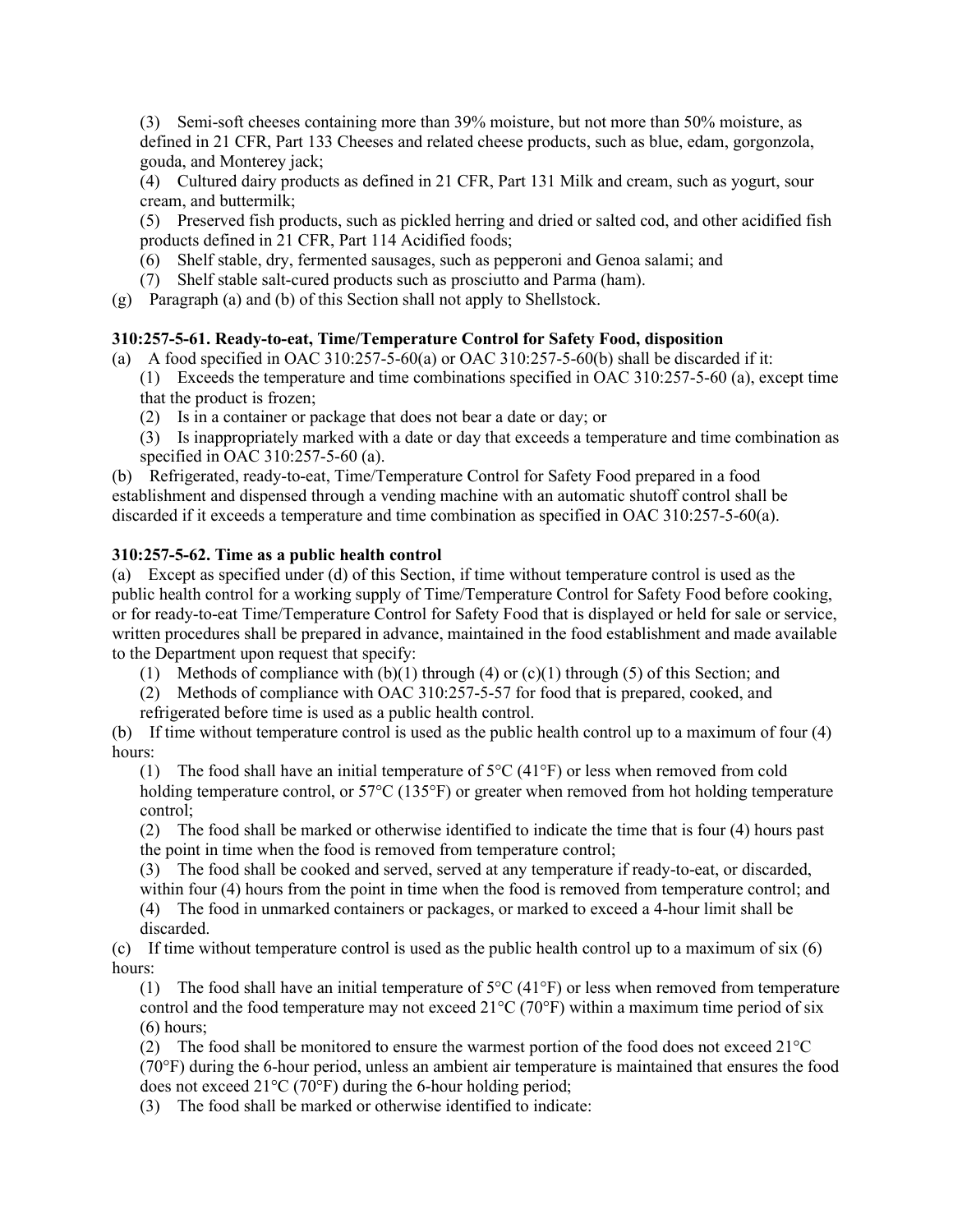(A) The time when the food is removed from  $5^{\circ}C(41^{\circ}F)$  or less cold holding temperature control, and

(B) The time that is six (6) hours past the point in time when the food is removed from cold holding temperature control;

(4) The food shall be:

(A) Discarded if the temperature of the food exceeds  $21^{\circ}$ C (70 $^{\circ}$ F), or

(B) Cooked and served, served at any temperature if ready-to-eat, or discarded within a maximum of six (6) hours from the point in time when the food is removed from  $5^{\circ}C(41^{\circ}F)$  or less cold holding temperature control; and

(5) The food in unmarked containers or packages, or marked with a time that exceeds the 6-hour limit shall be discarded.

(d) A food establishment that serves a highly susceptible population shall not use time as specified in (a), (b) or (c) of this Section as the public health control for raw eggs.

# **310:257-5-63. Variance requirement**

A food establishment shall obtain a variance from the Department as specified in OAC 310:257-15-3 and under OAC 310:257-15-4 before:

(1) Smoking food as a method of food preservation rather than as a method of flavor enhancement;

- (2) Curing food;
- (3) Using food additives or adding components such as vinegar:

(A) As a method of food preservation rather than as a method of flavor enhancement, or

(B) To render a food so that it is not a Time/Temperature Control for Safety Food;

(4) Packaging Time/Temperature Control for Safety Food using a reduced oxygen packaging method except where the growth of and toxin formation by Clostridium botulinum and the growth of Listeria monocytogenes are controlled as specified under OAC 310:257-5-64;

(5) Operating a molluscan shellfish life-support system display tank used to store and display shellfish that are offered for human consumption;

(6) Custom processing animals that are for personal use as food and not for sale or service in a food establishment;

(7) Sprouting seeds or beans; or

(8) Preparing food by another method that is determined by the Department to require a variance.

# **310:257-5-64. Reduced oxygen packaging without a variance, criteria**

(a) Except for a food establishment that obtains a variance as specified under OAC 310:257-5-63, a food establishment that packages Time/Temperature Control for Safety Food using a reduced oxygen packaging method shall control the growth and toxin formation of Clostridium botulinum and the growth of *Listeria monocytogenes*.

(b) Except as specified under paragraph (f) of this Section, a food establishment that packages Time/Temperature Control for Safety Food using a reduced oxygen packaging method shall implement a HACCP plan that contains the information specified under OAC 310:257-15-9(2) and OAC 310:257-15- 9(4) and that:

(1) Identifies the food to be packaged;

(2) Except as specified in (c) through (e) of this Section, requires that the packaged food shall be maintained at  $5^{\circ}C(41^{\circ}F)$  or less and meet at least one of the following criteria:

(A) Has an aw of 0.91 or less,

(B) Has a pH of 4.6 or less,

(C) Is a meat or poultry product cured at a food processing plant regulated by the USDA using substances specified in 9 CFR, Part 424.21. Use of food ingredients and sources of radiation, and is received in an intact package, or

(D) Is a food with a high level of competing organisms such as raw meat or raw poultry or raw vegetables;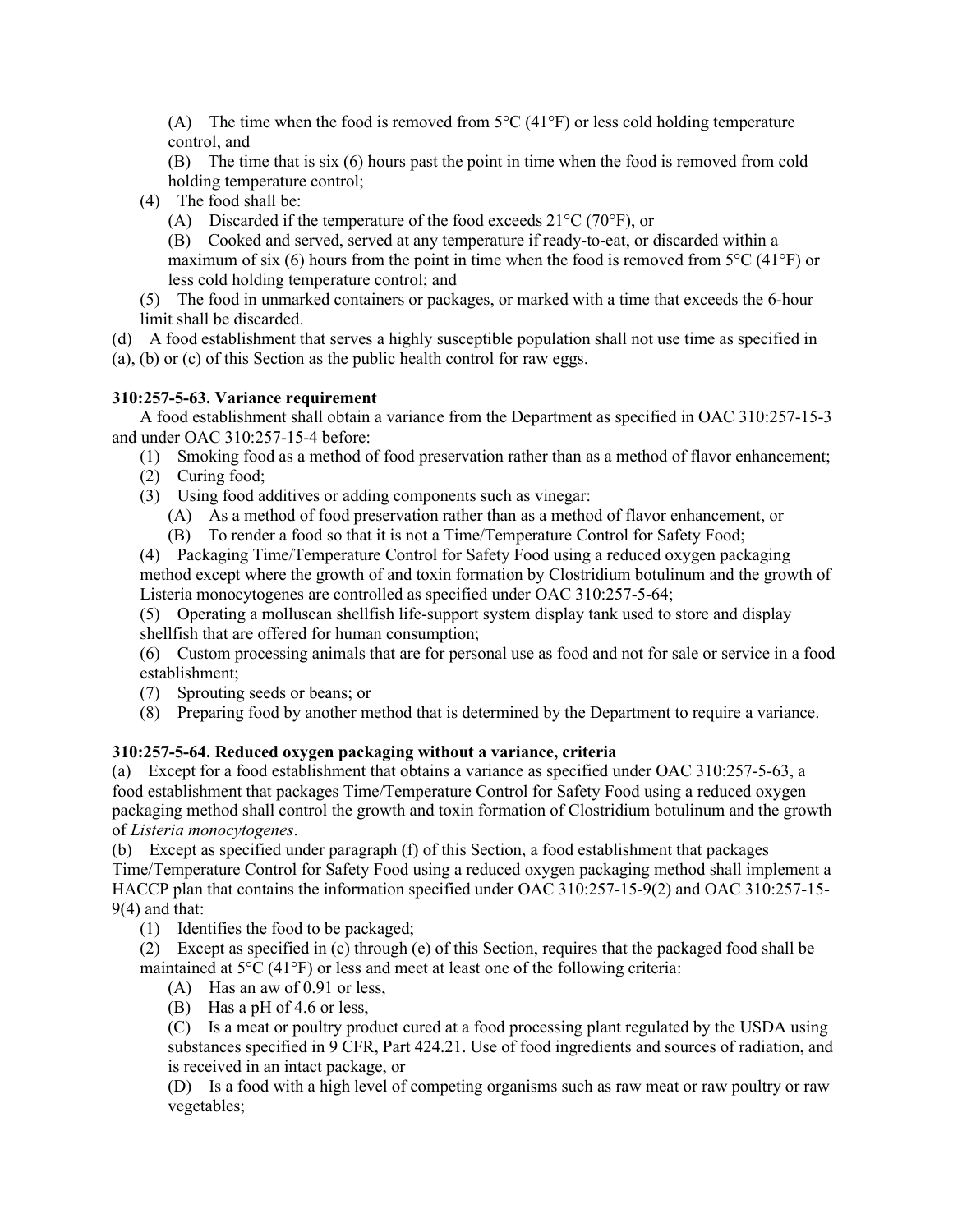(3) Describes how the packages shall be prominently and conspicuously labeled on the principal display panel in bold type on a contrasting background, with instructions to:

(A) Maintain the food at  $5^{\circ}$ C (41°F) or below, and

(B) Discard the food if within thirty (30) calendar days of its packaging it is not served for onpremises consumption, or consumed if served or sold for off-premises consumption;

(4) Limits the refrigerated shelf life to no more than thirty (30) calendar days from packaging to consumption, except the time the product is maintained frozen, or the original manufacturer's "sell by" or "use by" date, whichever occurs first;

(5) Includes operational procedures that:

(A) Prohibit contacting ready-to-eat food with bare hands as specified under OAC 310:257-5- 21(b),

(B) Identify a designated work area and the method by which:

(i) Physical barriers or methods of separation of raw foods and ready-to-eat foods minimize cross contamination, and

(ii) Access to the processing equipment is limited to responsible trained personnel familiar with the potential hazards of the operation, and

(C) Delineate cleaning and sanitization procedures for food-contact surfaces;

(6) Describes the training program that ensures that the individual responsible for the reduced oxygen packaging operation understands the:

(A) Concepts required for a safe operation,

- (B) Equipment and facilities, and
- (C) Procedures specified under paragraph (b) (5) of this Section, OAC 310:257-15-9(2) and OAC 310:257-15-9(4); and

(7) Is provided to the Department prior to implementation as specified under OAC 310:257-15-8 (b).

(c) Except for fish that is frozen before, during, and after packaging and bears a label indicating that it is to be kept frozen until time of use, a food establishment may not package fish using a reduced oxygen packaging method.

(d) Except as specified under paragraphs (c) and (f) of this Section, a food establishment that packages Time/Temperature Control for Safety Food using a cook-chill or sous vide process shall:

(1) Provide to the Department prior to implementation, a HACCP Plan that contains the information

as specified under OAC 310:257-15-9;

(2) Ensure the food is:

(A) Prepared and consumed on the premises, or prepared and consumed off the premises but within the same business entity with no distribution or sale of the packaged product to another business entity or the consumer;

(B) Cooked to heat all parts of the food to a temperature and for a time as specified under OAC 310:257-5-46 through 48;

(C) Protected from contamination before and after cooking as specified under OAC 310:257-5- 21 through OAC 310:257-5-45;

(D) Placed in a package with an oxygen barrier and sealed before cooking, or placed in a package and sealed immediately after cooking and before reaching a temperature below 57°C  $(135^{\circ}F);$ 

(E) Cooled to 5°C (41°F) in the sealed package or bag as specified under 310:257-5-57 and: (i) Cooled to  $1^{\circ}$ C (34°F) within forty-eight (48) hours of reaching  $5^{\circ}$ C (41°F) and held at that temperature until consumed or discarded within thirty (30) days after the date of packaging;

(ii) Held at  $5^{\circ}C$  (41 $^{\circ}F$ ) or less for no more than seven (7) days, at which time the food must be consumed or discarded; or

(iii) Held frozen with no shelf life restriction while frozen until consumed or used;

(F) Held in a refrigeration unit that is equipped with an electronic system that continuously monitors time and temperature and is visually examined for proper operation twice daily;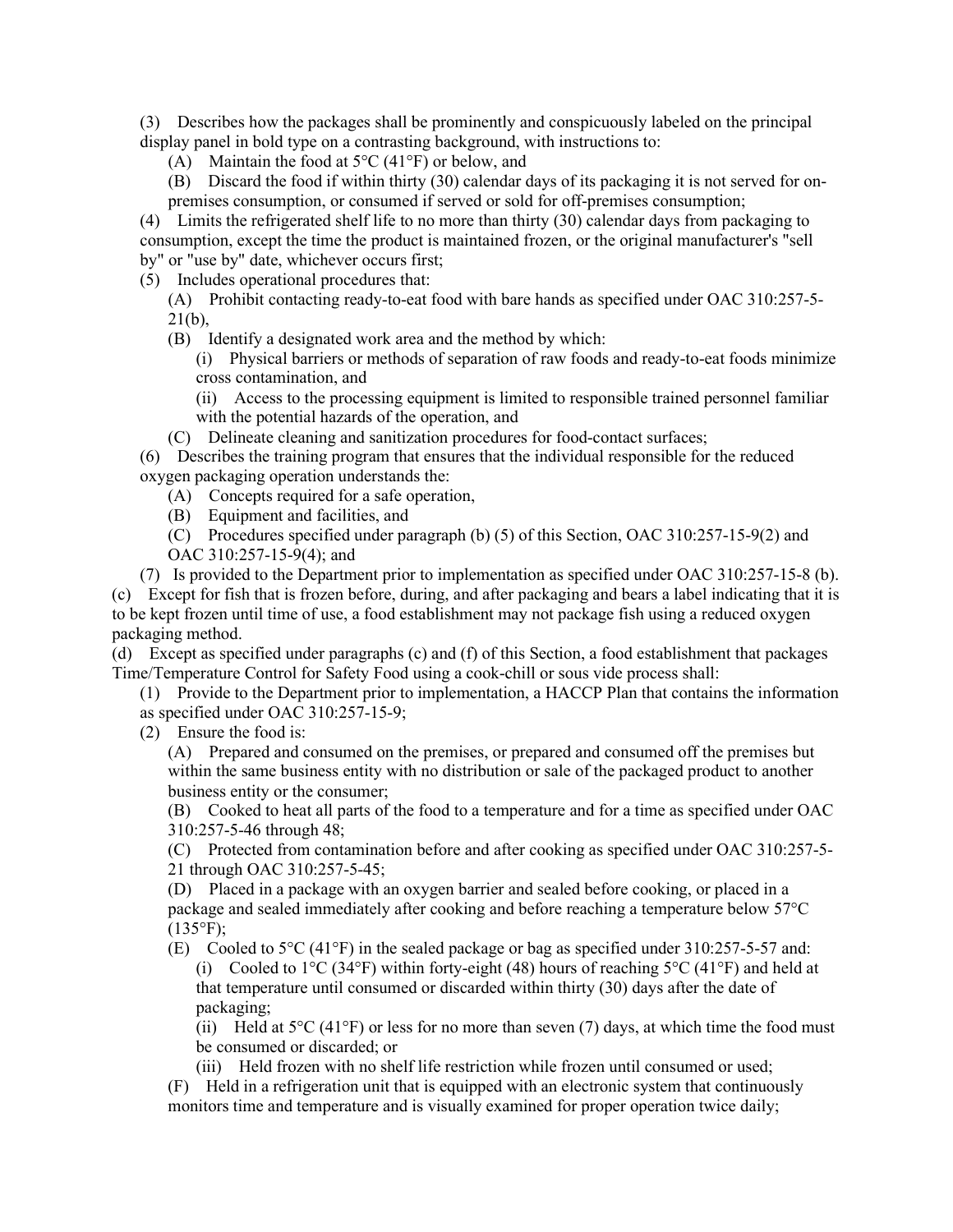(G) If transported off-site to a satellite location of the same business entity, equipped with verifiable electronic monitoring devices to ensure that times and temperatures are monitored during transportation; and

(H) Labeled with the product name and the date packaged; and

(3) Maintain the records required to confirm that cooling and cold holding refrigeration time/temperature parameters are required as part of the HACCP Plan and:

(A) Make such records available to the regulatory authority upon request; and

(B) Hold such records for at least six (6) months; and

(4) Implement written operational procedures as specified in (b)(5) of this Section and a training program as specified in (b)(6) of this Section.

(e) Except as specified in paragraph (f) of this Section, a food establishment that packages cheese using a reduced oxygen packaging method shall:

(1) Limit the cheeses packaged to those that are commercially manufactured in a food processing plant with no ingredients added in the food establishment and that meet the Standards of Identity as specified in 21 CFR 133:150 Hard cheeses, 21 CFR Section 133.169 Pasteurized process cheese or 21 CFR Section 133.187 Semisoft cheeses;

(2) Have a HACCP Plan that contains the information specified in OAC 310:257-15-9(2), OAC  $310:257-15-9(4)$ , and specified in (b)(1), (b)(3)(A), (b)(5) and (b)(6) of this Section;

(3) Labels the package on the principal display panel with the "use by" date that does not exceed thirty (30) days from its packaging or the original manufacturer's "sell by" or "use by" date, whichever occurs first; and

(4) Discards the reduced oxygen packaged cheese if it is not sold for off-premises consumption or consumed within thirty (30) calendar days of its packaging.

(f) A HACCP Plan is not required when a food establishment uses a reduced oxygen packaging method to package Time/Temperature Control for Safety Food that is always:

- (1) Labeled with the production time and date;
- (2) Held at five  $5^{\circ}C$  (41°F) or less during refrigerated storage; and

(3) Removed from its package in the food establishment within forty-eight (48) hours after packaging.

# **310:257-5-65. Standards of identity**

Packaged food shall comply with standard of identity requirements in 21 CFR 131-169 and 9 CFR 319 Definitions and Standards of Identity or Composition.

# **310:257-5-66. Honestly presented**

(a) Food shall be offered for human consumption in a way that does not mislead or misinform the consumer.

(b) Food or color additives, colored overwraps, or lights may not be used to misrepresent the true appearance, color, or quality of a food.

# **310:257-5-67. Food labels**

(a) Food packaged in a food establishment, shall be labeled as specified in law, including 21 CFR, Part

101 - Food Labeling, and 9 CFR, Part 317 Labeling, Marking Devices, and Containers.

(b) Label information shall include:

(1) The common name of the food, or absent a common name, an adequately descriptive identity statement;

(2) If made from two or more ingredients, a list of ingredients and sub-ingredients in descending order of predominance by weight, including a declaration of artificial colors, artificial flavors, and chemical preservatives, if contained in the food;

- (3) An accurate declaration of the quantity of contents;
- (4) The name and place of business of the manufacturer, packer, or distributor; and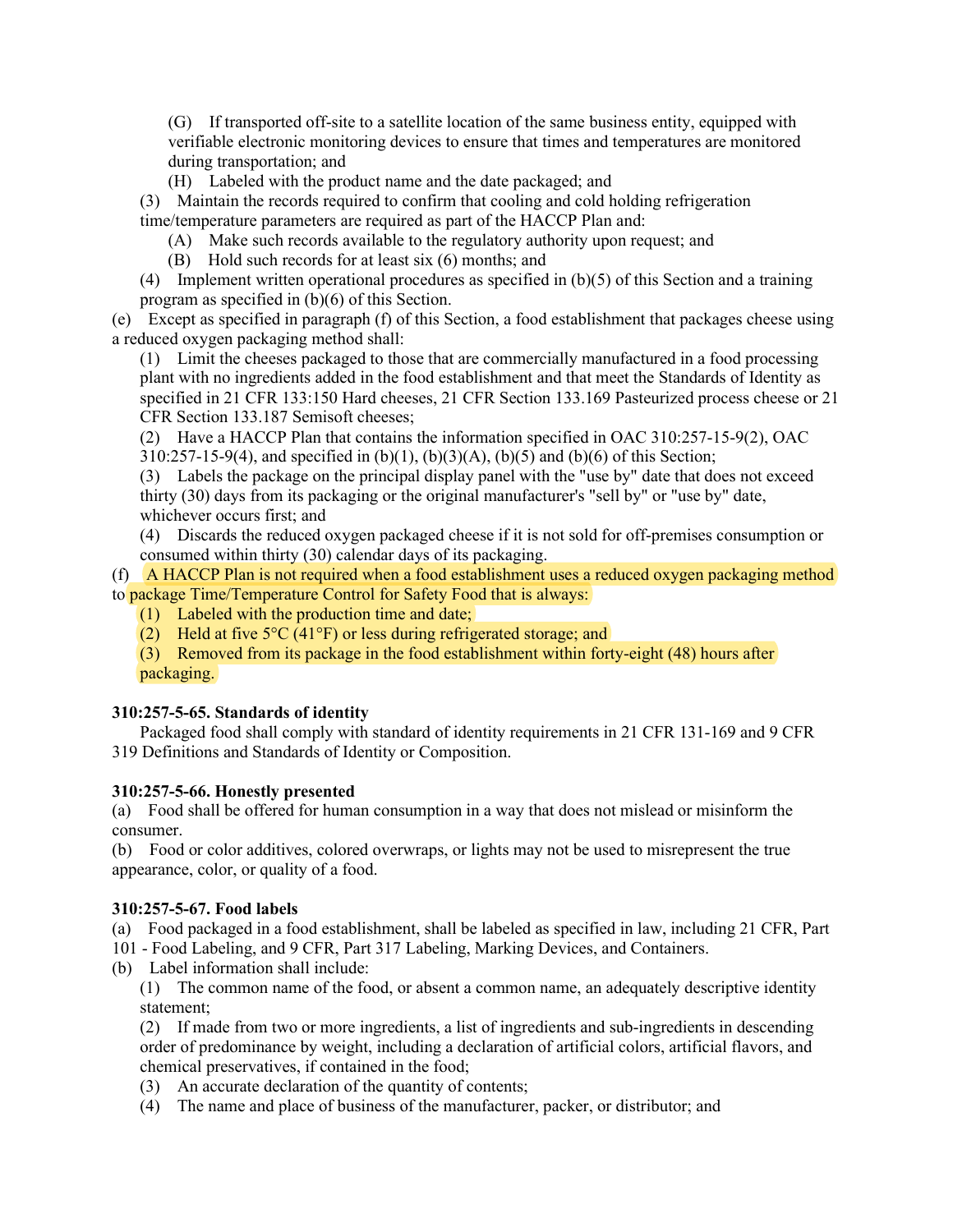(5) The name of the food source for each major food allergen contained in the food unless the food source is already part of the common or usual name of the respective ingredient.

(6) Except as exempted in the Federal Food, Drug, and Cosmetic Act Section  $403(q)(3)-(5)$ , nutrition labeling as specified in 21 CFR, Part 101 - Food Labeling and 9 CFR, Part 317 Subpart B Nutrition Labeling.

(7) For any salmonid fish containing canthaxanthin or astaxanthin as a color additive, the labeling of the bulk fish container, including a list of ingredients, displayed on the retail container or by other written means, such as a counter card, that discloses the use of canthaxanthin or astaxanthin.

(c) Bulk food that is available for consumer self-dispensing shall be prominently labeled with the following information in plain view of the consumer:

- (1) The manufacturer's or processor's label that was provided with the food; or
- (2) A card, sign, or other method of notification that includes the information specified under  $(b)(1)$ ,
- $(2)$ ,  $(5)$  and  $(6)$  of this Section.

(d) Bulk, unpackaged foods such as bakery products and unpackaged foods that are portioned to consumer specification need not be labeled if:

- (1) A health, nutrient content, or other claim is not made;
- (2) There are no state or local laws requiring labeling; and;

(3) The food is manufactured or prepared on the premises of the food establishment or at another food establishment or a food processing plant that is owned by the same person and is regulated by the food regulatory agency that has jurisdiction.

# **310:257-5-68. Other forms of information**

(a) If required by law, consumer warnings shall be provided.

(b) Food establishment or manufacturers' dating information on foods may not be concealed or altered.

## **310:257-5-69. Consumption of animal foods that are raw, undercooked, or not otherwise processed to eliminate pathogens**

(a) Except as specified in OAC 310:257-5-46(c) and OAC 310:257-5-46(d)(4) and under OAC 310:257- 5-71(3), if an animal food such as beef, eggs, fish, lamb, milk, pork, poultry, or shellfish is served or sold raw, undercooked, or without otherwise being processed to eliminate pathogens, either in ready-to-eat form or as an ingredient in another ready-to-eat food, the license holder shall inform consumers of the significantly increased risk of consuming such foods by way of disclosure and reminder, as specified in paragraphs (b) and (c) of this Section, using brochures, deli case or menu advisories, label statements, table tents, placards, or other effective written means.

(b) Disclosure shall include:

(1) A description of the animal-derived foods, such as "oysters on the half shell (raw oysters), rawegg Caesar salad," and "hamburgers" (can be cooked to order); or;

(2) Identification of the animal-derived foods by asterisking them to a footnote that states that the

items are served raw or undercooked, or contain (or may contain) raw or undercooked ingredients.

(c) Reminder shall include asterisking the animal-derived foods requiring disclosure to a footnote that states:

(1) "Regarding the safety of these items, written information is available upon request;"

(2) "Consuming raw or undercooked meats, poultry, seafood, shellfish, or eggs may increase your risk of foodborne illness;" or

(3) "Consuming raw or undercooked meats, poultry, seafood, shellfish, or eggs may increase your risk of foodborne illness, especially if you have certain medical conditions."

# **310:257-5-70. Discarding or reconditioning unsafe, adulterated, or contaminated food**

(a) A food that is unsafe, adulterated, or not honestly presented as specified under OAC 310:257-5-1 shall be discarded or reconditioned according to an approved procedure.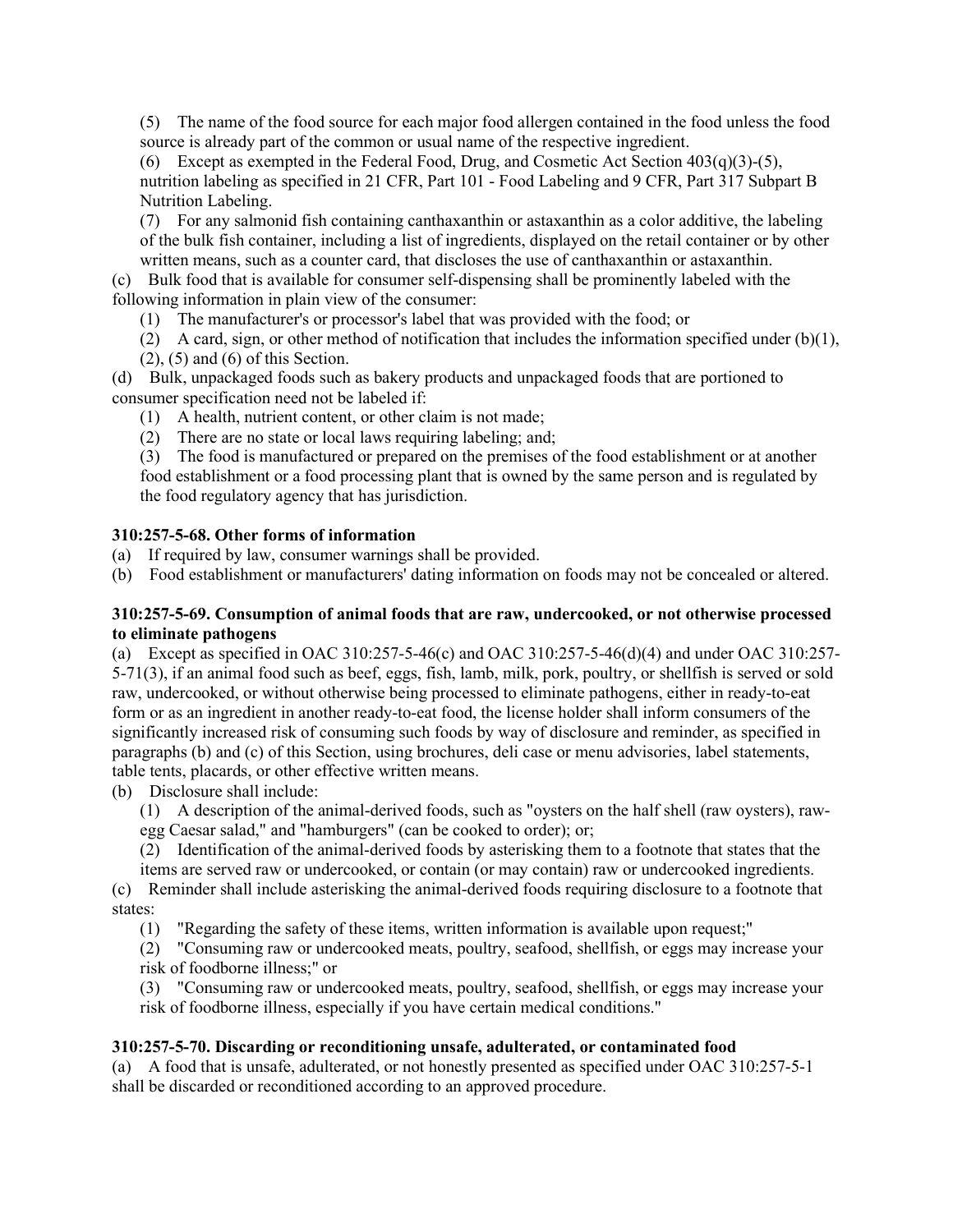(b) Food that is not from an approved source as specified under OAC 310:257-5-2 through 310:257-5-8 shall be discarded.

(c) Ready-to-eat food that may have been contaminated by an employee who has been restricted or excluded as specified under 310:257-3-5 shall be discarded.

(d) Food that is contaminated by food employees, consumers or other persons through contact with their hands, bodily discharges, such as nasal or oral discharges, or other means shall be discarded.

(e) Food may be examined or sampled by the Department as often as necessary for enforcement of these rules and regulations. The Department may place an embargo on food in accordance with the provisions of Title 63 O.S. Section 1-1105.

## **310:257-5-71. Pasteurized foods, prohibited re-service, and prohibited food**

In a food establishment that serves a highly susceptible population:

(1) The following criteria apply to juice:

(A) For the purposes of this paragraph only, children who are age nine (9) or less and receive food in a school, day care setting or similar facility that provides custodial care are included as highly susceptible populations;

(B) Prepackaged juice or a prepackaged beverage containing juice, that bears a warning label as specified in 21 CFR, Section  $101.17(g)$  Food Labeling, (pertaining to warning, notice and safe handling statements for juices that have not been specifically processed to prevent, reduce, or eliminate the presence of pathogens,) or packaged juice or beverage containing juice, that bears a warning label as specified under OAC 310:257-5-53 (2) may not be served or offered for sale; and

(C) Unpackaged juice that is prepared on the premises for service or sale in a ready-to-eat form shall be processed under a HACCP plan that contains the information specified in OAC 310:257- 15-9 and as specified under 21 CFR, Part120 - Hazard Analysis and Critical Control Point (HACCP) systems, Subpart B Pathogen Reduction, Section 120.24 Process controls.

(2) Pasteurized eggs or egg products shall be substituted for raw eggs in the preparation of: (A) Foods such as Caesar salad, hollandaise or Béarnaise sauce, mayonnaise, meringue, eggnog, ice cream, and egg-fortified beverages, and

(B) Except as specified in (6) of this Section, recipes in which more than one egg is broken and the eggs are combined;

(3) The following foods may not be served or offered for sale in a ready-to-eat form:

(A) Raw animal foods such as raw fish, raw-marinated fish, raw molluscan shellfish, and steak tartare,

(B) A partially cooked animal food such as lightly cooked fish, rare meat, soft-cooked eggs that are made from raw eggs, and meringue, and

(C) Raw seed sprouts.

(4) Food employees may not contact ready-to-eat foods as specified under OAC 310:257-5-21(b) and OAC 310:257-5-21 (d).

(5) Time only, as the public health control as specified in OAC 310:257-5-62(d), shall not be used for raw eggs.

(6) Subparagraph  $(2)(B)$  of this Section does not apply if:

(A) The raw eggs are combined immediately before cooking for one consumer's serving at a single meal, cooked as specified under OAC 310:257-5-46(a)(1), and served immediately, such as an omelet, soufflé, or scrambled eggs;

- (B) The raw eggs are combined as an ingredient immediately before baking and the eggs are thoroughly cooked to a ready-to-eat form, such as a cake, muffin, or bread; or
- (C) The preparation of the food is conducted under a HACCP plan that:
	- (i) Identifies the food to be prepared,
	- (ii) Prohibits contacting ready-to-eat food with bare hands,
	- (iii) Includes specifications and practices that ensure: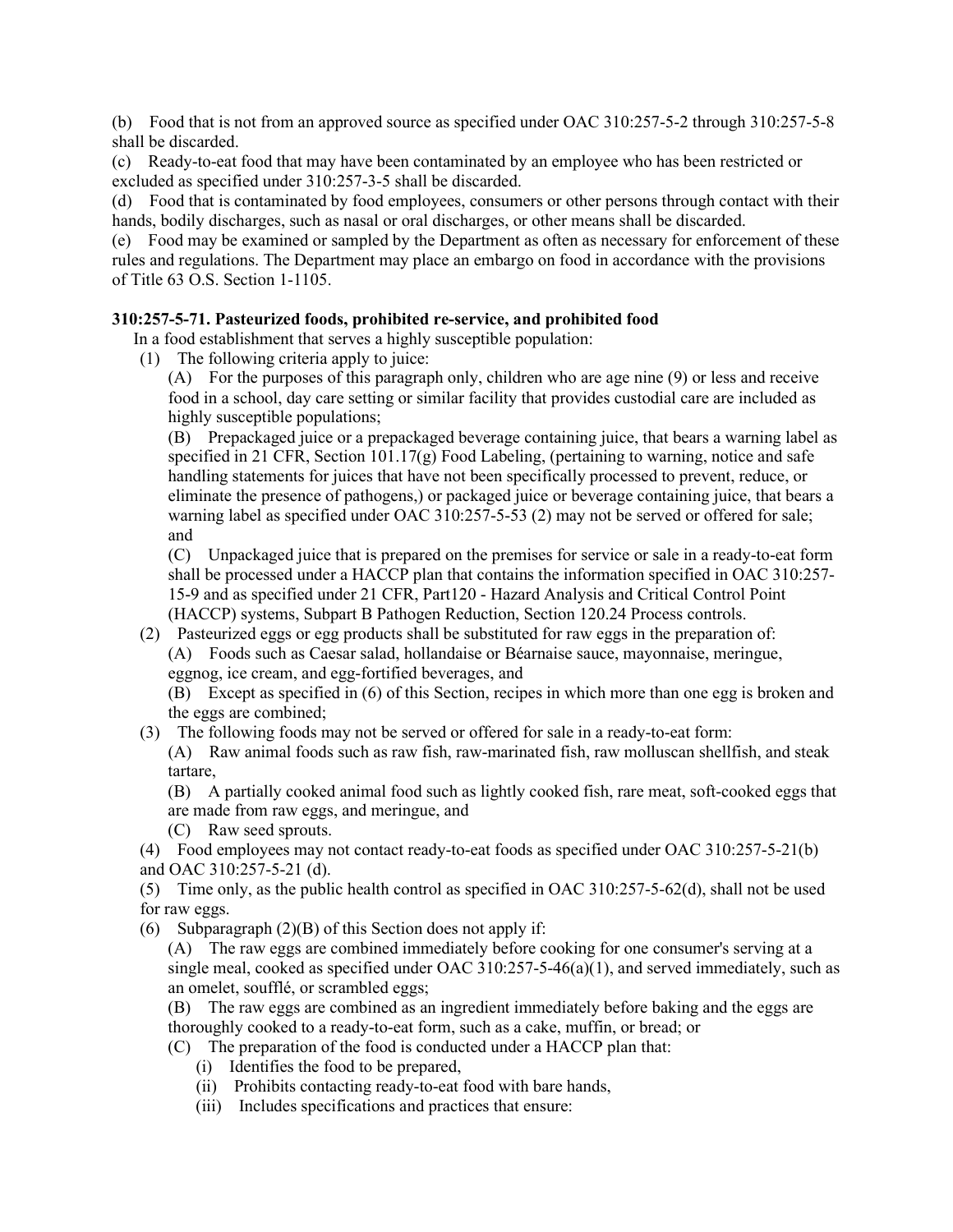- (I) *Salmonella* Enteritidis growth is controlled before and after cooking, and
- (II) *Salmonella* Enteritidis is destroyed by cooking the eggs according to the temperature and time specified in OAC 310:257-5-46(a)(2),

(iv) Contains the information specified under OAC 310:257-15-9(4) including procedures that:

- (I) Control cross contamination of ready-to-eat food with raw eggs, and
- (II) Delineate cleaning and sanitization procedures for food-contact surfaces, and

(v) Describes the training program that ensures that the food employee responsible for the preparation of the food understands the procedures to be used.

(7) Except as specified in paragraph (8) of this Section, food may be re-served as specified in OAC  $310:257 - 5 - 44(b)$ .

(8) Food shall not be re-served under the following conditions:

(A) Any food served to patients or clients who are under contact precautions in medical isolation or quarantine, or protective environment isolation shall not be re-served to others outside; and

(B) Packages of food from any patients, clients, or other consumers shall not be re-served to persons in protective environment isolation.

# **SUBCHAPTER 7. EQUIPMENT, UTENSILS AND LINENS**

# **310:257-7-1. Characteristics**

Materials that are used in the construction of utensils and food-contact surfaces of equipment may not allow the migration of deleterious substances or impart colors, odors, or tastes to food and under normal use conditions shall be:

- (1) Safe;
- (2) Durable, corrosion-resistant, and nonabsorbent;
- (3) Sufficient in weight and thickness to withstand repeated warewashing;
- (4) Finished to have a smooth, easily cleanable surface; and;
- (5) Resistant to pitting, chipping, crazing, scratching, scoring, distortion, and decomposition.

# **310:257-7-2. Cast iron, use limitation**

(a) Except as specified in (b) and (c) of this Section, cast iron may not be used for utensils or foodcontact surfaces of equipment.

(b) Cast iron may be used as a surface for cooking.

(c) Cast iron may be used in utensils for serving food if the utensils are used only as part of an uninterrupted process from cooking through service.

## **310:257-7-3. Lead in ceramic, china, and crystal utensils, use limitation**

Ceramic, china, crystal utensils, and decorative utensils such as hand painted ceramic or china that are used in contact with food shall be lead-free or contain levels of lead not exceeding the limits of the utensil categories as contained in Table 6 of Appendix A of this Chapter.

# **310:257-7-4. Copper, use limitation**

(a) Except as specified in (b) of this Section, copper and copper alloys such as brass may not be used in contact with a food that has a pH below 6 such as vinegar, fruit juice, or wine or for a fitting or tubing installed between a backflow prevention device and a carbonator.

(b) Copper and copper alloys may be used in contact with beer brewing ingredients that have a pH below 6 in the prefermentation and fermentation steps of a beer brewing operation such as a brewpub or microbrewery.

# **310:257-7-5. Galvanized metal, use limitation**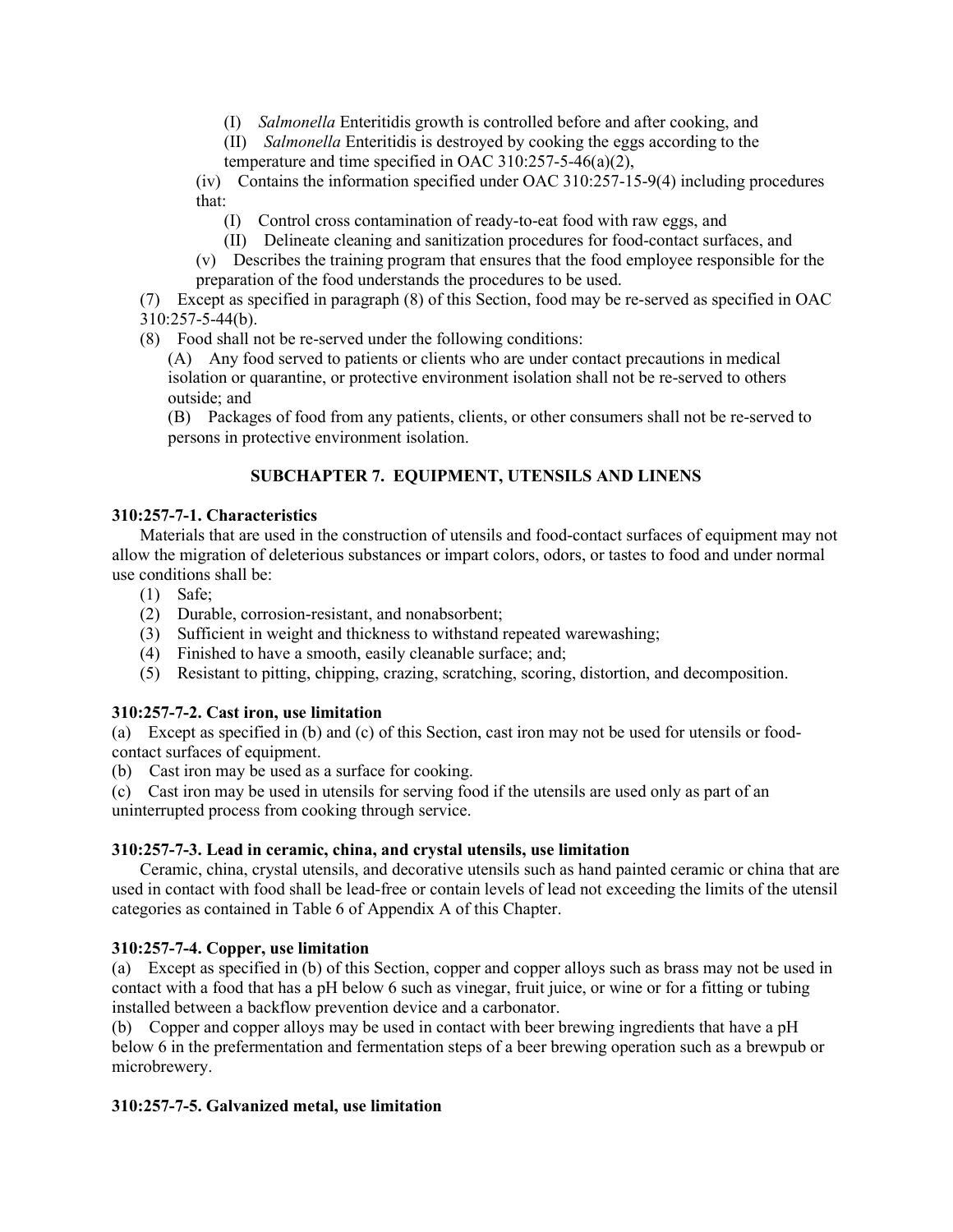Galvanized metal may not be used for utensils or food-contact surfaces of equipment that are used in contact with acidic food.

#### **310:257-7-6. Sponges, use limitation**

Sponges may not be used in contact with cleaned and sanitized or in-use food-contact surfaces.

#### **310:257-7-7. Lead in pewter alloys, use limitation**

Pewter alloys containing lead in excess of 0.05% may not be used as a food-contact surface.

#### **310:257-7-8. Lead in solder and flux, use limitation**

Solder and flux containing lead in excess of 0.2% may not be used as a food-contact surface.

#### **310:257-7-9. Wood, use limitation**

(a) Except as specified in (b), (c), and (d) of this Section, wood and wood wicker may not be used as a food-contact surface.

- (b) Hard maple or an equivalently hard, close-grained wood may be used for:
	- (1) Cutting boards; cutting blocks; bakers' tables; and utensils such as rolling pins, doughnut dowels, salad bowls, and chopsticks; and
	- (2) Wooden paddles used in confectionery operations for pressure scraping kettles when manually preparing confections at a temperature of 110°C (230°F) or above.

(c) Whole, uncut, raw fruits and vegetables, and nuts in the shell may be kept in the wood shipping containers in which they were received, until the fruits, vegetables, or nuts are used.

(d) If the nature of the food requires removal of rinds, peels, husks, or shells before consumption, the whole, uncut, raw food may be kept in:

(1) Untreated wood containers; or

(2) Treated wood containers if the containers are treated with a preservative that meets the requirements specified in 21 CFR 178.3800 Preservatives for wood.

#### **310:257-7-10. Nonstick coatings, use limitation**

Multiuse kitchenware such as frying pans, griddles, sauce pans, cookie sheets, and waffle bakers that have a perfluorocarbon resin coating shall be used with nonscoring or nonscratching utensils and cleaning aids.

#### **310:257-7-11. Nonfood-contact surfaces**

Nonfood-contact surfaces of equipment that are exposed to splash, spillage, or other food soiling or that require frequent cleaning shall be constructed of a corrosion-resistant, nonabsorbent, and smooth material.

#### **310:257-7-12. Characteristics**

Materials that are used to make single-service and single-use articles:

- (1) May not:
	- (A) Allow the migration of deleterious substances, or
	- (B) Impart colors, odors, or tastes to food; and
- (2) Shall be:
	- (A) Safe, and
	- (B) Clean.

#### **310:257-7-13. Equipment and utensils**

Equipment used in a food establishment shall be designated as "commercial" or "commercial grade" by the manufacturer if the equipment is used to meet or maintain temperature for time/temperature control for safety food. Equipment and utensils shall be designed and constructed to be durable and to retain their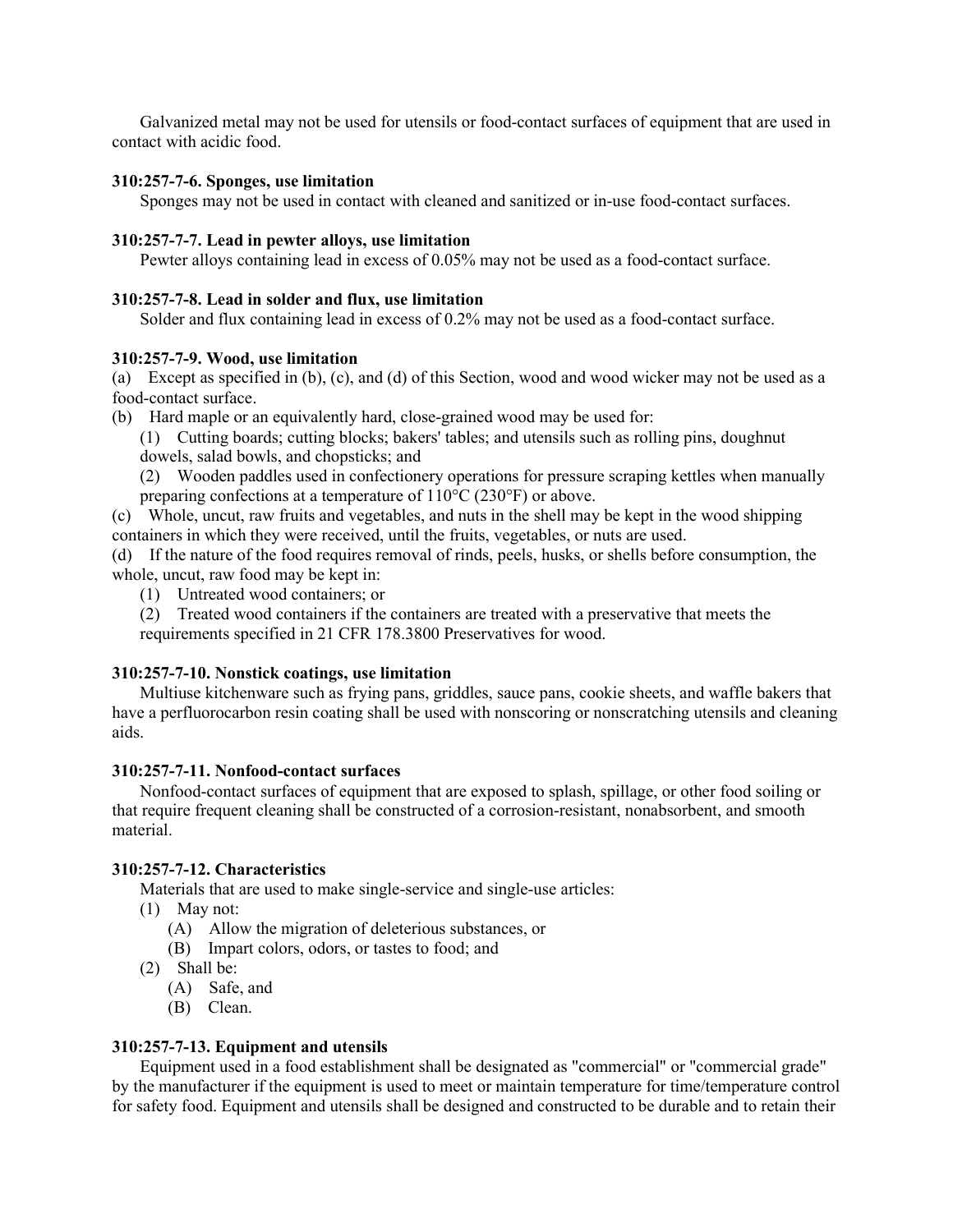characteristic qualities under normal use conditions. This section does not apply to the following equipment if cleanability and maintenance requirements are met:

(1) Microwave ovens that meet the safety standards specified in 21 CFR 1030.10 Microwave ovens,

used to heat food for immediate service or as part of a continuous cooking process.

(2) Residential freezers used for long term storage, or

(3) Custom built large equipment such as a smoker.

# **310:257-7-14. Food temperature measuring devices**

Food temperature measuring device may not have sensors or stems constructed of glass, except that thermometers with glass sensors or stems that are encased in a shatterproof coating such as candy thermometers may be used.

# **310:257-7-15. Food-contact surfaces**

(a) Multiuse food-contact surfaces shall be:

- (1) Smooth;
- (2) Free of breaks, open seams, cracks, chips, inclusions, pits, and similar imperfections;
- (3) Free of sharp internal angles, corners, and crevices;
- (4) Finished to have smooth welds and joints; and

(5) Except as specified in (b) of this Section, be accessible for cleaning and inspection by one of the following methods:

- (A) Without being disassembled,
- (B) By disassembling without the use of tools, or
- (C) By easy disassembling with the use of handheld tools commonly available to maintenance and cleaning personnel such as screwdrivers, pliers, open-end wrenches, and Allen wrenches.

(b) OAC 310:257-7-15(a)(5) of this Section does not apply to cooking oil storage tanks, distribution lines for cooking oils, or beverage syrup lines or tubes.

# **310:257-7-16. CIP equipment**

(a) CIP equipment shall meet the characteristics specified under OAC 310:257-7-15 and shall be designed and constructed so that:

(1) Cleaning and sanitizing solutions circulate throughout a fixed system and contact all interior food-contact surfaces, and;

(2) The system is self-draining or capable of being completely drained of cleaning and sanitizing solutions; and;

(b) CIP equipment that is not designed to be disassembled for cleaning shall be designed with inspection access points to ensure that all interior food-contact surfaces throughout the fixed system are being effectively cleaned.

# **310:257-7-17. "V" threads, use limitation**

Except for hot oil cooking or filtering equipment, "V" type threads may not be used on food-contact surfaces.

# **310:257-7-18. Hot oil filtering equipment**

Hot oil filtering equipment shall meet the characteristics specified under OAC 310:257-7-15 or OAC 310:257-7-16 and shall be readily accessible for filter replacement and cleaning of the filter.

## **310:257-7-19. Can openers**

Cutting or piercing parts of can openers shall be readily removable for cleaning and for replacement.

# **310:257-7-20. Nonfood-contact surfaces**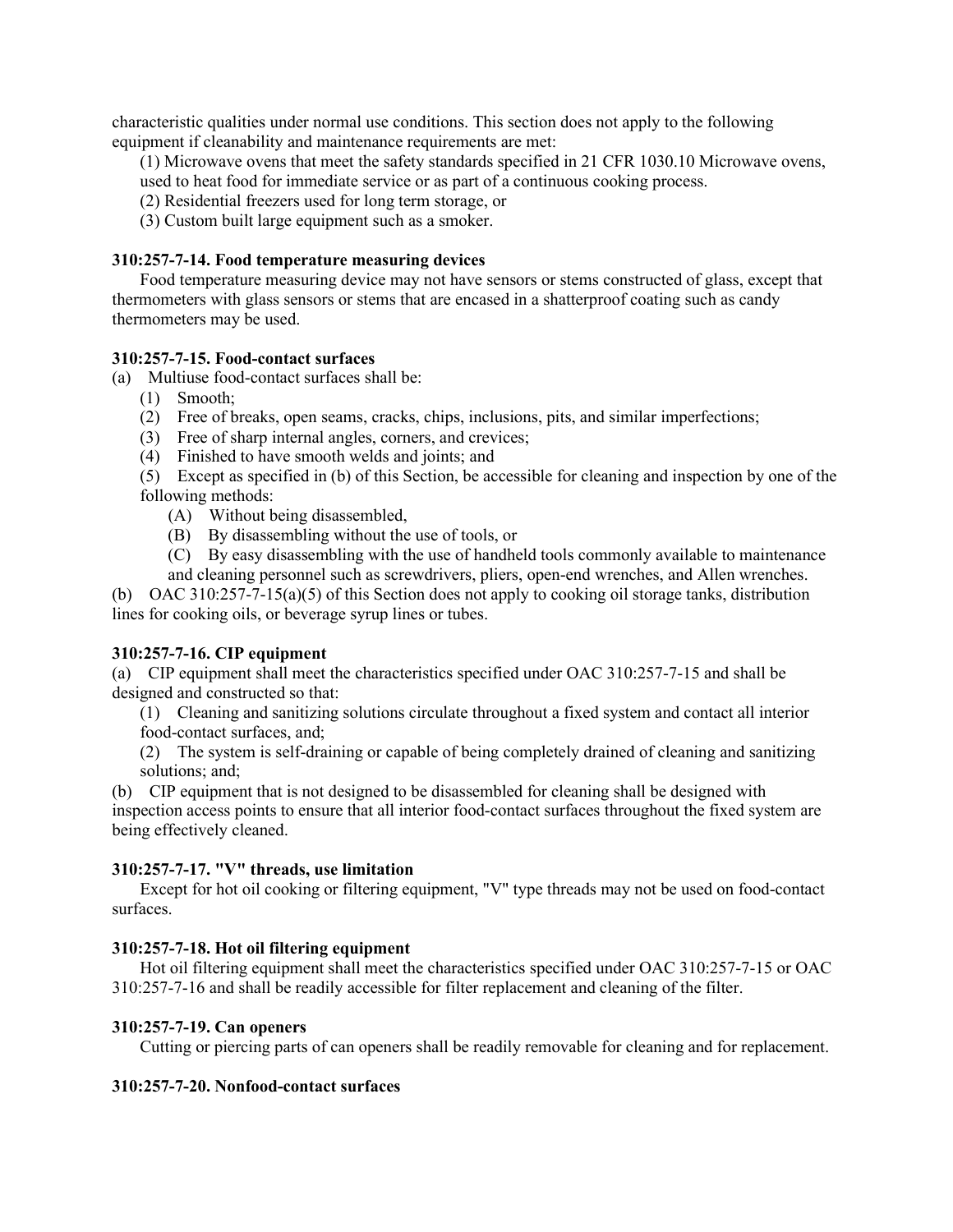Nonfood-contact surfaces shall be free of unnecessary ledges, projections, and crevices, and designed and constructed to allow easy cleaning and to facilitate maintenance.

#### **310:257-7-21. Kick plates, removable**

Kick plates shall be designed so that the areas behind them are accessible for inspection and cleaning by being:

(1) Removable by one of the methods specified under Subparagraph OAC 310:257-7-15(a)(5) or

capable of being rotated open; and

(2) Removable or capable of being rotated open without unlocking equipment doors.

# **310:257-7-22. Ventilation hood systems, filters**

Filters or other grease extracting equipment shall be designed to be readily removable for cleaning and replacement if not designed to be cleaned in place.

# **310:257-7-23. Temperature measuring devices, food**

(a) Food temperature measuring device devices that are scaled only in Celsius or dually scaled in Celsius and Fahrenheit shall be accurate to within 1°C in the intended range of use.

(b) Food temperature measuring devices that are scaled only in Fahrenheit shall be accurate to within 2°F in the intended range of use.

# **310:257-7-24. Temperature measuring devices, ambient air and water**

(a) Ambient air and water temperature measuring devices that are scaled in Celsius or dually scaled in Celsius and Fahrenheit shall be designed to be easily readable and accurate to within 1.5°C in the intended range of use.

(b) Ambient air and water temperature measuring devices that are scaled only in Fahrenheit shall be accurate to within 3°F in the intended range of use.

## **310:257-7-25. Pressure measuring devices, mechanical warewashing equipment**

Pressure measuring devices that display the pressures in the water supply line for the fresh hot water sanitizing rinse shall have increments of seven (7) kilopascals (one (1) pound per square inch) or smaller and shall be accurate to within fourteen (14) kilopascals (two (2) pounds per square inch) in the range indicated on the manufacturer's data plate.

## **310:257-7-26. Ventilation hood systems, drip prevention**

Exhaust ventilation hood systems in food preparation and warewashing areas including components such as hoods, fans, guards, and ducting shall be designed to prevent grease or condensation from draining or dripping onto food, equipment, utensils, linens, and single-service and single-use articles.

# **310:257-7-27. Equipment openings, closures and deflectors**

(a) A cover or lid for equipment shall overlap the opening and be sloped to drain.

(b) An opening located within the top of a unit of equipment that is designed for use with a cover or lid shall be flanged upward at least 5 millimeters (two-tenths of an inch).

(c) Except as specified under (d) of this Section, fixed piping, temperature measuring devices, rotary shafts, and other parts extending into equipment shall be provided with a watertight joint at the point where the item enters the equipment.

(d) If a watertight joint is not provided:

(1) The piping, temperature measuring devices, rotary shafts, and other parts extending through the openings shall be equipped with an apron designed to deflect condensation, drips, and dust from openings into the food; and

(2) The opening shall be flanged as specified under (b) of this Section.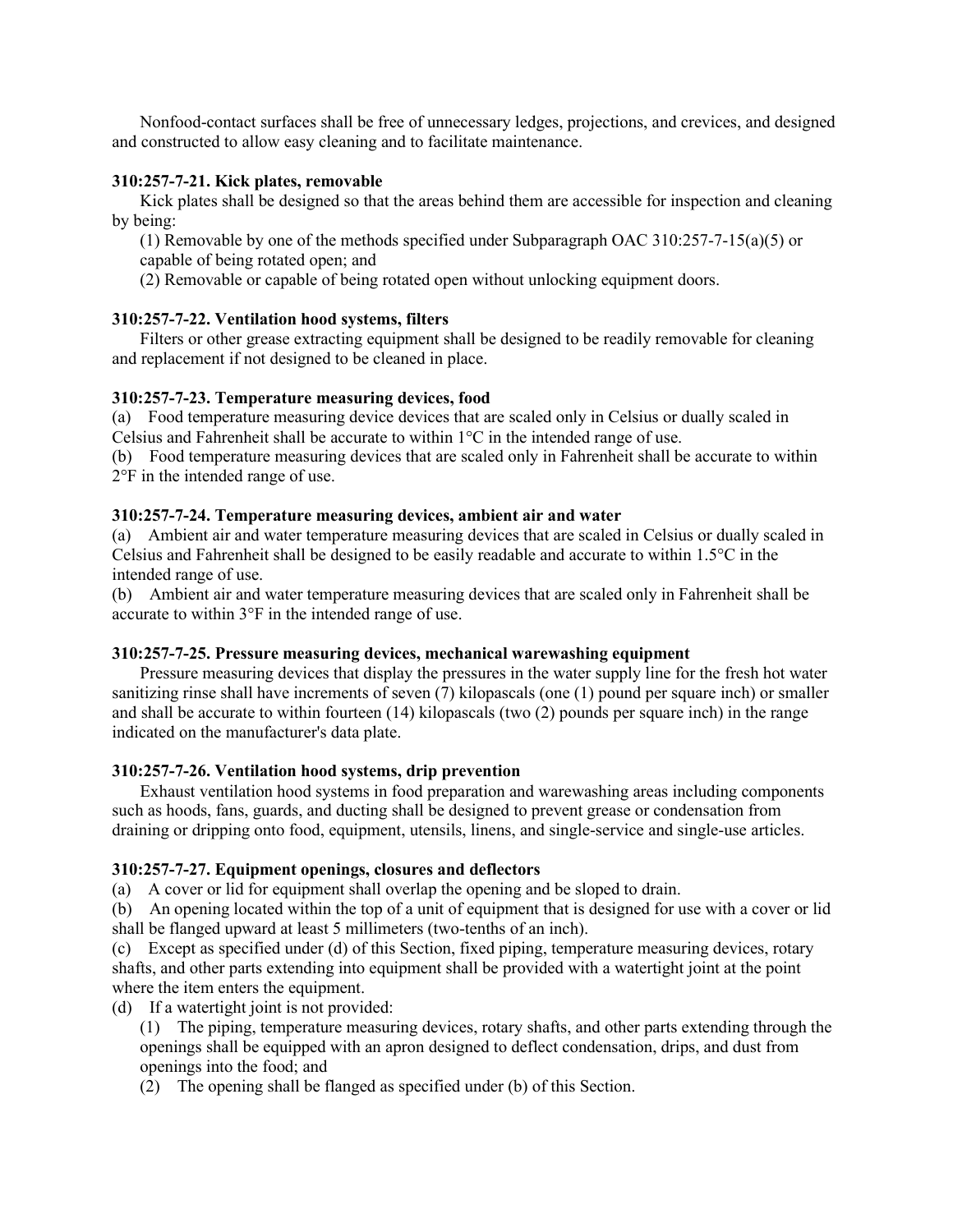#### **310:257-7-28. Dispensing equipment, protection of equipment and food**

In equipment that dispenses or vends liquid food or ice in unpackaged form:

(1) The delivery tube, chute, orifice, and splash surfaces directly above the container receiving the food shall be designed in a manner, such as with barriers, baffles, or drip aprons, so that drips from condensation and splash are diverted from the opening of the container receiving the food;

(2) The delivery tube, chute, and orifice shall be protected from manual contact such as by being recessed;

(3) The delivery tube or chute and orifice of equipment used to vend liquid food or ice in unpackaged form to self-service consumers shall be designed so that the delivery tube or chute and orifice are protected from dust, insects, rodents, and other contamination by a self-closing door if the equipment is:

(A) Located in an outside area that does not otherwise afford the protection of an enclosure against the rain, windblown debris, insects, rodents, and other contaminants that are present in the environment, or

(B) Available for self-service during hours when it is not under the full-time supervision of a food employee; and

(4) The dispensing equipment actuating lever or mechanism and filling device of consumer selfservice beverage dispensing equipment shall be designed to prevent contact with the lip-contact surface of glasses or cups that are refilled.

(5) Dispensing equipment in which Time/Temperature Control for Safety Food in a homogenous liquid form is maintained outside of the temperature control requirements as specified under OAC 310:257-5-59(a) shall:

(A) Be specifically designed and equipped to maintain the commercial sterility of aseptically packaged food in a homogenous liquid form for a specified duration from the time of opening the packaging within the equipment; and

(B) Conform to the requirements for this equipment as specified in American National Standards Institute (ANSI) 18-2006 Manual Food and Beverage Dispensing Equipment.

## **310:257-7-29. Vending machine, vending stage closure.**

The dispensing compartment of a vending machine including a machine that is designed to vend prepackaged snack food that is not Time/Temperature Control for Safety Food such as chips, party mixes, and pretzels shall be equipped with a self-closing door or cover if the machine is:

(1) Located in an outside area that does not otherwise afford the protection of an enclosure against the rain, windblown debris, insects, rodents, and other contaminants that are present in the environment; or

(2) Available for self-service during hours when it is not under the full-time supervision of a food employee.

## **310:257-7-30. Bearings and gear boxes, leakproof**

Equipment containing bearings and gears that require lubricants shall be designed and constructed so that the lubricant can not leak, drip, or be forced into food or onto food-contact surfaces.

## **310:257-7-31. Beverage tubing, separation**

Except for cold plates that are constructed integrally with an ice storage bin, beverage tubing and cold-plate beverage cooling devices may not be installed in contact with stored ice.

#### **310:257-7-32. Ice units, separation of drains**

Liquid waste drain lines may not pass through an ice machine or ice storage bin.

## **310:257-7-33. Condenser unit, separation**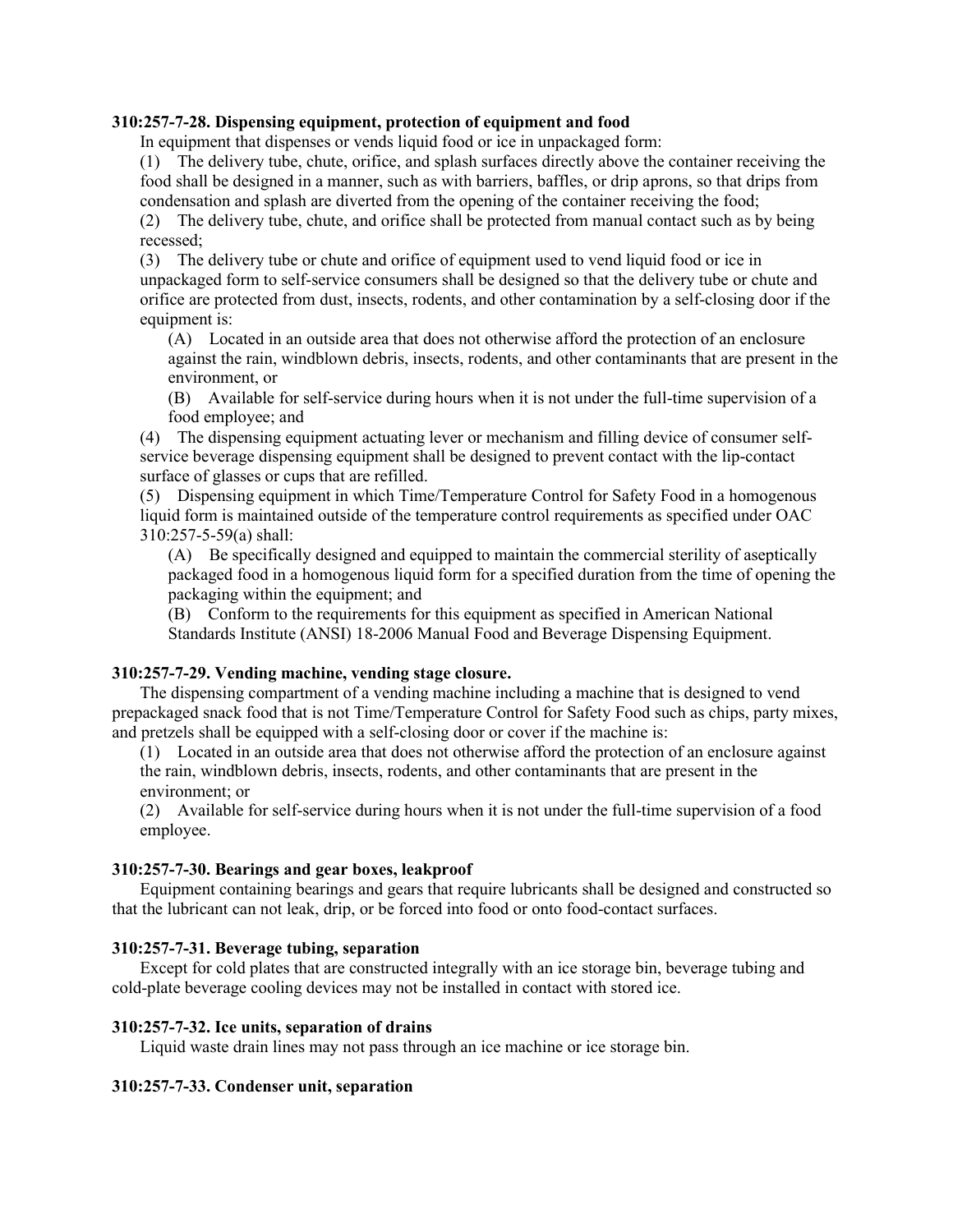If a condenser unit is an integral component of equipment, the condenser unit shall be separated from the food and food storage space by a dustproof barrier.

#### **310:257-7-34. Can openers on vending machines**

Cutting or piercing parts of can openers on vending machines shall be protected from manual contact, dust, insects, rodents, and other contamination.

#### **310:257-7-35. Molluscan shellfish tanks**

(a) Except as specified under (b) of this Section, molluscan shellfish life support system display tanks may not be used to store or display shellfish that are offered for human consumption and shall be conspicuously marked so that it is obvious to the consumer that the shellfish are for display only.

(b) Molluscan shellfish life-support system display tanks that are used to store or display shellfish that are offered for human consumption shall be operated and maintained in accordance with a variance granted by the Department as specified in OAC 310:257-15-3 and a HACCP plan that:

- (1) Is submitted by the license holder and approved as specified under OAC 310:257-15-4; and (2) Ensures that:
	- (A) Water used with fish other than molluscan shellfish does not flow into the molluscan tank,
	- (B) The safety and quality of the shellfish as they were received are not compromised by the use of the tank, and;
	- (C) The identity of the source of the shellstock is retained as specified under OAC 310:257-5- 20.

## **310:257-7-36. Vending machines, automatic shutoff**

(a) A machine vending Time/Temperature Control for Safety Food shall have an automatic control that prevents the machine from vending food:

(1) If there is a power failure, mechanical failure, or other condition that results in an internal machine temperature that cannot maintain food temperatures as specified under Subchapter 5; and

(2) If a condition specified under (a)(1) of this Section occurs, until the machine is serviced and

restocked with food that has been maintained at temperatures specified under Subchapter 5.

(b) When the automatic shutoff within a vending machine that contains Time/Temperature Control for Safety Food is activated:

(1) In a refrigerated vending machine, the ambient air temperature may not exceed  $5^{\circ}C$  (41 $^{\circ}F$ ) for more than thirty (30) minutes immediately after the machine is filled, serviced, or restocked; or

(2) In a hot holding vending machine, the ambient air temperature may not be less than  $57^{\circ}$ C

(135°F) for more than 120 minutes immediately after the machine is filled, serviced, or restocked.

## **310:257-7-37. Temperature measuring devices**

(a) In a mechanically refrigerated or hot food storage unit, the sensor of a temperature measuring device shall be located to measure the air temperature or a simulated product temperature in the warmest part of a mechanically refrigerated unit and in the coolest part of a hot food storage unit.

(b) Except as specified in (c) of this Section, cold or hot holding equipment used for Time/Temperature Control for Safety food shall be designed to include and shall be equipped with at least one integral or permanently affixed temperature measuring device that is located to allow easy viewing of the device's temperature display.

(c) Paragraph (b) of this Section does not apply to equipment for which the placement of a temperature measuring device is not a practical means for measuring the ambient air surrounding the food because of the design, type, and use of the equipment, such as calrod units, heat lamps, cold plates, bainmaries, steam tables, insulated food transport containers, and salad bars.

(d) Temperature measuring devices shall be designed to be easily readable.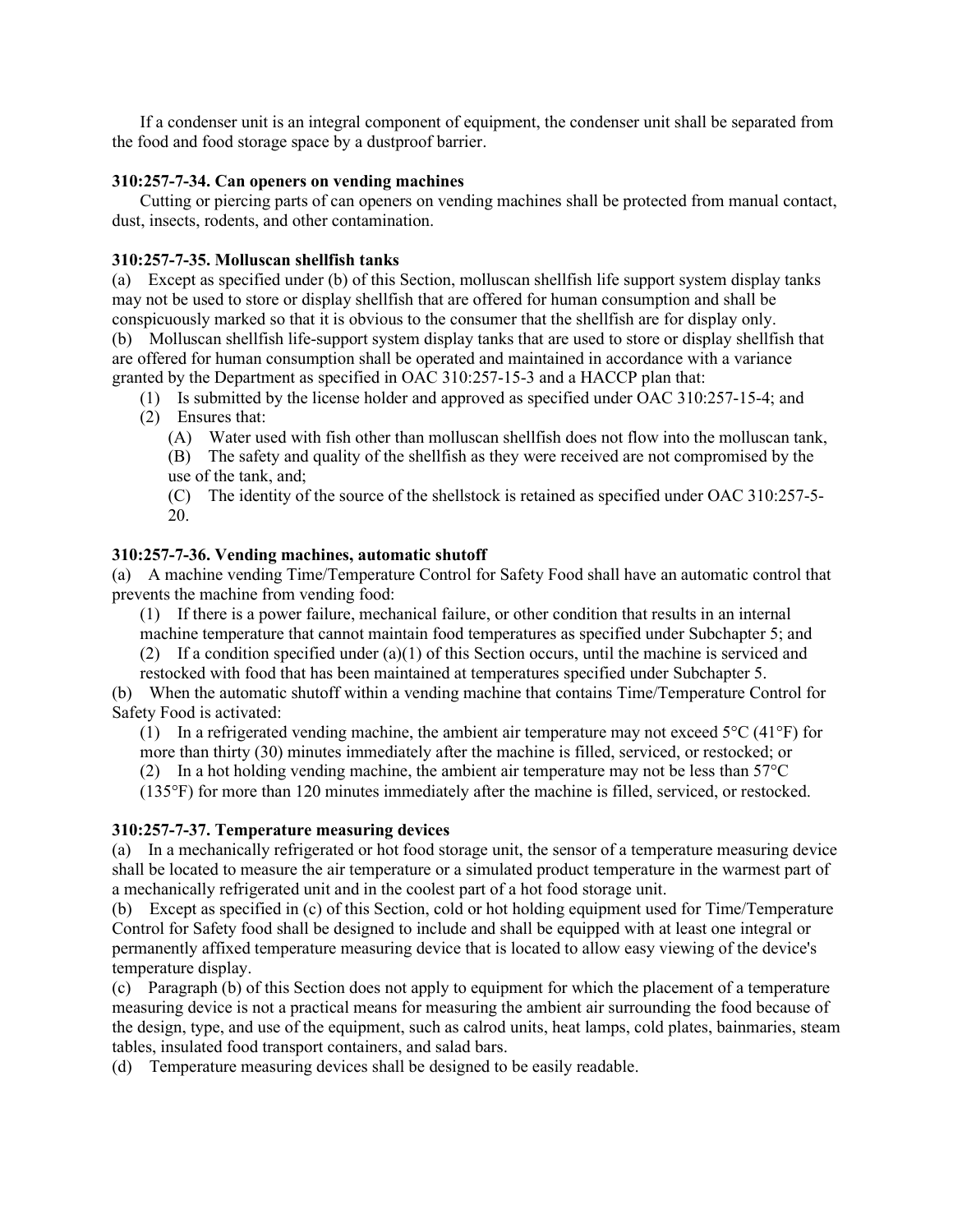(e) Food temperature measuring devices and water temperature measuring device on warewashing machines shall have a numerical scale, printed record, or digital readout in increments no greater than 1°C or 2°F in the intended range of use.

#### **310:257-7-38. Warewashing machine, data plate operating specifications**

A warewashing machine shall be provided with an easily accessible and readable data plate affixed to the machine by the manufacturer that indicates the machine's design and operating specifications including the:

(1) Temperatures required for washing, rinsing, and sanitizing;

(2) Pressure required for the fresh water sanitizing rinse unless the machine is designed to use only a pumped sanitizing rinse; and

(3) Conveyor speed for conveyor machines or cycle time for stationary rack machines.

#### **310:257-7-39. Warewashing machines, internal baffles**

Warewashing machine wash and rinse tanks shall be equipped with baffles, curtains, or other means to minimize internal cross contamination of the solutions in wash and rinse tanks.

#### **310:257-7-40. Warewashing machines, temperature measuring devices**

A warewashing machine shall be equipped with a temperature measuring device that indicates the temperature of the water:

(1) In each wash and rinse tank; and

(2) As the water enters the hot water sanitizing final rinse manifold or in the chemical sanitizing solution tank.

#### **310:257-7-41. Manual warewashing equipment, heaters and baskets**

If hot water is used for sanitization in manual warewashing operations, the sanitizing compartment of the sink shall be:

(1) Designed with an integral heating device that is capable of maintaining water at a temperature not less than 77°C (171°F); and

(2) Provided with a rack or basket to allow complete immersion of equipment and utensils into the hot water.

#### **310:257-7-42. Warewashing machines, automatic dispensing of detergents and sanitizers**

A warewashing machine shall be equipped to:

(1) Automatically dispense detergents and sanitizers; and

(2) Incorporate a visual means to verify that detergents and sanitizers are delivered or a visual or audible alarm to signal if the detergents and sanitizers are not delivered to the respective washing and sanitizing cycles.

#### **310:257-7-43. Warewashing machines, flow pressure device**

(a) Warewashing machines that provide a fresh hot water sanitizing rinse shall be equipped with a pressure gauge or similar device such as a transducer that measures and displays the water pressure in the supply line immediately before entering the warewashing machine; and

(b) If the flow pressure measuring device is upstream of the fresh hot water sanitizing rinse control

valve, the device shall be mounted in a 6.4 millimeter or one-fourth inch Iron Pipe Size (IPS) valve. (c) Paragraphs(a) and (b) of this Section do not apply to a machine that uses only a pumped or

recirculated sanitizing rinse.

## **310:257-7-44. Warewashing sinks and drainboards, self-draining**

Sinks and drainboards of warewashing sinks and machines shall be self-draining.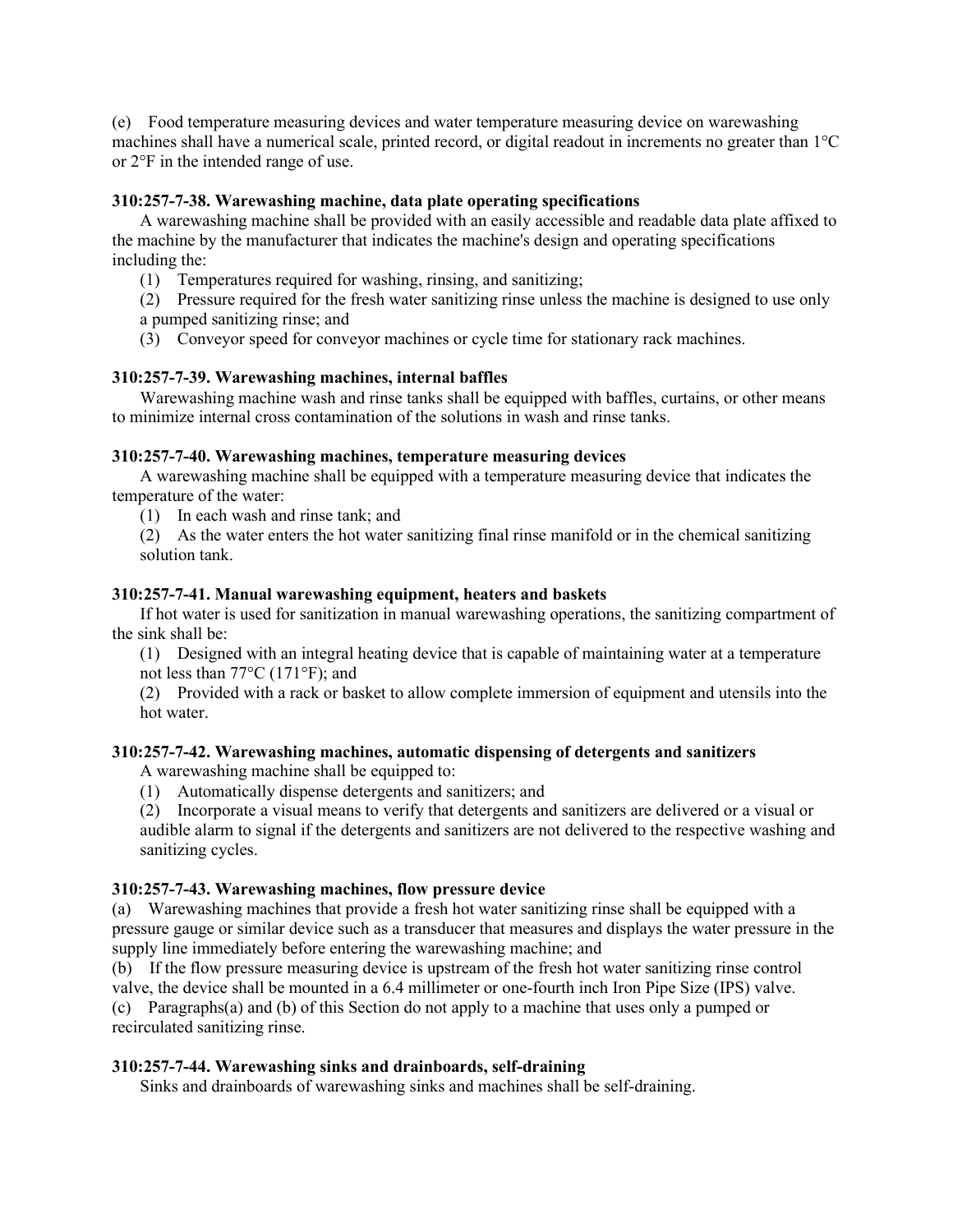#### **310:257-7-45. Equipment compartments, drainage**

Equipment compartments that are subject to accumulation of moisture due to conditions such as condensation, food or beverage drip, or water from melting ice shall be sloped to an outlet that allows complete draining.

#### **310:257-7-46. Vending machines, liquid waste products**

(a) Vending machines designed to store beverages that are packaged in containers made from paper products shall be equipped with diversion devices and retention pans or drains for container leakage. (b) Vending machines that dispense liquid food in bulk shall be:

(1) Provided with an internally mounted waste receptacle for the collection of drip, spillage, overflow, or other internal wastes; and

(2) Equipped with an automatic shutoff device that will place the machine out of operation before the waste receptacle overflows.

(c) Shutoff devices specified under (b)(2) of this Section shall prevent water or liquid food from continuously running if there is a failure of a flow control device in the water or liquid food system or waste accumulation that could lead to overflow of the waste receptacle.

#### **310:257-7-47. Case lot handling equipment, moveability**

Equipment, such as dollies, pallets, racks, and skids used to store and transport large quantities of packaged foods received from a supplier in a cased or overwrapped lot, shall be designed to be moved by hand or by conveniently available equipment such as hand trucks and forklifts.

#### **310:257-7-48. Vending machine doors and openings**

(a) Vending machine doors and access opening covers to food and container storage spaces shall be tight-fitting so that the space along the entire interface between the doors or covers and the cabinet of the machine, if the doors or covers are in a closed position, is no greater than 1.5 millimeters or one-sixteenth inch by:

(1) Being covered with louvers, screens, or materials that provide an equivalent opening of not greater than 1.5 millimeters or one-sixteenth inch. Screening of 12 or more mesh to 2.5 centimeters

- (12 mesh to 1 inch) meets this requirement;
- (2) Being effectively gasketed;
- (3) Having interface surfaces that are at least 13 millimeters or one-half inch wide; or
- (4) Jambs or surfaces used to form an L-shaped entry path to the interface.

(b) Vending machine service connection openings through an exterior wall of a machine shall be closed by sealants, clamps, or grommets so that the openings are no larger than 1.5 millimeters or one-sixteenth inch.

#### **310:257-7-49. Food equipment, certification and classification**

Food equipment that is certified or classified for sanitation by an American National Standards Institute (ANSI) - accredited certification program such as NSF and for commercial use will be deemed to comply with Sections OAC 310:257-7-1 through OAC 310:257-7-49 of this Subchapter or be approved by the Department.

## **310:257-7-50. Cooling, heating, and holding capacities**

Equipment for cooling and heating food, and holding cold and hot food, shall be sufficient in number and capacity to provide food temperatures as specified under Subchapter 5.

#### **310:257-7-51. Manual warewashing, sink compartment requirements**

(a) Except as specified in (c) or (f) of this Section, a mechanical warewashing machine or a sink with at least three (3) compartments shall be provided for manually washing, rinsing, and sanitizing equipment and utensils.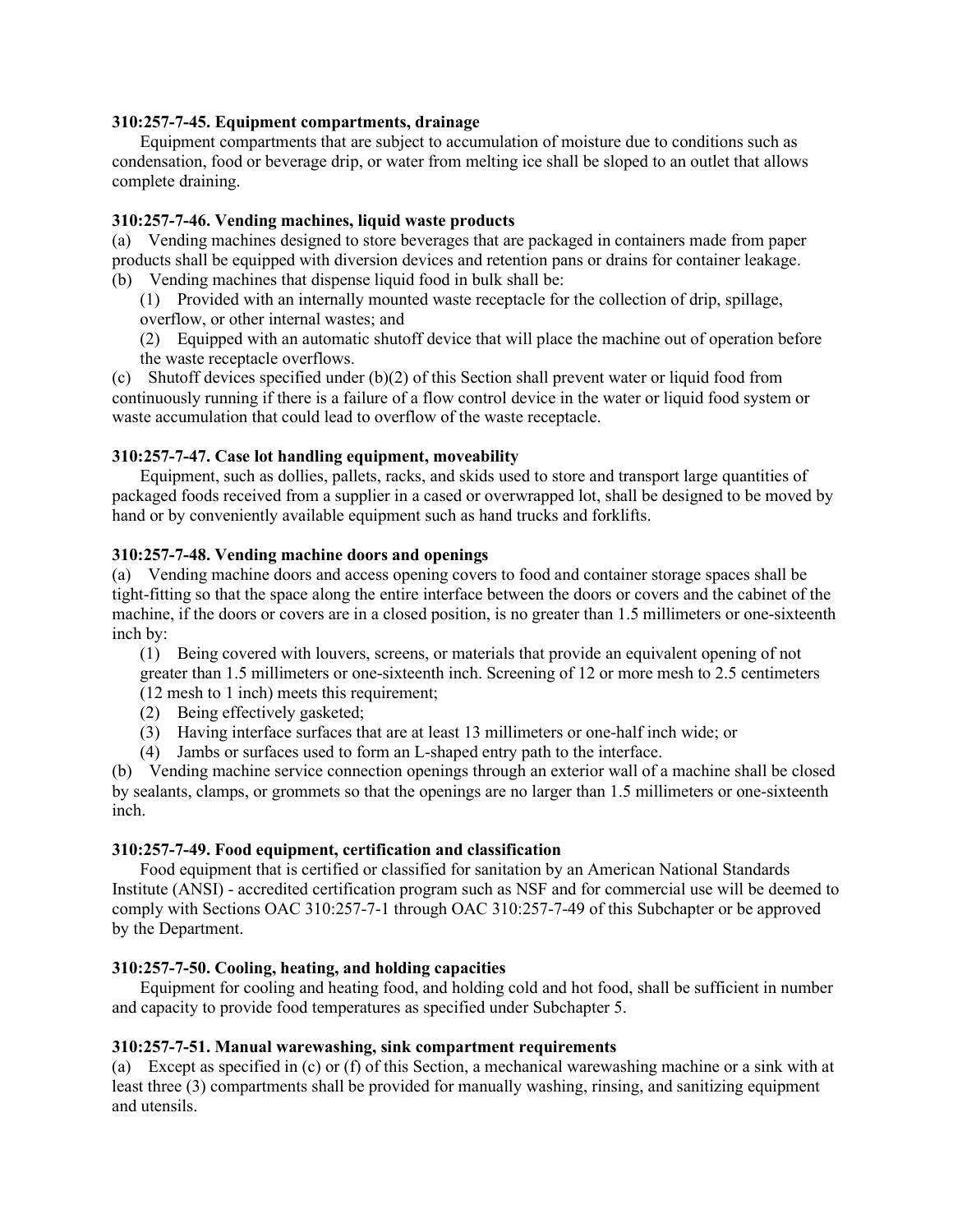(b) Sink compartments shall be large enough to accommodate immersion of the largest equipment and utensils. If equipment or utensils are too large for the warewashing sink, a warewashing machine or alternative equipment as specified in (c) of this Section shall be used. The sink system shall be made of equipment and materials intended for the use of warewashing.

(c) Alternative manual warewashing equipment may be used when there are special cleaning needs or constraints and its use is approved. Alternative manual warewashing equipment may include:

- (1) High-pressure detergent sprayers;
- (2) Low- or line-pressure spray detergent foamers;
- (3) Other task-specific cleaning equipment;
- (4) Brushes or other implements;
- (5) 2-compartment sinks as specified under (d) and (e) of this Section; or
- (6) Receptacles that substitute for the compartments of a multicompartment sink in the case of temporary food establishments.
- (d) Before a 2-compartment sink is used:

(1) The food establishment shall be a retail establishment that does not serve or prepare unpackaged Time/Temperature Control for Safety Foods;

(2) The license holder shall have its use approved; and

(3) The license holder shall limit the number of kitchenware items cleaned and sanitized in the 2 compartment sink, and shall limit warewashing to batch operations for cleaning kitchenware at the end of a shift, and shall:

(A) Make up the cleaning and sanitizing solutions immediately before use and drain them immediately after use, and

(B) Use a detergent-sanitizer to sanitize and apply the detergent-sanitizer in accordance with the manufacturer's label instructions and as specified under OAC 310:257-7-76, or

(C) Use a hot water sanitization immersion step as specified under OAC 310:257-7-91(3). (e) A 2-compartment sink may not be used for warewashing operations where cleaning and sanitizing solutions are used for a continuous or intermittent flow of kitchenware or tableware in an ongoing warewashing process.

(f) Food establishments that sell only prepackaged foods have no food preparation, and have no equipment or utensils that require cleaning are exempt from the requirements of a warewashing sink.

## **310:257-7-52. Drainboards**

Drainboards, utensil racks, or tables large enough to accommodate all soiled and cleaned items that may accumulate during hours of operation shall be provided for necessary utensil holding before cleaning and after sanitizing.

## **310:257-7-53. Ventilation hood systems, adequacy**

Ventilation hood systems and devices shall be sufficient in number and capacity to prevent grease or condensation from collecting on walls and ceilings and to prevent the collection of smoke and noxious odors in the food service establishment. Ventilation hoods meeting the requirements listed in OAC 158:50, Mechanical Industry Regulations, shall be installed above commercial heat-processing equipment that causes grease vapors and smoke. This equipment includes but is not limited to deep fat fryers, broilers, griddles, and fry grills.

## **310:257-7-54. Clothes washers and dryers**

(a) Except as specified in (b) of this Section, if work clothes or linens are laundered on the premises, a mechanical clothes washer and dryer shall be provided and used.

(b) If on-premises laundering is limited to wiping cloths intended to be used moist, or wiping cloths are air-dried as specified under OAC 310:257-7-102, a mechanical clothes washer and dryer need not be provided.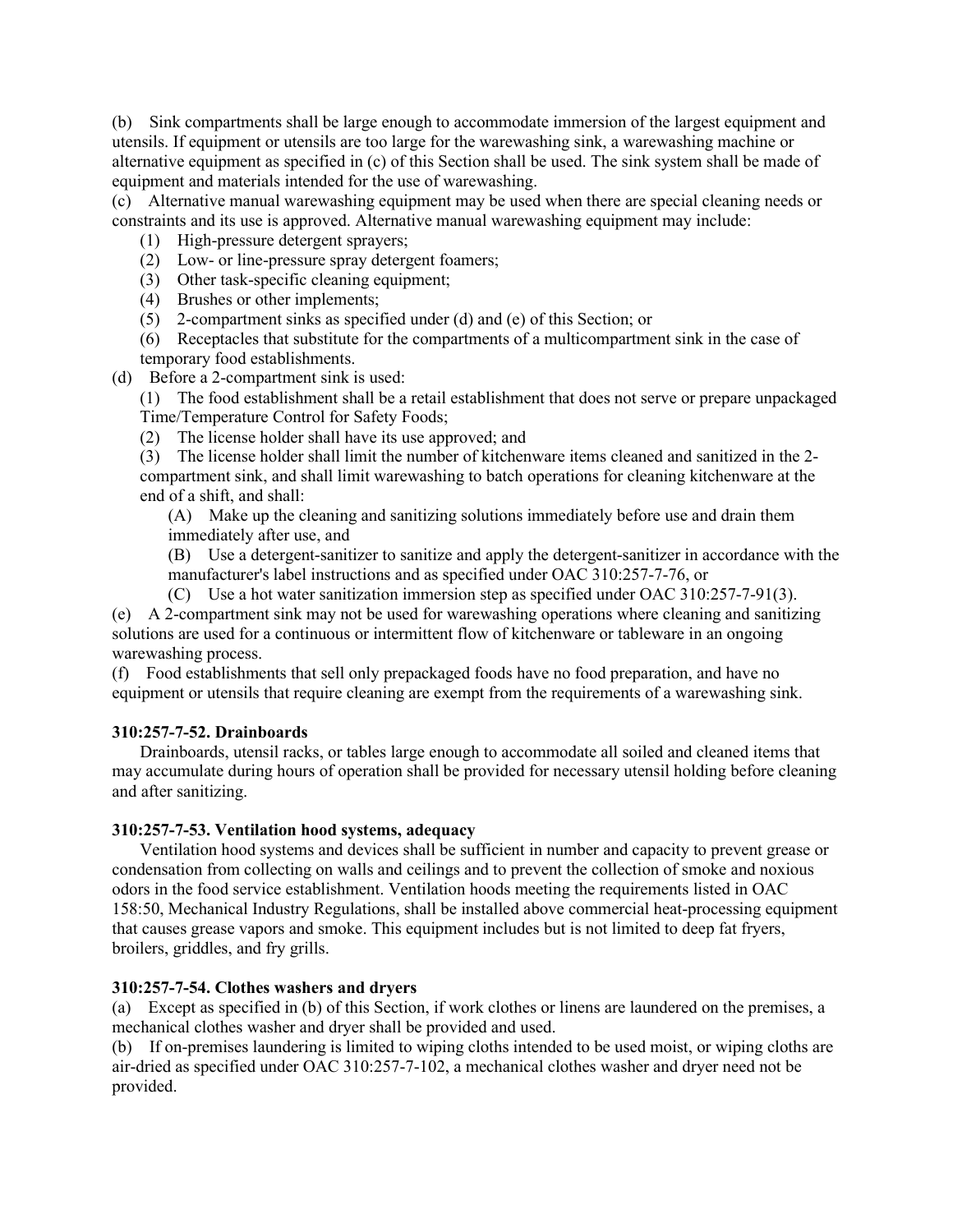## **310:257-7-55. Utensils, consumer self-service**

A food dispensing utensil shall be available for each container displayed at a consumer self-service unit such as a buffet or salad bar.

#### **310:257-7-56. Food temperature measuring devices**

(a) Food temperature measuring devices shall be provided and readily accessible for use in ensuring attainment and maintenance of food temperatures as specified under Subchapter 5.

(b) A temperature measuring device with a suitable small-diameter probe that is designed to measure the temperature of thin masses shall be provided and readily accessible to accurately measure the temperature in thin foods such as meat patties and fish filets.

#### **310:257-7-57. Temperature measuring devices, manual and mechanical warewashing**

(a) In manual warewashing operations, a temperature measuring device shall be provided and readily accessible for frequently measuring the washing and sanitizing temperatures.

(b) In hot water mechanical warewashing operations, an irreversible registering temperature indicator shall be provided and readily accessible for measuring the utensil surface temperature.

#### **310:257-7-58. Sanitizing solutions, testing devices**

A test kit or other device that accurately measures the concentration in mg/L of sanitizing solutions shall be provided.

#### **310:257-7-58.1. Cleaning agents and sanitizers, availability**

(a) Cleaning agents that are used to clean equipment and utensils as specified under OAC 310:257-7-82 through OAC 310:257-7-91 shall be provided and available for use during all hours of operation. (b) Except for those that are generated on-site at the time of use, chemical sanitizers that are used to sanitize equipment and utensils as specified under OAC 310:257-7-93 through OAC 310:257-7-95 shall be provided and available for use during all hours of operation.

#### **310:257-7-59. Equipment, clothes washers and dryers, and storage cabinets, contamination prevention**

(a) Except as specified in (b) of this Section, equipment, a cabinet used for the storage of food, or a cabinet that is used to store cleaned and sanitized equipment, utensils, laundered linens, and single-service and single-use articles may not be located:

- (1) In locker rooms;
- (2) In toilet rooms;
- (3) In garbage rooms;
- (4) In mechanical rooms;
- (5) Under sewer lines that are not shielded to intercept potential drips;

(6) Under leaking water lines including leaking automatic fire sprinkler heads or under lines on which water has condensed;

- (7) Under open stairwells; or
- (8) Under other sources of contamination.

(b) A storage cabinet used for linens or single-service or single-use articles may be stored in a locker room.

(c) If a mechanical clothes washer or dryer is provided, it shall be located so that the washer or dryer is protected from contamination and only where there is no exposed food; clean equipment, utensils, and linens; and unwrapped single-service and single-use articles.

#### **310:257-7-60. Fixed equipment, spacing or sealing**

(a) Equipment that is fixed because it is not easily movable shall be installed so that it is:

(1) Spaced to allow access for cleaning along the sides, behind, and above the equipment;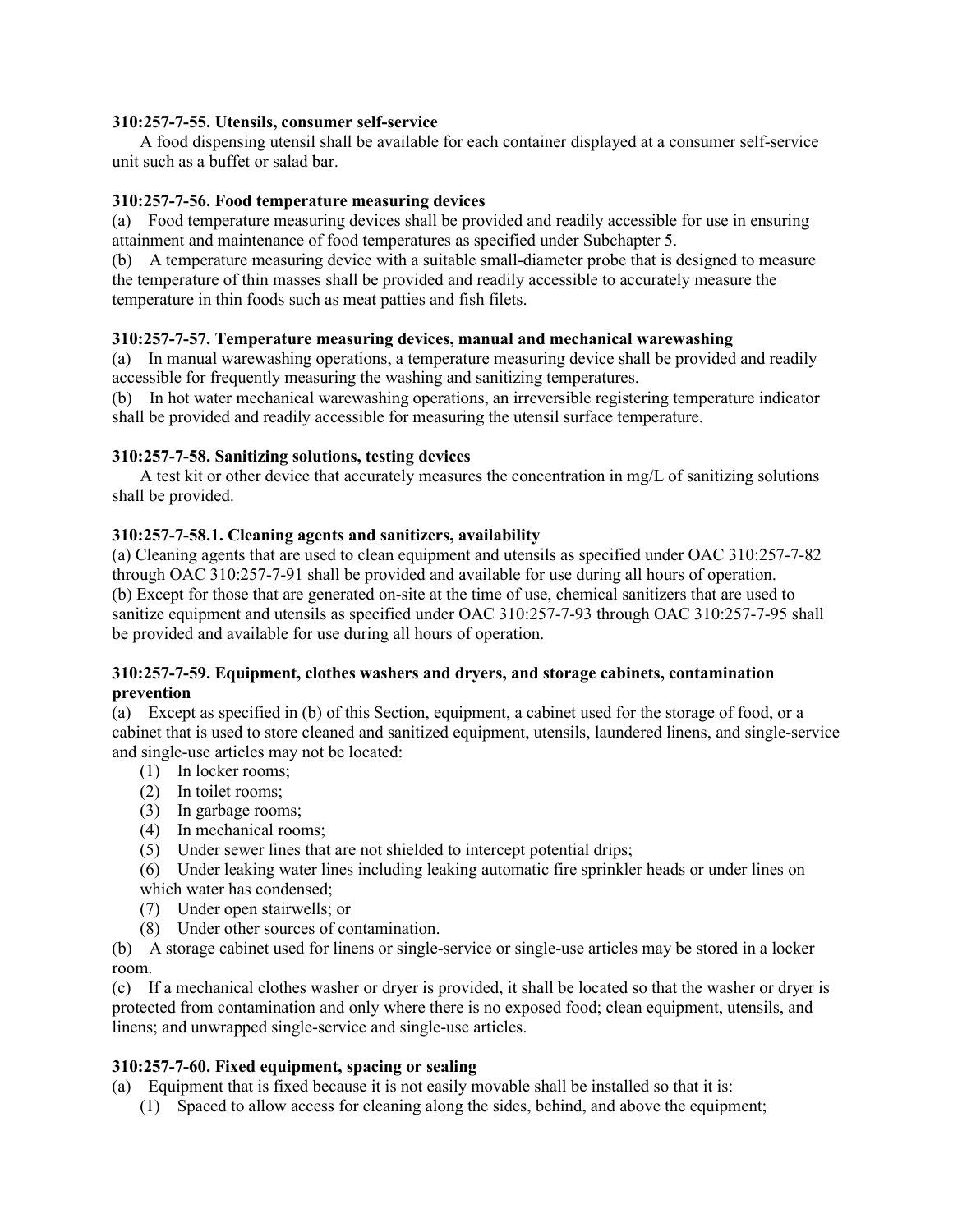(2) Spaced from adjoining equipment, walls, and ceilings a distance of not more than 1 millimeter or one thirty-second inch; or

(3) Sealed to adjoining equipment or walls, if the equipment is exposed to spillage or seepage. (b) Counter-mounted equipment that is not easily movable shall be installed to allow cleaning of the equipment and areas underneath and around the equipment by being:

- (1) Sealed to the counter; or
- (2) Elevated on legs as specified under OAC 310:257-7-61(d).

# **310:257-7-61. Fixed equipment, elevation or sealing**

(a) Except as specified in (b) and (c) of this Section, floor-mounted equipment that is not easily movable shall be sealed to the floor or elevated on legs that provide at least a 15 centimeter (6 inch) clearance between the floor and the equipment.

(b) If no part of the floor under the floor-mounted equipment is more than 15 centimeters (6 inches) from the point of cleaning access, the clearance space may be only 10 centimeters (4 inches).

(c) This Section does not apply to display shelving units, display refrigeration units, and display freezer units located in the consumer shopping areas of a retail food store, if the floor under the units is maintained clean.

(d) Except as specified in (e) of this Section, counter-mounted equipment that is not easily movable shall be elevated on legs that provide at least a 10 centimeter (4 inch) clearance between the table and the equipment.

(e) The clearance space between the counter and counter-mounted equipment may be:

(1) 7.5 centimeters (3 inches) if the horizontal distance of the counter top under the equipment is no more than 50 centimeters (20 inches) from the point of access for cleaning; or

(2) 5 centimeters (2 inches) if the horizontal distance of the counter top under the equipment is no more than 7.5 centimeters (3 inches) from the point of access for cleaning.

# **310:257-7-62. Good repair and proper adjustment**

(a) Equipment shall be maintained in a state of repair and condition that meets the requirements specified under Sections OAC 310:257-7-1 through OAC 310:257-7-49.

(b) Equipment components such as doors, seals, hinges, fasteners, and kick plates shall be kept intact, tight, and adjusted in accordance with manufacturer's specifications.

(c) Cutting or piercing parts of can openers shall be kept sharp to minimize the creation of metal fragments that can contaminate food when the container is opened.

## **310:257-7-63. Cutting surfaces**

Surfaces such as cutting blocks and boards that are subject to scratching and scoring shall be resurfaced if they can no longer be effectively cleaned and sanitized, or discarded if they are not capable of being resurfaced.

# **310:257-7-64. Microwave ovens [REVOKED]**

## **310:257-7-65. Warewashing equipment, cleaning frequency**

A warewashing machine; the compartments of sinks, basins, or other receptacles used for washing and rinsing equipment, utensils, or raw foods, or laundering wiping cloths; and drainboards or other equipment used to substitute for drainboards as specified under OAC 310:257-7-52 shall be cleaned:

- (1) Before use;
- (2) Throughout the day at a frequency necessary to prevent recontamination of equipment and utensils and to ensure that the equipment performs its intended function; and
- (3) If used, at least every twenty-four (24) hours.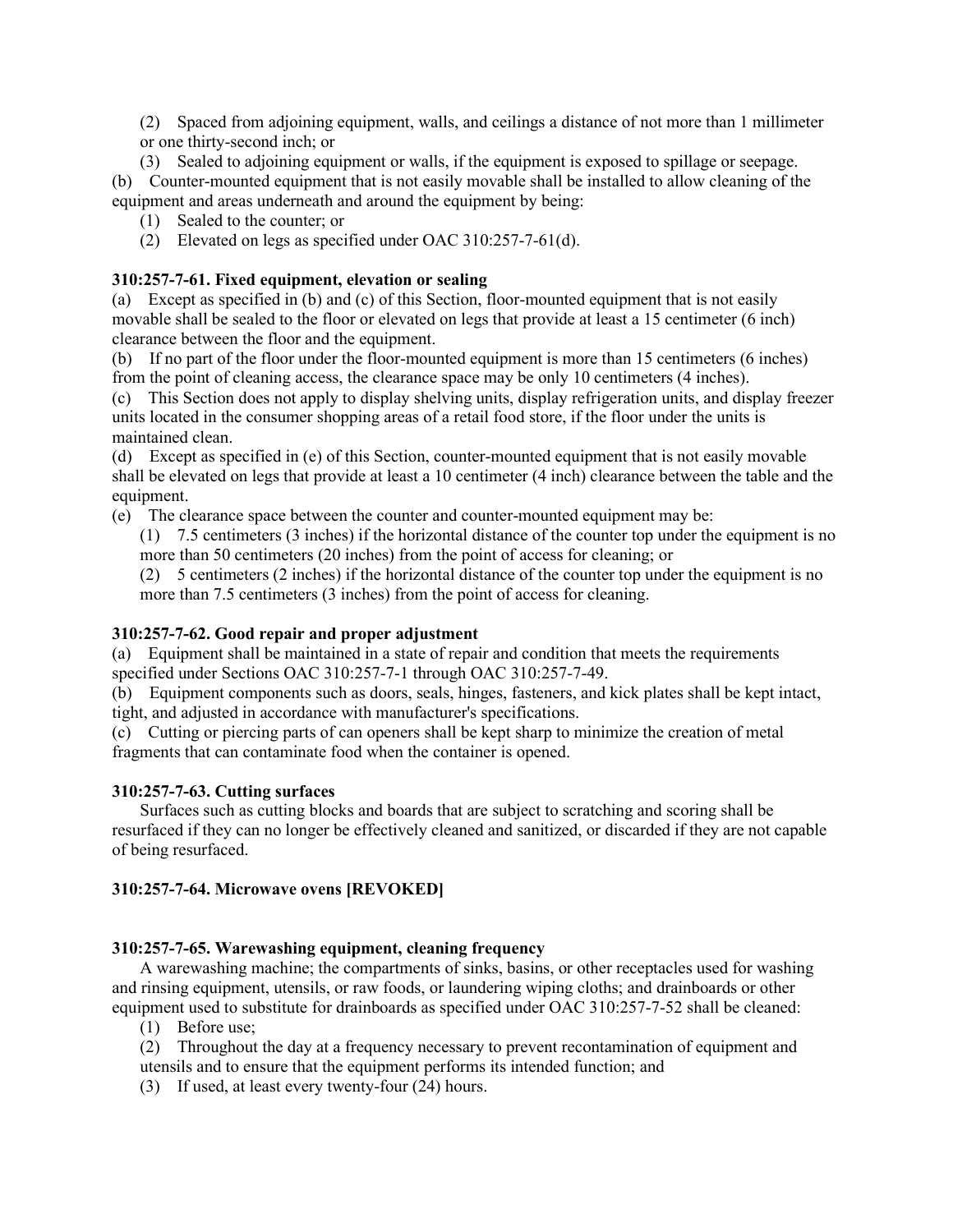## **310:257-7-66. Warewashing machines, manufacturers' operating instructions**

(a) A warewashing machine and its auxiliary components shall be operated in accordance with the machine's data plate and other manufacturer's instructions.

(b) A warewashing machine's conveyor speed or automatic cycle times shall be maintained accurately timed in accordance with manufacturer's specifications.

#### **310:257-7-67. Warewashing sinks, use limitation**

(a) A warewashing sink may not be used for handwashing as specified under OAC 310:257-3-13.

(b) If a warewashing sink is used to wash wiping cloths, wash produce, or thaw food, the sink shall be cleaned as specified under OAC 310:257-7-65 before and after each time it is used to wash wiping cloths or wash produce or thaw food. Sinks used to wash or thaw food shall be sanitized as specified under OAC 310:257-7-93, OAC 310:257-7-94, and OAC 310:257-7-95 before and after using the sink to wash produce or thaw food.

#### **310:257-7-68. Warewashing equipment, cleaning agents**

 When used for warewashing, the wash compartment of a sink, mechanical warewasher, or wash receptacle of alternative manual warewashing equipment as specified in OAC 310:257-7-51(c), shall contain a wash solution of soap, detergent, acid cleaner, alkaline cleaner, degreaser, abrasive cleaner, or other cleaning agent according to the cleaning agent manufacturer's label instructions.

#### **310:257-7-69. Warewashing equipment, clean solutions**

The wash, rinse, and sanitize solutions shall be maintained clean.

#### **310:257-7-70. Manual warewashing equipment, wash solution temperature**

 The temperature of the wash solution in manual warewashing equipment shall be maintained at not less than 43°C (110°F) or the temperature specified on the cleaning agent manufacturer's label instructions.

#### **310:257-7-71. Mechanical warewashing equipment, wash solution temperature**

(a) The temperature of the wash solution in spray type warewashers that use hot water to sanitize may not be less than:

- (1) For a stationary rack, single temperature machine,  $74^{\circ}$ C (165 $^{\circ}$ F);
- (2) For a stationary rack, dual temperature machine,  $66^{\circ}C(150^{\circ}F)$ ;
- (3) For a single tank, conveyor, dual temperature machine,  $71^{\circ}$ C (160 $^{\circ}$ F); or
- (4) For a multitank, conveyor, multitemperature machine, 66°C (150°F).

(b) The temperature of the wash solution in spray-type warewashers that use chemicals to sanitize may not be less than 49°C (120°F).

#### **310:257-7-72. Manual warewashing equipment, hot water sanitization temperatures**

If immersion in hot water is used for sanitizing in a manual operation, the temperature of the water shall be maintained at 77°C (171°F) or above.

## **310:257-7-73. Mechanical warewashing equipment, hot water sanitization temperatures**

(a) Except as specified in (b) of this Section, in a mechanical operation, the temperature of the fresh hot water sanitizing rinse as it enters the manifold may not be more than  $90^{\circ}C(194^{\circ}F)$ , or less than:

- (1) For a stationary rack, single temperature machine, 74°C (165°F); or
- (2) For all other machines,  $82^{\circ}$ C (180 $^{\circ}$ F).

(b) The maximum temperature specified under (a) of this Section, does not apply to the high pressure and temperature systems with wand-type, hand-held, spraying devices used for the in-place cleaning and sanitizing of equipment such as meat saws.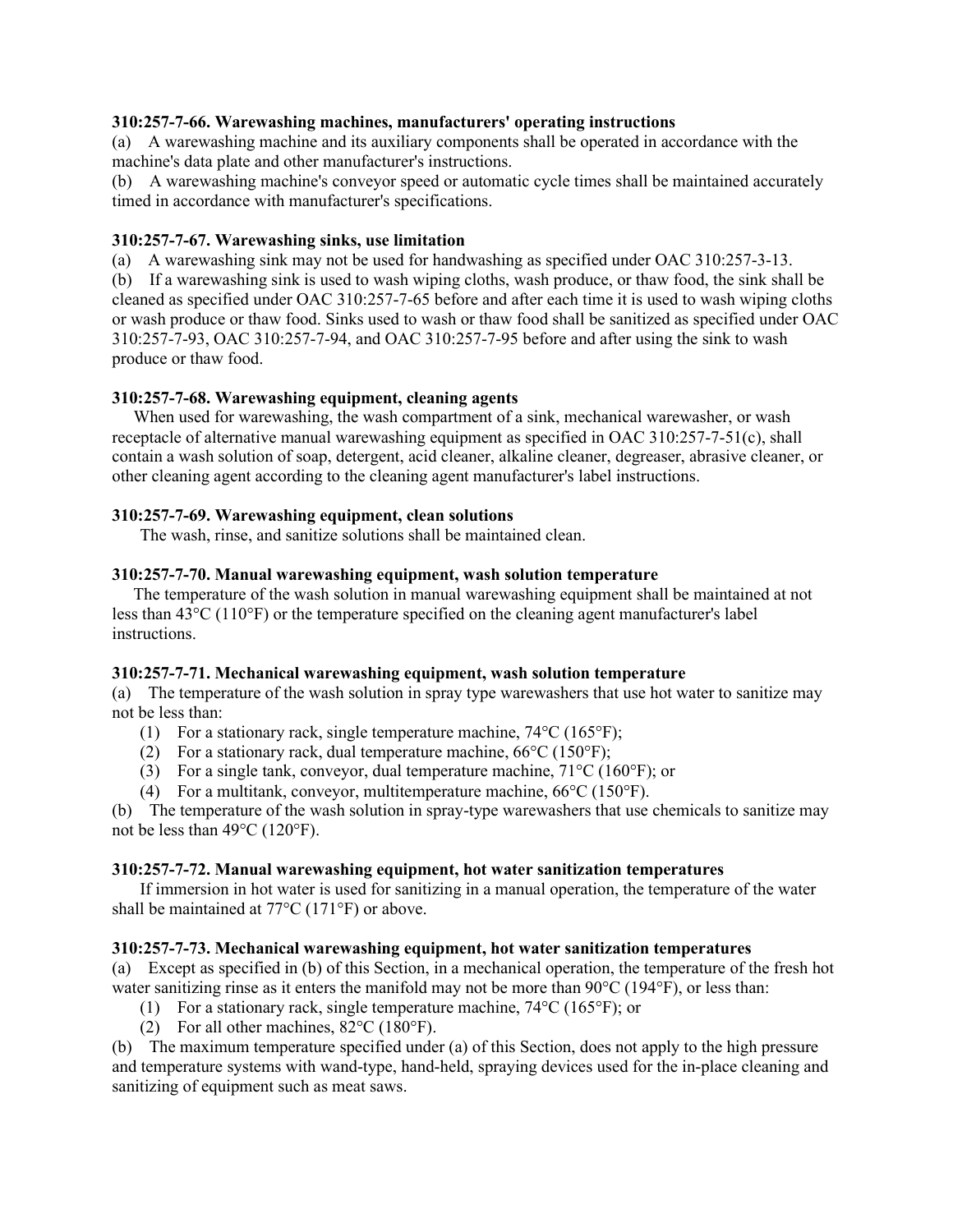#### **310:257-7-74. Mechanical warewashing equipment, sanitization pressure**

 The flow pressure of the fresh hot water sanitizing rinse in a warewashing machine, as measured in the water line immediately downstream or upstream from the fresh hot water sanitizing rinse control valve, shall be within the range specified on the machine manufacturer's data plate and may not be less than 35 kilopascals (5 pounds per square inch) or more than 200 kilopascals (30 pounds per square inch).

## **310:257-7-75. Manual and mechanical warewashing equipment, chemical sanitization temperature, pH, concentration, and hardness**

A chemical sanitizer used in a sanitizing solution for a manual or mechanical operation at exposure times specified under OAC 310:257-7-95(3) shall meet the criteria specified under OAC 310:257-13-7, shall be used in accordance with the EPA registered label use instructions, and shall be used as follows:

(1) A chlorine solution shall have a minimum temperature based on the concentration and pH of the

solution as contained in Table 7 of Appendix A of this Chapter

(2) An iodine solution shall have a:

(A) Minimum temperature of  $20^{\circ}$ C (68 $^{\circ}$ F),

(B) pH of 5.0 or less or a pH no higher than the level for which the manufacturer specifies the solution is effective, and

(C) Concentration between 12.5 mg/L and 25 mg/L;

(3) A quaternary ammonium compound solution shall:

(A) Have a minimum temperature of 24°C (75°F),

(B) Have a concentration as specified under OAC 310-257-13-7 and as indicated by the manufacturer's use directions included in the labeling, and

(C) Be used only in water with 500 mg/L hardness or less or in water having a hardness no greater than specified by the EPA-registered label use instructions;

(4) If another solution of a chemical specified under (1) through (5) of this Section is used, the license holder shall demonstrate to the regulatory authority that the solution achieves sanitization and the use of the solution shall be approved; or

(5) If a chemical sanitizer other than chlorine, iodine, or a quaternary ammonium compound is used, it shall be applied in accordance with the EPA-registered label use instructions, and

(6) If a chemical sanitizer is generated by a device located on-site at the food establishment, the chemical sanitizer shall be used as specified in paragraphs (1) through (4) of this Section and shall be produced by a device that:

(A) Complies with the regulation as specified in Sections  $2(q)(1)$  and 12 of the Federal Insecticide, Fungicide and Rodenticide Act (FIFRA);

(B) Complies with 40 CFR Part 152.500 Requirements for Devices and 40 CFR, Section 156.10 Labeling Requirements;

(C) Displays the EPA device manufacturing facility registration number on the device; and

(D) Is operated and maintained in accordance with manufacturer's instructions.

## **310:257-7-76. Manual warewashing equipment, chemical sanitization using detergent-sanitizers**

If a detergent-sanitizer is used to sanitize in a cleaning and sanitizing procedure where there is no distinct water rinse between the washing and sanitizing steps, the agent applied in the sanitizing step shall be the same detergent-sanitizer that is used in the washing step.

## **310:257-7-77. Warewashing equipment, determining chemical sanitizer concentration**

Concentration of the sanitizing solution shall be accurately determined by using a test kit or other device.

## **310:257-7-78. Good repair and calibration**

(a) Utensils shall be maintained in a state of repair or condition that complies with the requirements specified under Sections OAC 310:257-7-1 through OAC 310:257-7-49 or shall be discarded.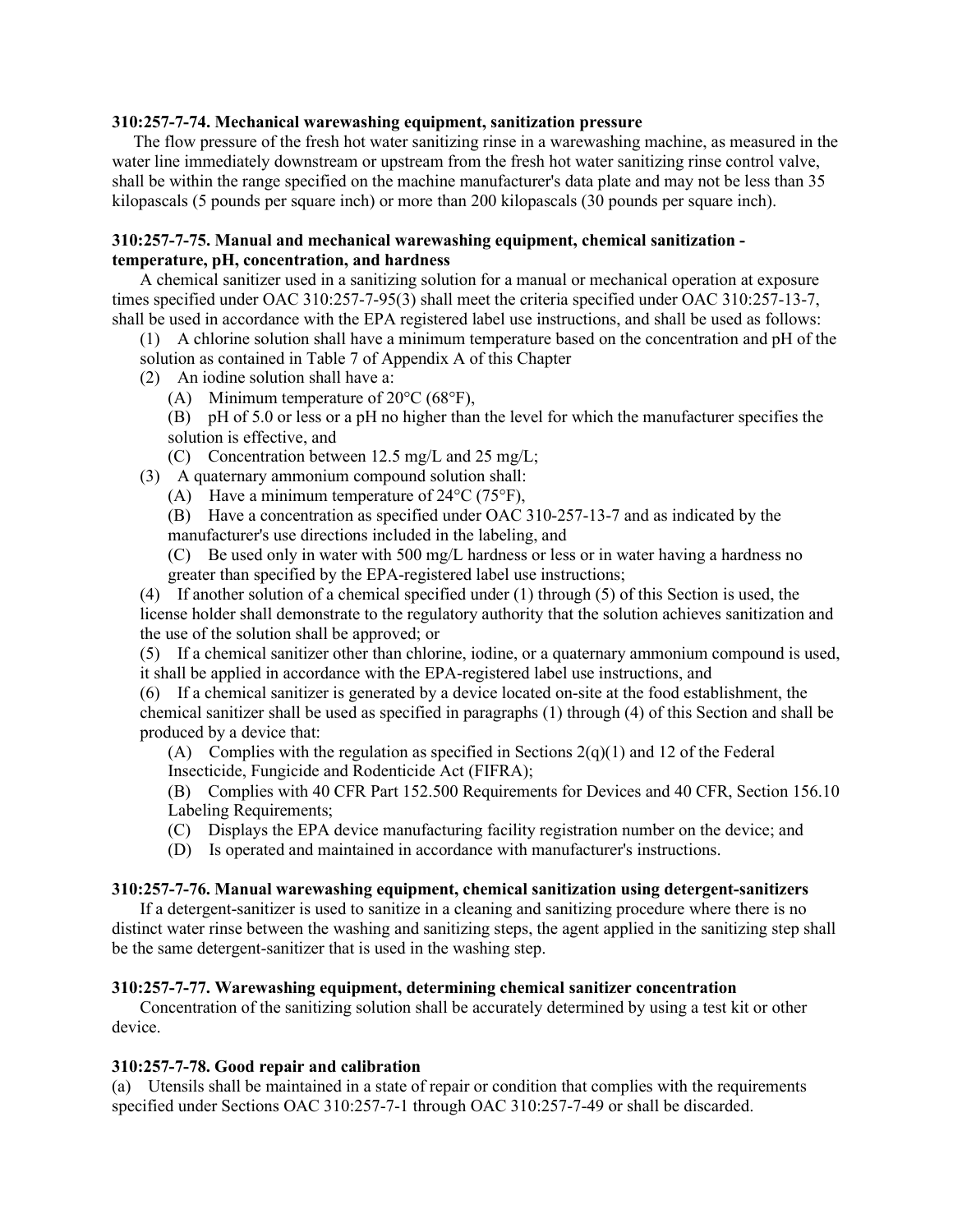(b) Food temperature measuring device shall be calibrated in accordance with manufacturer's specifications as necessary to ensure their accuracy.

(c) Ambient air temperature, water pressure, and water temperature measuring devices shall be maintained in good repair and be accurate within the intended range of use.

## **310:257-7-79. Single-service and single-use articles, required use**

 A food establishment, without facilities specified under OAC 310:257-7-82 through 310:257-7-95 for cleaning and sanitizing kitchenware and tableware shall provide only single-use kitchenware, singleservice articles, and single-use articles for use by food employees and single-service articles for use by consumers.

# **310:257-7-80. Single-service and single-use articles, use limitation**

(a) Single-service and single-use articles may not be reused.

(b) The bulk milk container dispensing tube shall be cut on the diagonal leaving no more than one inch protruding from the chilled dispensing head.

## **310:257-7-81. Shells, use limitation**

Mollusk and crustacea shells may not be used more than once as serving containers.

## **310:257-7-82. Equipment, food-contact surfaces, nonfood-contact surfaces, and utensils**

(a) Equipment food-contact surfaces and utensils shall be clean to sight and touch.

(b) The food-contact surfaces of cooking equipment and pans shall be kept free of encrusted grease deposits and other soil accumulations.

(c) Nonfood-contact surfaces of equipment shall be kept free of an accumulation of dust, dirt, food residue, and other debris.

# **310:257-7-83. Equipment food-contact surfaces and utensils**

- (a) Equipment food-contact surfaces and utensils shall be cleaned and sanitized:
	- (1) Except as specified in (b) of this Section, before each use with a different type of raw animal food such as beef, fish, lamb, pork, or poultry;
	- (2) Each time there is a change from working with raw foods to working with ready-to-eat foods;
	- (3) Between uses with raw fruits and vegetables and with Time/Temperature Control for Safety Food;
	- (4) Before using or storing a food temperature measuring device; and
	- (5) At any time during the operation when contamination may have occurred.

(b) Paragraph (a)(1) of this Section does not apply if the food-contact surface or utensil is in contact with a succession of different types of raw meat and poultry each requiring a higher cooking temperature as specified under OAC 310:257-5-46 than the previous type.

(c) Except as specified in (d) of this Section, if used with Time/Temperature Control for Safety Food, equipment food-contact surfaces and utensils shall be cleaned throughout the day at least every four (4) hours.

(d) Surfaces of utensils and equipment contacting Time/Temperature Control for Safety Food may be cleaned less frequently than every four (4) hours if:

(1) In storage, containers of Time/Temperature Control for Safety Food and their contents are maintained at temperatures specified under Subchapter 5 and the containers are cleaned when they are empty;

(2) Utensils and equipment are used to prepare food in a refrigerated room or area that is maintained at one of the temperatures as specified in Table 8 of Appendix A of this Chapter, shall be cleaned at the frequency that corresponds to the temperature established in Table 8 of Appendix A of this Chapter. The cleaning frequency and the ambient temperature of the refrigerated room or area, as established in Table 8 of Appendix A of this Chapter, shall be documented by the food establishment.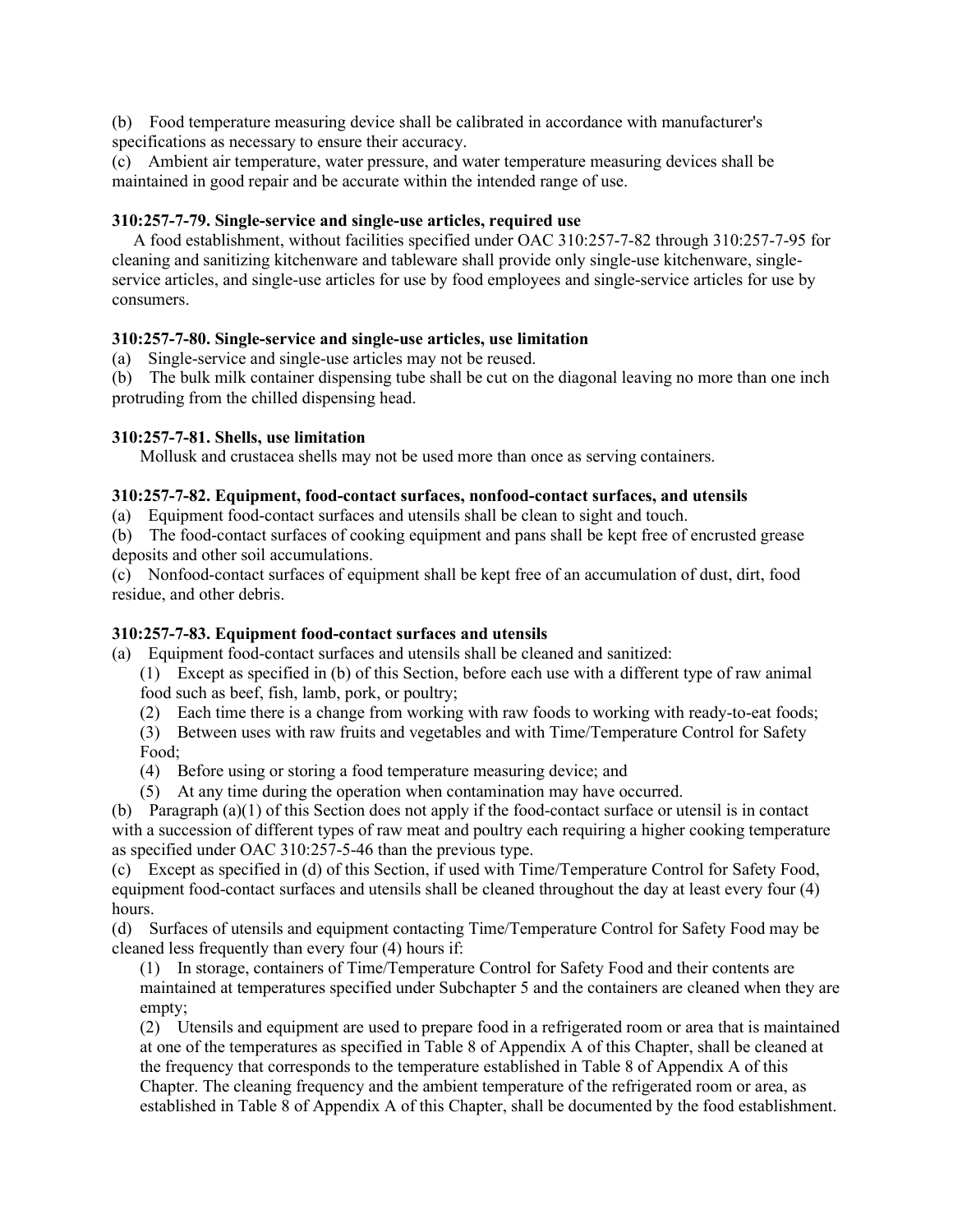(3) Containers in serving situations such as salad bars, delis, and cafeteria lines hold ready-to-eat Time/Temperature Control for Safety Food that is maintained at the temperatures specified under Subchapter 5, are intermittently combined with additional supplies of the same food that is at the required temperature, and the containers are cleaned at least every twenty-four (24) hours;

(4) Temperature measuring devices are maintained in contact with food, such as when left in a container of deli food or in a roast, held at temperatures specified under Subchapter 5;

(5) Equipment is used for storage of packaged or unpackaged food such as a reach-in refrigerator and the equipment is cleaned at a frequency necessary to preclude accumulation of soil residues; (6) The cleaning schedule is approved based on consideration of:

(A) Characteristics of the equipment and its use,

(B) The type of food involved,

(C) The amount of food residue accumulation, and

(D) The temperature at which the food is maintained during the operation and the potential for the rapid and progressive multiplication of pathogenic or toxigenic microorganisms that are capable of causing foodborne disease; or

(7) In-use utensils are intermittently stored in a container of water in which the water is maintained at 57°C (135°F) or more and the utensils and container are cleaned at least every twenty-four (24) hours or at a frequency necessary to preclude accumulation of soil residues.

(e) Except when dry cleaning methods are used as specified under OAC 310:257-7-86, surfaces of utensils and equipment contacting food that is not Time/Temperature Control for Safety Food shall be cleaned:

(1) At any time when contamination may have occurred;

(2) At least every twenty-four (24) hours for iced tea dispensers and consumer self-service utensils such as tongs, scoops, or ladles;

(3) Before restocking consumer self-service equipment and utensils such as condiment dispensers and display containers; and

(4) In equipment such as ice bins and beverage dispensing nozzles and enclosed components of equipment such as ice makers, cooking oil storage tanks and distribution lines, beverage and syrup dispensing lines or tubes, coffee bean grinders, and water vending equipment:

(A) At a frequency specified by the manufacturer, or

(B) Absent manufacturer specifications, at a frequency necessary to preclude accumulation of soil or mold.

# **310:257-7-84. Cooking and baking equipment**

(a) The food-contact surfaces of cooking and baking equipment shall be cleaned at least every twentyfour (24) hours. This Section does not apply to hot oil cooking and filtering equipment if it is cleaned as specified in OAC 310:257-7-83(d)(6).

(b) The cavities and door seals of microwave ovens shall be cleaned at least every twenty-four (24) hours by using the manufacturer's recommended cleaning procedure.

## **310:257-7-85. Nonfood-contact surfaces**

Nonfood-contact surfaces of equipment shall be cleaned at a frequency necessary to preclude accumulation of soil residues.

## **310:257-7-86. Dry cleaning**

(a) If used, dry cleaning methods such as brushing, scraping, and vacuuming shall contact only surfaces that are soiled with dry food residues that are not Time/Temperature Control for Safety Food. (b) Cleaning equipment used in dry cleaning food-contact surfaces may not be used for any other purpose.

## **310:257-7-87. Precleaning**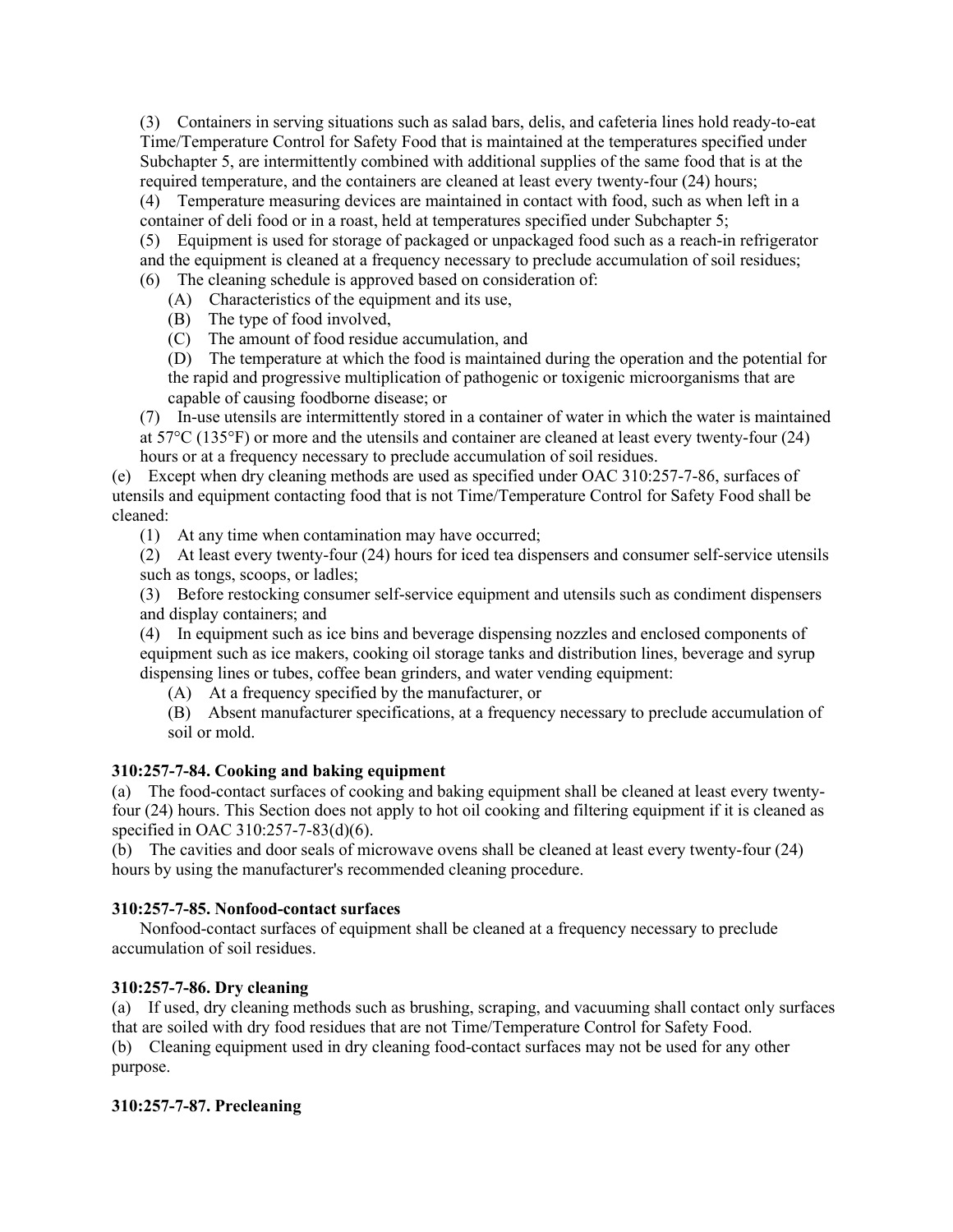(a) Food debris on equipment and utensils shall be scraped over a waste disposal unit or garbage receptacle or shall be removed in a warewashing machine with a prewash cycle.

(b) If necessary for effective cleaning, utensils and equipment shall be preflushed, presoaked, or scrubbed with abrasives.

#### **310:257-7-88. Loading of soiled items, warewashing machines**

Soiled items to be cleaned in a warewashing machine shall be loaded into racks, trays, or baskets or onto conveyors in a position that:

- (1) Exposes the items to the unobstructed spray from all cycles; and
- (2) Allows the items to drain.

## **310:257-7-89. Wet cleaning**

(a) Equipment food-contact surfaces and utensils shall be effectively washed to remove or completely loosen soils by using the manual or mechanical means necessary such as the application of detergents containing wetting agents and emulsifiers; acid, alkaline, or abrasive cleaners; hot water; brushes; scouring pads; high-pressure sprays; or ultrasonic devices.

(b) The washing procedures selected shall be based on the type and purpose of the equipment or utensil, and on the type of soil to be removed.

## **310:257-7-90. Washing, procedures for alternative manual warewashing equipment**

If washing in sink compartments or a warewashing machine is impractical such as when the equipment is fixed or the utensils are too large, washing shall be done by using alternative manual warewashing equipment as specified in OAC 310:257-7-51(c) in accordance with the following procedures:

(1) Equipment shall be disassembled as necessary to allow access of the detergent solution to all parts;

(2) Equipment components and utensils shall be scraped or rough cleaned to remove food particle accumulation; and

(3) Equipment and utensils shall be washed as specified under OAC 310:257-7-89(a).

## **310:257-7-91. Rinsing procedures**

Washed utensils and equipment shall be rinsed so that abrasives are removed and cleaning chemicals are removed or diluted through the use of water or a detergent-sanitizer solution by using one of the following procedures:

(1) Use of a distinct, separate water rinse after washing and before sanitizing if using:

- (A) A 3-compartment sink as specified in OAC 310:257-7-51,
- (B) Alternative manual warewashing equipment equivalent to a 3-compartment sink as specified in OAC 310:257-7-51(c), or

(C) A 3-step washing, rinsing, and sanitizing procedure in a warewashing system for CIP equipment;

(2) Use of a detergent-sanitizer as specified under OAC 310:257-7-76 if using:

(A) Alternative warewashing equipment as specified in OAC 310:257-7-51(c) that is approved for use with a detergent-sanitizer, or

(B) A warewashing system for CIP equipment;

(3) Use of a nondistinct water rinse that is integrated in the hot water sanitization immersion step of a 2-compartment sink operation;

(4) If using a warewashing machine that does not recycle the sanitizing solution as specified under (5) of this Section, or alternative manual warewashing equipment such as sprayers, use of a nondistinct water rinse that is:

- (A) Integrated in the application of the sanitizing solution, and
- (B) Wasted immediately after each application; or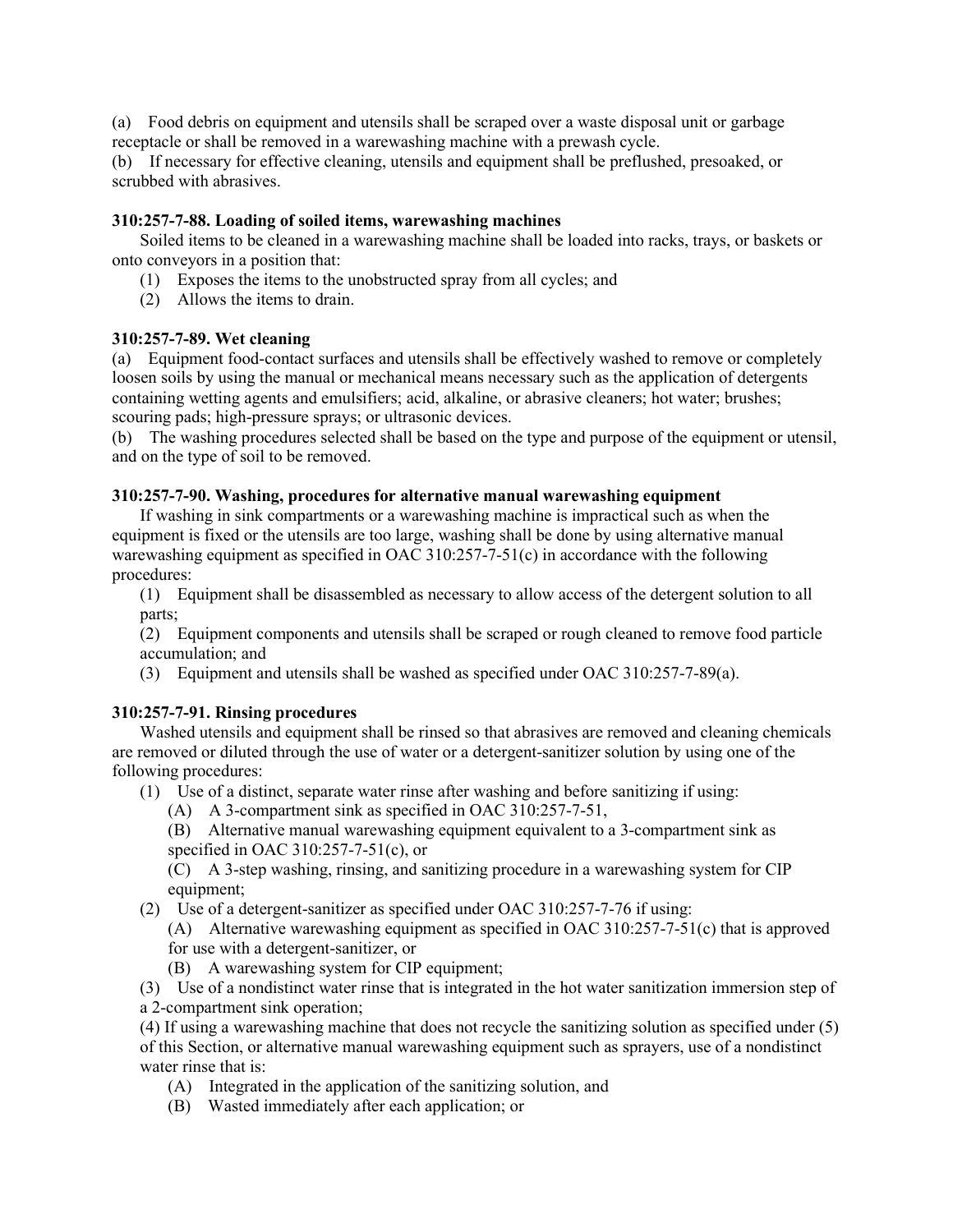(5) If using a warewashing machine that recycles the sanitizing solution for use in the next wash cycle, use of a nondistinct water rinse that is integrated in the application of the sanitizing solution.

# **310:257-7-92. Returnables, cleaning for refilling [REVOKED]**

#### **310:257-7-93. Food-contact surfaces and utensils**

Equipment food-contact surfaces and utensils shall be sanitized.

#### **310:257-7-94. Before use after cleaning**

Utensils and food-contact surfaces of equipment shall be sanitized before use after cleaning.

## **310:257-7-95. Hot water and chemical**

After being cleaned, equipment food-contact surfaces and utensils shall be sanitized in:

(1) Hot water manual operations by immersion for at least thirty (30) seconds and as specified under OAC 310:257-7-72;

(2) Hot water mechanical operations by being cycled through equipment that is set up as specified under OAC 310:257-7-66, OAC 310:257-7-73, and OAC 310:257-7-74 and achieving a utensil surface temperature of  $71^{\circ}$ C (160 $^{\circ}$ F) as measured by an irreversible registering temperature indicator; or

(3) Chemical manual or mechanical operations, including the application of sanitizing chemicals by immersion, manual swabbing, brushing, or pressure spraying methods, using a solution as specified under OAC 310:257-7-75. Contact times shall be consistent with those on the EPA-registered label use instructions by providing:

(A) Except as specified under paragraph (3)(B) of this Section, a contact time of at least ten

(10) seconds for a chlorine solution specified under OAC 310:257-7-75(1),

(B) A contact time of at least seven (7) seconds for a chlorine solution of 50 mg/L that has a pH of ten (10) or less and a temperature of at least 38°C (100°F) or a pH of eight (8) or less and a temperature of at least 24°C (75°F),

(C) A contact time of at least thirty (30) seconds for other chemical sanitizing solutions, or

(D) A contact time used in relationship with a combination of temperature, concentration, and

pH that, when evaluated for efficacy, yields sanitization as defined in OAC 310:257-1-2.

## **310:257-7-96. Clean linens**

Clean linens shall be free from food residues and other soiling matter.

## **310:257-7-97. Specifications**

(a) Linens that do not come in direct contact with food shall be laundered between operations if they become wet, sticky, or visibly soiled.

(b) Cloth gloves used as specified under OAC 310:257-5-34(d) shall be laundered before being used with a different type of raw animal food such as beef, lamb, pork, poultry and fish.

(c) Linens that are used as specified under OAC 310:257-5-32 and cloth napkins shall be laundered between each use.

(d) Wet wiping cloths shall be laundered daily.

(e) Dry wiping cloths shall be laundered as necessary to prevent contamination of food and clean serving utensils.

## **310:257-7-98. Storage of soiled linens**

Soiled linens shall be kept in clean, nonabsorbent receptacles or clean, washable laundry bags and stored and transported to prevent contamination of food, clean equipment, clean utensils, and singleservice and single-use articles.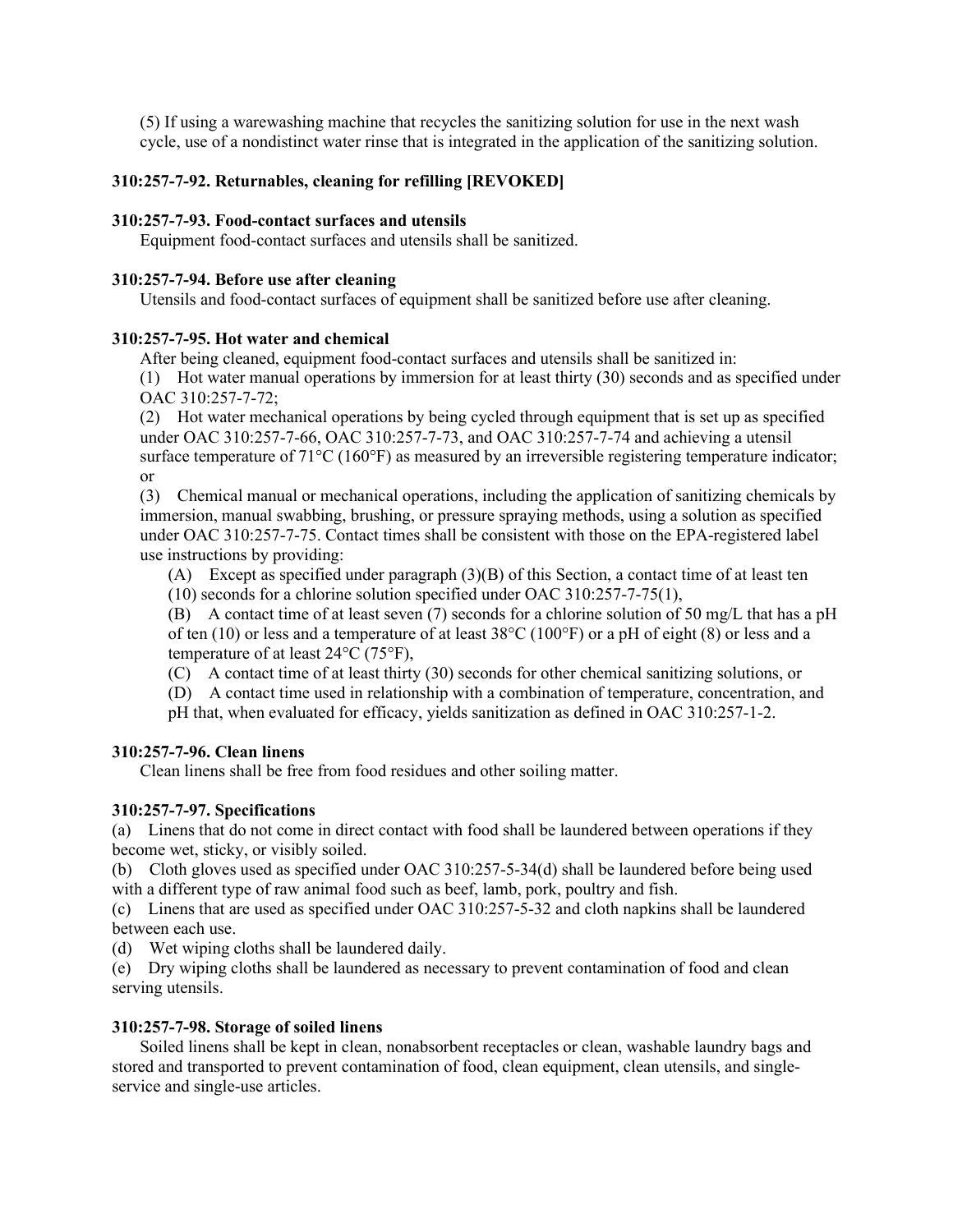## **310:257-7-99. Mechanical washing**

(a) Except as specified in (b) of this Section, linens shall be mechanically washed.

(b) In food establishments in which only wiping cloths are laundered as specified under OAC 310:257- 7-54(b), the wiping cloths may be laundered in a mechanical washer, sink designated only for laundering wiping cloths, or a warewashing or food preparation sink that is cleaned as specified under OAC 310:257- 7-65.

## **310:257-7-100. Use of laundry facilities**

(a) Except as specified in (b) of this Section, laundry facilities on the premises of a food establishment shall be used only for the washing and drying of items used in the operation of the establishment.

(b) Separate laundry facilities located on the premises for the purpose of general laundering such as for institutions providing boarding and lodging may also be used for laundering food establishment items.

# **310:257-7-101. Equipment and utensils, Air-drying required**

After cleaning and sanitizing, equipment and utensils:

(1) Shall be air-dried or used after adequate draining as specified in 40 CFR 180.940(a), before contact with food. Stacking of wet items shall be prohibited; and

(2) Shall not be cloth dried except that utensils that have been air-dried may be polished with cloths that are maintained clean and dry.

# **310:257-7-102. Wiping cloths, air-drying locations**

 Wiping cloths laundered in a food establishment that does not have a mechanical clothes dryer as specified under OAC 310:257-7-54(b) shall be air-dried in a location and in a manner that prevents contamination of food, equipment, utensils, linens, and single-service and single-use articles and the wiping cloths. This Section does not apply if wiping cloths are stored after laundering in a sanitizing solution as specified under OAC 310:257-7-75.

## **310:257-7-103. Food-contact surfaces**

 Lubricants, as specified under OAC 310:257-13-11 shall be applied to food-contact surfaces that require lubrication in a manner that does not contaminate food-contact surfaces.

# **310:257-7-104. Equipment**

Equipment shall be reassembled so that food-contact surfaces are not contaminated.

## **310:257-7-105. Equipment, utensils, linens, and single-service and single-use articles**

(a) Except as specified in (d) of this Section, cleaned equipment and utensils, laundered linens, and single-service and single-use articles shall be stored:

- (1) In a clean, dry location;
- (2) Where they are not exposed to splash, dust, or other contamination; and
- (3) At least 15 cm (6 inches) above the floor.

(b) Clean equipment and utensils shall be stored as specified under (a) of this Section and shall be stored:

- (1) In a self-draining position that allows air drying; and
- (2) Covered or inverted.

(c) Single-service and single-use articles shall be stored as specified under (a) of this Section and shall be kept in the original protective package or stored by using other means that afford protection from contamination until used.

(d) Items that are kept in closed packages may be stored less than 15 cm (6 inches) above the floor on dollies, pallets, racks, and skids that are designed as specified under OAC 310:257-7-47.

## **310:257-7-106. Prohibitions**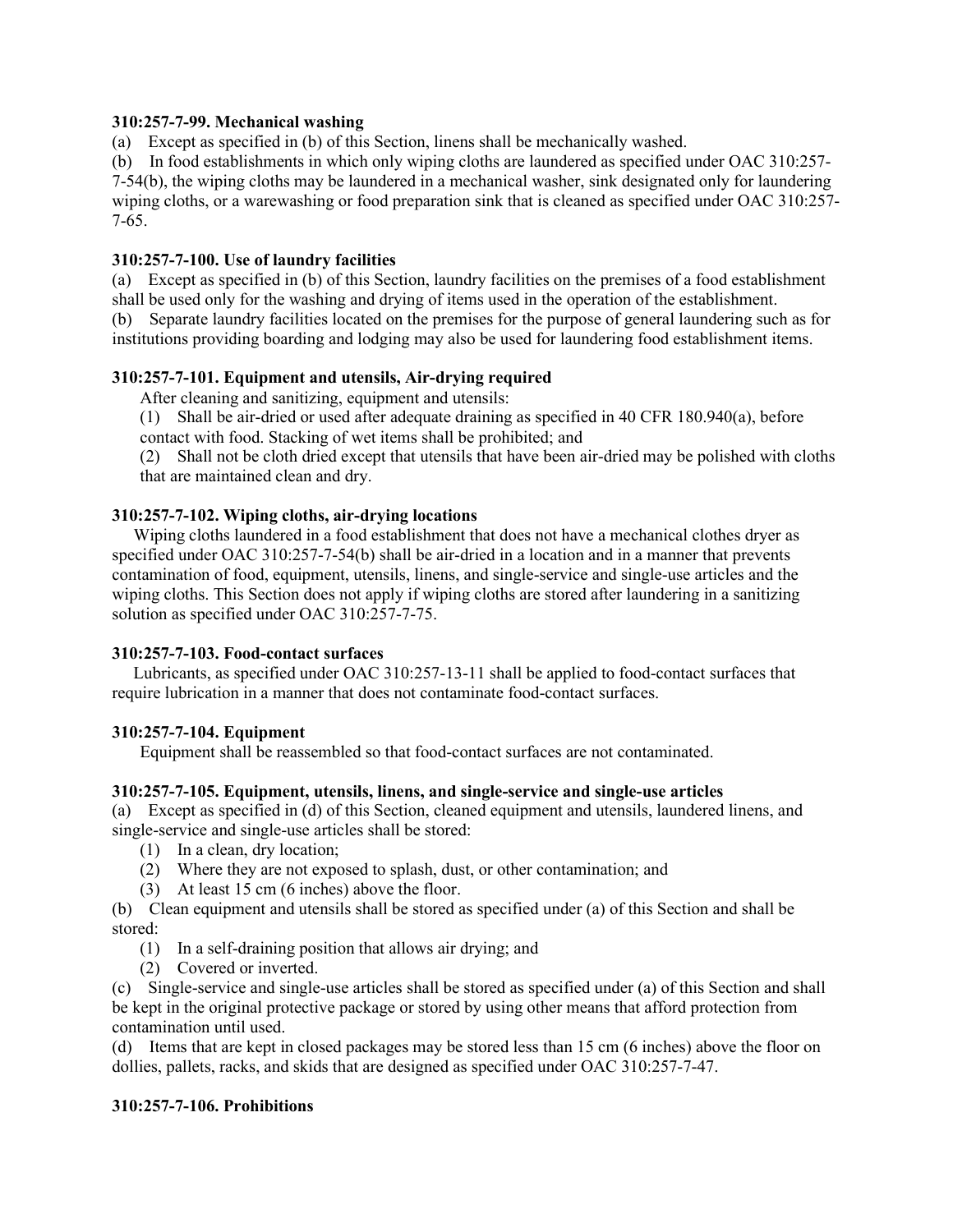(a) Except as specified in (b) of this Section, cleaned and sanitized equipment, utensils, laundered linens, and single-service and single-use articles may not be stored:

- (1) In locker rooms;
- (2) In toilet rooms;
- (3) In garbage rooms;
- (4) In mechanical rooms;
- (5) Under sewer lines that are not shielded to intercept potential drips;

(6) Under leaking water lines including leaking automatic fire sprinkler heads or under lines on which water has condensed;

- 
- (7) Under open stairwells; or
- (8) Under other sources of contamination.

(b) Laundered linens and single-service and single-use articles that are packaged or in a facility such as a cabinet may be stored in a locker room.

# **310:257-7-107. Kitchenware and tableware**

(a) Single-service and single-use articles and cleaned and sanitized utensils shall be handled, displayed, and dispensed so that contamination of food- and lip-contact surfaces is prevented.

(b) Knives, forks, and spoons that are not prewrapped shall be presented so that only the handles are touched by employees and by consumers if consumer self-service is provided.

(c) Except as specified under (b) of this Section, single-service articles that are intended for food-or lipcontact shall be furnished for consumer self-service with the original individual wrapper intact or from an approved dispenser

# **310:257-7-108. Soiled and clean tableware**

Soiled tableware shall be removed from consumer eating and drinking areas and handled so that clean tableware is not contaminated.

## **310:257-7-109. Preset tableware**

If tableware is preset:

(1) Except as specified in paragraph two (2) of this Section, tableware that is preset shall be

- protected from contamination by being wrapped, covered, or inverted;
- (2) Preset tableware may be exposed if:

(A) Unused settings are removed when the consumer is seated; or

(B) Settings not removed when a consumer is seated are cleaned and sanitized before any further use

## **310:257-7-110. Rinsing equipment and utensils after cleaning and sanitizing**

 After being cleaned and sanitized, equipment and utensils shall not be rinsed before air drying or use unless:

(1) The rinse is applied directly from a potable water supply by a warewashing machine that is maintained and operated as specified under OAC 310:257-7-26 through 310:257-7-48 and as specified under OAC 310:257-7-62 through 310:257-7-77; and

(2) The rinse is applied only after the equipment and utensils have been sanitized by the applications of hot water or by the applications of a chemical sanitizer solution whose EPA - Registered label use instructions call for rinsing off the sanitizer after it is applied in a commercial warewashing machine.

# **SUBCHAPTER 9. WATER, PLUMBING AND WASTE**

# **310:257-9-1. Approved System**

A license holder shall obtain potable water from: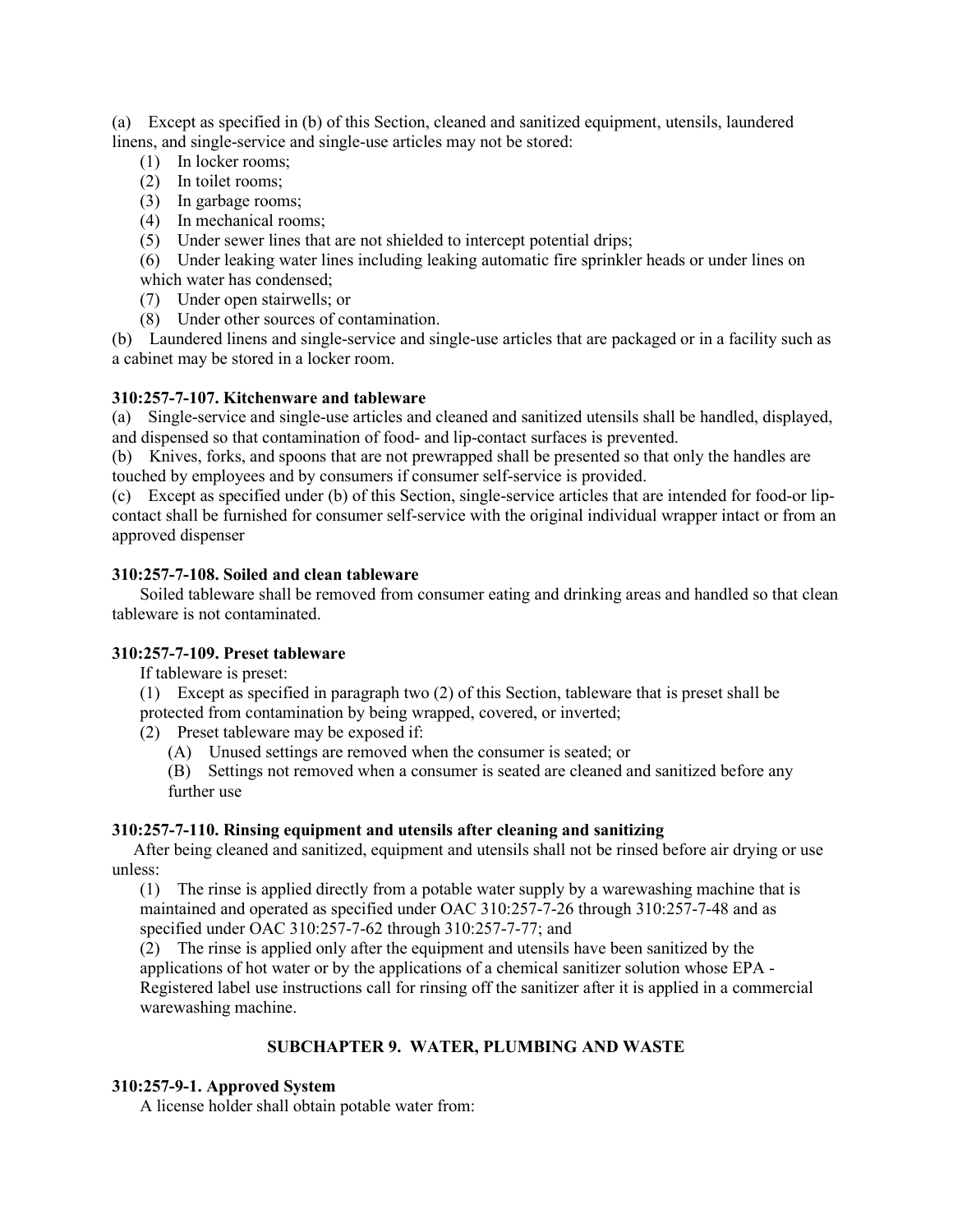(1) A public water system; or

(2) A non-public water system that is constructed, maintained, and operated according to law and the rules promulgated thereunder.

## **310:257-9-2. System flushing and disinfection**

A drinking water system shall be flushed and disinfected before being placed in service after construction, repair, or modification and after an emergency situation, such as a flood, that may introduce contaminants to the system.

## **310:257-9-3. Bottled drinking water [REVOKED]**

#### **310:257-9-4. Quality, standards [REVOKED]**

#### **310:257-9-5. Nondrinking water**

(a) A nondrinking water supply shall be used only if its use is approved.

(b) Nondrinking water shall be used only for nonculinary purposes such as air conditioning, nonfood equipment cooling, and fire protection.

#### **310:257-9-6. Sampling**

Except when used as specified under OAC 310:257-9-5, water from a non-public water system shall be sampled and tested at least annually and as required by OAC 252:624 Minor Public Water Supply Systems.

#### **310:257-9-7. Sample report**

The most recent sample report for the non-public water system shall be retained on file in the food establishment.

## **310:257-9-8. Quantity and availability, capacity**

(a) The water source and system shall be of sufficient capacity to meet the peak water demands of the food establishment. Mobile and seasonal food establishments shall have a minimum water capacity of at least ten (10) gallons. Pushcarts shall have a minimum water capacity of at least five (5) gallons.

(b) Hot water generation and distribution systems shall be sufficient to meet the peak hot water demands throughout the food establishment.

#### **310:257-9-9. Pressure**

(a) Water under pressure shall be provided to all fixtures, equipment, and nonfood equipment that are required to use water except that water supplied as specified under OAC 310:257-9-11(1) and (2) to a temporary food establishment or in response to a temporary interruption of a water supply need not be under pressure.

(b) Mobile and seasonal food establishments shall have a water system under pressure that produces a flow of at least two (2) gallons per minute.

#### **310:257-9-10. Distribution, delivery, and retention, system**

Water shall be received from the source through the use of:

(1) An approved public water main; or

(2) One or more of the following that shall be constructed, maintained, and operated according to law:

- (A) Non-public water main, water pumps, pipes, hoses, connections, and other appurtenances,
- (B) Water transport vehicles, and
- (C) Water containers.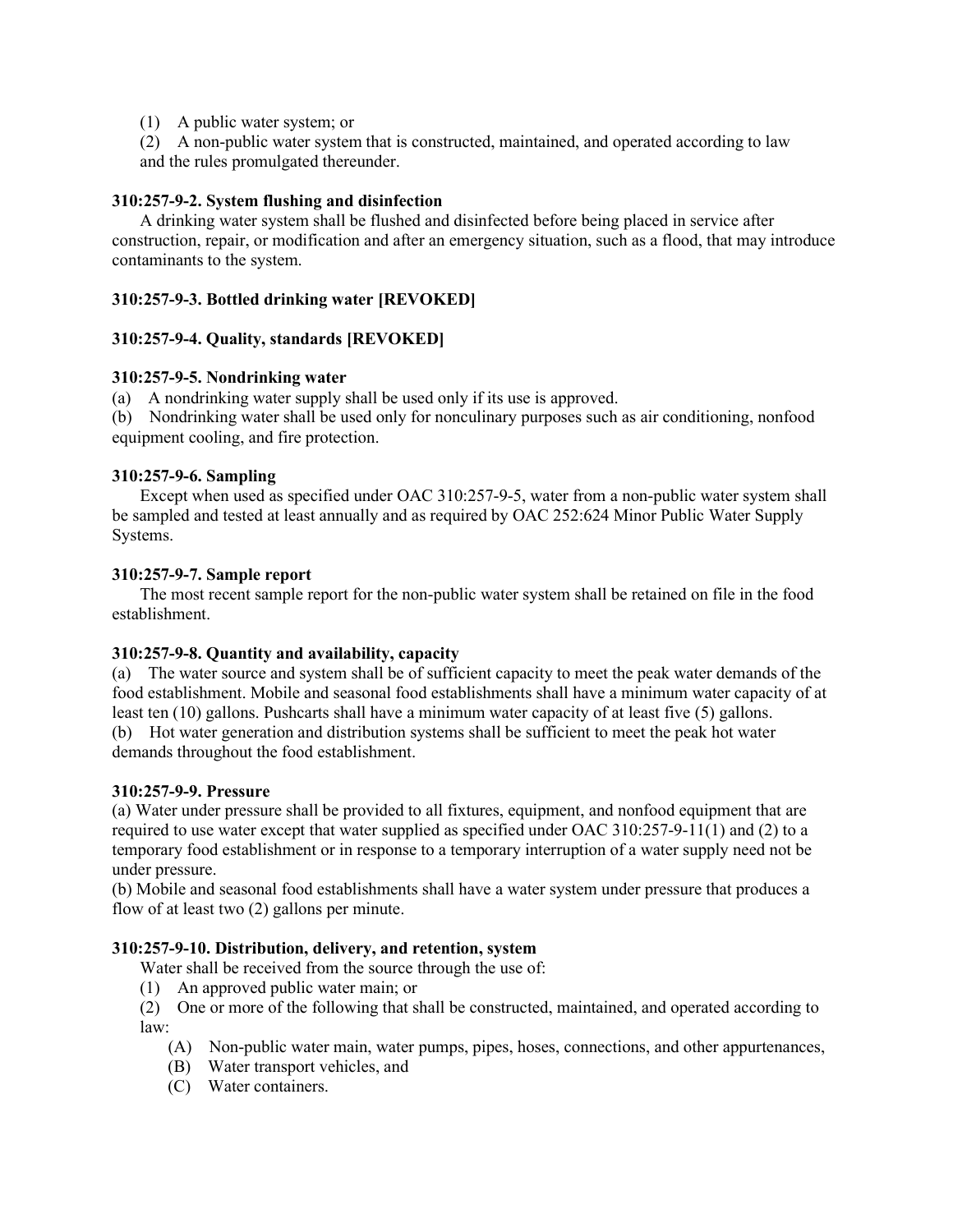#### **310:257-9-11. Alternative water supply**

Water meeting the requirements specified under OAC 310:257-9-1 through OAC 310:257-9-9 shall be made available for a temporary food establishment without a permanent water supply, and for a food establishment or mobile food establishment with a temporary interruption of its water supply through:

- (1) A supply of containers of commercially bottled drinking water;
- (2) One or more closed portable water containers;
- (3) An enclosed vehicular water tank;
- (4) An on-premises water storage tank; or
- (5) Piping, tubing, or hoses connected to an adjacent approved source.

# **310:257-9-12. Materials, approved**

(a) A plumbing system and hoses conveying water shall be constructed and repaired with approved materials according to law.

(b) A water filter shall be made of safe materials.

# **310:257-9-13. Approved system and cleanable fixtures**

- (a) A plumbing system shall be designed, constructed, and installed according to law.
- (b) A plumbing fixture such as a handwashing facility, toilet, or urinal shall be easily cleanable.

# **310:257-9-14. Handwashing facility, installation**

(a) A handwashing lavatory shall be equipped to provide water at a temperature of at least  $38^{\circ}$ C (100°F) through a mixing valve or combination faucet.

(b) A steam mixing valve shall not be used at a handwashing lavatory.

(c) A self-closing, slow-closing, or metering faucet shall provide a flow of water for at least fifteen (15) seconds without the need to reactivate the faucet.

(d) An automatic handwashing facility shall be installed in accordance with manufacturer's instructions.

(e) Where faucets are supplied with tempered water, the maximum water temperature shall be no greater than 120°F.

## **310:257-9-15. Backflow prevention, air gap**

An air gap between the water supply inlet and the flood level rim of the plumbing fixture, equipment, or nonfood equipment shall be at least twice the diameter of the water supply inlet and shall not be less than 25 mm (1 inch).

## **310:257-9-16. Backflow prevention device, design standard**

A backflow or back siphonage prevention device installed on a water supply system shall meet American Society of Sanitary Engineering (A.S.S.E.) standards for construction, installation, maintenance, inspection, and testing for that specific application and type of device.

## **310:257-9-17. Conditioning device, design**

A water filter, screen, and other water conditioning device installed on water lines shall be designed to facilitate disassembly for periodic servicing and cleaning. A water filter element shall be of the replaceable type.

## **310:257-9-18. Numbers and capacities, handwashing facilities**

(a) Except as specified in paragraphs (b) and (c) of this Section, at least one (1) handwashing lavatory, a number of handwashing lavatories necessary for their convenient use by employees in areas specified under OAC 310:257-9-23, and not fewer than the number of handwashing lavatories required by law shall be provided. A sink system shall be made of equipment and materials intended for the use of hand washing. The sink system shall be installed so that hand washing cannot contaminate clean utensils.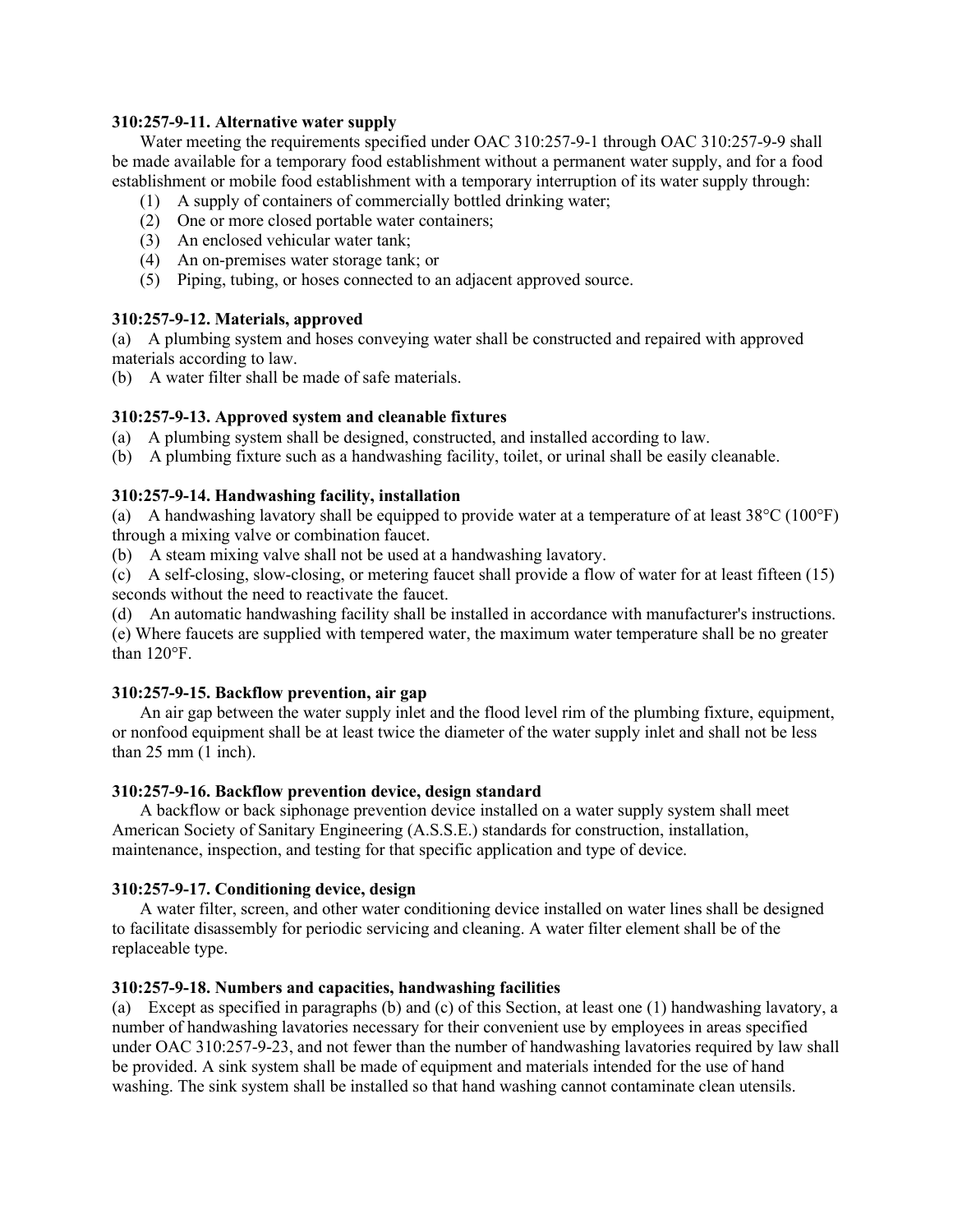(b) If approved and capable of removing the types of soils encountered in the food operations involved, automatic handwashing facilities may be substituted for handwashing lavatories in a food establishment that has at least one (1) handwashing lavatory.

## **310:257-9-19. Toilets and urinals**

At least one (1) toilet and not fewer than the toilets required by law shall be provided. If authorized by law and urinals are substituted for toilets, the substitution shall be done as specified in law. Chemical portable toilets, if approved, may be substituted for this requirement for temporary, seasonal, and mobile food establishments.

# **310:257-9-20. Service sink**

(a) At least one (1) service sink or one (1) curbed cleaning facility equipped with a floor drain shall be provided and conveniently located for the cleaning of mops or similar wet floor cleaning tools and for the disposal of mop water and similar liquid waste.

(b) If alternate floor cleaning methods are approved, and waste mop water is not generated, the service sink specified under (a) of this Section is not required.

# **310:257-9-21. Backflow prevention device, when required**

A plumbing system shall be installed to preclude backflow of a solid, liquid, or gas contaminant into the water supply system at each point of use at the food establishment, including on a hose bibb if a hose is attached or on a hose bibb if a hose is not attached and backflow prevention is required by law, by:

- (1) Providing an air gap as specified under OAC 310:257-9-15; or
- (2) Installing an approved backflow prevention device as specified under OAC 310:257-9-16.

# **310:257-9-22. Backflow prevention device, carbonator**

(a) If not provided with an air gap as specified under OAC 310:257-9-15, a dual check valve with an intermediate vent preceded by a screen of not less than 100 mesh to 25.4mm (100 mesh to 1 inch) shall be installed upstream from a carbonating device and downstream from any copper in the water supply line. (b) A dual check valve attached to the carbonator need not be of the vented type if an air gap or vented backflow prevention device has been otherwise provided as specified under (a) of this Section.

## **310:257-9-23. Location and placement, handwashing facilities**

A handwashing facility shall be located:

(1) To allow convenient use by employees in food preparation, food dispensing, and warewashing areas; and;

(2) In, or immediately adjacent to, toilet rooms.

## **310:257-9-24. Backflow prevention device, location**

A backflow prevention device shall be located so that it may be serviced and maintained.

## **310:257-9-25. Conditioning device, location**

A water filter, screen, and other water conditioning device installed on water lines shall be located to facilitate disassembly for periodic servicing and cleaning.

# **310:257-9-26. Using a handwashing facility.**

- (a) A handwashing facility shall be maintained so that it is accessible at all times for employee use.
- (b) A handwashing facility shall not be used for purposes other than handwashing.
- (c) An automatic handwashing facility shall be used in accordance with manufacturer's instructions.

# **310:257-9-27. Prohibiting a cross connection**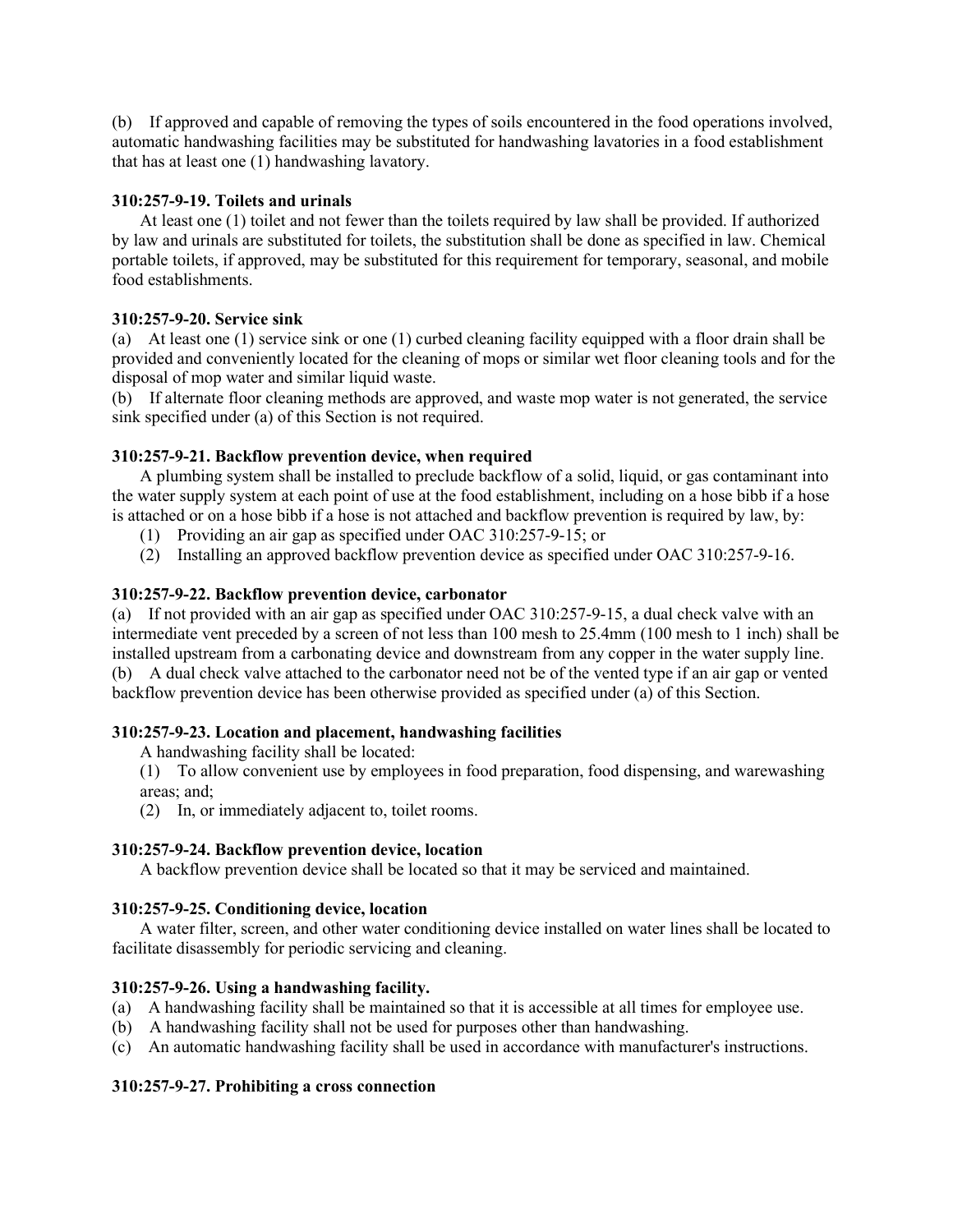(a) A person shall not create a cross connection by connecting a pipe or conduit between the drinking water system and a nondrinking water system or a water system of unknown quality.

(b) The piping of a nondrinking water system shall be durably identified so that it is readily distinguishable from piping that carries drinking water.

#### **310:257-9-28. Scheduling inspection and service for a water system device**

A device such as a water treatment device or backflow preventer shall be scheduled for inspection and service, in accordance with manufacturer's instructions and as necessary to prevent device failure based on local water conditions, and records demonstrating inspection and service shall be maintained by the person in charge.

#### **310:257-9-29. Water reservoir of fogging devices, cleaning**

(a) A reservoir that is used to supply water to a device such as a produce fogger shall be:

- (1) Maintained in accordance with manufacturer's specifications; and
- (2) Cleaned in accordance with manufacturer's specifications or according to the procedures specified under (b) of this Section, whichever is more stringent.

(b) Cleaning procedures shall include at least the following steps and shall be conducted at least once a week:

(1) Draining and complete disassembly of the water and aerosol contact parts;

(2) Brush-cleaning the reservoir, aerosol tubing, and discharge nozzles with a suitable detergent solution;

(3) Flushing the complete system with water to remove the detergent solution and particulate accumulation; and;

(4) Rinsing by immersing, spraying, or swabbing the reservoir, aerosol tubing, and discharge nozzles with at least 50 mg/L hypochlorite solution.

#### **310:257-9-30. System maintained in good repair**

A plumbing system shall be:

- (1) Repaired according to law; and
- (2) Maintained in good repair.

## **310:257-9-31. Materials, approved**

Materials that are used in the construction of a water tank and appurtenances shall be:

- (1) Safe;
- (2) Durable, corrosion-resistant, and nonabsorbent; and
- (3) Finished to have a smooth, easily cleanable surface.

#### **310:257-9-32. Enclosed system, sloped to drain**

A potable water tank shall be:

- (1) Enclosed from the filling inlet to the discharge outlet; and
- (2) Sloped to an outlet that allows complete drainage of the tank; and
- (3) At least the capacity as specified in OAC 310:257-9-8.

#### **310:257-9-33. Inspection and cleaning port, protected and secured**

If a water tank is designed with an access port for inspection and cleaning, the opening shall be in the top of the tank and:

- (1) Flanged upward at least 13 mm (one-half inch); and
- (2) Equipped with a port cover assembly that is:
	- (A) Provided with a gasket and a device for securing the cover in place, and;
	- (B) Flanged to overlap the opening and sloped to drain.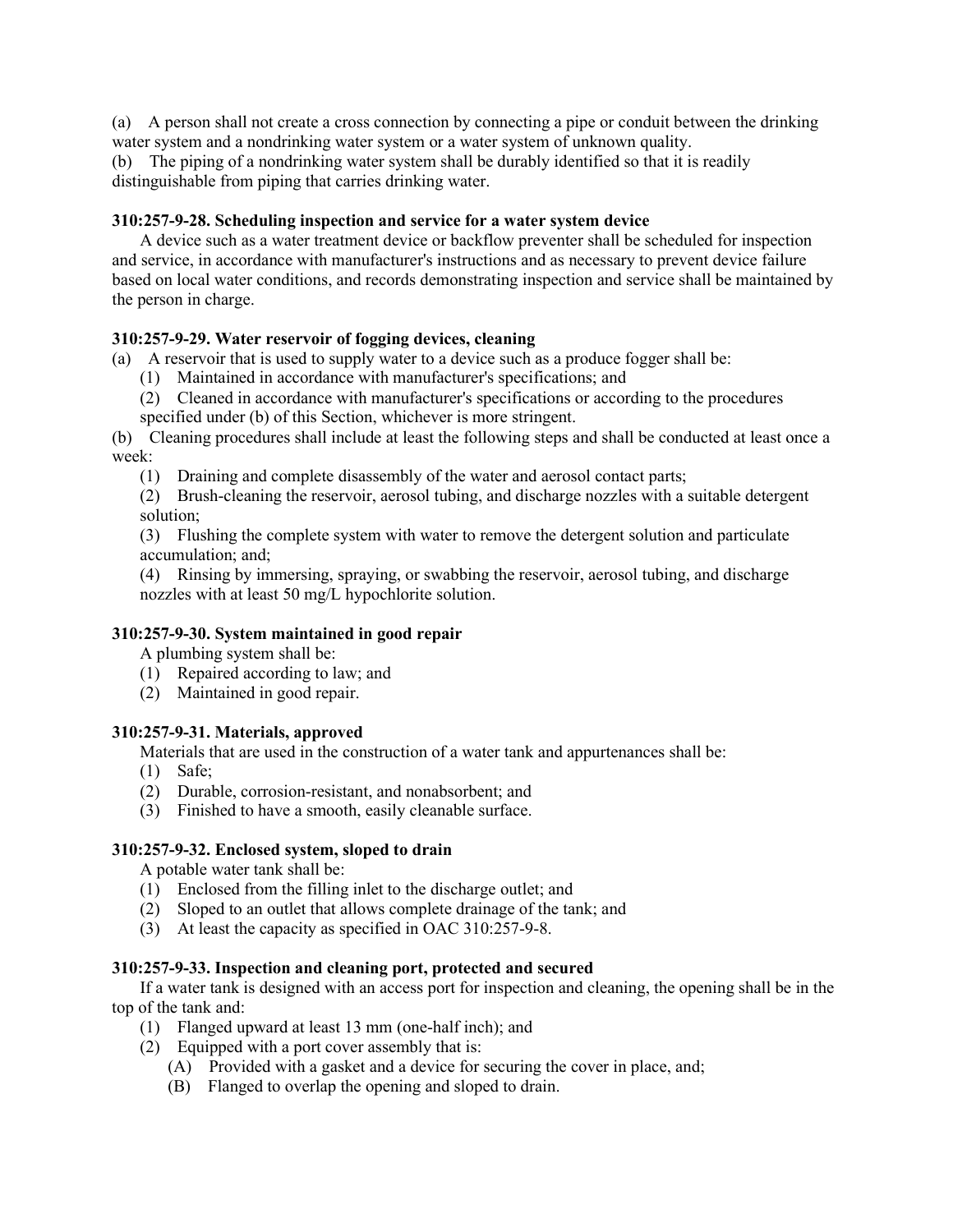#### **310:257-9-34. "V" type threads, use limitation**

A fitting with "V" type threads on a water tank inlet or outlet shall be allowed only when a hose is permanently attached.

#### **310:257-9-35. Tank vent, protected**

If provided, a water tank vent shall terminate in a downward direction and shall be covered with:

(1) 16 mesh to 25.4 mm (16 mesh to 1 inch) screen or equivalent when the vent is in a protected area; or

(2) A protective filter when the vent is in an area that is not protected from windblown dirt and debris.

#### **310:257-9-36. Inlet and outlet, sloped to drain**

(a) A water tank and its inlet and outlet shall be sloped to drain.

(b) A water tank inlet shall be positioned so that it is protected from contaminants such as waste discharge, road dust, oil or grease.

# **310:257-9-37. Hose, construction and identification**

A hose used for conveying potable water that is to be used for culinary purposes shall be:

- (1) Safe;
- (2) Durable, corrosion-resistant, nonabsorbent and made of food grade materials;
- (3) Resistant to pitting, chipping, crazing, scratching, scoring, distortion, and decomposition;
- (4) Finished with a smooth interior surface; and
- (5) Clearly and durably identified as to its use if not permanently attached.

#### **310:257-9-38. Filter, compressed air**

A filter that does not pass oil or oil vapors shall be installed in the air supply line between the compressor and drinking water system when compressed air is used to pressurize the water tank system.

#### **310:257-9-39. Protective cover or device**

A cap and keeper chain, closed cabinet, closed storage tube, or other approved protective cover or device shall be provided for a water inlet, outlet, and hose.

#### **310:257-9-40. Mobile food establishment tank inlet**

A mobile food establishment's water tank inlet shall be:

- (1) 19.1 mm (three-fourths (3/4) inch) in inner diameter or less; and
- (2) Provided with a hose connection of a size or type that will prevent its use for any other service.

#### **310:257-9-41. System flushing and sanitization**

A water tank, pump, and hoses shall be flushed and sanitized before being placed in service after construction, repair, modification, and periods of nonuse.

#### **310:257-9-42. Using a pump and hoses, backflow prevention**

A person shall operate a water tank, pump, and hoses so that backflow and other contamination of the water supply are prevented.

#### **310:257-9-43. Protecting inlet, outlet, and hose fitting**

If not in use, a water tank and hose inlet and outlet fitting shall be protected using a cover or device as specified under OAC 310:257-9-39.

## **310:257-9-44. Tank, pump, and hoses, dedication**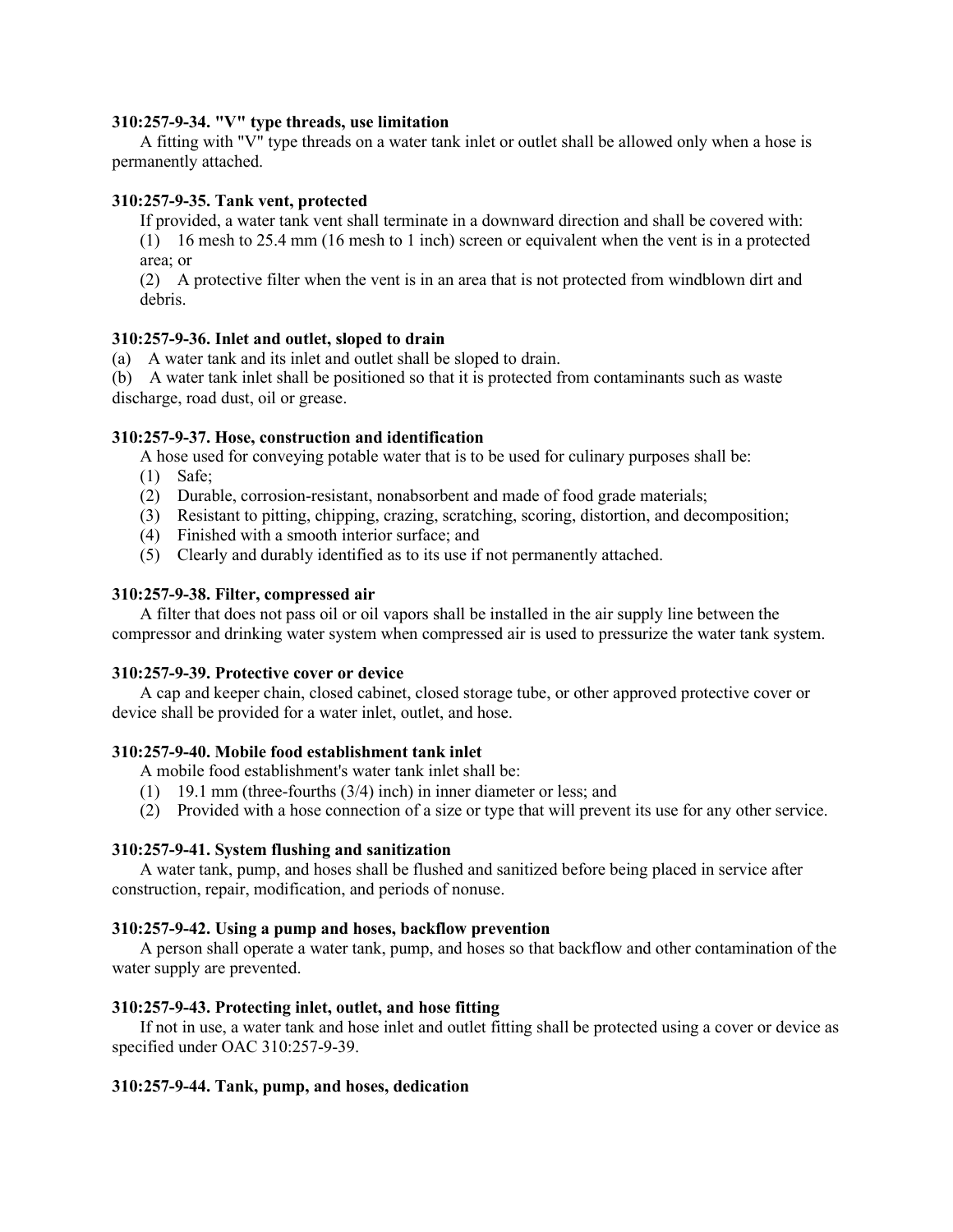(a) Except as specified in (b) of this Section, a water tank, pump, and hoses used for conveying drinking water shall be used for no other purpose.

(b) Water tanks, pumps, and hoses approved for liquid foods may be used for conveying drinking water if they are cleaned and sanitized before they are used to convey water.

#### **310:257-9-45. Capacity and drainage**

A sewage holding tank in a mobile or seasonal food establishment shall be:

(1) Sized fifteen percent (15%) larger in capacity than the water supply tank;

(2) Sloped to a drain that is twenty-five (25) mm (one (1) inch) in inner diameter or greater, equipped with a shut-off valve; and

(3) If connected to a permanent water supply, the establishment shall be connected to a permanent sewage system.

#### **310:257-9-46. Establishment drainage system**

Food establishment drainage systems, including grease traps, that convey sewage shall be designed and installed as specified under OAC 310:257-9-13(a).

#### **310:257-9-47. Backflow prevention**

(a) Except as specified in (b) through (d) of this Section, a direct connection shall not exist between the sewage system and a drain originating from equipment in which food, portable equipment, or utensils are placed.

(b) Subsection (a) of this Section does not apply to floor drains that originate in refrigerated spaces that are constructed as an integral part of the building.

(c) If allowed by law, a warewashing machine may have a direct connection between its waste outlet and a floor drain when the machine is located within 1.5 m (5 feet) of a trapped floor drain and the machine outlet is connected to the inlet side of a properly vented floor drain trap.

(d) If allowed by law, a warewashing sink may have a direct connection.

#### **310:257-9-48. Grease trap**

If used, a grease trap or interceptor shall be located to be easily accessible for cleaning.

## **310:257-9-49. Conveying sewage**

Sewage shall be conveyed to the point of disposal through an approved sanitary sewage system or other system, including use of sewage transport vehicles, waste retention tanks, pumps, pipes, hoses, and connections that are constructed, maintained, and operated according to law.

#### **310:257-9-50. Removing mobile food establishment wastes**

Sewage and other liquid wastes shall be removed from a mobile food establishment at an approved waste servicing area or by a sewage transport vehicle in such a way that a public health hazard or nuisance is not created.

#### **310:257-9-51. Flushing a waste retention tank**

A tank for liquid waste retention shall be thoroughly flushed and drained in a sanitary manner during the servicing operation.

#### **310:257-9-52. Approved sewage disposal system**

Sewage shall be disposed through an approved facility that is:

(1) A public sewage treatment plant; or

(2) An individual sewage disposal system that is sized, constructed, maintained, and operated according to law.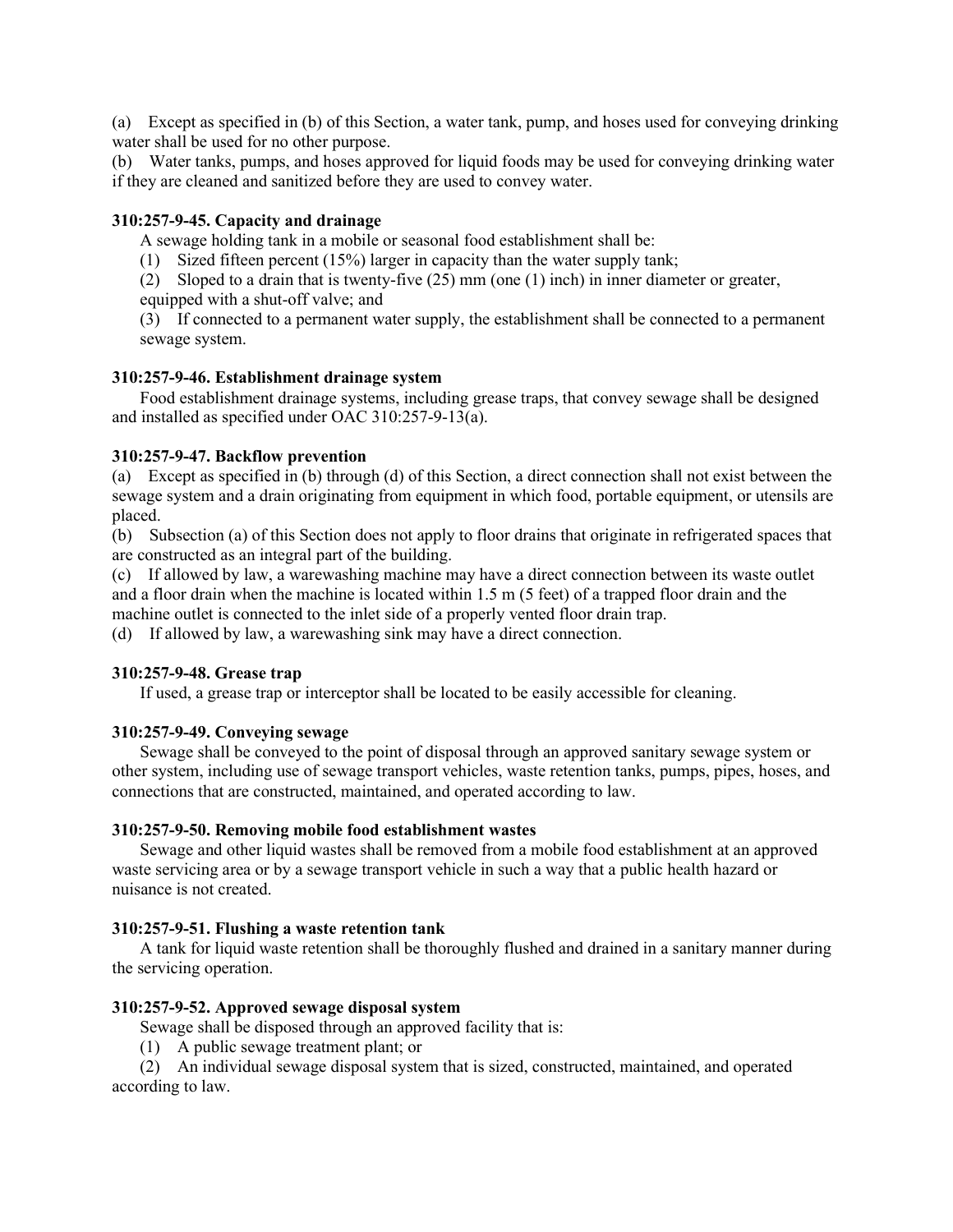## **310:257-9-53. Other liquid wastes and rainwater**

Condensate drainage and other non-sewage liquids and rainwater shall be drained from point of discharge to disposal according to law.

### **310:257-9-54. Indoor storage area**

If located within the food establishment, a storage area for refuse, recyclables, and returnables shall meet the requirements specified under OAC 310:257-11-1, OAC 310:257-11-3 through OAC 310:257- 11-10, OAC 310:257-11-15, and OAC 310:257-11-16.

## **310:257-9-55. Outdoor storage surface**

An outdoor storage surface for refuse, recyclables, and returnables shall be constructed of nonabsorbent material such as concrete or asphalt and shall be smooth, durable, and sloped to drain

### **310:257-9-56. Outdoor enclosure**

If used, an outdoor enclosure for refuse, recyclables, and returnables shall be constructed of durable and cleanable materials.

### **310:257-9-57. Receptacles**

(a) Except as specified in (b) of this Section, receptacles and waste handling units for refuse, recyclables, and returnables and for use with materials containing food residue shall be durable, cleanable, insect- and rodent-resistant, leakproof, and nonabsorbent.

(b) Plastic bags and wet strength paper bags may be used to line receptacles for storage inside the food establishment, or within closed outside receptacles.

### **310:257-9-58. Receptacles in vending machines**

A refuse receptacle shall not be located within a vending machine, except that a receptacle for beverage bottle crown closures may be located within a vending machine.

#### **310:257-9-59. Outside receptacles**

(a) Receptacles and waste handling units for refuse, recyclables, and returnables used with materials containing food residue and used outside the food establishment shall be designed and constructed to have tight-fitting lids, doors, or covers.

(b) Receptacles and waste handling units for refuse and recyclables such as an on-site compactor shall be installed so that accumulation of debris and insect and rodent attraction and harborage are minimized and effective cleaning is facilitated around and, if the unit is not installed flush with the base pad, under the unit.

(c) Equipment and receptacles for refuse, recyclables, and returnables used with materials containing food residue and designed to be used by establishment patrons shall be used as originally designed and maintained so that accumulation of debris and insect and rodent attraction are minimized.

#### **310:257-9-60. Storage areas, rooms, and receptacles, capacity and availability**

(a) An inside storage room and area and outside storage area and enclosure, and receptacles shall be of sufficient capacity to hold refuse, recyclables, and returnables that accumulate.

(b) A receptacle shall be provided in each area of the food establishment or premises where refuse is generated or commonly discarded, or where recyclables or returnables are placed.

(c) If disposable towels are used at handwashing lavatories, a waste receptacle shall be located at each lavatory or group of adjacent lavatories.

# **310:257-9-61. Toilet room receptacle, covered**

A toilet room used by females shall be provided with a covered receptacle for sanitary napkins.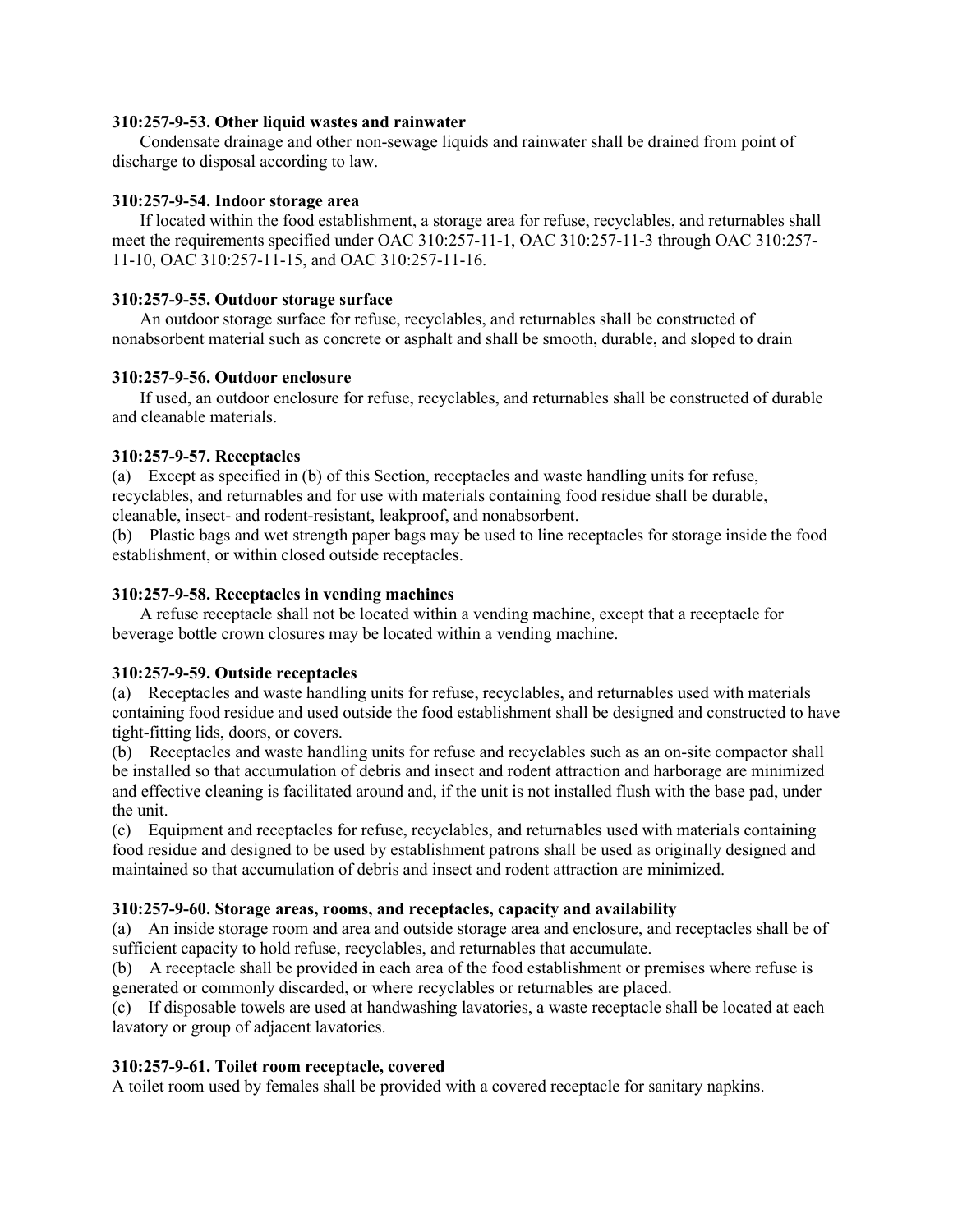# **310:257-9-62. Cleaning implements and supplies**

(a) Except as specified in (b) of this Section, suitable cleaning implements and supplies such as high pressure pumps, hot water, steam, and detergent shall be provided as necessary for effective cleaning of receptacles and waste handling units for refuse, recyclables, and returnables.

(b) If approved, off-premises-based cleaning services may be used if on-premises cleaning implements and supplies are not provided.

### **310:257-9-63. Storage areas, redeeming machines, receptacles and waste handling units, location**

(a) An area designated for refuse, recyclables, returnables, and, except as specified in (b) of this Section, a redeeming machine for recyclables or returnables shall be located so that it is separate from food, equipment, utensils, linens, and single-service and single-use articles so a public health hazard or nuisance is not created.

(b) A redeeming machine may be located in the packaged food storage area or consumer area of a food establishment if food, equipment, utensils, linens, and single-service and single-use articles are not subject to contamination from the machines and a public health hazard or nuisance is not created.

(c) The location of receptacles and waste handling units for refuse, recyclables, and returnables shall not create a public health hazard or nuisance or interfere with the cleaning of adjacent space.

### **310:257-9-64. Storing refuse, recyclables, and returnables**

Refuse, recyclables, and returnables shall be stored in receptacles or waste handling units so that they are inaccessible to insects and rodents.

### **310:257-9-65. Areas, enclosures, and receptacles, good repair**

Storage areas, enclosures, and receptacles for refuse, recyclables, and returnables shall be maintained in good repair

# **310:257-9-66. Outside storage prohibitions**

(a) Except as specified in (b) of this Section, refuse receptacles not meeting the requirements specified under OAC 310:257-9-57(a) such as receptacles that are not rodent-resistant, unprotected plastic bags and paper bags, or baled units that contain materials with food residue shall not be stored outside. (b) Cardboard or other packaging material that does not contain food residues and that is awaiting regularly scheduled delivery to a recycling or disposal site may be stored outside without being in a covered receptacle if it is stored so that it does not create a rodent harborage problem.

# **310:257-9-67. Covering receptacles**

Receptacles and waste handling units for refuse, recyclables, and returnables shall be kept covered:

- (1) Inside the food establishment if the receptacles and units:
	- (A) Contain food residue and are not in continuous use; or
	- (B) After they are filled; and
- (2) With tight-fitting lids or doors if kept outside the food establishment.

#### **310:257-9-68. Using drain plugs**

Drains in receptacles and waste handling units for refuse, recyclables, and returnables shall have drain plugs in place.

#### **310:257-9-69. Maintaining refuse areas and enclosures**

A storage area and enclosure for refuse, recyclables, or returnables shall be maintained free of unnecessary items, as specified under OAC 310:257-11-53, and clean.

# **310:257-9-70. Cleaning receptacles**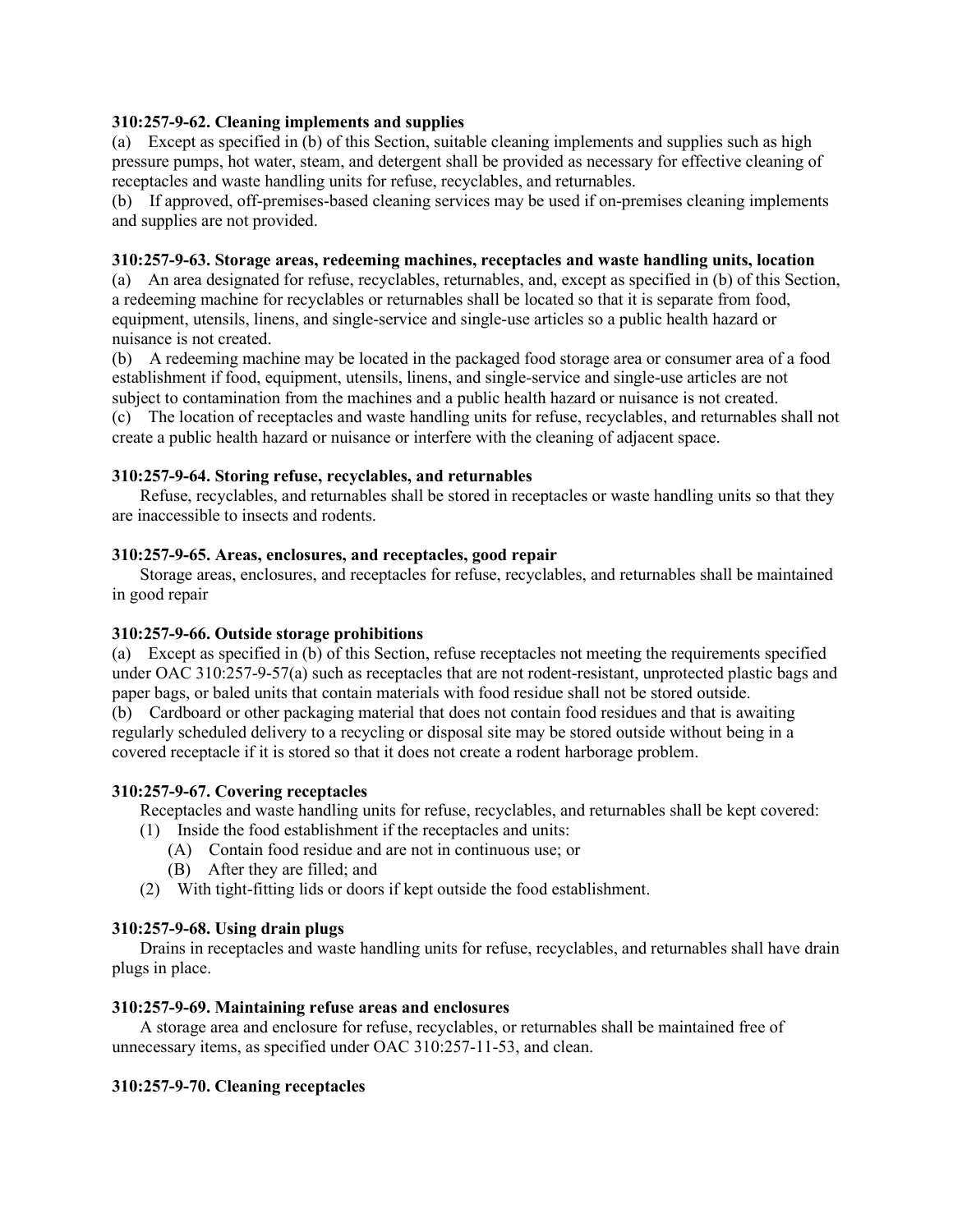(a) Receptacles and waste handling units for refuse, recyclables, and returnables shall be thoroughly cleaned in a way that does not contaminate food, equipment, utensils, linens, or single-service and singleuse articles, and waste water shall be disposed of as specified under OAC 310:257-9-49.

(b) Soiled receptacles and waste handling units for refuse, recyclables, and returnables shall be cleaned at a frequency necessary to prevent them from developing a buildup of soil or becoming attractants for insects and rodents.

# **310:257-9-71. Frequency**

Refuse, recyclables, and returnables shall be removed from the premises at a frequency that will minimize the development of objectionable odors and other conditions that attract or harbor insects and rodents.

# **310:257-9-72. Receptacles or vehicles**

Refuse, recyclables, and returnables shall be removed from the premises by way of:

- (1) Portable receptacles that are constructed and maintained according to law; or
- (2) A transport vehicle that is constructed, maintained, and operated according to law.

# **310:257-9-73. Community or individual facility**

Solid waste not disposed of through the sewage system such as through grinders and pulpers shall be recycled or disposed of in an approved public or private community recycling or refuse facility; or solid waste shall be disposed of in an individual refuse facility such as a landfill or incinerator which is sized, constructed, maintained, and operated according to law

# **SUBCHAPTER 11. PHYSICAL FACILITIES**

# **310:257-11-1. Indoor areas, surface characteristics**

(a) Except as specified in (b) of this Section, materials for indoor floor, wall, and ceiling surfaces under conditions of normal use shall be:

(1) Smooth, durable, and easily cleanable for areas where food establishment operations are conducted. In food preparation and warewashing areas, the Light Reflectivity Value (LRV) of walls and ceiling surfaces shall be fifty percent (50%) or greater to aid in thorough cleaning of these areas.

(2) Closely woven and easily cleanable carpet for carpeted areas; and

(3) Nonabsorbent for areas subject to moisture such as food preparation areas, walk-in refrigerators, warewashing areas, toilet rooms, mobile food establishment servicing areas, and areas subject to flushing or spray cleaning methods.

(b) In a temporary food establishment:

(1) If graded to drain, a floor may be concrete, machine-laid asphalt, or dirt or gravel if it is covered with mats, removable platforms, duckboards, or other suitable approved materials that are effectively treated to control dust and mud; and

(2) Walls and ceilings shall be constructed of a material that protects the interior from the weather and windblown dust and debris.

# **310:257-11-2. Outdoor areas, surface characteristics**

(a) The outdoor walking and driving areas shall be surfaced with concrete, asphalt, or gravel or other materials that have been effectively treated to minimize dust, facilitate maintenance, and prevent muddy conditions.

(b) Exterior surfaces of buildings and mobile food service establishments shall be of weather-resistant materials and shall comply with law.

# **310:257-11-3. Floors, walls, and ceilings**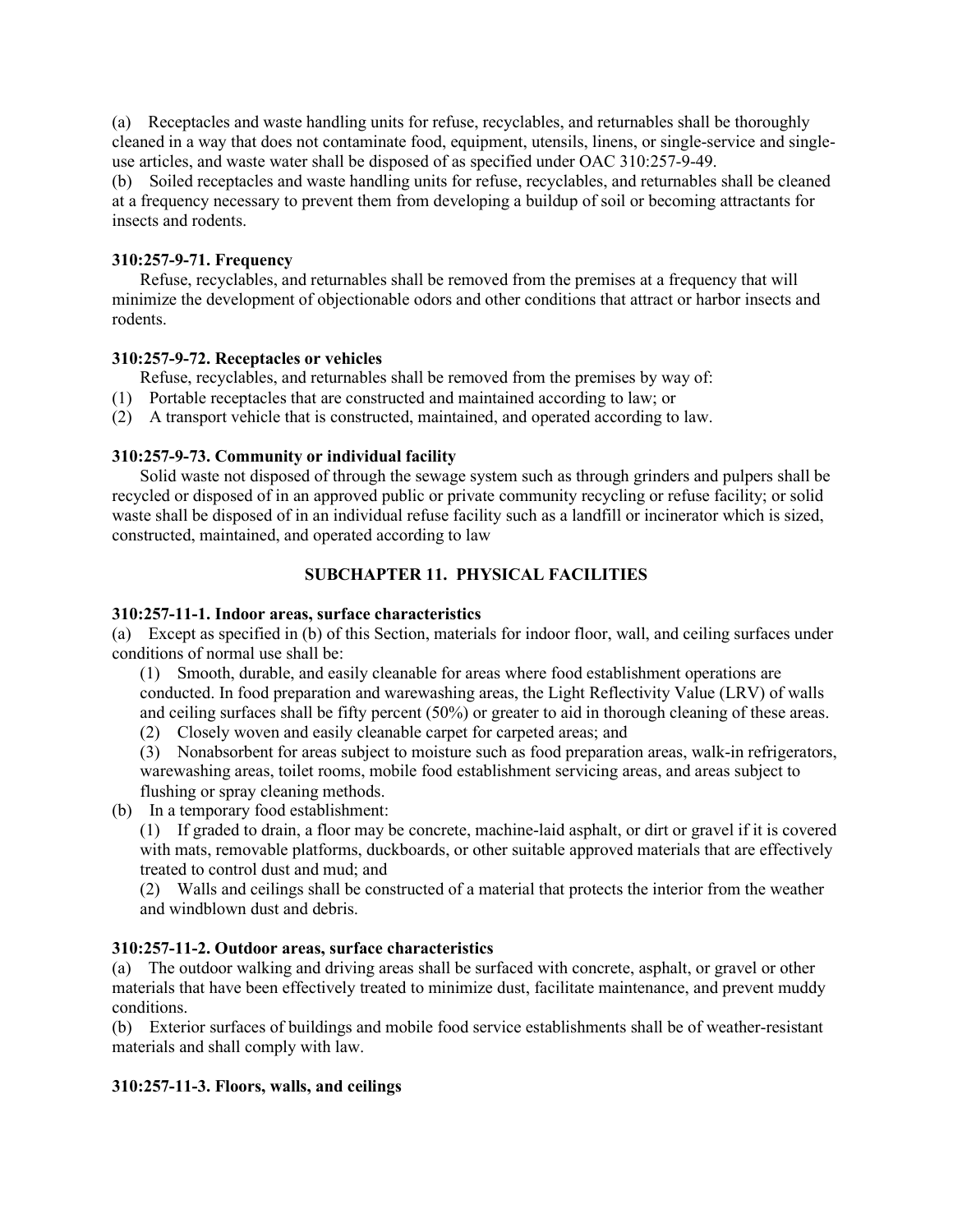Except as allowed in OAC 310:257-11-6, and except for antislip floor coverings or applications that may be used for safety reasons, floors, floor coverings, walls, wall coverings, and ceilings shall be designed, constructed, and installed so they are smooth and easily cleanable.

# **310:257-11-4. Floors, walls, and ceilings, utility lines**

(a) Utility service lines and pipes shall not be unnecessarily exposed.

(b) Exposed utility service lines and pipes shall be installed so they do not obstruct or prevent cleaning of the floors, walls, or ceilings.

(c) Exposed horizontal utility service lines and pipes shall not be installed on the floor.

# **310:257-11-5. Floor and wall junctures, coved, and enclosed or sealed**

(a) In food establishments in which cleaning methods other than water flushing are used for cleaning floors, the floor and wall junctures shall be coved and closed to no larger than one (1) mm (one thirtysecond  $1/32$  inch).

(b) The floors in food establishments in which water flush cleaning methods are used shall be provided with drains, be graded to drain, and the floor and wall junctures shall be coved and sealed.

# **310:257-11-6. Floor carpeting, restrictions and installation**

(a) A floor covering such as carpeting or similar material shall not be installed as a floor covering in food preparation areas, walk-in refrigerators, warewashing areas, toilet room areas where handwashing lavatories, toilets, and urinals are located, refuse storage rooms, or other areas where the floor is subject to moisture, flushing, or spray cleaning methods.

(b) If carpeting is installed as a floor covering in areas other than those specified under (a) of this Section, it shall be:

(1) Securely attached to the floor with a durable mastic, by using a stretch and tack method, or by another method; and

(2) Installed tightly against the wall under the coving or installed away from the wall with a space between the carpet and the wall and with the edges of the carpet secured by metal stripping or some other means.

# **310:257-11-7. Floor covering, mats and duckboards**

Mats and duckboards shall be designed to be removable and easily cleanable.

# **310:257-11-8. Wall and ceiling coverings and coatings**

(a) Wall and ceiling covering materials shall be attached so that they are easily cleanable.

(b) Except in areas used only for dry storage, concrete, porous blocks, or bricks used for indoor wall construction shall be finished and sealed to provide a smooth, nonabsorbent, easily cleanable surface.

# **310:257-11-9. Walls and ceilings, attachments**

(a) Except as specified in (b) of this Section, attachments to walls and ceilings such as light fixtures, mechanical room ventilation system components, vent covers, wall mounted fans, decorative items, and other attachments shall be easily cleanable.

(b) In a consumer area, wall and ceiling surfaces and decorative items and attachments that are provided for ambiance need not meet this requirement if they are kept clean.

# **310:257-11-10. Walls and ceilings, studs, joists, and rafters**

Studs, joists, and rafters shall not be exposed in areas subject to moisture. This requirement does not apply to temporary food establishments

# **310:257-11-11. Light bulbs, protective shielding**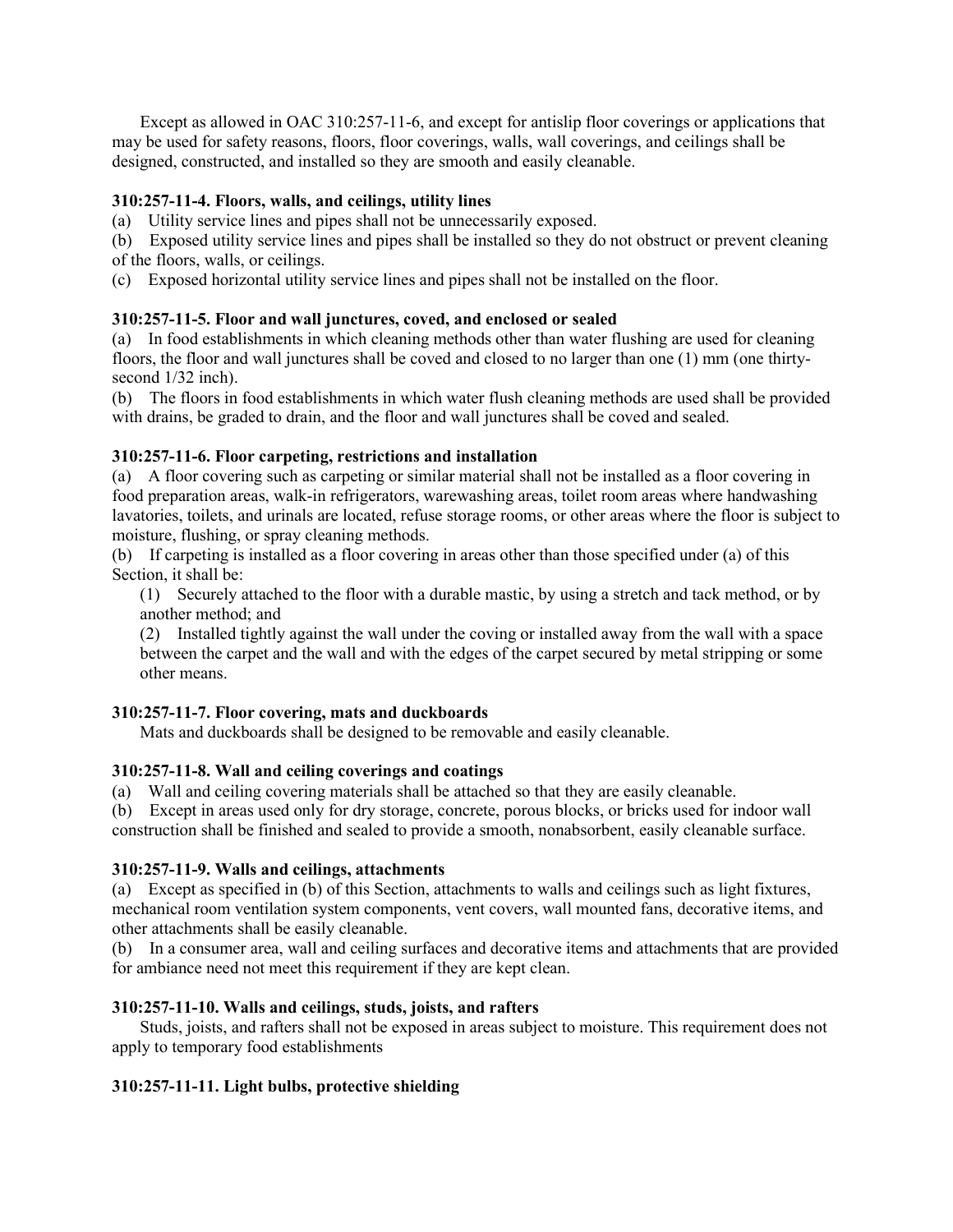(a) Except as specified in (b) of this Section, light bulbs shall be shielded, coated, or otherwise shatterresistant in areas where there is exposed food; clean equipment, utensils, and linens; or unwrapped singleservice and single-use articles.

(b) Shielded, coated, or otherwise shatter-resistant bulbs need not be used in areas used only for storing food in unopened packages, if:

- (1) The integrity of the packages can not be affected by broken glass falling onto them; and
- (2) The packages are capable of being cleaned of debris from broken bulbs before the packages are opened.

(c) An infrared or other heat lamp shall be protected against breakage by a shield surrounding and extending beyond the bulb so that only the face of the bulb is exposed.

# **310:257-11-12. Heating, ventilating, air conditioning system Vents**

Heating, ventilating, and air conditioning systems shall be designed and installed so that make-up air intake and exhaust vents do not cause contamination of food, food-contact surfaces, equipment, or utensils.

# **310:257-11-13. Insect control devices, design and installation**

(a) Insect control devices that are used to electrocute or stun flying insects shall be designed to retain the insect within the device.

- (b) Insect control devices shall be installed so that:
	- (1) The devices are not located over a food preparation area; and

(2) Dead insects and insect fragments are prevented from being impelled onto or falling on exposed food; clean equipment, utensils, linens; and unwrapped single-service and single-use articles.

# **310:257-11-14. Toilet rooms, enclosed**

A toilet room shall be completely enclosed and provided with a tight-fitting and self-closing door, except for the following situations:

(1) when a toilet room is located outside of the food establishment and does not open directly into the food establishment, such as a toilet room provided by the management of a shopping mall; or (2) when a toilet room that utilizes an offset entrance maze:

(A) protects exposed food, clean equipment, utensils, linens; and unwrapped single-service and single-use articles to contamination, and

(B) offensive odors are controlled.

# **310:257-11-15. Outer openings, protected**

(a) Except as specified in (b), (c), (d), and (e) of this Section, outer openings of a food establishment shall be protected against the entry of insects and rodents by:

- (1) Filling or closing holes and other gaps along floors, walls, and ceilings;
- (2) Closed, tight-fitting windows; and
- (3) Solid, self-closing, tight-fitting doors.

(b) Paragraph (a) of this Section does not apply if a food establishment opens into a larger structure, such as a mall, airport, or office building, or into an attached structure, such as a porch, and the outer openings from the larger or attached structure are protected against the entry of insects and rodents. (c) Exterior doors used as exits need not be self-closing if they are:

- (1) Solid and tight-fitting;
- (2) Designated for use only when an emergency exists, by the fire protection authority that has
- jurisdiction over the food establishment; and
- (3) Limited-use so they are not used for entrance or exit from the building for purposes other than the designated emergency exit use.

(d) Except as specified in (b) and (e) of this Section, if the windows or doors of a food establishment, or of a larger structure within which a food establishment is located, are kept open for ventilation or other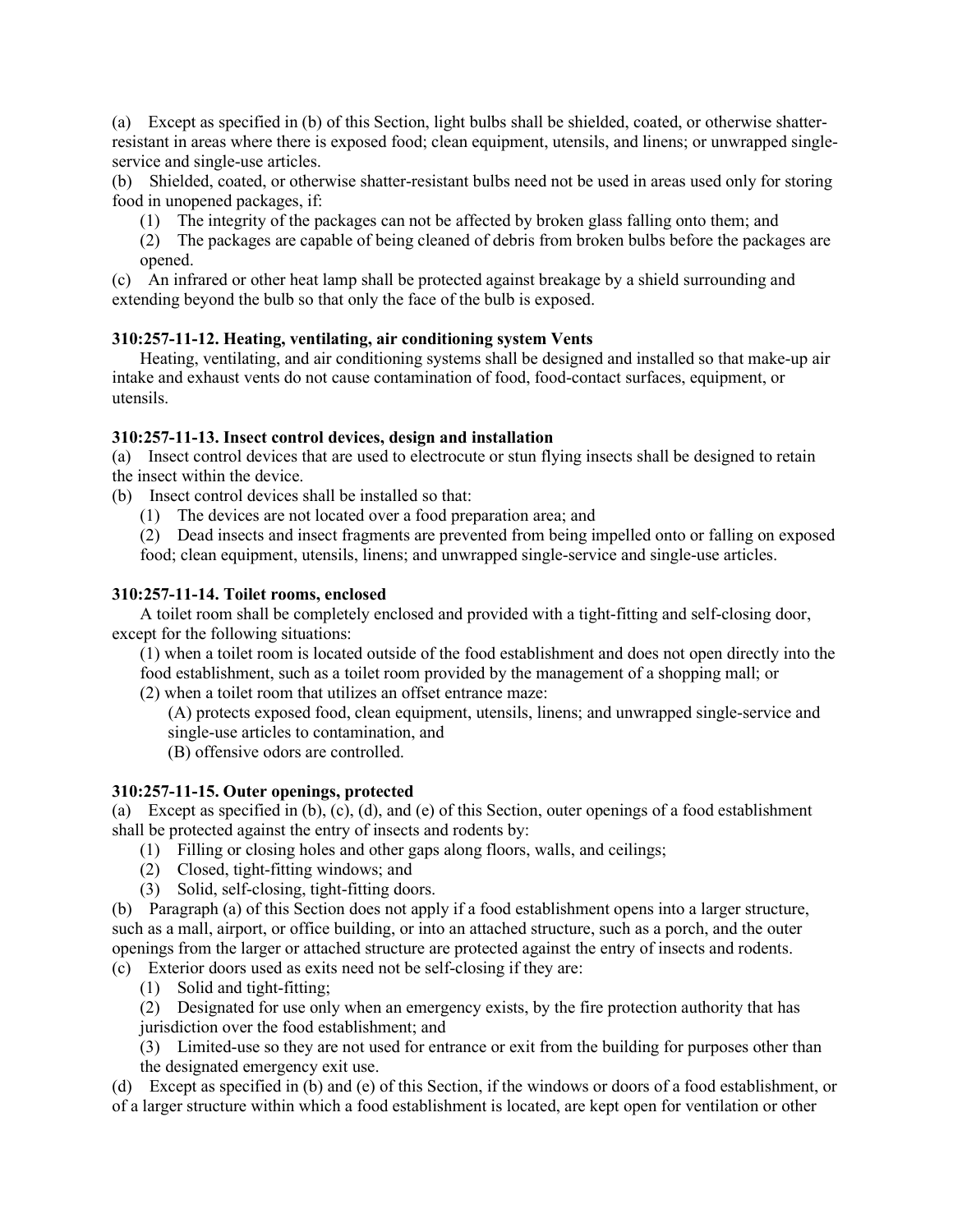purposes or a temporary food establishment is not provided with windows and doors as specified under (a) of this Section, the openings shall be protected against the entry of insects and rodents by:

- (1) 16 mesh to 25.4mm (16 mesh to 1 inch) screens;
- (2) Properly installed air curtains which adequately exclude flying insects; or
- (3) Other effective means.

(e) Paragraph (d) of this Section does not apply if flying insects and other pests are absent due to the location of the establishment, the weather, or other limiting conditions.

### **310:257-11-16. Exterior walls and roofs, protective barrier**

Perimeter walls and roofs of a food establishment shall effectively protect the establishment from the weather and the entry of insects, rodents, and other animals.

## **310:257-11-17. Outdoor food vending areas, overhead protection**

Except for machines that vend canned beverages, if located outside, a machine used to vend food shall be provided with overhead protection.

## **310:257-11-18. Outdoor servicing areas, overhead protection**

Servicing areas shall be provided with overhead protection except that areas used only for the loading of water or the discharge of sewage and other liquid waste, through the use of a closed system of hoses, need not be provided with overhead protection.

### **310:257-11-19. Outdoor walking and driving surfaces, graded to drain**

Exterior walking and driving surfaces shall be graded to drain.

### **310:257-11-20. Outdoor refuse areas graded to drain**

Outdoor refuse areas shall be constructed in accordance with law and shall be graded to drain to collect and dispose of liquid waste that result from the refuse and from cleaning the area and waste receptacles.

### **310:257-11-21. Private homes and living or sleeping quarters, use prohibition**

A private home, a room used as living or sleeping quarters, or an area directly opening into a room used as living or sleeping quarters shall not be used for conducting food establishment operations.

#### **310:257-11-22. Living or sleeping quarters, separation**

Living or sleeping quarters located on the premises of a food establishment such as those provided for lodging registration clerks or resident managers shall be separated from rooms and areas used for food establishment operations by complete partitioning and solid self-closing doors.

#### **310:257-11-23. Handwashing facilities, minimum number [REVOKED]**

#### **310:257-11-24. Handwashing cleanser, availability**

Each handwashing sink or group of two (2) adjacent sinks shall be provided with a supply of hand cleaning liquid, powder, or bar soap.

#### **310:257-11-25. Hand drying provision**

(a) Each handwashing sink or group of adjacent sinks shall be provided with at least one of the following:

- (1) Individual, disposable towels;
- (2) A continuous towel system that supplies the user with a clean towel;
- (3) A heated-air hand drying device; or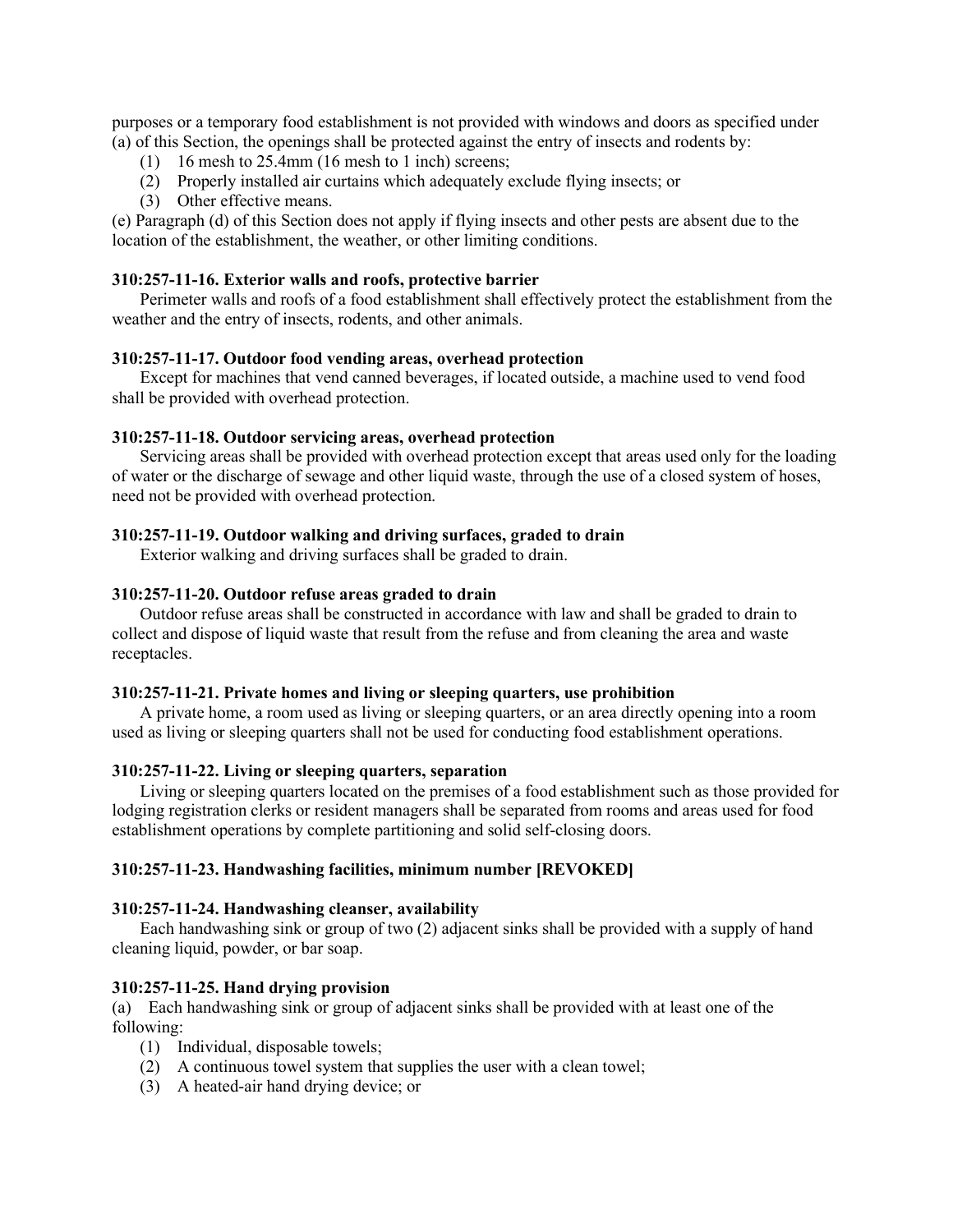(4) A hand drying device that employs an air-knife system that delivers high velocity, pressurized air at ambient temperatures.

## **310:257-11-26. Handwashing aids and devices, use restrictions**

A sink used for food preparation or utensil washing, or a service sink or curbed cleaning facility used for the disposal of mop water or similar wastes, shall not be provided with the handwashing aids and devices required for a handwashing sink as specified under OAC 310:257-11-24 and OAC 310:257-11-25 and OAC 310:257-9-60(c).

# **310:257-11-27. Handwashing signage**

A sign or poster that notifies food employees to wash their hands shall be provided at all handwashing lavatories used by food employees and shall be clearly visible to food employees.

# **310:257-11-28. Disposable towels, waste receptacle [REVOKED]**

# **310:257-11-29. Toilets and urinals, minimum number [REVOKED]**

# **310:257-11-30. Toilet tissue, availability**

A supply of toilet tissue shall be available at each toilet.

# **310:257-11-31. Lighting, intensity**

The light intensity shall be:

(1) At least 108 lux (10 foot candles) at a distance of 75 cm (30 inches) above the floor, in walk-in refrigeration units and dry food storage areas and in other areas and rooms during periods of cleaning;

(2) At least 215 lux (20 foot candles):

(A) At a surface where food is provided for consumer self-service such as buffets and salad bars or where fresh produce or packaged foods are sold or offered for consumption;

- (B) Inside equipment such as reach-in and under-counter refrigerators;
- (C) At a distance of 75 cm (30 inches) above the floor in areas used for handwashing,

warewashing, and equipment and utensil storage, and in toilet rooms; and

(3) At least 540 lux (50 foot candles) at a surface where a food employee is working with food or working with utensils or equipment such as knives, slicers, grinders, or saws where employee safety is a factor.

# **310:257-11-32. Ventilation, mechanical**

If necessary to keep rooms free of excessive heat, steam, condensation, vapors, obnoxious odors, smoke, and fumes, mechanical ventilation of sufficient capacity shall be provided.

# **310:257-11-33. Designation**

(a) Dressing rooms or dressing areas shall be designated if employees routinely change their clothes in the establishment.

(b) Lockers or other suitable facilities shall be provided for the orderly storage of employees' clothing and other possessions.

# **310:257-11-34. Service sinks, availability [REVOKED]**

# **310:257-11-35. Handwashing facilities, conveniently located [REVOKED]**

# **310:257-11-36. Toilet rooms, convenience and accessibility**

Toilet rooms shall be conveniently located and accessible to employees during all hours of operation.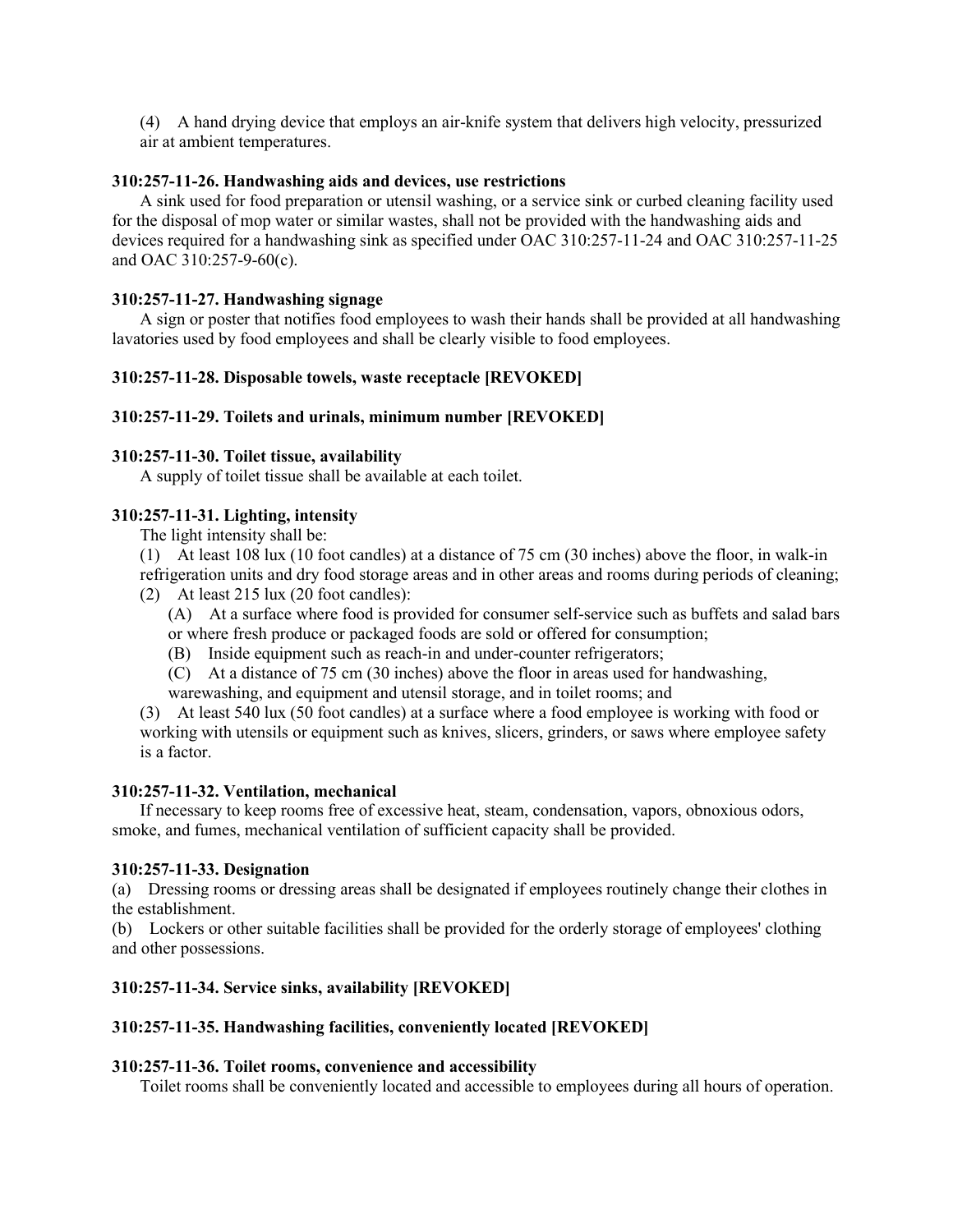## **310:257-11-37. Employee accommodations, designated areas**

Lockers or other suitable facilities shall be located in a designated room or area where contamination of food, equipment, utensils, linens, and single-service and single-use articles can not occur.

### **310:257-11-38. Distressed merchandise, segregation and location**

Products that are held by the license holder for credit, redemption, or return to the distributor, such as damaged, spoiled, or recalled products, shall be segregated and held in designated areas that are separated from food, equipment, utensils, linens, and single-service and single-use articles.

## **310:257-11-39. Receptacles, waste handling units, and designated storage areas [REVOKED]**

#### **310:257-11-40. Premises, structures, attachments, and fixtures, repairing**

The physical facilities shall be maintained in good repair.

### **310:257-11-41. Cleaning, frequency and restrictions**

(a) The physical facilities shall be cleaned as often as necessary to keep them clean.

(b) Cleaning shall be done during periods when the least amount of food is exposed such as after

closing. This requirement does not apply to cleaning that is necessary due to a spill or other accident.

(c) Mobile pushcarts and mobile food establishments shall return daily to the commissary for servicing and cleaning, if not associated with an event or celebration.

### **310:257-11-42. Cleaning floors, dustless methods**

(a) Except as specified in (b) of this Section, only dustless methods of cleaning shall be used, such as wet cleaning, vacuum cleaning, mopping with treated dust mops, or sweeping using a broom and dustarresting compounds.

(b) Spills, drippage, or vomit and diarrheal events on floors that occur between normal floor cleaning times may be cleaned:

(1) Without the use of dust-arresting compounds; and

(2) In the case of liquid spills or drippage, with the use of a small amount of absorbent compound such as sawdust or diatomaceous earth applied immediately before spot cleaning.

#### **310:257-11-43. Cleaning ventilation systems, nuisance and discharge prohibition**

(a) Intake and exhaust air ducts shall be cleaned and filters changed so they are not a source of contamination by dust, dirt, and other materials.

(b) If vented to the outside, ventilation systems may not create a public health hazard or nuisance or unlawful discharge.

#### **310:257-11-44. Cleaning maintenance tools, preventing contamination**

Food preparation sinks, handwashing lavatories, and warewashing equipment shall not be used for the cleaning of maintenance tools, the preparation or holding of maintenance materials, or the disposal of mop water and similar liquid wastes.

#### **310:257-11-45. Drying mops**

After use, mops shall be placed in a position that allows them to air-dry without soiling walls, equipment, or supplies.

#### **310:257-11-46. Absorbent materials on floors, use limitation**

Except as specified in OAC 310:257-11-42(b), sawdust, wood shavings, granular salt, baked clay, diatomaceous earth, or similar materials may not be used on floors.

# **310:257-11-47. Cleaning of plumbing fixtures**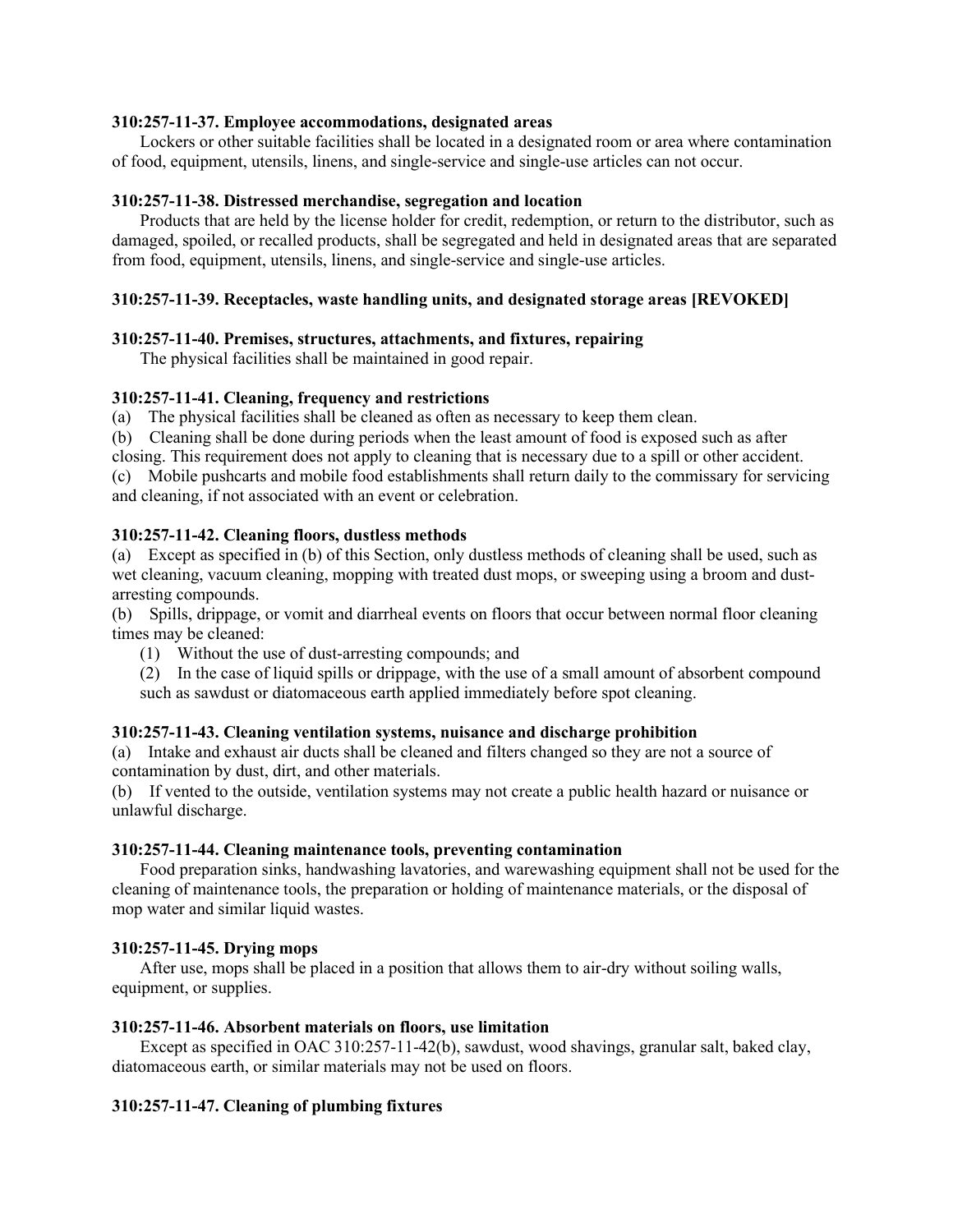Plumbing fixtures such as handwashing sinks, toilets, and urinals shall be cleaned as often as necessary to keep them clean.

### **310:257-11-48. Closing toilet room doors**

Toilet room doors as specified under OAC 310:257-11-14 shall be kept closed except during cleaning and maintenance operations.

### **310:257-11-49. Using dressing rooms and lockers**

(a) Dressing rooms shall be used by employees if the employees regularly change their clothes in the establishment.

(b) Lockers or other suitable facilities shall be used for the orderly storage of employee clothing and other possessions.

### **310:257-11-50. Controlling pests**

The premises shall be maintained free of insects, rodents, and other pests. Insects, rodents, and other pests shall be controlled to eliminate their presence on the premises by:

- (1) Routinely inspecting incoming shipments of food and supplies;
- (2) Routinely inspecting the premises for evidence of pests;

(3) Using methods, if pests are found, such as trapping devices or other means of pest control as specified under OAC 310:257-13-5, OAC 310:257-13-13, and OAC 310:257-13-14; and

(4) Eliminating harborage conditions.

### **310:257-11-51. Removing dead or trapped birds, insects, rodents, and other pests**

Dead or trapped birds, insects, rodents, and other pests shall be removed from control devices and the premises at a frequency that prevents their accumulation, decomposition, or the attraction of pests.

#### **310:257-11-52. Storing maintenance tools**

Maintenance tools such as brooms, mops, vacuum cleaners, and similar items shall be:

(1) Stored so they do not contaminate food, equipment, utensils, linens, and single-service and single-use articles; and

(2) Stored in an orderly manner that facilitates cleaning the area used for storing the maintenance tools.

### **310:257-11-53. Maintaining premises, unnecessary items and litter**

The premises shall be free of:

(1) Items that are unnecessary to the operation or maintenance of the establishment such as equipment that is nonfunctional or no longer used; and

(2) Litter.

# **310:257-11-54. Prohibiting animals**

(a) Except as specified in (b), (c) and (d) of this Section, live animals shall not be allowed on the premises of a food establishment.

(b) Live animals may be allowed in the following situations if the contamination of food; clean equipment, utensils, and linens; and unwrapped single-service and single-use articles can not result:

(1) Edible fish or decorative fish in aquariums, shellfish or crustacea on ice or under refrigeration, and shellfish and crustacea in display tank systems;

(2) Patrol dogs accompanying police or security officers in offices and dining, sales, and storage areas, and sentry dogs running loose in outside fenced areas;

(3) In areas that are not used for food preparation and that are usually open for customers, such as dining and sales areas, service animals that are controlled by the disabled employee or person, if a health or safety hazard will not result from the presence or activities of the service animal;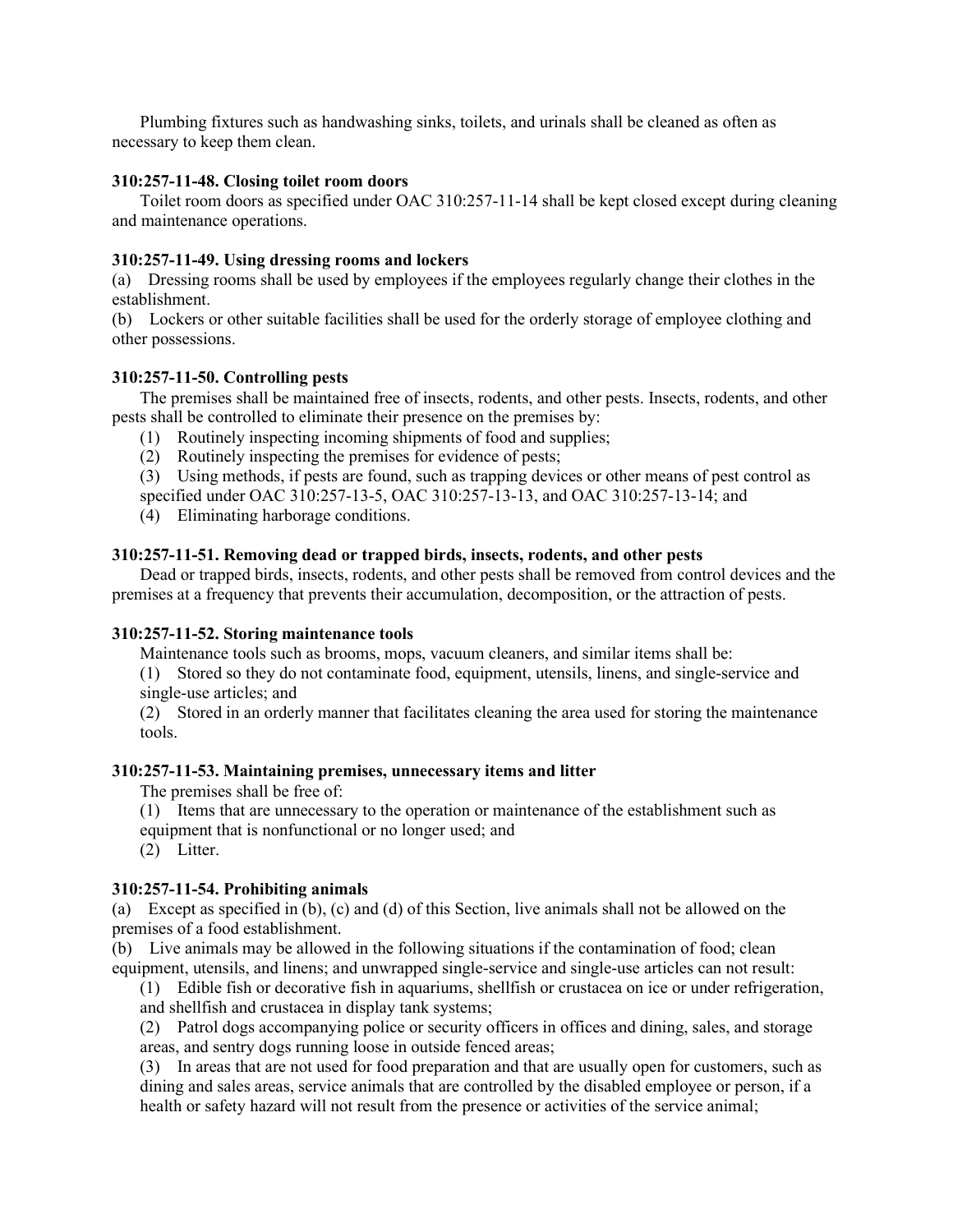(4) Pets in the common dining areas of institutional care facilities such as nursing homes, assisted living facilities, group homes, or residential care facilities at times other than during meals if:

(A) Effective partitioning and self-closing doors separate the common dining areas from food storage or food preparation areas,

(B) Condiments, equipment, and utensils are stored in enclosed cabinets or removed from the common dining areas when pets are present, and

(C) Dining areas including tables, countertops, and similar surfaces are effectively cleaned before the next meal service; and

(5) In areas that are not used for food preparation, storage, sales, display, or dining, in which there are caged animals or animals that are similarly confined, such as in a variety store that sells pets or a tourist park that displays animals;

(c) Live or dead fish bait may be stored if contamination of food; clean equipment, utensils, and linens; and unwrapped single-service and single-use articles cannot result;

(d) Dogs and cats may be allowed in outdoor dining areas, provided the dog or cat is controlled by the owner or handler of the animal and the following conditions are met:

(1) A separate entrance/exit is present where pets do not enter through the food establishment to reach the outdoor dining area;

(2) No food preparation shall be allowed in the outdoor dining area, including the mixing of drinks and ice;

(3) Customer multi-use or reusable utensils such as plates, silverware, glasses, and bowls shall not be stored, displayed, or pre-set at the outdoor dining area;

(4) Containers used to provide food and water to the animal by the food establishment, shall only be distributed in single-use, disposable containers;

(5) Employees shall be prohibited from having direct contact with the animals;

(6) The outdoor dining area shall be cleanable, durable and constructed of impervious materials;

(7) The outdoor dining areas shall be maintained to remove and eliminate any animal excrement;

(8) In cases where animal excrement or other animal fluids (urine, saliva, vomit) are deposited, an employee shall immediately clean and sanitize the affected areas; and

(9) The outdoor dining area shall not be fully enclosed. Any fully enclosed dining area shall be considered a part of the interior of the facility.

#### **SUBCHAPTER 13. POISONOUS OR TOXIC MATERIALS**

#### **310:257-13-1. Identifying information, prominence**

Containers of poisonous or toxic materials, first aid supplies, medicine, and personal care items shall bear a legible manufacturer's label.

#### **310:257-13-2. Common name**

Working containers used for storing poisonous or toxic materials such as cleaners and sanitizers taken from bulk supplies shall be clearly and individually identified with the common name of the material.

#### **310:257-13-3. Storage separation**

Poisonous or toxic materials shall be stored so they cannot contaminate food, equipment*,* utensils*,*  linens, and single-service and single-use articles by:

(1) Separating the poisonous or toxic materials by spacing or partitioning; and

(2) Locating the poisonous or toxic materials in an area that is not above food, equipment, utensils, linens, and single-service or single-use articles. This paragraph does not apply to equipment and utensil cleaners and sanitizers that are stored in warewashing areas for availability and convenience if the materials are stored to prevent contamination of food, equipment, utensils, linens, and singleservice and single-use articles.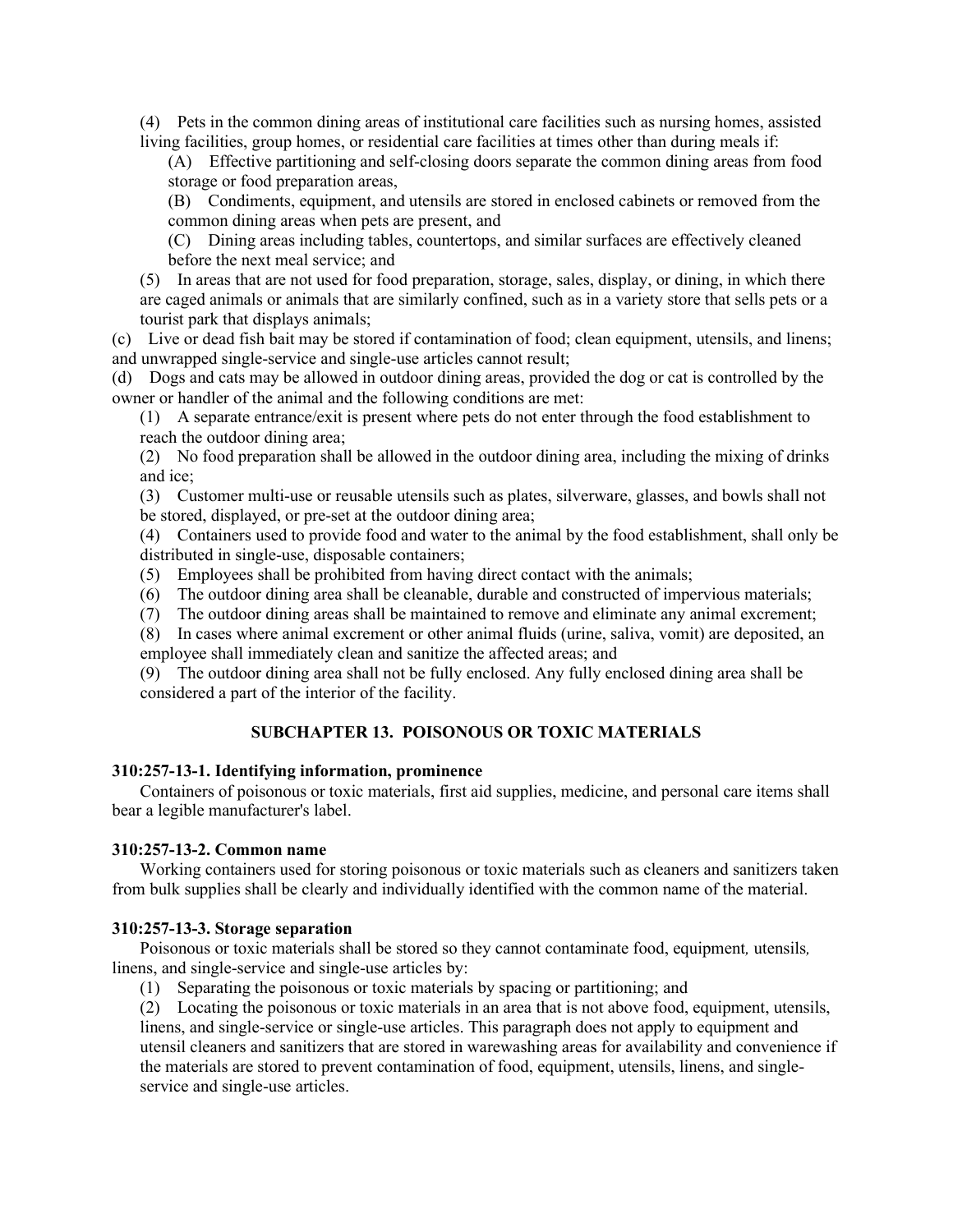# **310:257-13-4. Presence and use, restriction**

(a) Only those poisonous or toxic materials that are required for the operation and maintenance of a food establishment and the immediate premise, such as for the cleaning and sanitizing of equipment and utensils and the control of insects and rodents, shall be allowed in a food establishment.

(b) Paragraph (a) of this Section does not apply to packaged poisonous or toxic materials that are for retail sale.

# **310:257-13-5. Conditions of use**

Poisonous or toxic materials shall be:

(1) Used according to:

(A) Law and this Chapter,

(B) Manufacturer's use directions included in labeling, and, for a pesticide, manufacturer's label instructions that state that use is allowed in a food establishment,

(C) The conditions of certification, if certification is required, for use of the pest control materials, and

(D) Additional conditions that may be established by the Department; and

(2) Applied so that:

(A) A hazard to employees or other persons is not constituted, and

(B) Contamination including toxic residues due to drip, drain, fog, splash or spray on food, equipment, utensils, linens, and single-service and single-use articles is prevented, and for a restricted use pesticide, this is achieved by:

- (i) Removing the items,
- (ii) Covering the items with impermeable covers, or
- (iii) Taking other appropriate preventive actions, and
- (iv) Cleaning and sanitizing equipment and utensils after the application.

(3) A restricted use pesticide shall be applied only by an applicator certified as defined in 7 USC Section 136(e) Certified Applicator, of the Federal Insecticide, Fungicide and Rodenticide Act, or a person under the direct supervision of a certified applicator.

# **310:257-13-6. Poisonous or toxic material containers**

A container previously used to store poisonous or toxic materials shall not be used to store, transport, or dispense food.

# **310:257-13-7. Sanitizers, criteria**

Chemical sanitizers, including chemical sanitizing solutions generated on-site, and other chemical antimicrobials applied to food-contact surfaces shall:

(1) Meet the requirements specified in 40 CFR Section 180.940 Tolerance exemptions for active and inert ingredients for use in antimicrobial formulations (Food-contact surface sanitizing solutions), or

(2) Meet the requirements as specified in 40 CFR Section 180.2020 Pesticide Chemicals Not Requiring a Tolerance or Exemption from Tolerance-Non-food determinations.

# **310:257-13-8. Chemicals for washing, treatment, storage, and processing of fruits and vegetables, criteria**

Chemicals, including those generated on-site, used to wash or peel raw, whole, uncut fruits and vegetables or used in the treatment storage, and processing of fruits and vegetables shall:

- (1) Be an approved food additive listed for this intended use in 21 CFR, Part 173, or
- (2) Be generally recognized as safe (GRAS) for this intended use, or

(3) Be the subject of an effective food contact notification for this intended use (only effective for the manufacturer or supplier identified in the notification), and

(4) Meet the requirements in 40 CFR, Part 156 Labeling Requirements for Pesticide and Devices.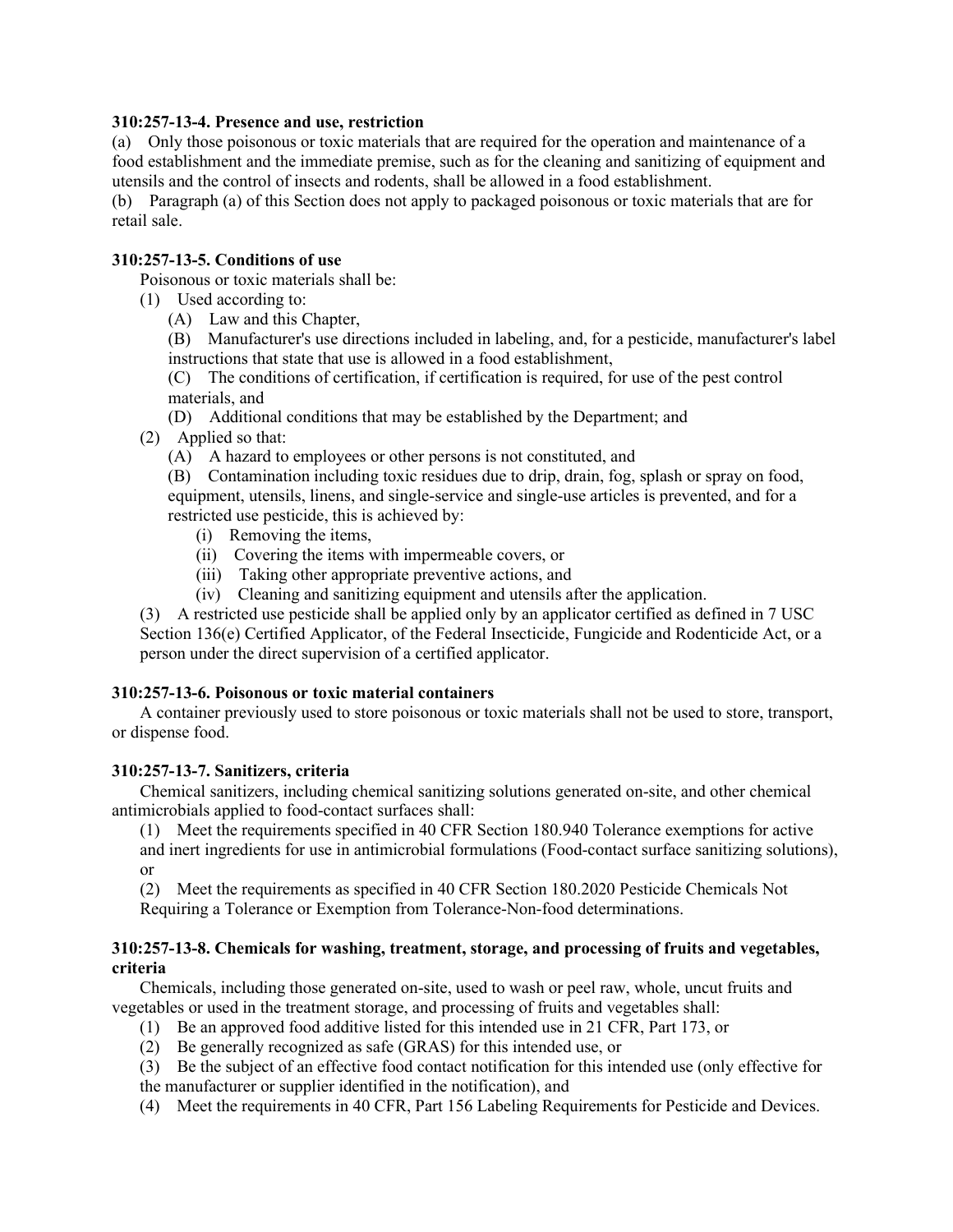## **310:257-13-9. Boiler water additives, criteria**

Chemicals used as boiler water additives shall meet the requirements specified in 21 CFR 173.310 Boiler Water Additives.

### **310:257-13-10. Drying agents, criteria**

Drying agents used in conjunction with sanitization shall:

(1) Contain only components that are listed as one of the following:

(A) Generally recognized as safe for use in food as specified in 21 CFR, Part 182 - Substances Generally Recognized as Safe, or 21 CFR, Part 184 - Direct Food Substances Affirmed as Generally Recognized as Safe,

(B) Generally recognized as safe for the intended use as specified in 21 CFR, Part 186 - Indirect Food Substances Affirmed as Generally Recognized as Safe,

(C) Generally recognized as safe for the intended use as determined by experts qualified in scientific training and experience to evaluate the safety of substances added, directly or indirectly, to food as described in 21 CFR Section 170.30 Eligibility for classification as generally recognized as safe (GRAS),

(D) Specifically regulated as an indirect food additive for use as a drying agent as specified in 21 CFR Parts 175-178, or

(E) Approved for use as a drying agent under the threshold of regulation process established by 21 CFR Section 170.39 Threshold of regulation for substances used in food-contact articles,

(F) Subject of an effective Food Contact Notification as described in the 21 USC Section 348, or

(G) Approved for use as a drying agent under a prior sanction as described in 21 USC §301 ; and

(2) When sanitization is with chemicals, the approval required as specified under (1)(E) or (1)(G) of this Section or the regulation as an indirect food additive required as specified under (1)(D) of this Section, shall be specifically for use with chemical sanitizing solutions.

# **310:257-13-11. Incidental food contact, criteria**

Lubricants shall meet the requirements specified in 21 CFR 178.3570 Lubricants with incidental food contact, if they are used on food-contact surfaces, on bearings and gears located on or within food-contact surfaces, or on bearings and gears that are located so that lubricants may leak, drip, or be forced into food or onto food-contact surfaces.

#### **310:257-13-12. Restricted use pesticides, criteria**

Restricted use pesticides specified under OAC 310:257-13-5 (3) shall meet the requirements specified in 40 CFR 152 Subpart I - Classification of Pesticides.

# **310:257-13-13. Rodent bait stations**

Rodent bait shall be contained in a covered, tamper-resistant bait station.

#### **310:257-13-14. Tracking powders, pest control and monitoring**

(a) Except as specified in (b) of this Section, a tracking powder pesticide shall not be used in a food establishment.

(b) If used, a nontoxic tracking powder such as talcum or flour shall not contaminate food, equipment, utensils, linens, and single-service and single-use articles.

# **310:257-13-15. Restriction and storage**

(a) Except for medicines that are stored or displayed for retail sale, only those medicines that are necessary for the health of employees shall be allowed in a food establishment.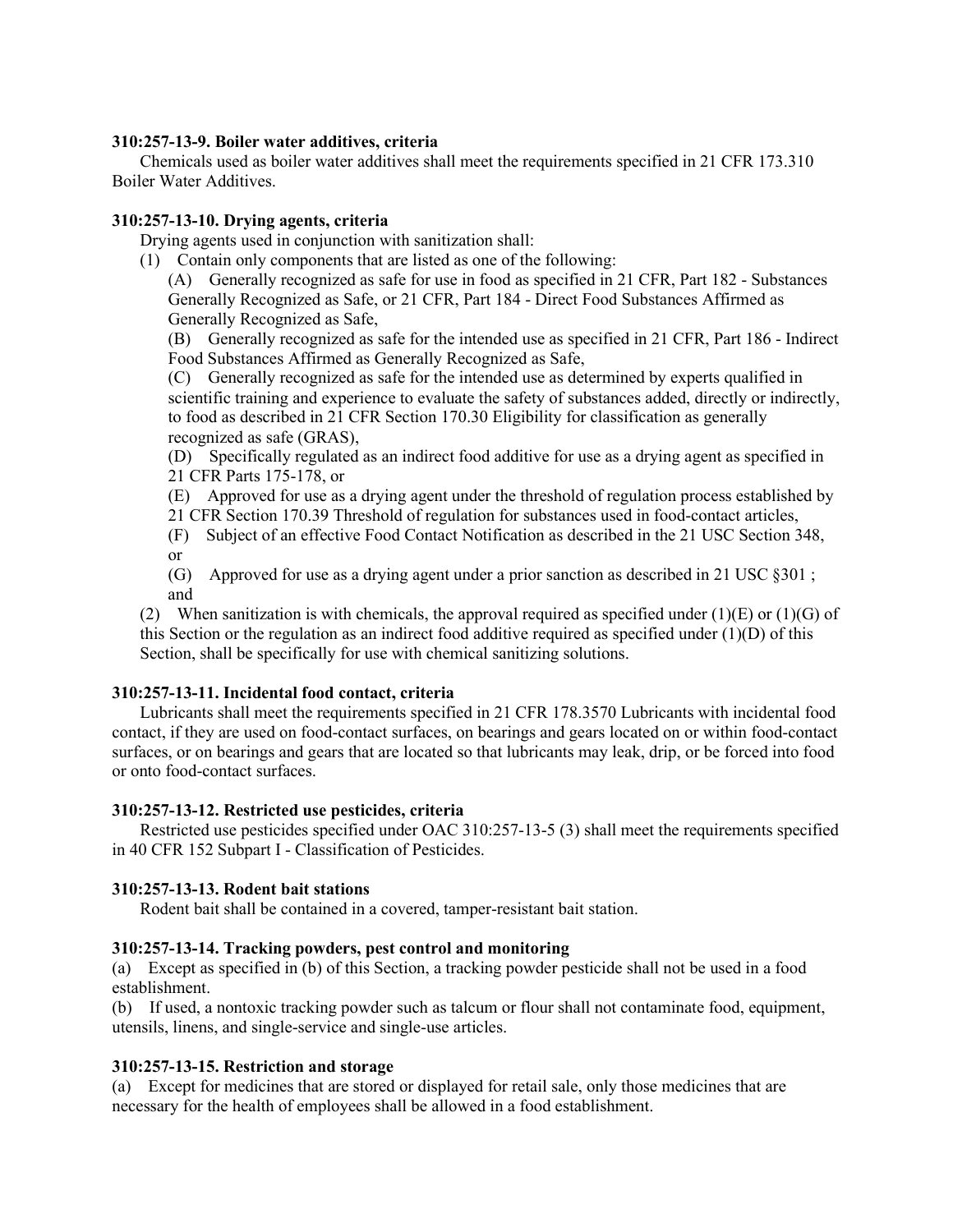(b) Medicines that are in a food establishment for the employees' use shall be labeled as specified under OAC 310:257-13-1 and located to prevent the contamination of food, equipment, utensils, linens, and single-service and single-use articles.

# **310:257-13-16. Refrigerated medicines, storage**

Medicines belonging to employees or to children in a school setting that require refrigeration and are stored in a food refrigerator shall be:

(1) Stored in a package or container and kept inside a covered, leak-proof container that is identified

- as a container for the storage of medicines; and
- (2) Located so they are inaccessible to children.

# **310:257-13-17. Storage**

First aid supplies that are in a food establishment for the employees' use shall be:

(1) Labeled as specified under OAC 310:257-13-1; and

(2) Stored in a kit or a container that is located to prevent the contamination of food, equipment, utensils, and linens, and single-service and single-use articles.

# **310:257-13-18. Storage**

Except as specified under OAC 310:257-13-16 and OAC 310:257-13-17, employees shall store their personal care items in facilities as specified under OAC 310:257-11-33(b).

# **310:257-13-19. Separation**

Poisonous or toxic materials shall be stored and displayed for retail sale so they can not contaminate food, equipment, utensils, linens, and single-service and single-use articles by:

(1) Separating the poisonous or toxic materials by spacing or partitioning; and

(2) Locating the poisonous or toxic materials in an area that is not above food, equipment, utensils, linens, and single-service or single-use articles.

# **SUBCHAPTER 15. COMPLIANCE AND ENFORCEMENT**

# **310:257-15-1. Public health protection [REVOKED]**

# **310:257-15-2. Preventing health hazards, provision for conditions not addressed [REVOKED]**

# **310:257-15-2.1. Public health protection**

(a) The regulatory authority shall apply this Chapter to promote its underlying purpose of safeguarding public health and ensuring that food is safe, unadulterated, and honestly presented when offered to the consumer.

(b) If necessary to protect against public health hazards or nuisances, the Department may impose specific requirements in addition to the requirements contained in this Chapter that are authorized by law. (c) The regulatory authority shall document the conditions that necessitate the imposition of additional requirements and the underlying public health rationale. The documentation shall be provided to the license applicant or license holder and a copy shall be maintained in the Department file for the food establishment.

# **310:257-15-3. Modifications and waivers [REVOKED]**

# **310:257-15-3.1. Variances and waivers**

(a) Whenever the Department adopts new rules or amends existing language in this Chapter, the owner of a food establishment may request that a waiver be granted on any nonconforming use that may then exist,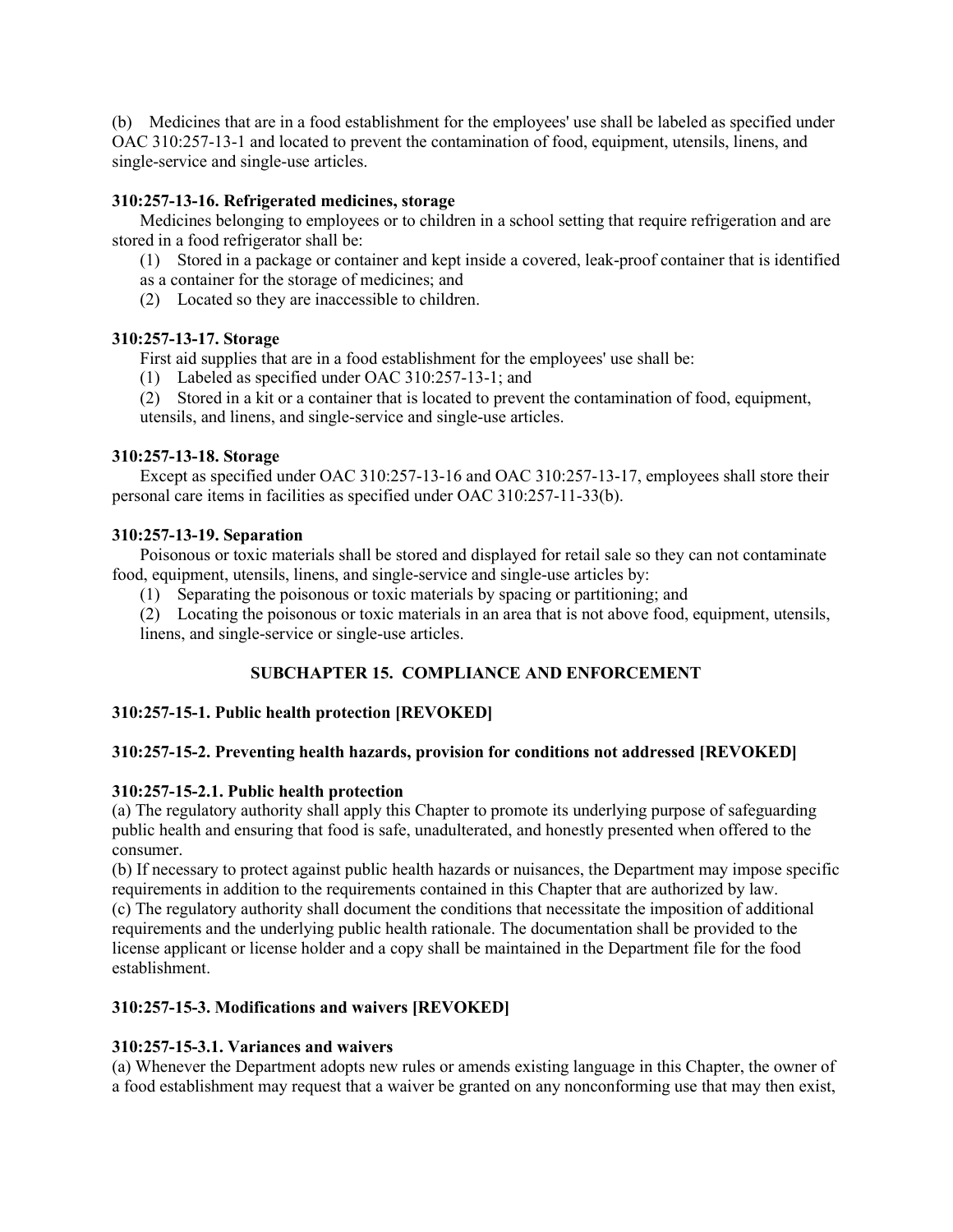on or before the effective date of the rule change, at the license holder's place of operation, based on the following considerations:

(1) Whether the facilities or equipment are in good repair and capable of being maintained in a sanitary condition;

(2) Whether food-contact surfaces comply with OAC 310:257-7-1 through OAC 310:257-7-13;

(3) Whether the capacities of cooling, heating, and holding equipment are sufficient to comply with OAC 310:257-7-50; and

(4) The existence of a documented agreement with the license holder that the facilities or equipment will be replaced as specified under OAC 310:257-15-20(6).

(b) Waivers or variances requested pursuant to this Subchapter are subject to approval by the Department. A license holder must submit a written application on a form provided by the Department. Any request shall be deemed denied unless the license holder subsequently receives notice of approval from the Department.

(c) If the license holder replaces the equipment or reconstructs the portion of the facility that is the subject of the waiver, the new equipment or construction must conform to the rules of this Chapter.

(d) Waivers or variances may be reviewed and reconsidered for each successive licensing period.

(e) Waivers or variances are not considered to be part of the license and may be revoked at any time, for any reason, by the Department. The licensee is not entitled to a hearing prior to revocation, but will be provided written notice of any revocation along with instructions that the licensee must come into compliance by a certain date.

# **310:257-15-4. Documentation of proposed waiver or variance and justification**

(a) Waiver or variance requests are subject to review by the Department. During this process, the regulatory authority may confirm the following in writing:

(1) The nature and extent of any nonconforming use;

(2) That the equipment or portion of the facility in question is in an operable and sanitary condition, and can be maintained in satisfactory condition; and

(3) That no public health threats or food-related illness will result if the waiver or variance is granted.

(b) If a HACCP plan is required, as specified in OAC 257-15-8, the license holder must supply the regulatory authority with the information specified in OAC 310:257-15-9 as it is relevant to the variance requested.

# **310:257-15-5. Conformance with approved procedures**

If the Department grants a variance as specified in OAC 310:257-15-3.1, or a HACCP plan is otherwise required as specified under OAC 310:257-15-8, the license holder shall:

(1) Comply with the HACCP plans and procedures that are submitted as specified under OAC

310:257-15-9 and approved as a basis for the variance, and

(2) Maintain and provide to the regulatory authority, upon request, records specified under OAC 310:257-15-9(5) that demonstrate that the following are routinely employed;

- (A) Procedures for monitoring critical control points,
- (B) Monitoring of the critical control points,
- (C) Verification of the effectiveness of an operation or process, and
- (D) Necessary corrective actions if there is failure at a critical control point.

# **310:257-15-6. When Plans are required**

A license applicant or license holder shall submit to the Department, payment of plan review fees and properly prepared plans and specifications for review and approval before:

- (1) The construction of a food establishment;
- (2) The conversion of an existing structure for use as a food establishment; or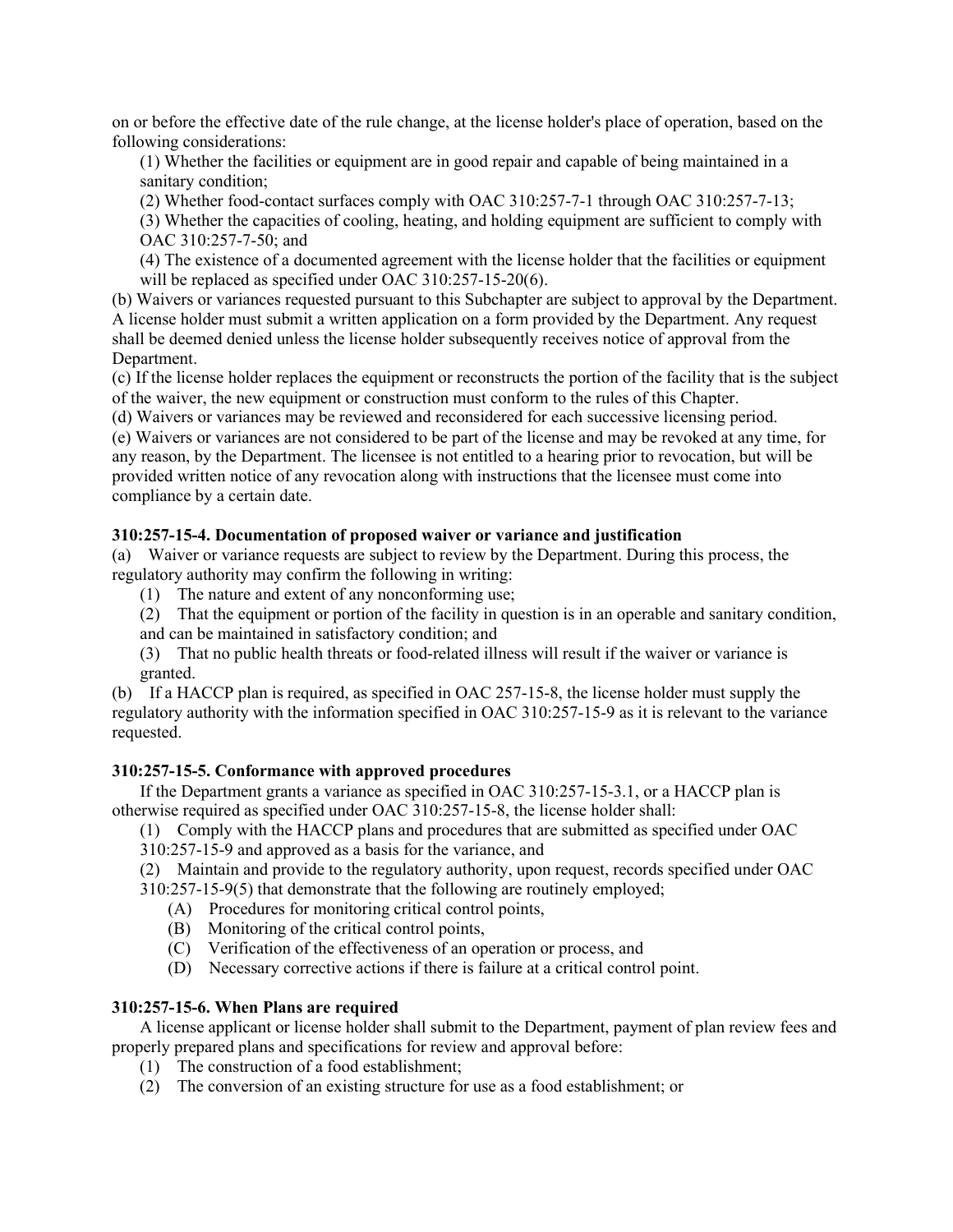(3) The remodeling of a food establishment or a change of type of food establishment or food operation; or

(4) If the regulatory authority determines that plans and specifications are necessary to ensure compliance with this Chapter.

# **310:257-15-7. Contents of the Plans and Specifications**

The plans and specifications for a food establishment, shall include:

- (1) Intended menu;
- (2) Anticipated volume of food to be stored, prepared, and sold or served;
- (3) Proposed equipment types, manufacturer and model numbers (if available);
- (4) Proposed floor plan;
- (5) Evidence that standard operating procedures that ensure compliance with the requirements of
- this Chapter are developed or are being developed; and

(6) Other information that may be required by the regulatory authority for the proper review of the proposed construction, conversion or modification, and procedures for operating a food establishment.

# **310:257-15-8. When a HACCP plan is required**

(a) Before engaging in an activity that requires a HACCP plan, a license applicant or holder shall submit to the Department for approval a properly prepared HACCP plan as specified under OAC 310:257-15-9 and the relevant provisions of this Chapter if:

(1) Submission of a HACCP plan is required;

(2) A variance is required as specified under OAC 310:257-5-63, OAC 310:257-7-35(b), or OAC  $310:257-5-46$  (d)(4); or

(3) The Department determines that a food preparation or processing method requires a variance based on a plan submittal specified under OAC 310:257-15-7, an inspectional finding, or a variance request.

(b) Before engaging in reduced oxygen packaging without a variance as specified under OAC 310:257- 5-64, a license applicant or license holder shall submit a properly prepared HACCP plan to the Department

# **310:257-15-9. Contents of a HACCP plan**

For a food establishment that is required under OAC 310:257-15-8 to have a HACCP plan, the plan and specifications shall indicate:

(1) The name of the license applicant or holder, the food establishment address, and contact information.

(2) A categorization of the types of Time/Temperature Control for Safety foods that are to be controlled under the HACCP plan;

(3) A flow diagram or chart for each specific food or category type that identifies:

- (A) Each step in the process,
- (B) The hazards and controls for each step in the flow diagram or chart;
- (C) The steps that are CCPs;
- (D) The ingredients, materials, and equipment used in the preparation of that food; and
- (E) Formulations or recipes that delineate methods and procedural control measures that address the food safety concerns involved.
- (4) Food employee and supervisory training plan that addresses the food safety issues of concern;
- (5) A CCP summary for each specific food or category type that clearly identifies:
	- (A) Each CCP,
	- (B) The critical limits for each CCP,

(C) The method and frequency for monitoring and controlling each CCP by the food employee designated by the person in charge,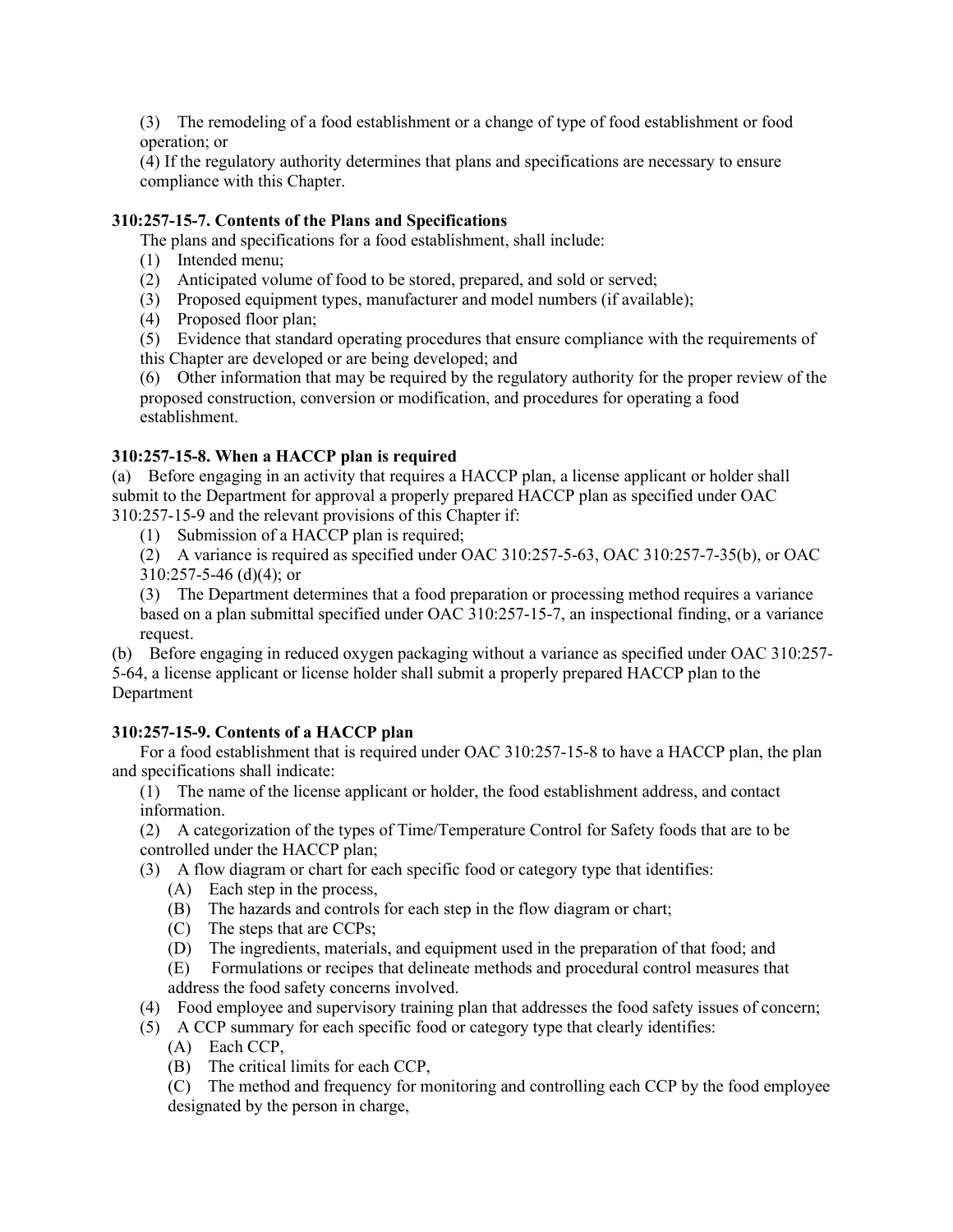(D) The method and frequency for the person in charge to routinely verify that the food employee is following standard operating procedures and monitoring CCPs,

(E) Action to be taken by the person in charge if the critical limits for each CCP are not met, and

(F) Records to be maintained by the person in charge to demonstrate that the HACCP plan is properly operated and managed; and

(6) Supporting documents such as:

(A) Copies of blank records forms that are necessary to implement the HACCP plan;

(B) Additional scientific data or other information, as required by the Department, supporting the determination that food safety is not compromised by the proposal.

(7) Any other information required by the Department.

## **310:257-15-10. Trade secrets**

The regulatory authority shall treat as confidential information that meets the criteria specified in law for a trade secret and is contained on inspection reports and any plans and specifications submitted.

### **310:257-15-11. Preoperational inspections**

The regulatory authority may conduct one or more preoperational inspections to verify that the food establishment is constructed and equipped in accordance with the approved plans and approved modifications of those plans, has established standard operating procedures as specified under OAC 310:257-15-7(5), and is in compliance with law and this Chapter.

# **310:257-15-12. Prerequisite for operation**

A person may not operate a food establishment without a valid license to operate issued by the Commissioner of Health.

### **310:257-15-13. Form of submission and contents of application**

A person desiring to operate a food establishment shall submit to the regulatory authority a written application for a license on a form provided by the Department. The application will include at a minimum:

(1) The name, mailing address, telephone number, e-mail address, and signature of the person applying for the license and the name, mailing address, and physical location of the food establishment;

(2) Information specifying whether the food establishment is owned by an association, corporation, individual, partnership, or other legal entity.

# **310:257-15-14. Qualifications and responsibilities of applicants**

To qualify for a license, an applicant shall:

- (1) Be an owner of the food establishment or an officer of the legal ownership;
- (2) Comply with the requirements of this Chapter;
- (3) Allow access to the food establishment and to provide required information; and
- (4) Pay the applicable license fees at the time the application is submitted.

# **310:257-15-15. Contents of the application [REVOKED]**

#### **310:257-15-16. New establishments**

For food establishments that are required to submit plans as specified under OAC 310:257-15-6 the Commissioner of Health shall issue a license to the applicant after:

- (1) A properly completed application is submitted;
- (2) All required fees are received;
- (3) The required plans, specifications, and information are reviewed and approved; and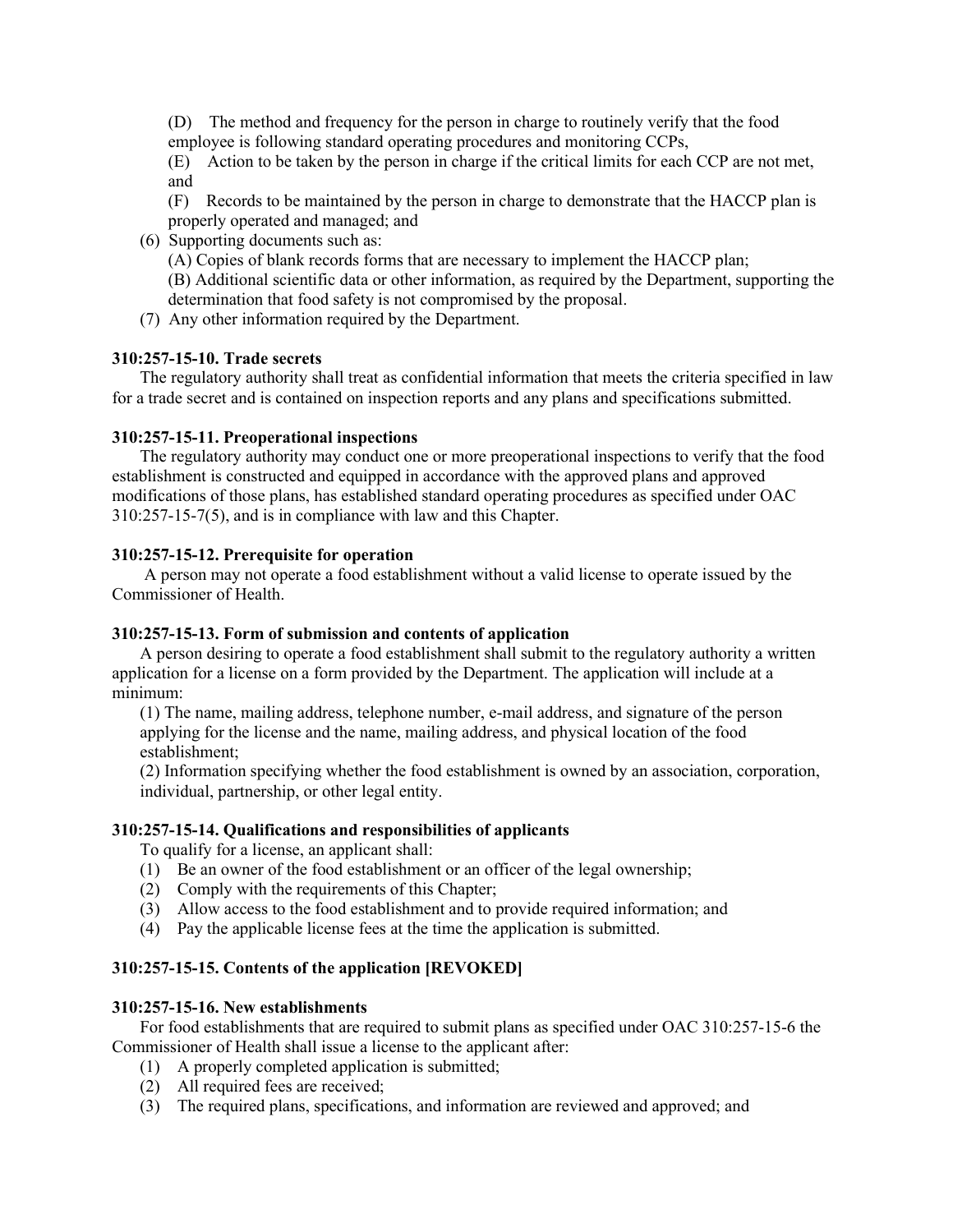(4) A preoperational inspection if required shows that the establishment is built or remodeled in accordance with the approved plans and specifications and that the establishment is in compliance with this Chapter.

### **310:257-15-17. Existing establishments, license renewal, and change of ownership**

The Commissioner of Health may renew a license for an existing food establishment or may issue a license to a new owner of an existing food establishment after a properly completed application is submitted, reviewed, and approved, the fees are received, and an inspection shows that the establishment is in compliance with this Chapter.

# **310:257-15-18. Denial of application for license, notice**

If an application for a license to operate is denied, the regulatory authority shall provide the applicant with a notice that includes:

- (1) The specific reasons and Chapter citations for the license denial; and
- (2) The actions, if any, that the applicant must take to qualify for a license.

### **310:257-15-19. Responsibilities of the Department**

(a) The Department shall make available to the license holder a copy of this Chapter via the Oklahoma State Department of Health website so that the license holder is notified of the compliance requirements and the conditions of retention that are applicable to the license.

(b) Failure to provide the information specified in (a) of this Section does not prevent the regulatory authority from taking authorized action or seeking remedies if the license holder fails to comply with this Chapter or an order, warning, or directive of the Department.

### **310:257-15-20. Responsibilities of the license holder**

Upon acceptance of the license issued by the Commissioner of Health, the license holder in order to retain the license shall:

- (1) Post the license in a conspicuous location in the food establishment;
- (2) Comply with the provisions of this Chapter;
- (3) Comply with directives of the Department including time frames for corrective actions specified in inspection reports, notices, orders, warnings, and other directives issued by the Department;
- (4) Accept notices issued and served by the Department;

(5) Be subject to the administrative, civil, injunctive, and criminal remedies as authorized by law for failure to comply with this Chapter or a directive of the Department, including time frames for corrective actions specified in inspection reports, notices, orders, warnings, and other directives; and

(6) If applicable, submit the annual renewal application and pay all renewal license and late fees.

#### **310:257-15-21. Licenses not transferable**

A license cannot be transferred from one license holder to another, from one physical address to another, or from one type of operation to another if the food operation changes from the type of operation specified in the application and the change in operation is not approved.

#### **310:257-15-22. Competency of inspectors**

An authorized representative of the Department who inspects a food establishment or conducts plan review for compliance with this Chapter shall have the knowledge, skills, and ability to adequately perform the required duties and be licensed pursuant to 59 O.S. Sections 1150.1 et seq. (Oklahoma Sanitarian and Environmental Specialist Registration Act).

# **310:257-15-23. Allowed at reasonable times after due notice**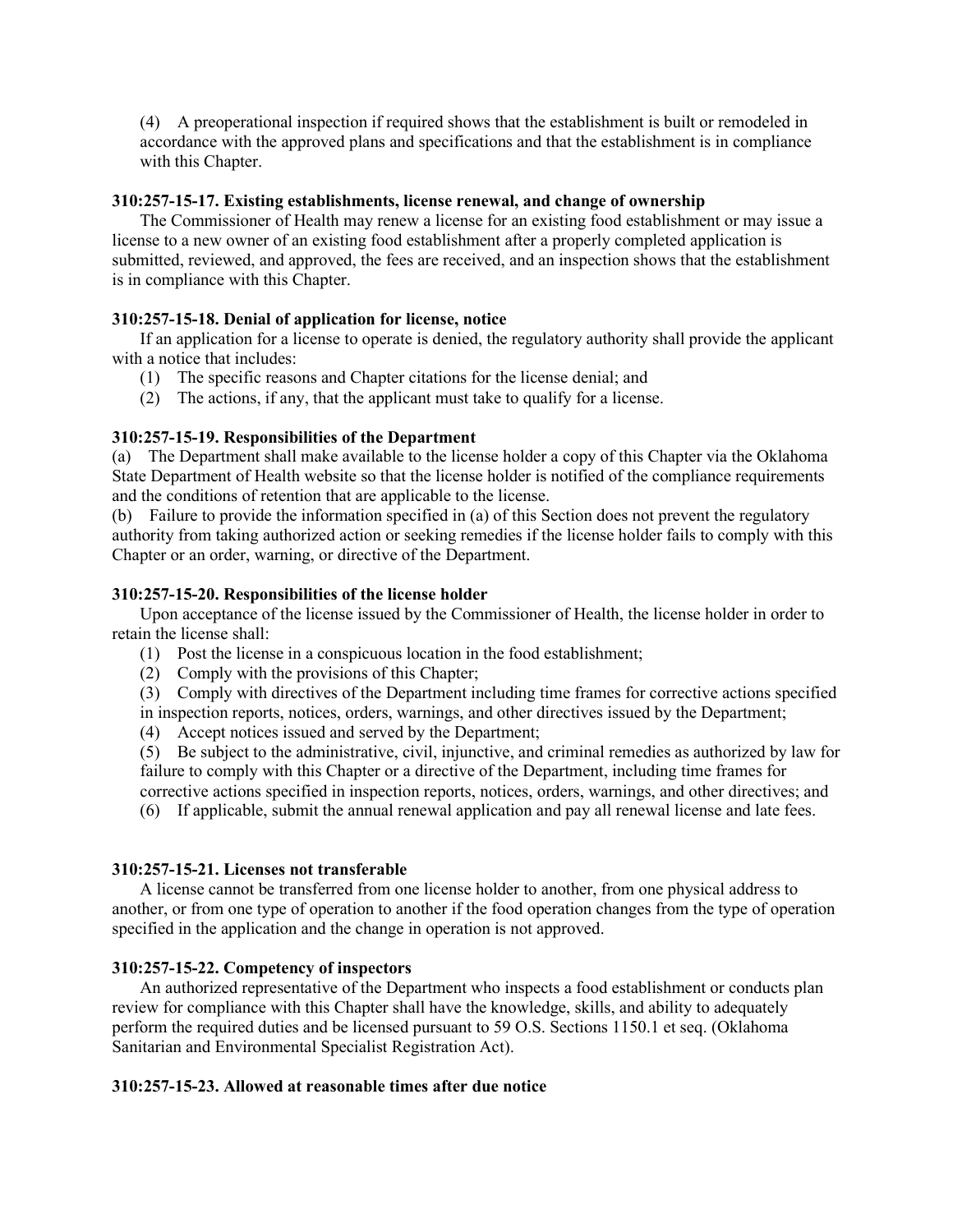After the regulatory authority presents official credentials and provides notice of the purpose of, and an intent to conduct, an inspection, the person in charge shall allow the regulatory authority to determine if the food establishment is in compliance with this Chapter by allowing access to the establishment, allowing inspection, and providing information and records specified in this Chapter and to which the regulatory authority is entitled according to law, during the food establishment's hours of operation and other reasonable times.

# **310:257-15-24. Refusal, notification of right to access, and final request for access**

If a person denies access to the regulatory authority then the regulatory authority shall:

(1) Inform the person that:

(A) The license holder is required to allow access to the regulatory authority as specified under OAC 310:257-15-23 of this Chapter,

(B) Access is a condition of the acceptance and retention of a food establishment license to operate, and

(C) If access is denied, an order issued by the appropriate authority allowing access may be obtained; and

(2) Make a final request for access.

# **310:257-15-25. Refusal, reporting**

If after the regulatory authority presents credentials and provides notice, explains the authority upon which access is requested, and makes a final request for access, the person in charge continues to refuse access, the regulatory authority shall record details of the denial of access on an inspection report form.

# **310:257-15-26. Order to gain access**

If denied access to a food establishment for an authorized purpose and after complying with OAC 310:257-15-24, the Department may issue, or apply for the issuance of, an order to gain access as provided in law.

# **310:257-15-27. Documenting information and observations**

The regulatory authority shall document on an inspection report form:

(1) Administrative information about the food establishment's legal identity, physical location, type of establishment, inspection date, and other information such as type of water supply and sewage disposal, status of the license, and personnel certificates that may be required; and

(2) Specific observations of violative conditions or other deviations from this Chapter that require correction by the license holder including:

(A) Failure of the person in charge to demonstrate the knowledge of foodborne illness prevention, application of HACCP principles, and the requirements of this Chapter,

(B) Failure of food employees to demonstrate their knowledge of their responsibility to report a disease or medical condition,

(C) Nonconformance with priority or priority foundation items of this Chapter,

(D) Failure of the appropriate food employees to demonstrate their knowledge of, and ability to perform in accordance with, the procedural, monitoring, verification, and corrective action practices required by the Department,

(E) Failure of the person in charge to provide records required by the regulatory authority for determining conformance with a HACCP plan, and

(F) Nonconformance with critical limits of a HACCP plan.

# **310:257-15-28. Specifying time frame for corrections [REVOKED]**

# **310:257-15-29. Issuing report and obtaining acknowledgment of receipt**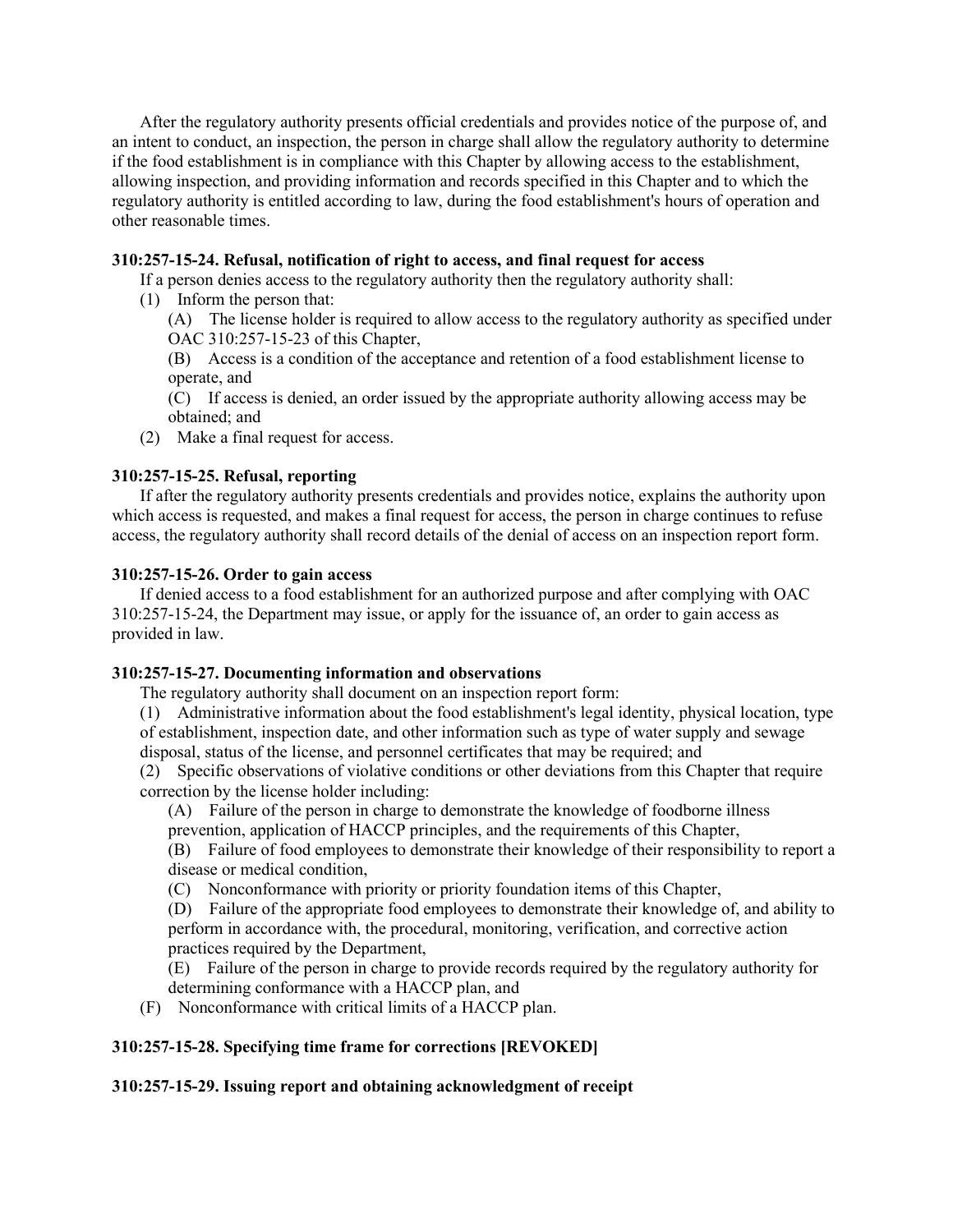At the conclusion of the inspection, the regulatory authority shall provide a copy of the completed inspection report to the license holder or to the person in charge, and request a signed acknowledgment of receipt.

## **310:257-15-30. Refusal to sign acknowledgment**

The regulatory authority shall:

(1) Inform a person who declines to sign an acknowledgment of receipt of inspectional findings as specified under OAC 310:257-15-29:

(A) An acknowledgment of receipt is not an agreement with findings,

(B) Refusal to sign an acknowledgment of receipt will not affect the license holder's obligation to correct the violations noted in the inspection report within the required timeframes, and

(C) A refusal to sign an acknowledgment of receipt is noted in the inspection report and

conveyed to the Department's historical record for the food establishment; and

(2) Make a final request that the person in charge sign an acknowledgment receipt of inspectional findings.

# **310:257-15-31. Public information**

Except as specified in OAC 310:257-15-10, the Department shall treat the inspection report as a public document and shall make it available for disclosure to a person who requests it as provided in law.

### **310:257-15-32. Ceasing operations and reporting**

(a) Except as specified in (b) of this Section, a license holder shall immediately discontinue operations and notify the regulatory authority if an imminent health hazard may exist because of an emergency such as a fire, flood, sewage backup, insufficient refrigeration and/or hot food storage facilities available, substantial evidence or presence of a large number of insects or evidence of rodents in food or on food preparation surfaces, interruption of safe potable water supply to the facility, misuse of poisonous or toxic materials, onset of an apparent foodborne illness outbreak, interruption of electrical service for more than four (4) hours, severe structural damage in the facility, an employee working with a Salmonella, Shigella, Shiga toxin-producing *Escherichia coli* or Hepatitis A infection, gross unsanitary occurrence or condition, or other circumstance as determined by the Commissioner of Health, or his designee, that may endanger public health.

(b) A license holder need not discontinue operations in an area of an establishment that is unaffected by the imminent health hazard.

(c) Considering the nature of the potential hazard involved and the complexity of the corrective action needed, the regulatory authority may agree to continuing operations in the event of an extended interruption of electrical or water service if:

(1) A written emergency operation plan has been approved;

(2) Immediate corrective action is taken to eliminate, prevent, or control any food safety risk and imminent health hazard associated with the electrical or water service interruption; and

(3) The Regulatory Authority Department is informed upon implementation of the written emergency operating plan

# **310:257-15-33. Resumption of operations**

If operations are discontinued as specified under OAC 310:257-15-32 or otherwise according to law, the license holder shall obtain approval from the regulatory authority before resuming operations.

# **310:257-15-34. Timely correction**

(a) Except as specified in (b) of this Section, a license holder shall at the time of inspection correct a priority or priority foundation violation of this Chapter and implement corrective actions for a HACCP plan provision that is not in compliance with its critical limit.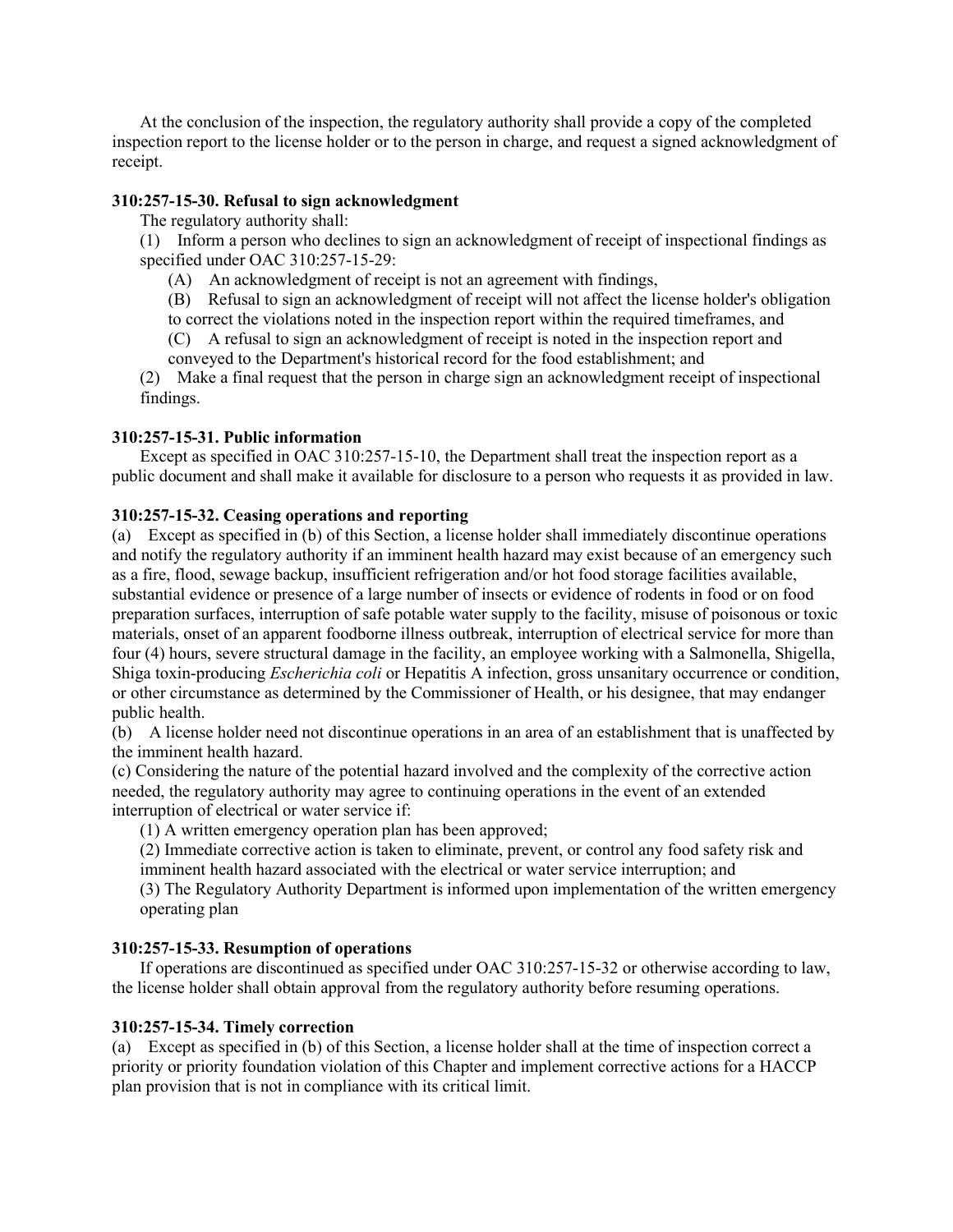(b) Considering the nature of the potential hazard involved and the complexity of the corrective action needed, the regulatory authority may agree to or specify a longer time frame, not to exceed:

(1) Seventy two (72) hours after the inspection, for the license holder to correct violations of a priority item; or

(2) Ten (10) calendar days after the inspection, for the license holder to correct violations of a priority foundation item or HACCP Plan deviations.

(c) If corrections are not made according to (a) and (b) of this section, then the facility is subject to enforcement action.

# **310:257-15-35. Verification and documentation of correction**

(a) After observing at the time of inspection a correction of a priority or priority foundation violation or HACCP deviation, the regulatory authority shall enter the violation and information about the corrective action on the inspection report.

(b) After receiving notification that the license holder has corrected a priority or priority foundation violation or HACCP plan deviation, or at the end of the specified period of time, the regulatory authority shall verify correction of the violation, document the information on an inspection report, and enter the report in the Department's records.

### **310:257-15-36. Time frame for correction**

(a) Except as specified in (b) of this Section, the license holder shall correct violations that are Core items by a date and time agreed to or specified by the regulatory authority but no later than ninety (90) calendar days after the inspection.

(b) The Department may approve a compliance schedule that extends beyond the time limits specified under (a) of this Section if a written schedule of compliance is submitted by the license holder and no health hazard exists or will result from allowing an extended schedule for compliance.

(c) If corrections are not made according to (a) and (b) of this section, then the facility is subject to enforcement action.

### **310:257-15-37. Obtaining information: personal history of illness, medical examination, and specimen analysis**

The Department shall act when it has reasonable cause to believe that a food employee or conditional employee has possibly transmitted disease; may be infected with a disease in a communicable form that is transmissible through food; may be a carrier of infectious agents that cause a disease that is transmissible through food; or is affected with a boil, an infected wound, or acute respiratory infection, by:

(1) Securing a confidential medical history of the food employee or conditional employee suspected of transmitting disease or making other investigations as deemed appropriate; and

(2) Requiring appropriate medical examinations, including collection of specimens for laboratory analysis, of a suspected food employee or conditional employee and other employees.

## **310:257-15-38. Restriction or exclusion of food employee, or conditional employee, or summary suspension of license**

Based on the findings of an investigation related to a food employee, or conditional employee who is suspected of being infected or diseased, the Department may issue an order to the suspected food employee or license holder instituting one or more of the following control measures:

- (1) Restricting the food employee or conditional employee;
- (2) Excluding the food employee or conditional employee; or
- (3) Closing the food establishment by summarily suspending a license to operate.

# **310:257-15-39. Restriction or exclusion order: warning or hearing not required, information required in order**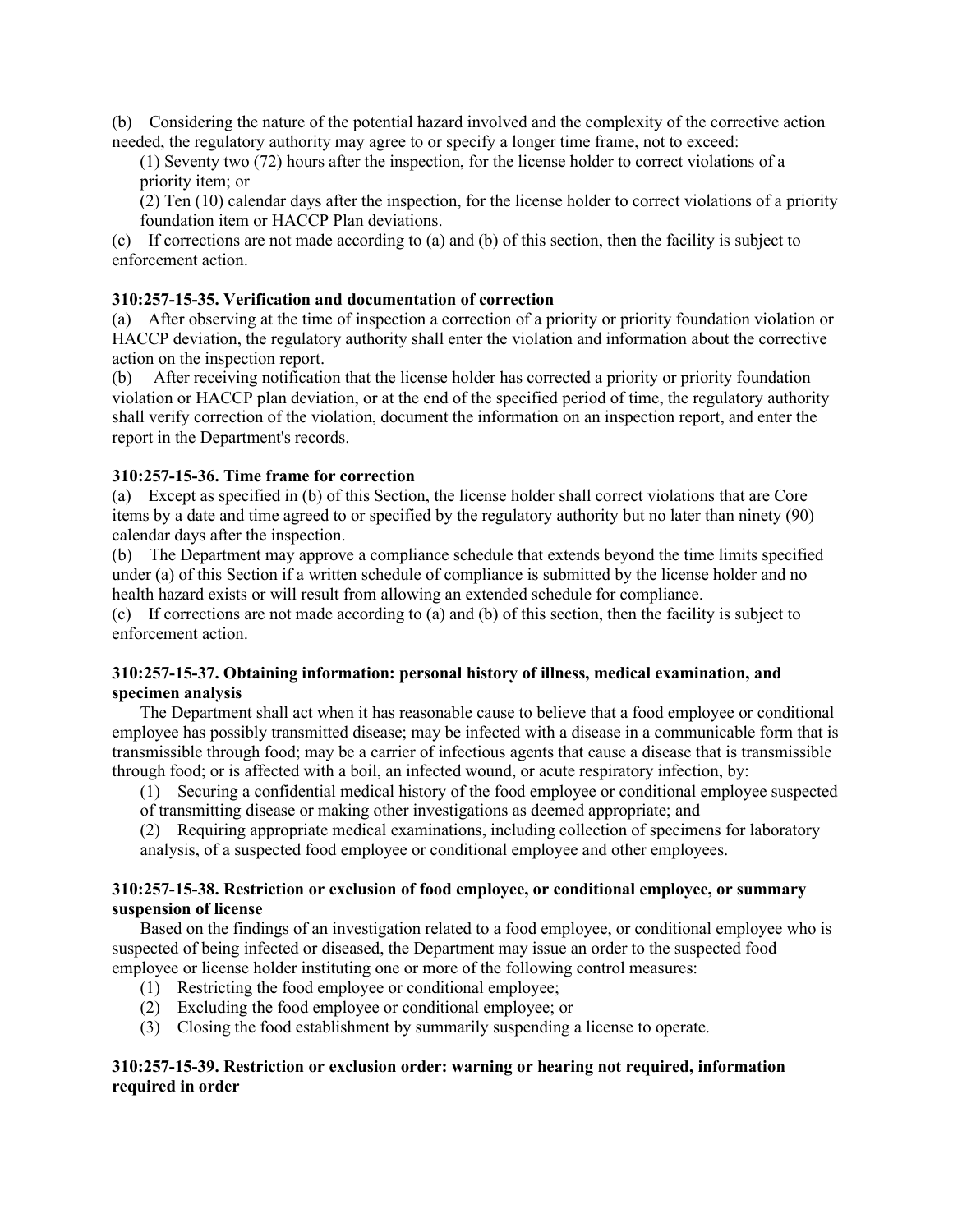Based on the findings of the investigation and to control disease transmission, the Department may issue an order of restriction or exclusion to a suspected food employee or the license holder without prior warning, notice of a hearing, or a hearing if the order:

(1) States the reasons for the restriction or exclusion that is ordered;

(2) States the evidence that the food employee or license holder shall provide in order to demonstrate that the reasons for the restriction or exclusion are eliminated;

(3) States that the suspected food employee or the license holder may request an appeal hearing by submitting a timely request as provided in law; and

(4) Provides the name and address of the Department representative to whom a request for an appeal hearing may be made.

### **310:257-15-40. Release of food employee from restriction or exclusion**

The Department shall release a food employee from restriction or exclusion consistent with the provisions of 310:257-3-6.

#### **310:257-15-41. Priority items and priority foundation items**

(a) **Priority items.** The Department shall treat as a priority item any requirement in the following sections of OAC 310-257: 3-4(a, c, d, f); 3-5; 3-6; 3-9; 3-10(a, b); 3-12; 5-1; 5-2(a, b), (e)(3)(A); 5-3; 5-4; 5- 5; 5-6; 5-7(a); 5-8; 5-9(a, c, d); 5-10; 5-11; 5-12; 5-14; 5-18(a)(2); 5-21(b); 5-22; 5-23(a)(1, 2); 5-25; 5- 26; 5-28; 5-30; 5-34(a); 5-36(a), (b)(1); 5-41; 5-43(a); 5-44(a); 5-46(a),(b)(1); 5-47(3); 5-48.1(1, 2, 3, 4, 5); 5- 49(a); 5-52 (a, b, c, d); 5-53(1); 5-57; 5-59(a, b); 5-61; 5-62(b)(1, 3, 4), (c)(1, 4, 5); 5-64(a), (b)(4), (c), (d)(2)(B, C, D, E), (e)(1); 5-70(a, b, c, d); 5-71(1, 2, 3, 4, 5); 7-1(1); 7-3; 7-4(a); 7-5; 7-7; 7-12(1)(A), (2)(A); 7-14; 7-28(5); 7-35(a); 7-36; 7-72; 7-75(1, 2, 3, 4, 5), (6)(A, B); 7-79; 7-83(a, c); 7-94; 7-95; 9-1; 9-2; 9-5; 9- 12; 9-13(a); 9-15; 9-16; 9-21; 9-22(a); 9-27(a); 9-29, 9-30(1); 9-31(1); 9-37(1); 9-38; 9- 41; 9-44(a); 9- 47(a); 9-49; 9-52; 11-21; 13-3; 13-5(1, 2); 13-6; 13-7; 13-8; 13-9; 13-10; 13-11; 13-12; 13- 13; 13-14(a); 13-15(b); 13-16; 13-17(2); 13-19; 15-5(1); 15-12; 15-32(a); 17-1(d); 17-2(c)(3), (d)(1, 3); 17-3.1(c); 17-5(b, d).

(b) **Priority foundation items.** The Department shall treat as a priority foundation item any requirement in the following sections of OAC 310-257: 3-1(a, b); 3-2; 3-3; 3-4(b, e); 3-13; 3-14(a)(1), (2)(A, B, C, D, E), (b, c); 3-15; 3-21(a); 3-22; 5-2(c ), (e)(1, 2), (e)(3)(B, C); 5-9(e, f); 5-13; 5-15(a); 5-16(a); 5-18(a)(1); 5-20; 5-21(c); 5-27(c); 5-43(b, c); 5-46(b)(2), (d)(2); 5-48; 5-48.1(6); 5-50(a ,c); 5-53(2); 5-58; 5-60(a, b, c); 5-62(a), (b)(2), (c)(2, 3); 5-63; 5-64(b)(1, 2, 3, 5, 6), (d)(1), (2)(A, F, G, H), (d)(3,4), (e)(2, 3, 4); 5- 67(b)(5); 5-69; 7-15(a); 7-16(a)(1); 7-23; 7-24; 7-35(b); 7-37(e); 7-40; 7-41; 7-42; 7-50; 7-51(a, b); 7-55; 7-56; 7-57; 7-58; 7-68; 7-70; 7-71; 7-73(a); 7-75(6)(C, D); 7-77; 7-78(b); 7-82(a); 9-6; 9-8; 9-9; 9-10; 9- 11; 9-14(a, e); 9-18(a); 9-23; 9-26; 9-27(b); 9-28; 9-50; 11-24; 11-25; 11-30; 11-38; 11-44; 11-50(3); 11- 69 54(a); 13-1; 13-2; 13-4(a); 13-5(3); 13-15(a); 13-17(1); 15-4; 15-5(2); 15-6; 15-9; 15-34(a); 17-1(g, h); 17- 2(b), (c)(4), (d)(4); 17-4(b):

# **SUBCHAPTER 17. MOBILE UNITS**

#### **310:257-17-1. General requirements**

(a) The provisions of this Subchapter are specific to mobile units, which includes mobile pushcarts, mobile food establishments, and mobile retail food establishments, and are in addition to any requirements contained in this Chapter.

(b) Any mobile units that sells only prepackaged food is not subject to a plan review fee.

(c) A mobile unit is exempt from mechanical refrigeration requirements if it is able to maintain food products at temperatures of 41°F or less and serves only prepackaged food.

(d) Mobile retail units may sell packaged foods prepared by a facility that is in compliance with any or all of  $(1)$  through  $(4)$ :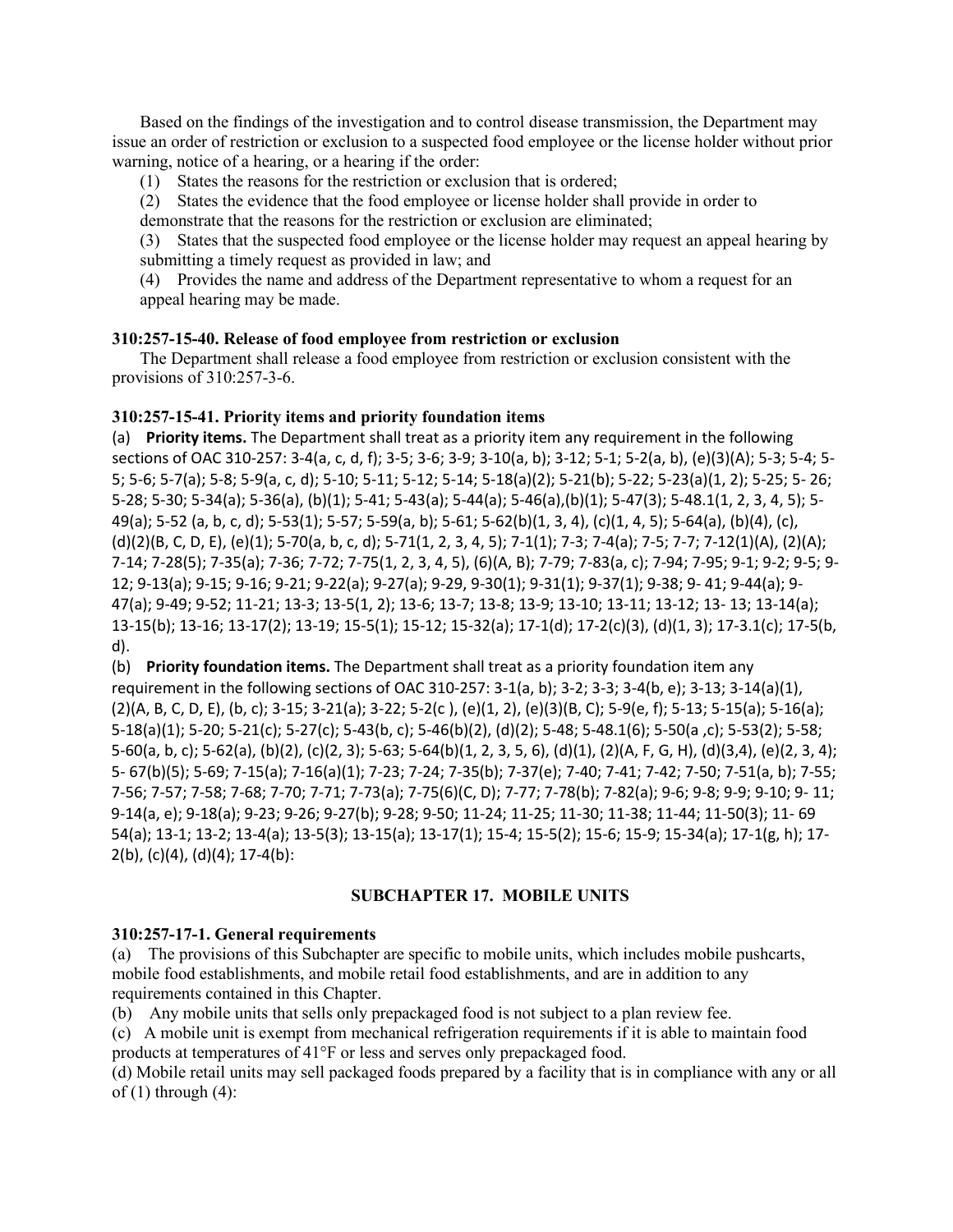(1) OAC 310:260 (relating to good manufacturing practices),

(2) United States Department of Agriculture,

(3) Oklahoma Department of Agriculture Food and Forestry requirements, or

(4) Food that is prepared in a facility which is licensed as a food establishment under this Chapter to the same owner as the mobile retail unit, provided it is not a mobile pushcart or mobile food establishment.

(e) The name of the business and the Oklahoma State Department of Health license number shall be clearly visible on the outside of the unit, in print of no less than three inches (3") in size during hours of operation.

(f) All mobile units shall be operated within 500 feet of a toilet facility available to employees during all hours of operation.

(g) Mobile units shall not have an active food cooling process within the unit. All Cooling processes must take place in the licensed commissary.

(h) Electrical network and components must be sufficient to power all required equipment at all times during operation.

(i) An indoor or outdoor mobile pushcart shall not be required to have a three (3) compartment sink, provided that:

(1) Only pre-packaged food is sold from the mobile pushcart; or

(2) If serving unpackaged food, then an adequate supply of clean utensils is available on the cart, and the utensils are washed in the licensed commissary.

# **310:257-17-2. Mobile pushcarts**

- (a) Pushcarts preparing unpackaged food shall be shielded on three sides.
- (b) Foods sold from a pushcart are limited to:

(1) Non-Time/Temperature Control for Safety Foods and condiments (i.e. processed cheese products, cheese, uncooked onions, and sauerkraut),

(2) Pre-packaged food, and

(3) The preparation and serving of precooked frankfurters, sausages, or other precooked,

commercially processed Time/Temperature Control for Safety Foods..

(c) Each indoor mobile pushcart shall:

(1) Be limited to operating within the confines of an enclosed or protected environment such as an indoor mall, sports arena, convention center, etc;

(2) Have a commissary, licensed to the same owner as the pushcart, within the confines of the enclosed or protected environment except as specified in  $(c)(1)$  of this section.

(3) Have hand washing facilities on the pushcart or immediately adjacent to the pushcart if open food is sold.

(4) Except as specified in OAC 310:257-17-1(i), have a 3-compartment sink on the pushcart; (d) Each outdoor mobile pushcart shall:

- (1) Have hand washing facilities on the pushcart if open food is sold;
- (2) Have over-head protection above food and food preparation areas;

(3) Except as specified in OAC 310:257-17-5(c), have a commissary, licensed to the same owner as the pushcart; and;

(4) Except as specified in OAC 310:257-17-1(i), have a 3-compartment sink on the pushcart.

# **310:257-17-3. Mobile food establishments [REVOKED]**

# **310:257-17-3.1. Operations of mobile units**

(a) A mobile unit shall not remain at one physical address for longer than twelve (12) hours, unless:

- (1) It is parked and is not operating for multiple days.
- (2) It is operated in conjunction with a single event or celebration.
- (3) It is parked or operated at the site of its licensed commissary.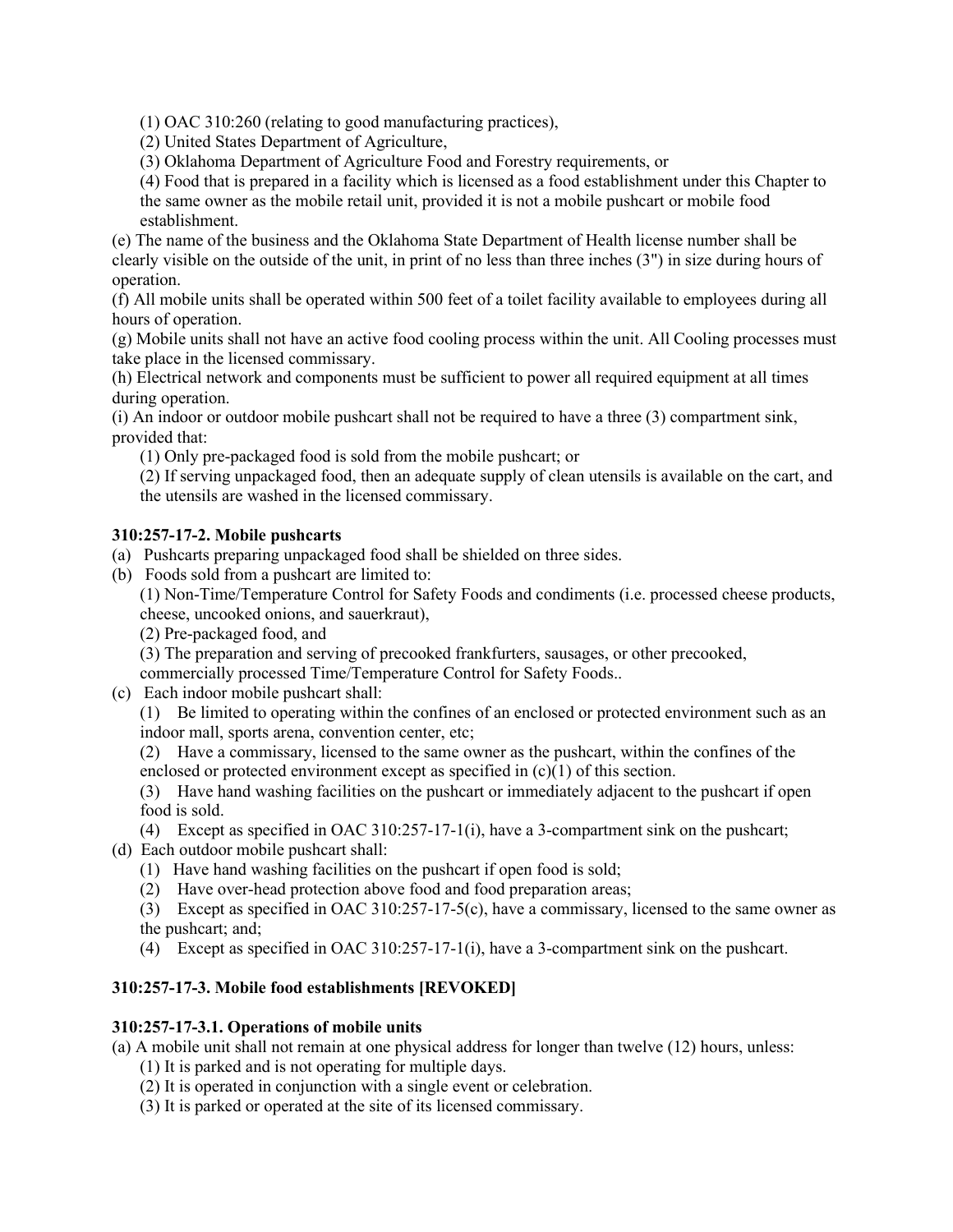(b) A mobile unit shall return to its commissary daily, except as established in (a) of this Section, to dispose of waste water, refill with potable water, and service the unit.

(c) Commissaries used for food production and/or utensil washing shall be licensed as a food establishment.

## **310:257-17-4. Mobile retail food establishments**

(a) A mobile retail food establishment may sell from a stationary table, such as at an event or farmers market.

(b) The mobile retail food establishment shall have no personal property or hazardous items in the same compartment in which the food is transported or stored.

## **310:257-17-5. Commissary and servicing area requirements**

(a) The commissary shall have:

- (1) A location available for flushing and draining liquid waste to an approved disposal system.
- (2) A location to refill potable water.

(3) The ability to properly store back stock of food and single service articles separate from personal items.

(b) Commissaries used for food production and/or utensil washing shall be licensed as a food establishment to the operator of the mobile unit.

(c) Commissaries used only to store unopened, prepackaged, frozen or shelf stable foods and single service items and/or the cleaning and servicing of the units shall be exempt from licensure if only one (1) unit is serviced from the commissary and it is located at a residence

(d) Commissaries used for food preparation and utensil washing outside the state of Oklahoma shall provide proof of licensure and inspection from the jurisdiction in which they are located.

### **310:257-17-6. Storage [REVOKED]**

# **APPENDIX B [NEW]**